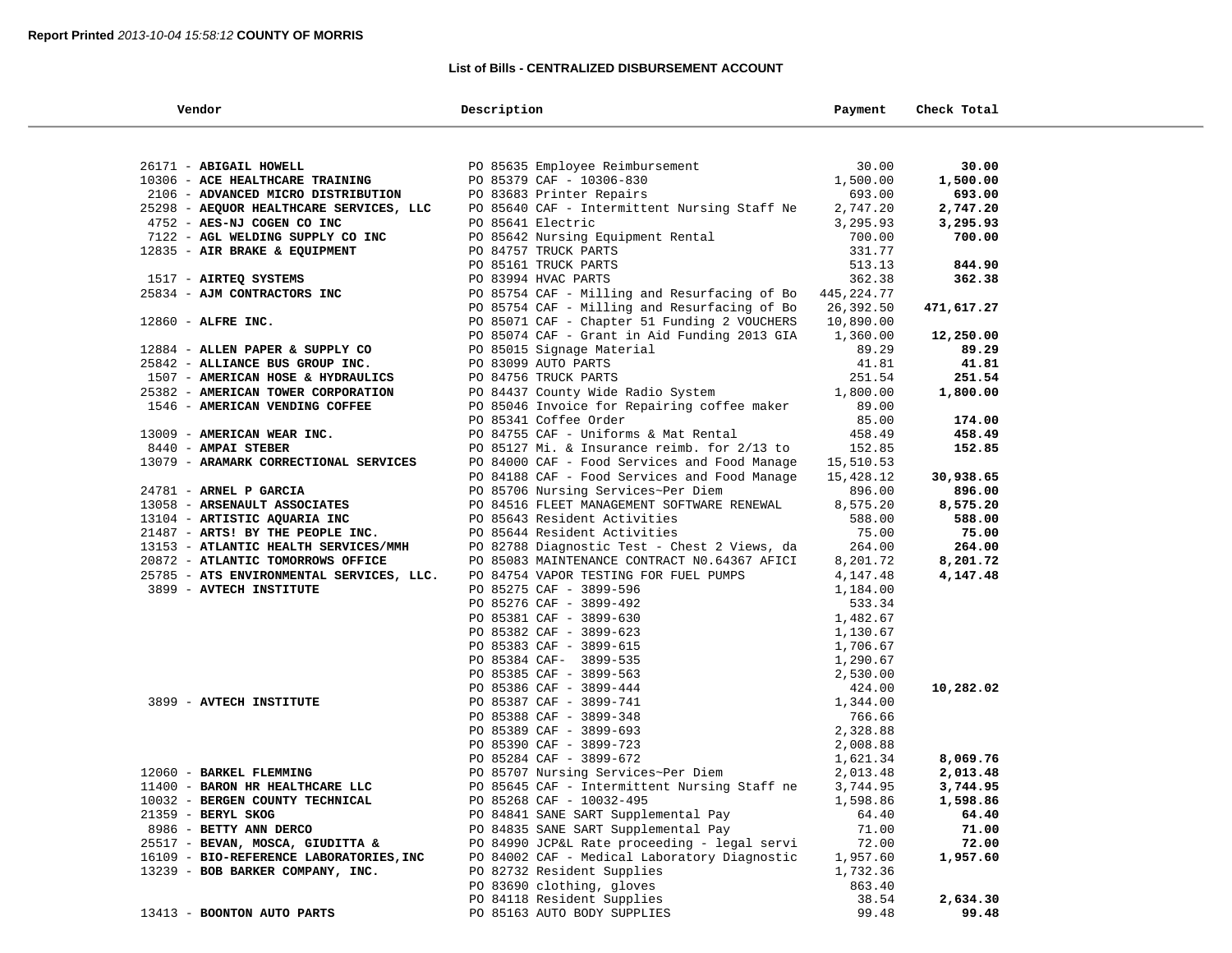|                 | 13560 - BOROUGH OF BUTLER                                                                                                                       |               |                                                                                                                                                                                                                                                    | 694.60    | 694.60     |
|-----------------|-------------------------------------------------------------------------------------------------------------------------------------------------|---------------|----------------------------------------------------------------------------------------------------------------------------------------------------------------------------------------------------------------------------------------------------|-----------|------------|
|                 | 11101 - BROWNELLS INC                                                                                                                           |               |                                                                                                                                                                                                                                                    | 238.83    | 238.83     |
|                 |                                                                                                                                                 |               | PO 84855 ELECTRIC<br>PO 84004 FIREARM PARTS<br>PO 84752 TRUCK PARTS                                                                                                                                                                                | 375.00    | 375.00     |
|                 | 13856 - CABLEVISION                                                                                                                             |               |                                                                                                                                                                                                                                                    | 93.62     | 93.62      |
|                 | 13856 - CABLEVISION                                                                                                                             |               |                                                                                                                                                                                                                                                    | 49.95     | 49.95      |
|                 | 13591 - CABLEVISION                                                                                                                             |               | 1101 - BROWNELLS INC<br>12856 - CABLEVISION<br>13856 - CABLEVISION<br>13856 - CABLEVISION<br>1391 - CABLEVISION<br>139295 - CABLEVISION<br>139295 - CABLEVISION<br>139295 - CABLEVISION<br>13935 - CABLEVISION<br>13935 - CABLEVISION<br>13935 - C | 4,580.04  | 4,580.04   |
|                 |                                                                                                                                                 |               |                                                                                                                                                                                                                                                    | 1,333.41  |            |
|                 |                                                                                                                                                 |               | PO 85647 Cablevision Install for Shade Tree                                                                                                                                                                                                        |           | 1,333.41   |
|                 | 4865 - CAMPBELL FOUNDRY COMPANY                                                                                                                 |               | PO 85006 Ext., Ring, Steel                                                                                                                                                                                                                         | 1,182.00  | 1,182.00   |
|                 | 25474 - CARRELLE L CALIXTE                                                                                                                      |               | PO 85708 Nursing Services~Per Diem                                                                                                                                                                                                                 | 1,788.92  | 1,788.92   |
|                 |                                                                                                                                                 |               |                                                                                                                                                                                                                                                    | 553.40    | 553.40     |
|                 |                                                                                                                                                 |               |                                                                                                                                                                                                                                                    | 22,780.03 | 22,780.03  |
|                 |                                                                                                                                                 |               |                                                                                                                                                                                                                                                    | 495.00    | 495.00     |
|                 | 13726 - CENTRAL JERSEY TITLE CO INC                                                                                                             |               | 4882 - CARRIER ENTERPRISES<br>10296 - CCG MARKETING SOLUTIONS<br>20096 - Printing of Audiosophe Solutions<br>20096 - Printing of Audiosophe Services                                                                                               | 1,646.00  |            |
|                 |                                                                                                                                                 |               | PO 85623 Sussex Turnpike Improvement Project                                                                                                                                                                                                       | 592.00    | 2,238.00   |
|                 | 13731 - CENTRAL POLY CORP                                                                                                                       |               |                                                                                                                                                                                                                                                    | 1,305.00  |            |
|                 |                                                                                                                                                 |               | PU 83998 CAF - Can Liners<br>PO 84116 CAF - Can Liners                                                                                                                                                                                             | 149.00    | 1,454.00   |
|                 |                                                                                                                                                 |               |                                                                                                                                                                                                                                                    |           |            |
|                 |                                                                                                                                                 |               |                                                                                                                                                                                                                                                    |           |            |
|                 |                                                                                                                                                 |               |                                                                                                                                                                                                                                                    |           |            |
|                 |                                                                                                                                                 |               |                                                                                                                                                                                                                                                    |           |            |
|                 |                                                                                                                                                 |               |                                                                                                                                                                                                                                                    |           | 2,229.42   |
|                 |                                                                                                                                                 |               |                                                                                                                                                                                                                                                    |           | 1,145.00   |
|                 |                                                                                                                                                 |               |                                                                                                                                                                                                                                                    |           | 3,420.00   |
|                 |                                                                                                                                                 |               |                                                                                                                                                                                                                                                    |           | 4,357.00   |
|                 |                                                                                                                                                 |               |                                                                                                                                                                                                                                                    |           | 409.00     |
|                 |                                                                                                                                                 |               |                                                                                                                                                                                                                                                    |           | 2,198.00   |
|                 |                                                                                                                                                 |               |                                                                                                                                                                                                                                                    |           | 4,751.00   |
|                 |                                                                                                                                                 |               |                                                                                                                                                                                                                                                    |           | 818.00     |
|                 |                                                                                                                                                 |               |                                                                                                                                                                                                                                                    |           |            |
|                 |                                                                                                                                                 |               |                                                                                                                                                                                                                                                    |           | 341.00     |
|                 |                                                                                                                                                 |               |                                                                                                                                                                                                                                                    |           | 629.40     |
|                 |                                                                                                                                                 |               |                                                                                                                                                                                                                                                    |           | 1,400.00   |
|                 |                                                                                                                                                 |               | 20487 - CENTURYLINK POR CAP CONTRESS (2013)<br>20487 - CENTURYLINK POR ENGINE CAP - Can Liners<br>20487 - CENTURYLINK POR SA116 CAP - Can Liners<br>20685 - CFCS - HOPE HOUSE<br>20695 - CFCS - HOPE HOUSE<br>20625 - CFCS - HOPE HOUSE            |           |            |
|                 |                                                                                                                                                 |               |                                                                                                                                                                                                                                                    |           | 25,723.50  |
|                 |                                                                                                                                                 |               |                                                                                                                                                                                                                                                    |           | 4,083.00   |
|                 | 12359 - CHRISTOPHER MERCADANTE                                                                                                                  |               |                                                                                                                                                                                                                                                    | 14.98     | 14.98      |
|                 | 21857 - CITYSIDE ARCHIVES, LTD                                                                                                                  |               | PO 85195 Travel Expense<br>PO 85110 CAF - Record St<br>PO 85110 CAF - Record Storage Services                                                                                                                                                      | 5,575.40  | 5,575.40   |
|                 |                                                                                                                                                 |               | PO 84403 PLOW PARTS                                                                                                                                                                                                                                | 6,387.06  | 6,387.06   |
|                 | 13857 - CLIFFSIDE BODY CORP<br>25384 - CMI EDUCATION INSTITUTE, INC. PO 83988 TRAINING                                                          |               |                                                                                                                                                                                                                                                    | 258.94    | 258.94     |
| $11165 - COANJ$ |                                                                                                                                                 |               | PO 84159 annual conference registration                                                                                                                                                                                                            | 750.00    | 750.00     |
|                 | 13917 - COMMUNITY HOPE INC.                                                                                                                     |               | PO 85433 CAF - Grant in Aid Funding 2013 Boo                                                                                                                                                                                                       | 19,668.09 | 19,668.09  |
|                 |                                                                                                                                                 |               |                                                                                                                                                                                                                                                    | 2,325.00  | 2,325.00   |
|                 | 9486 - COMPLETE SECURITY SYSTEMS, INC. PO 81160 PSTA<br>25489 - CONCRETE CONSTRUCTION CORP. PO 85630 CAF<br>25489 - CONCRETE CONSTRUCTION CORP. |               | PO 85630 CAF - Intersection Improvements to                                                                                                                                                                                                        | 24,492.89 | 24,492.89  |
|                 |                                                                                                                                                 |               | PO 84407 Final payment for County Jackets Se                                                                                                                                                                                                       | 517.50    | 517.50     |
|                 | 21326 - COOL THREADS SCREEN PRINTNG PO 84407 Final payr<br>26101 - COOPER ELECTRIC SUPPLY CO. INC. PO 84854 Equipment                           |               |                                                                                                                                                                                                                                                    | 64.27     | 64.27      |
|                 |                                                                                                                                                 |               | 26101 - COOPER EMERICING COOPER PROGRAMS<br>14644 - CORNERSTONE FAMILY PROGRAMS PO 84972 CAF - Adult Day Care Center<br>14007 - COINTY COLLEGE OF MORRIS PO 85691 Expenditures in connection with maj 1,388,905.93 1,388,905.93                    |           |            |
|                 |                                                                                                                                                 |               |                                                                                                                                                                                                                                                    |           |            |
|                 |                                                                                                                                                 |               |                                                                                                                                                                                                                                                    |           |            |
|                 |                                                                                                                                                 |               |                                                                                                                                                                                                                                                    |           |            |
|                 |                                                                                                                                                 |               |                                                                                                                                                                                                                                                    |           | 890.50     |
|                 |                                                                                                                                                 |               | 14022 - COUNTY COLLEGE OF MORRIS<br>14022 - COUNTY CONCRETE CORP.<br>14031 - COUNTY CONCRETE CORP.<br>13 - COUNTY OF MORRIS<br>13 - COUNTY OF MORRIS<br>13 - COUNTY OF MORRIS<br>13 - COUNTY OF MORRIS<br>13 - COUNTY OF MORRIS<br>13 - COUNTY     |           | 13,287.81  |
|                 |                                                                                                                                                 |               |                                                                                                                                                                                                                                                    |           | 142,593.74 |
|                 | 13 - COUNTY OF MORRIS                                                                                                                           |               | PO 85585 TRANSFER FUNDS FOR DEDICATED MOTOR                                                                                                                                                                                                        | 85,055.00 | 85,055.00  |
|                 | 13 - COUNTY OF MORRIS                                                                                                                           |               | PO 85877 2ND HALF 9/13 METERED MAIL                                                                                                                                                                                                                | 233.40    | 233.40     |
|                 | 13 - COUNTY OF MORRIS                                                                                                                           |               | PO 85878 2ND HALF 9/13 METERED MAIL                                                                                                                                                                                                                | 14,585.67 | 14,585.67  |
|                 | 14041 - COUNTY WELDING SUPPLY CO                                                                                                                |               | PO 83785 welding material                                                                                                                                                                                                                          | 91.78     |            |
|                 |                                                                                                                                                 |               | PO 84502 welding material                                                                                                                                                                                                                          | 43.00     | 134.78     |
|                 | 25188 - CRASH DATA GROUP                                                                                                                        |               | PO 84239 Power Cord                                                                                                                                                                                                                                | 55.00     | 55.00      |
|                 | 8370 - CUMMINS POWER SYSTEMS LLC                                                                                                                |               | PO 78040 TRUCK PARTS                                                                                                                                                                                                                               | 177.31    |            |
|                 |                                                                                                                                                 |               | PO 78726 TRUCK PARTS                                                                                                                                                                                                                               | 155.84    | 333.15     |
|                 | $14089$ - CURA INC.                                                                                                                             |               | PO 85072 CAF - Chapter 51 Funding CURA CH51                                                                                                                                                                                                        | 11,250.00 | 11,250.00  |
|                 | 24867 - CUTTING EDGE ACADEMY                                                                                                                    |               | PO 85283 CAF - 24867-375                                                                                                                                                                                                                           | 33.37     | 33.37      |
|                 | 14102 - CY DRAKE LOCKSMITHS, INC.                                                                                                               | PO 83979 KEYS |                                                                                                                                                                                                                                                    | 40.80     |            |
|                 |                                                                                                                                                 |               |                                                                                                                                                                                                                                                    | 30.60     |            |
|                 |                                                                                                                                                 | PO 84006 KEYS |                                                                                                                                                                                                                                                    |           |            |
|                 |                                                                                                                                                 |               | PO 85167 KEYS                                                                                                                                                                                                                                      | 49.20     | 120.60     |
|                 | 12523 - D&B AUTO SUPPLY                                                                                                                         |               | PO 84750 AUTO PARTS                                                                                                                                                                                                                                | 1,954.62  | 1,954.62   |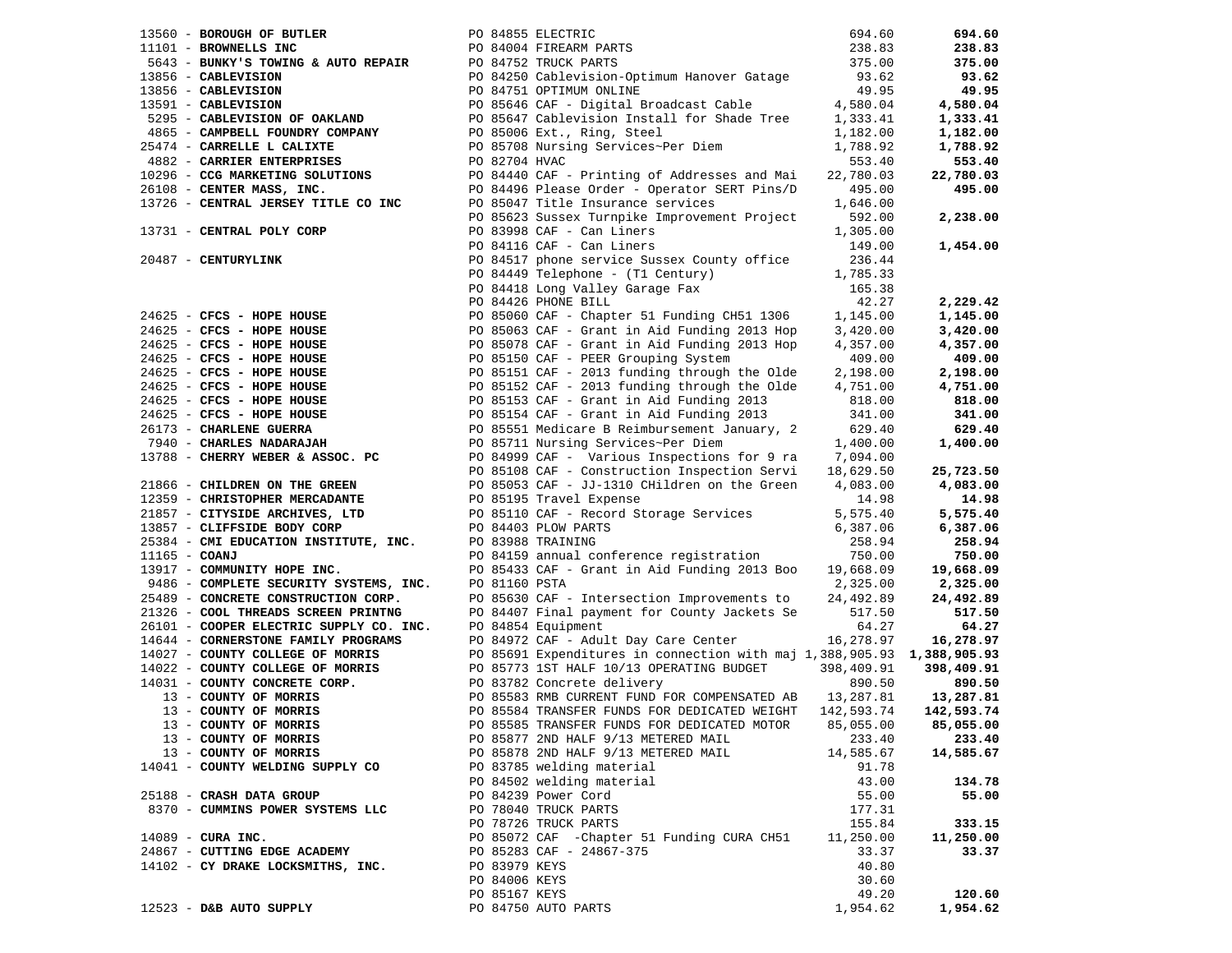|                    |                                                    |  | 17523 - DAN MURDEN 2022 - 1981 16 AUTO PARTS 2022 - 1981 - 1982 - 1982 - 1982 - 1982 - 1982 - 1982 - 1982 - 1982 - 1982 - 1982 - 1982 - 1982 - 1982 - 1982 - 1982 - 1982 - 1982 - 1982 - 1982 - 1982 - 1982 - 1982 - 1982 -                                           |            | 2,615.79   |
|--------------------|----------------------------------------------------|--|-----------------------------------------------------------------------------------------------------------------------------------------------------------------------------------------------------------------------------------------------------------------------|------------|------------|
|                    |                                                    |  |                                                                                                                                                                                                                                                                       |            |            |
|                    |                                                    |  |                                                                                                                                                                                                                                                                       |            | 5,238.69   |
|                    |                                                    |  |                                                                                                                                                                                                                                                                       |            | 2,578.94   |
|                    |                                                    |  |                                                                                                                                                                                                                                                                       |            | 154.34     |
|                    |                                                    |  |                                                                                                                                                                                                                                                                       |            | 85.96      |
|                    |                                                    |  |                                                                                                                                                                                                                                                                       |            | 202.40     |
|                    |                                                    |  |                                                                                                                                                                                                                                                                       |            | 107.80     |
|                    |                                                    |  |                                                                                                                                                                                                                                                                       |            | 64.38      |
|                    |                                                    |  |                                                                                                                                                                                                                                                                       |            | 237.70     |
|                    |                                                    |  |                                                                                                                                                                                                                                                                       |            |            |
|                    |                                                    |  |                                                                                                                                                                                                                                                                       |            | 232.00     |
|                    |                                                    |  |                                                                                                                                                                                                                                                                       |            |            |
|                    |                                                    |  |                                                                                                                                                                                                                                                                       |            | 90.00      |
|                    |                                                    |  |                                                                                                                                                                                                                                                                       |            | 1,395.45   |
|                    |                                                    |  |                                                                                                                                                                                                                                                                       |            | 100.00     |
|                    |                                                    |  |                                                                                                                                                                                                                                                                       |            | 2,464.00   |
|                    |                                                    |  |                                                                                                                                                                                                                                                                       |            | 672.00     |
|                    |                                                    |  |                                                                                                                                                                                                                                                                       |            | 12,160.00  |
|                    |                                                    |  |                                                                                                                                                                                                                                                                       |            | 6,072.89   |
|                    |                                                    |  |                                                                                                                                                                                                                                                                       |            | 59.45      |
|                    |                                                    |  |                                                                                                                                                                                                                                                                       |            | 8.36       |
|                    |                                                    |  |                                                                                                                                                                                                                                                                       |            | 32.39      |
|                    |                                                    |  |                                                                                                                                                                                                                                                                       |            | 18.93      |
|                    |                                                    |  |                                                                                                                                                                                                                                                                       |            | 36.87      |
|                    |                                                    |  |                                                                                                                                                                                                                                                                       |            | 337.85     |
|                    |                                                    |  |                                                                                                                                                                                                                                                                       |            | 12.95      |
|                    |                                                    |  |                                                                                                                                                                                                                                                                       |            | 3,526.44   |
|                    |                                                    |  |                                                                                                                                                                                                                                                                       |            | 2,017.00   |
|                    |                                                    |  |                                                                                                                                                                                                                                                                       |            | 90.00      |
|                    |                                                    |  |                                                                                                                                                                                                                                                                       |            | 300.00     |
|                    | 1638 - المصدر مصدر S51 - DERNA RITE INDUSTRIES LLC |  | PO 85649 Nursing Supplies                                                                                                                                                                                                                                             | 960.00     | 960.00     |
| 22536 - DIANA KRUG |                                                    |  | PO 85116 Special General Election -Pre-Elect 255.00                                                                                                                                                                                                                   |            | 255.00     |
|                    | 22536 - DIANA KRUG<br>7483 - DIANE DINUNZIO        |  | PO 84832 SANE SART Supplemental Pay                                                                                                                                                                                                                                   | 70.35      | 70.35      |
|                    |                                                    |  | 5396 - DIFRANCESCO, BATEMAN, COLEY, YOSPIN PO 85048 Legal services rendered-North Main 144.00                                                                                                                                                                         |            | 144.00     |
|                    |                                                    |  |                                                                                                                                                                                                                                                                       |            | 270.66     |
|                    | 14312 - DIRECT SUPPLY INC<br>12199 - DISCOVER RX   |  | PO 84875 Nursing Supplies & Plant Operation 270.66<br>PO 85650 CAF - Pharmaceutical and related Se 15,385.17                                                                                                                                                          |            |            |
|                    |                                                    |  |                                                                                                                                                                                                                                                                       |            | 51,742.34  |
|                    |                                                    |  | PO 85651 CAF - Pharmaceutical and lelaco be all the set of the pharmaceutical and lelaco be all the portion of the DIVIDERS and the portion of the DIVIDERS of the DIVIDERS of the DIVIDERS of the DIVIDERS of the DIVIDERS of                                        |            | 2,475.00   |
|                    |                                                    |  |                                                                                                                                                                                                                                                                       |            |            |
|                    |                                                    |  |                                                                                                                                                                                                                                                                       |            | 30.00      |
|                    |                                                    |  |                                                                                                                                                                                                                                                                       |            | 91.40      |
|                    |                                                    |  |                                                                                                                                                                                                                                                                       |            | 891.25     |
|                    |                                                    |  |                                                                                                                                                                                                                                                                       |            | 64.30      |
|                    |                                                    |  | 14394 - DOVER/VG MUNICIPAL ALLIANCE PO 85077 CAF - 2013 Municipal Alliance Funds 3,353.42<br>14627 - E-PROBATE LLC PO 81074 COMPUTER SOFTWARE MAINTENANCE 2,700.00                                                                                                    |            | 3,353.42   |
|                    |                                                    |  |                                                                                                                                                                                                                                                                       |            |            |
|                    |                                                    |  |                                                                                                                                                                                                                                                                       |            |            |
|                    |                                                    |  | 11016 - EDGEWAVE, INC.<br>12467 - EDITHA MARQUEZ<br>336 - ELECTION GRAPHICS, INC.<br>24,000.00<br>24,000.00<br>24,000.00<br>24,000.00<br>24,000.00<br>24,000.00<br>26,00<br>26,00<br>26,00<br>26,00<br>26,00<br>26,00<br>27,000.00<br>24,000.00<br>26,00<br>26,00<br> |            |            |
|                    |                                                    |  |                                                                                                                                                                                                                                                                       |            |            |
|                    |                                                    |  |                                                                                                                                                                                                                                                                       |            |            |
|                    |                                                    |  |                                                                                                                                                                                                                                                                       |            |            |
|                    | 336 - ELECTION GRAPHICS, INC.                      |  | PO 84916 CAF - Election Ballot Design & Prin 43,428.00                                                                                                                                                                                                                |            |            |
|                    |                                                    |  | PO 84918 CAF - Election Ballot Design & Prin                                                                                                                                                                                                                          | 141,386.79 | 184,814.79 |
|                    | 23996 - ELECTRONIC OFFICE SYSTEMS                  |  | PO 84521 billed quarterly for copy use for E                                                                                                                                                                                                                          | 210.68     | 210.68     |
|                    | 14505 - ELIZABETHTOWN GAS                          |  | PO 85447 NATURAL GAS - LONG VALLEY                                                                                                                                                                                                                                    | 59.24      |            |
|                    |                                                    |  | PO 85448 NATURAL GAS - LONG VALLEY                                                                                                                                                                                                                                    | 59.19      | 118.43     |
|                    | 17157 - EMERALD PROFESSIONAL                       |  | PO 85652 Adult Briefs                                                                                                                                                                                                                                                 | 13,773.05  | 13,773.05  |
|                    | 2047 - EMPLOYMENT HORIZONS, INC.                   |  | PO 84961 JANITORIAL & GROUDSKEEPING SERVICES                                                                                                                                                                                                                          | 917.00     |            |
|                    |                                                    |  | PO 85477 CAF - Lawn Cutting and Office Clean                                                                                                                                                                                                                          | 37,548.00  | 38,465.00  |
|                    | 14437 - ERGOSPACE DESIGN INC.                      |  | PO 82194 Stool for Maggie                                                                                                                                                                                                                                             | 275.00     | 275.00     |
|                    | 20265 - EVELYN TOLENTINO                           |  | PO 85717 Nursing Services~Per Diem                                                                                                                                                                                                                                    | 1,137.50   | 1,137.50   |
|                    | 14604 - EXTEL COMMUNICATIONS                       |  | PO 81343 New LPS Bldg CSI Desk DataComm Wiri                                                                                                                                                                                                                          | 1,985.00   | 1,985.00   |
|                    | 2878 - FAIRLEIGH DICKINSON UNIVERSITY              |  | PO 85274 CAF - 2878-792                                                                                                                                                                                                                                               | 853.60     | 853.60     |
|                    | 5132 - FAMOUS PASQUALES OF NY                      |  | PO 85067 Ag. Bd. Mtg. 9-12-13                                                                                                                                                                                                                                         | 56.60      | 56.60      |
| $14668$ - FEDEX    |                                                    |  | PO 85196 Express                                                                                                                                                                                                                                                      | 139.68     | 139.68     |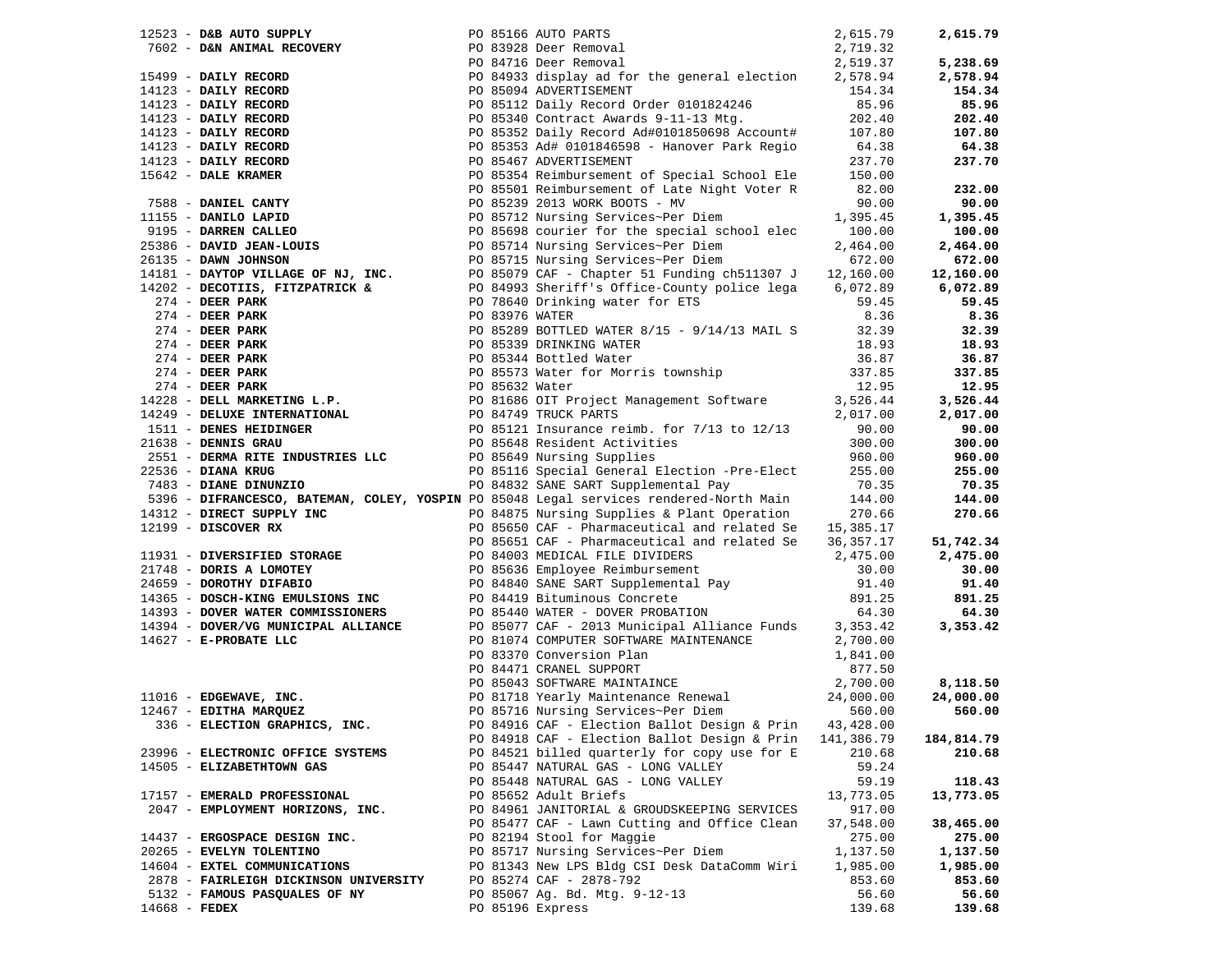|  |                                 |  |                                                                                                                                                                                                                                      |          | 824.14   |
|--|---------------------------------|--|--------------------------------------------------------------------------------------------------------------------------------------------------------------------------------------------------------------------------------------|----------|----------|
|  |                                 |  |                                                                                                                                                                                                                                      |          |          |
|  |                                 |  |                                                                                                                                                                                                                                      |          |          |
|  |                                 |  |                                                                                                                                                                                                                                      |          |          |
|  |                                 |  |                                                                                                                                                                                                                                      |          |          |
|  |                                 |  |                                                                                                                                                                                                                                      |          |          |
|  |                                 |  |                                                                                                                                                                                                                                      |          |          |
|  |                                 |  |                                                                                                                                                                                                                                      |          |          |
|  |                                 |  |                                                                                                                                                                                                                                      |          |          |
|  |                                 |  |                                                                                                                                                                                                                                      |          | 840.00   |
|  |                                 |  |                                                                                                                                                                                                                                      |          |          |
|  |                                 |  |                                                                                                                                                                                                                                      |          |          |
|  |                                 |  |                                                                                                                                                                                                                                      |          |          |
|  |                                 |  |                                                                                                                                                                                                                                      |          |          |
|  |                                 |  | 17114 <b>-FLEENDOON BUICK CHEVROLET (1972)</b> PORTER DEVELOPMENT SUITS - 2013, 113<br>17172 - POMER ROOM (1972) CHEVROLET SUITS - 1973) ENTERTAINS (1973) 2013, 123 - 123 - 124 - 124 - 124 - 124 - 124 - 124 - 124 - 124 - 124 - 1 |          |          |
|  |                                 |  |                                                                                                                                                                                                                                      |          |          |
|  |                                 |  |                                                                                                                                                                                                                                      |          |          |
|  |                                 |  |                                                                                                                                                                                                                                      |          |          |
|  |                                 |  |                                                                                                                                                                                                                                      |          |          |
|  |                                 |  |                                                                                                                                                                                                                                      |          | 578.61   |
|  |                                 |  |                                                                                                                                                                                                                                      |          |          |
|  |                                 |  |                                                                                                                                                                                                                                      |          |          |
|  |                                 |  |                                                                                                                                                                                                                                      |          |          |
|  |                                 |  |                                                                                                                                                                                                                                      |          |          |
|  |                                 |  | EXECUTE: THE SALUTE AND RESORP DENSITY OF STARLES PROFESSIONAL FEES 2013 BONDS & NOTE 1,500.00 1,500.00 1,500.00<br>10767 - ILLIENE CHARLES, RN PO 85720 Nursing Services~Per Diem 1,703.45 1,703.45<br>10480 - IMAGE ACCESS CORP    |          |          |
|  |                                 |  |                                                                                                                                                                                                                                      |          |          |
|  |                                 |  |                                                                                                                                                                                                                                      |          |          |
|  |                                 |  |                                                                                                                                                                                                                                      |          | 800.00   |
|  | 4592 - INFORMATION & TECHNOLOGY |  | PO 85392 CAF - 4592-678<br>PO 85393 CAF - 4592-758<br>PO 85394 CAF - 4592-759<br>PO 85395 CAF - 4592-677<br>1,170.00<br>PO 85395 CAF - 4592-677<br>1,140.00                                                                          | 1,170.00 |          |
|  |                                 |  |                                                                                                                                                                                                                                      |          |          |
|  |                                 |  |                                                                                                                                                                                                                                      |          |          |
|  |                                 |  |                                                                                                                                                                                                                                      |          |          |
|  |                                 |  | PO 85396 CAF - 4592-679                                                                                                                                                                                                              | 1,200.00 |          |
|  |                                 |  | PO 85397 CAF - 4592-682                                                                                                                                                                                                              | 1,170.00 |          |
|  |                                 |  | PO 85398 CAF - 4592-757                                                                                                                                                                                                              | 1,200.00 |          |
|  |                                 |  | PO 85399 CAF - 4592-554                                                                                                                                                                                                              | 827.00   | 9,047.00 |
|  | 4592 - INFORMATION & TECHNOLOGY |  | PO 85400 CAF - 4592-752                                                                                                                                                                                                              | 1,200.00 |          |
|  |                                 |  | PO 85401 CAF - 4592-760                                                                                                                                                                                                              | 1,200.00 |          |
|  |                                 |  | PO 85402 CAF - 4592-675                                                                                                                                                                                                              | 1,200.00 |          |
|  |                                 |  | PO 85403 CAF - 4592-676                                                                                                                                                                                                              | 1,200.00 |          |
|  |                                 |  | PO 85404 CAF - 4592-681                                                                                                                                                                                                              | 1,200.00 |          |
|  |                                 |  | PO 85405 CAF - 4592-674                                                                                                                                                                                                              |          |          |
|  |                                 |  | PO 85406 CAF - 4592-753                                                                                                                                                                                                              | 1,050.00 |          |
|  |                                 |  |                                                                                                                                                                                                                                      | 1,110.00 |          |
|  |                                 |  | PO 85407 CAF - 4592-673                                                                                                                                                                                                              | 1,380.00 | 9,540.00 |
|  | 4592 - INFORMATION & TECHNOLOGY |  | PO 85408 CAF - 4592-755                                                                                                                                                                                                              | 1,200.00 |          |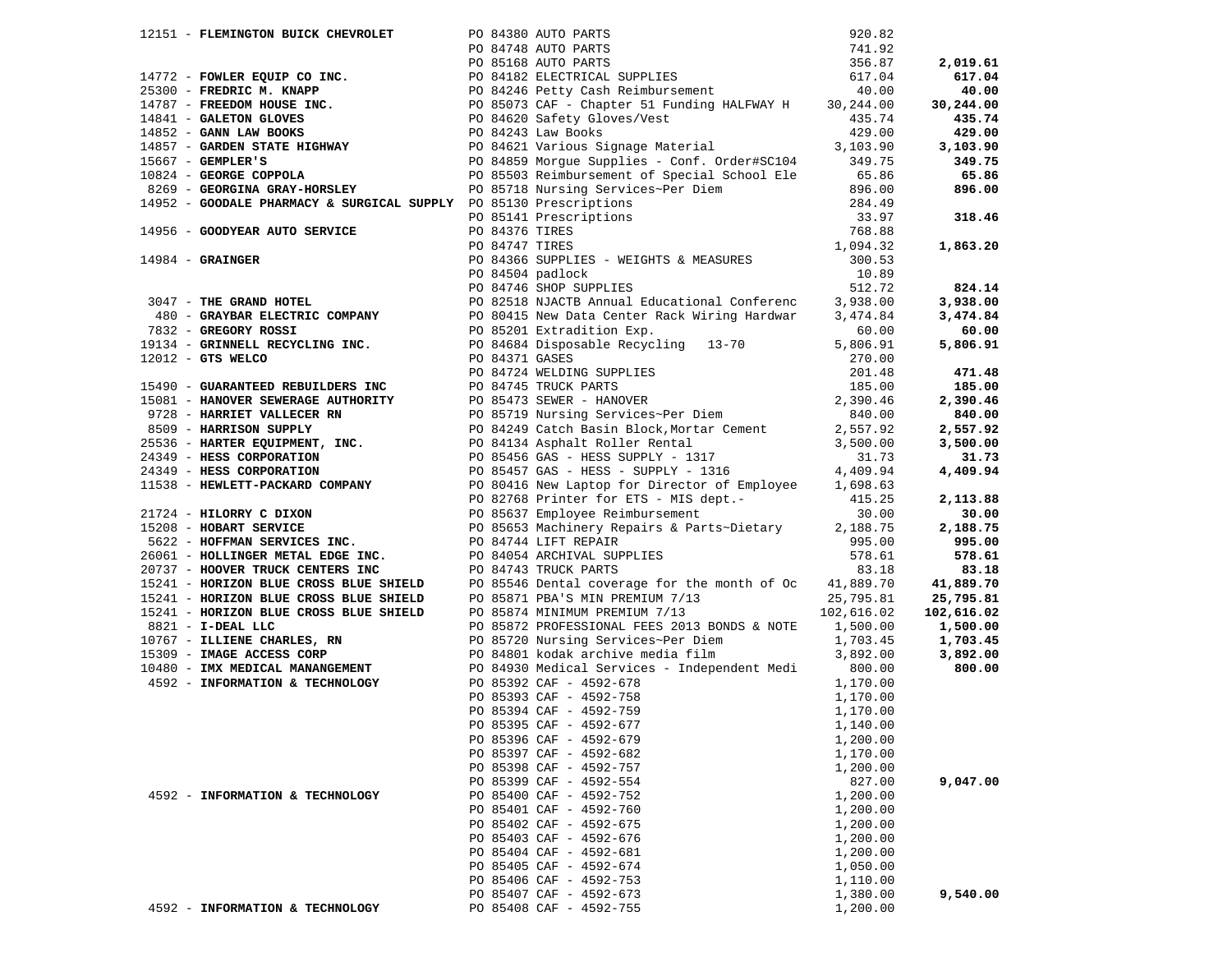|       | 19235 - INSTITUTE FOR PROF.DEVELOPMENT<br>15374 - INTEGRATED COMPUTER SOLUTIONS<br>6100 - INTER CITY TIRE |
|-------|-----------------------------------------------------------------------------------------------------------|
|       | $17605 - J.A.$ SEXAUER                                                                                    |
|       | $12197$ - JAMES H WOLF                                                                                    |
|       | 4885 - JAN-MICHAEL MONRAD                                                                                 |
|       | 21555 - JEDDIE A GARCIA                                                                                   |
|       | 960 - JERSEY CENTRAL POWER & LIGHT                                                                        |
|       | 960 - JERSEY CENTRAL POWER & LIGHT                                                                        |
|       | 960 - JERSEY CENTRAL POWER & LIGHT                                                                        |
|       | 960 - JERSEY CENTRAL POWER & LIGHT                                                                        |
| 960   | - JERSEY CENTRAL POWER & LIGHT                                                                            |
| 960   | - JERSEY CENTRAL POWER & LIGHT                                                                            |
| 960   | - JERSEY CENTRAL POWER & LIGHT                                                                            |
| 960   | - JERSEY CENTRAL POWER & LIGHT                                                                            |
| 960   | - JERSEY CENTRAL POWER & LIGHT                                                                            |
| 960   | - JERSEY CENTRAL POWER & LIGHT                                                                            |
|       | 960 - JERSEY CENTRAL POWER & LIGHT                                                                        |
| 960   | - JERSEY CENTRAL POWER & LIGHT                                                                            |
|       | 960 - JERSEY CENTRAL POWER & LIGHT                                                                        |
|       | 960 - JERSEY CENTRAL POWER & LIGHT                                                                        |
|       | 960 - JERSEY CENTRAL POWER & LIGHT                                                                        |
|       | 960 - JERSEY CENTRAL POWER & LIGHT                                                                        |
| 960 - | JERSEY CENTRAL POWER & LIGHT                                                                              |
|       | 960 - JERSEY CENTRAL POWER & LIGHT                                                                        |
|       | 1622 - JERSEY TRACTOR-TRAILER                                                                             |
|       |                                                                                                           |
|       | 11571 - JESSICA HERMANS                                                                                   |
|       | 20888 - JESSY JACOB                                                                                       |
|       | 6313 - JILL BINKOSKI                                                                                      |
|       | 15508 - JML MEDICAL INC.                                                                                  |
|       |                                                                                                           |
|       | 17883 - JOAN STREHL                                                                                       |
|       | 12452 - JOHNSON & JOHNSON, ESQS                                                                           |
|       | 2998 - JOHNSTON COMMUNICATIONS                                                                            |
| 24386 | - JOSEPH NAPURANO                                                                                         |
|       | 7432 - JUNE WITTY                                                                                         |
|       | 24924 - KEEGAN TECHNOLOGY &                                                                               |
|       | 15565 - KELLER & KIRKPATRICK                                                                              |
|       |                                                                                                           |
|       | 15574 - KENVIL POWER EQUIPMENT, INC.                                                                      |
|       | 12650 - KYOCERA MITA AMERICA, INC.                                                                        |
|       | 7434 - LABORATORY CORPORATION OF                                                                          |
|       | 12726 - LANGUAGE LINE SERVICES                                                                            |
|       |                                                                                                           |
|       | 15688 - LANIGAN ASSOCIATES INC                                                                            |
|       | 8470 - LANNA BERNARD                                                                                      |
|       | 15694 - LASHEN ELECTRONICS INC                                                                            |
|       | 25656 - LEANNE SCUTO                                                                                      |
|       | 15775 - LIFESAVERS INC                                                                                    |
|       | 15816 - LONGFELLOWS SANDWICH DELI                                                                         |
|       | 15816 - LONGFELLOWS SANDWICH DELI                                                                         |
|       | 15816 - LONGFELLOWS SANDWICH DELI                                                                         |
|       | 15816 - LONGFELLOWS SANDWICH DELI                                                                         |
|       | 8307 - LOREEN RAFISURA                                                                                    |
|       | 21100 - LOUISE R. MACCHIA                                                                                 |
|       | 53 - LOVEYS PIZZA & GRILL                                                                                 |
|       | 15850 - LUM, DRASCO & POSITAN LLC                                                                         |
|       | 15883 - M.C. BAR ASSOCIATION                                                                              |
|       |                                                                                                           |
|       | 15919 - M.C. PROSECUTOR'S EMERGENT                                                                        |
|       | 15927 - M.C. SOIL CONSERVATION                                                                            |

|                                    |  | 1,200.00<br>PO 85409 CAF - 4592-754                                                                                                                                                                                         |           | 2,400.00               |
|------------------------------------|--|-----------------------------------------------------------------------------------------------------------------------------------------------------------------------------------------------------------------------------|-----------|------------------------|
|                                    |  | 1912 - The Matrix Proposition of Matrix Control (1910) 212-13 (1911) 1912 - 1922-1911 - 1922-1911 - 1922-1922 - 1922-1922 - 1922-1922 - 1922-1922 - 1922-1922 - 1922-1922 - 1922-1922 - 1922-1922 - 1922-1922 - 1922-1922 - |           |                        |
|                                    |  |                                                                                                                                                                                                                             |           |                        |
|                                    |  |                                                                                                                                                                                                                             |           |                        |
|                                    |  |                                                                                                                                                                                                                             |           |                        |
|                                    |  |                                                                                                                                                                                                                             |           |                        |
|                                    |  |                                                                                                                                                                                                                             |           |                        |
|                                    |  |                                                                                                                                                                                                                             |           |                        |
|                                    |  |                                                                                                                                                                                                                             |           |                        |
|                                    |  |                                                                                                                                                                                                                             |           |                        |
|                                    |  |                                                                                                                                                                                                                             |           |                        |
|                                    |  |                                                                                                                                                                                                                             |           |                        |
|                                    |  |                                                                                                                                                                                                                             |           |                        |
|                                    |  |                                                                                                                                                                                                                             |           |                        |
|                                    |  |                                                                                                                                                                                                                             |           |                        |
|                                    |  |                                                                                                                                                                                                                             |           |                        |
|                                    |  |                                                                                                                                                                                                                             |           |                        |
|                                    |  |                                                                                                                                                                                                                             |           |                        |
|                                    |  |                                                                                                                                                                                                                             |           |                        |
|                                    |  |                                                                                                                                                                                                                             |           |                        |
|                                    |  |                                                                                                                                                                                                                             |           |                        |
|                                    |  |                                                                                                                                                                                                                             |           |                        |
|                                    |  |                                                                                                                                                                                                                             |           |                        |
|                                    |  |                                                                                                                                                                                                                             |           |                        |
|                                    |  |                                                                                                                                                                                                                             |           |                        |
|                                    |  |                                                                                                                                                                                                                             |           |                        |
|                                    |  |                                                                                                                                                                                                                             |           |                        |
|                                    |  |                                                                                                                                                                                                                             |           |                        |
|                                    |  |                                                                                                                                                                                                                             |           |                        |
|                                    |  |                                                                                                                                                                                                                             |           |                        |
|                                    |  |                                                                                                                                                                                                                             |           | $4,000.00$<br>$100.00$ |
|                                    |  |                                                                                                                                                                                                                             |           |                        |
|                                    |  |                                                                                                                                                                                                                             |           |                        |
|                                    |  |                                                                                                                                                                                                                             |           |                        |
|                                    |  |                                                                                                                                                                                                                             |           |                        |
|                                    |  |                                                                                                                                                                                                                             |           |                        |
|                                    |  |                                                                                                                                                                                                                             |           |                        |
|                                    |  |                                                                                                                                                                                                                             |           |                        |
|                                    |  |                                                                                                                                                                                                                             |           |                        |
|                                    |  |                                                                                                                                                                                                                             |           |                        |
|                                    |  |                                                                                                                                                                                                                             |           |                        |
|                                    |  |                                                                                                                                                                                                                             |           |                        |
|                                    |  |                                                                                                                                                                                                                             |           |                        |
|                                    |  |                                                                                                                                                                                                                             |           |                        |
|                                    |  |                                                                                                                                                                                                                             |           | 17,768.00              |
|                                    |  |                                                                                                                                                                                                                             |           |                        |
|                                    |  |                                                                                                                                                                                                                             |           |                        |
|                                    |  |                                                                                                                                                                                                                             |           |                        |
|                                    |  |                                                                                                                                                                                                                             |           |                        |
|                                    |  |                                                                                                                                                                                                                             |           |                        |
|                                    |  |                                                                                                                                                                                                                             |           |                        |
|                                    |  |                                                                                                                                                                                                                             |           |                        |
|                                    |  |                                                                                                                                                                                                                             |           |                        |
|                                    |  |                                                                                                                                                                                                                             |           |                        |
|                                    |  |                                                                                                                                                                                                                             |           |                        |
| 15775 - LIFESAVERS INC             |  | PO 84853 Schools & Training                                                                                                                                                                                                 | 15.00     | 15.00                  |
| 15816 - LONGFELLOWS SANDWICH DELI  |  | PO 85080 LONGFELLOWS DELI 3 HSAC MTGS IN AUG                                                                                                                                                                                | 324.75    | 324.75                 |
| 15816 - LONGFELLOWS SANDWICH DELI  |  | PO 85099 Refreshments for the CCM Search Com                                                                                                                                                                                | 127.50    | 127.50                 |
| 15816 - LONGFELLOWS SANDWICH DELI  |  | PO 85553 Refreshments for the CCM Trustee Se                                                                                                                                                                                | 127.50    | 127.50                 |
| 15816 - LONGFELLOWS SANDWICH DELI  |  | PO 85690 Morris View Advisory Committee Meet                                                                                                                                                                                | 97.50     | 97.50                  |
|                                    |  |                                                                                                                                                                                                                             |           |                        |
| 8307 - LOREEN RAFISURA             |  | PO 85723 Nursing Services~Per Diem                                                                                                                                                                                          | 560.00    | 560.00                 |
| 21100 - LOUISE R. MACCHIA          |  | PO 85724 Nursing Services~Per Diem                                                                                                                                                                                          | 2,572.50  | 2,572.50               |
| 53 - LOVEYS PIZZA & GRILL          |  | PO 85036 Resident Rewards                                                                                                                                                                                                   | 171.84    | 171.84                 |
| 15850 - LUM, DRASCO & POSITAN LLC  |  | PO 85629 Legal Services                                                                                                                                                                                                     | 2,800.86  | 2,800.86               |
| 15883 - M.C. BAR ASSOCIATION       |  | PO 84798 Annual Beefsteak Dinner                                                                                                                                                                                            | 200.00    |                        |
|                                    |  | PO 84803 Luncheon                                                                                                                                                                                                           | 50.00     | 250.00                 |
| 15919 - M.C. PROSECUTOR'S EMERGENT |  | PO 85320 Reimbursement to Confidentiial Fund                                                                                                                                                                                | 1,788.15  | 1,788.15               |
| 15927 - M.C. SOIL CONSERVATION     |  | PO 84718 1/1/13-6/30/13 soil services                                                                                                                                                                                       | 12,500.00 | 12,500.00              |
|                                    |  |                                                                                                                                                                                                                             |           |                        |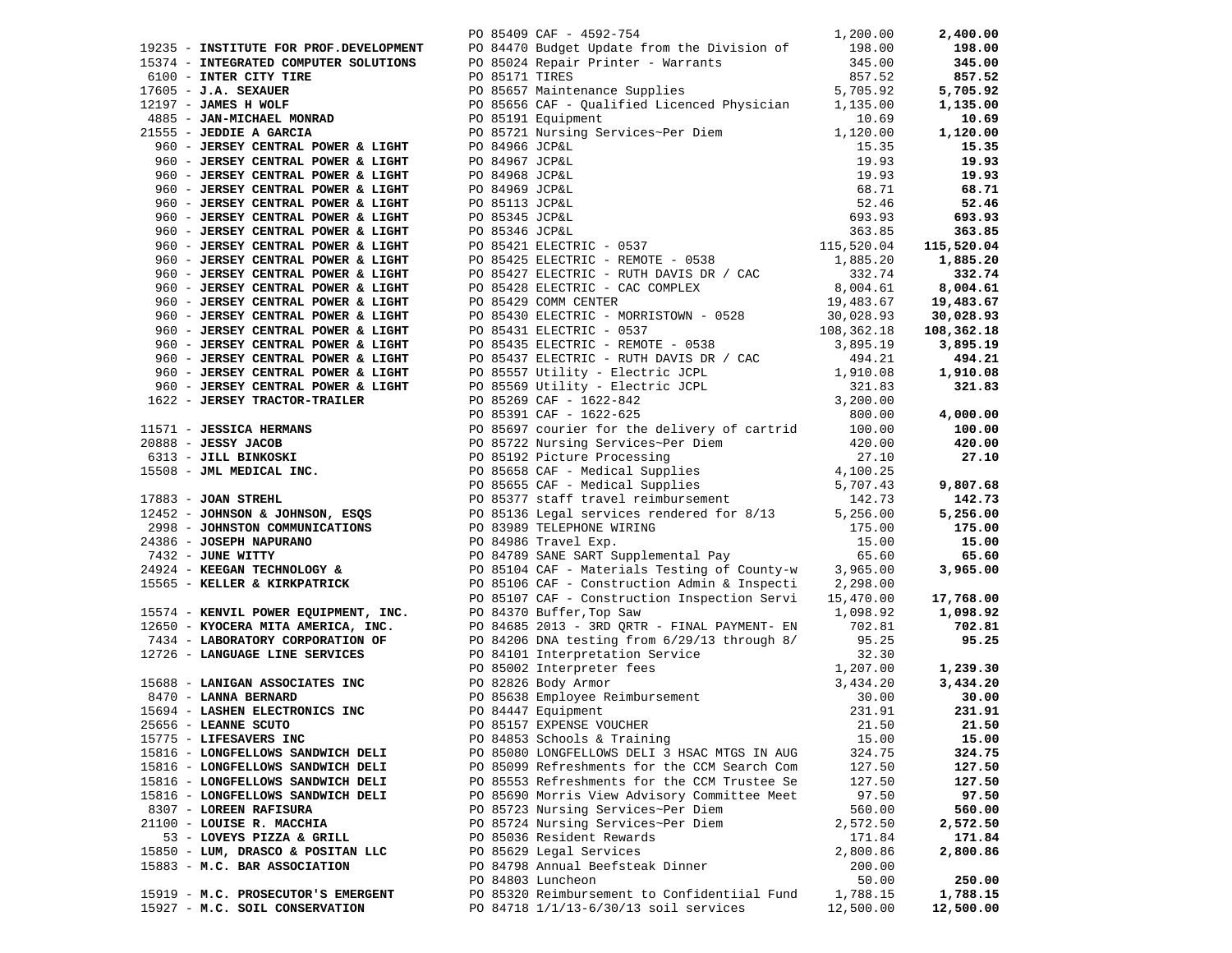|                                                                              |                | 20783 - <b>MA. LIZA IMPERIAL</b> PO 85726 Nursing Services~Per Diem (837.90)<br>15951 - <b>MADISON PLUMBING SUPPLY CO</b> PO 83990 PLUMBING SUPPLIES<br>200.18 PO 84157 PLUMBING SUPPLIES - WEIGHTS & MEASU                                     |                | 837.90     |
|------------------------------------------------------------------------------|----------------|-------------------------------------------------------------------------------------------------------------------------------------------------------------------------------------------------------------------------------------------------|----------------|------------|
|                                                                              |                |                                                                                                                                                                                                                                                 |                |            |
|                                                                              |                |                                                                                                                                                                                                                                                 |                | 517.63     |
|                                                                              |                |                                                                                                                                                                                                                                                 |                | 2,240.00   |
|                                                                              |                |                                                                                                                                                                                                                                                 |                | 314.00     |
|                                                                              |                | 7568 - MADUKWE IMO IBOKO, RN<br>12638 - MAIRA ROGERS<br>12638 - MAIRA ROGERS<br>2,240.00<br>12638 - MAIRA ROGERS<br>2,240.00<br>2,240.00<br>PO 85725 Nursing Services~Per Diem<br>PO 85725 Nursing Services~Per Diem<br>PO 85571 Books & Mileag |                |            |
|                                                                              |                |                                                                                                                                                                                                                                                 |                |            |
|                                                                              |                | PO 85271 CAF - Subgrant Agreement # MANPOWER<br>PO 85271 CAF - Subgrant Agreement # NANPOWER<br>PO 85272 CAF - Subgrant Agreement # MANPOWER                                                                                                    | 3,776.56       |            |
|                                                                              |                |                                                                                                                                                                                                                                                 | 3,776.56       | 10,884.30  |
|                                                                              |                |                                                                                                                                                                                                                                                 |                | 1,141.00   |
|                                                                              |                |                                                                                                                                                                                                                                                 |                | 1,397.20   |
|                                                                              |                |                                                                                                                                                                                                                                                 |                | 69.99      |
|                                                                              |                |                                                                                                                                                                                                                                                 |                | 90.00      |
| 20781 - MARY JANE M. ARCINAS<br>2203 - MC LEAGUE OF MUNICIPALITIES           |                | 25080 - MARIA CARMELITA OBLINA<br>25080 - MARIA YAGHI PO 85727 Nursing Services~Per Diem<br>20085727 Nursing Services~Per Diem<br>20085728 Nursing Services~Per Diem<br>20085728 Nursing Services~Per Diem<br>20085730 Nursing Services         |                | 588.70     |
|                                                                              |                | PO 84330 Registration for Deena Leary to att                                                                                                                                                                                                    | 35.00          | 35.00      |
| 16065 - MC VOCATIONAL SCHOOL DISTRICT                                        |                | PO 85873 10/13 DISTRICT TAXES TO BE RAISED                                                                                                                                                                                                      | 377,801.00     | 377,801.00 |
| 16084 - MCGRAW HILL COMPANIES                                                |                | PO 83144 TABE tests                                                                                                                                                                                                                             | 310.64         | 310.64     |
| 14264 - MCMANIMON, SCOTLAND & BAUMANN LLC                                    |                | PO 85619 Solar Due Diligence - legal service                                                                                                                                                                                                    | 23, 336. 25    | 23,336.25  |
| 4783 - MEDICAL & DENTAL INSTITUTE                                            |                | PO 85418 CAF - 4783-469                                                                                                                                                                                                                         | 3,200.00       | 3,200.00   |
|                                                                              |                |                                                                                                                                                                                                                                                 |                | 1,401.00   |
|                                                                              |                |                                                                                                                                                                                                                                                 |                | 1,387.05   |
|                                                                              |                |                                                                                                                                                                                                                                                 |                | 89.95      |
|                                                                              |                |                                                                                                                                                                                                                                                 |                | 1,150.00   |
|                                                                              |                |                                                                                                                                                                                                                                                 |                | 2,233.70   |
|                                                                              |                |                                                                                                                                                                                                                                                 |                |            |
|                                                                              |                |                                                                                                                                                                                                                                                 |                | 3,052.50   |
|                                                                              |                |                                                                                                                                                                                                                                                 |                | 1,425.51   |
|                                                                              |                |                                                                                                                                                                                                                                                 |                | 800.00     |
|                                                                              |                |                                                                                                                                                                                                                                                 |                | 3,969.70   |
|                                                                              |                |                                                                                                                                                                                                                                                 |                | 1,374.45   |
|                                                                              |                |                                                                                                                                                                                                                                                 |                |            |
|                                                                              |                |                                                                                                                                                                                                                                                 |                | 2,558.06   |
|                                                                              |                |                                                                                                                                                                                                                                                 |                | 165.00     |
|                                                                              |                |                                                                                                                                                                                                                                                 | 303.13         | 330.59     |
| 24308 - MORRIS COUNTY ORTHOPAEDIC                                            |                | PO 84701 Medical Supplies<br>PO 83981 INMATE MEDICAL CARE                                                                                                                                                                                       | 6,863.00       | 6,863.00   |
| 24308 - MORRIS COUNTY ORTHOPAEDIC                                            |                | PO 84011 INMATE MEDICAL CARE                                                                                                                                                                                                                    | 680.00         | 680.00     |
| 1800 - MORRIS COUNTY PARK COMMISSION<br>1600 - MORRIS COUNTY PARK COMMISSION |                | PO 85757 RMB PP#20 ELECTION WORKERS - GROSS                                                                                                                                                                                                     | 672.81         | 672.81     |
|                                                                              |                | PO 83984 INMATE MEDICAL CARE                                                                                                                                                                                                                    | 188.00         | 188.00     |
| 1000 AVALLE FEED<br>16293 - MORRIS IMAGING ASSOC II PA                       |                | PO 84739 AUTO PARTS                                                                                                                                                                                                                             | 194.25         | 194.25     |
| 16321 - MORRISTOWN LUMBER &                                                  |                |                                                                                                                                                                                                                                                 |                |            |
|                                                                              |                | PO 84624 Liquid Naul, Measuring Wheel<br>PO 84740 FUEL PUMP SUPPLIES<br>PO 85556 PAINT/SPACKLE SUPPLIES                                                                                                                                         | 73.17<br>10.20 |            |
|                                                                              |                |                                                                                                                                                                                                                                                 | 27.96          | 111.33     |
| 16334 - MORRISTOWN MEMORIAL HOSPITAL                                         |                | PO 85065 CAF - Chapter 51 Funding atlantic h 13,461.00                                                                                                                                                                                          |                | 13,461.00  |
| 16338 - MORRISTOWN NEIGHBORHOOD HOUSE                                        |                | PO 85054 CAF - JJ-1304 Social Recreation 2nd 3,755.70                                                                                                                                                                                           |                |            |
|                                                                              |                | PO 85055 CAF - JJ-1304 Social Recreation 1st $6,869.40$                                                                                                                                                                                         |                |            |
|                                                                              |                | PO 85056 CAF - JJ-1309 Rites of Passage 1st                                                                                                                                                                                                     | 29,128.00      |            |
|                                                                              |                | PO 85057 CAF - JJ-1308 KO Boxing 1st Q 2013                                                                                                                                                                                                     | 2,625.00       |            |
|                                                                              |                | PO 85058 CAF - JJ-1308 KO Boxing 2nd Q 2013                                                                                                                                                                                                     | 2,625.00       | 45,003.10  |
| 16340 - MORRISTOWN PARKING AUTHORITY                                         |                | PO 84909 Ann/Bank/Schuyler Parking Garage 1,794.65                                                                                                                                                                                              |                |            |
|                                                                              |                | PO 85439 ELECTRIC - SCHUYLER ANNEX PARKING                                                                                                                                                                                                      | 1,361.76       |            |
|                                                                              |                | PO 85475 INCREMENTAL BOND                                                                                                                                                                                                                       | 1,713.95       |            |
|                                                                              |                | PO 85476 PARKING MAINTENANCE FEE                                                                                                                                                                                                                | 5,216.00       | 10,086.36  |
| 16346 - MORRISTOWN TIRE CO                                                   | PO 84738 TIRES |                                                                                                                                                                                                                                                 | 15.75          | 15.75      |
| 19501 - MSC INDUSTRIAL SUPPLY CO.                                            |                | PO 84737 SHOP SUPPLIES                                                                                                                                                                                                                          | 314.31         | 314.31     |
| 21858 - MUNICIPAL CAPITAL CORP                                               |                | PO 80227 Replacement of Copiers                                                                                                                                                                                                                 | 1,627.78       | 1,627.78   |
| 21858 - MUNICIPAL CAPITAL CORP                                               |                | PO 85038 Leasing Charges for Ricoh Copier                                                                                                                                                                                                       | 1,016.21       | 1,016.21   |
| 21858 - MUNICIPAL CAPITAL CORP                                               |                | PO 85147 Replacement of lease copiers 3yr. t                                                                                                                                                                                                    | 7,793.96       | 7,793.96   |
| 21858 - MUNICIPAL CAPITAL CORP                                               |                | PO 85155 OFFICE MACHINE RENTAL                                                                                                                                                                                                                  | 1,539.86       | 1,539.86   |
| 21858 - MUNICIPAL CAPITAL CORP                                               |                | PO 85176 COPIER LEASE                                                                                                                                                                                                                           | 151.52         | 151.52     |
| 21858 - MUNICIPAL CAPITAL CORP                                               |                | PO 85204 3rd Qtr. Copier Lease Payment                                                                                                                                                                                                          | 9,816.15       | 9,816.15   |
| 19523 - N.J. NATURAL GAS COMPANY                                             |                | PO 85449 NATURAL GAS - WHARTON OFF -                                                                                                                                                                                                            | 26.91          |            |
|                                                                              |                | PO 85450 NATURAL GAS - MONTVILLE                                                                                                                                                                                                                | 145.50         |            |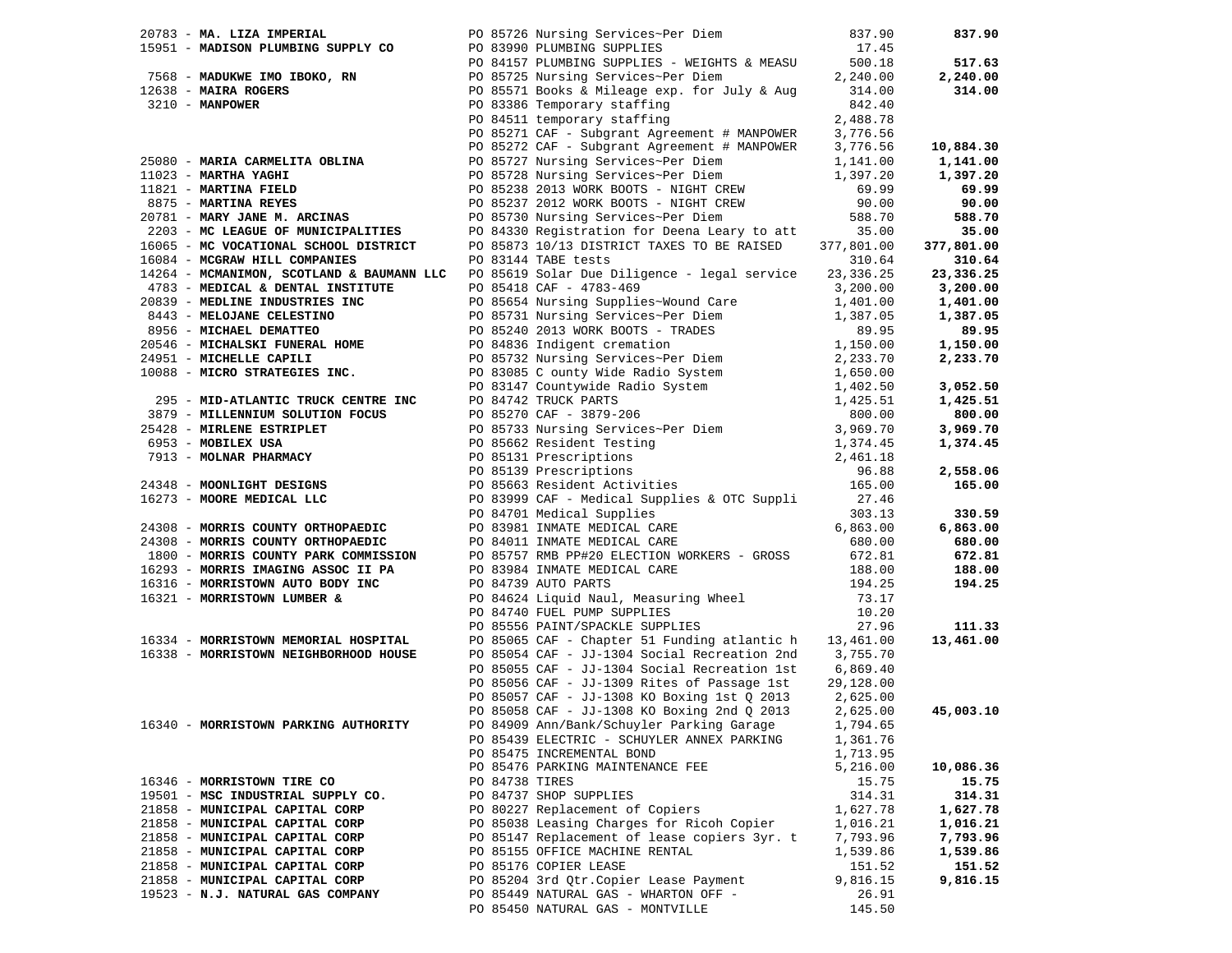|               |                                          | PO 85451 NATURAL GAS - MONTVILLE             | 181.04    |           |
|---------------|------------------------------------------|----------------------------------------------|-----------|-----------|
|               |                                          | PO 85452 NATURAL GAS - WHARTON ROADS         | 156.78    |           |
|               |                                          | PO 85453 NATURAL GAS - WHARTON BRIDGES       | 232.64    |           |
|               |                                          | PO 85454 NATURAL GAS - WHARTON BRIDGE GEN    | 26.29     |           |
|               |                                          | PO 85455 NATURAL GAS - DOVER PROBATION       | 36.44     | 805.60    |
|               | 410 - NANCY WALTER                       | PO 85572 Insurance reimb. for 7/13 to 11/13  | 60.00     | 60.00     |
|               | 21122 - NATIONAL FUEL OIL INC.           | PO 84736 CAF - NJSC#A82768                   | 16,440.75 | 16,440.75 |
|               | 4206 - NATIONAL OFFICE FURNITURE         | PO 80559 CAF - NJSC#A81721 - PLEASE ORDER O  | 27,580.80 | 27,580.80 |
|               | 3016 - NET ACCESS CORP                   | PO 84468 web hosting -special for elections  | 50.00     | 50.00     |
|               | 16533 - NEW HOPE FOUNDATION INC.         | PO 85064 CAF - Chapter 51 Funding New Hope C | 5,670.00  |           |
|               |                                          | PO 85066 CAF - Chapter 51 Funding New Hope A | 4,455.00  | 10,125.00 |
|               | 24712 - NICHOLAS L. ROCCAFORTE           | PO 85664 Resident Activities                 | 75.00     | 75.00     |
|               | 25839 - NICK'S FLOOR COVERING, INC.      | PO 83377 FLOOR REPLACEMENT                   | 1,700.00  | 1,700.00  |
|               | 23981 - NIELSEN DODGE - C-J-R            | PO 84735 AUTO PARTS                          | 586.72    | 586.72    |
|               | 16570 - NISIVOCCIA LLP                   | PO 84473 Support for educational printing pr | 150.00    |           |
|               |                                          | PO 85020 CAF - Professional Auditing Service | 8,024.00  | 8,174.00  |
|               | 12423 - NJ DEPT OF LABOR & WORKFORCE     | PO 83378 INSPECTION FEES - WHARTON BRIDGE/ G | 180.00    | 180.00    |
|               | 9898 - NJ DRUG RECOGNITION EXPERTS       | PO 84005 TRAINING                            | 135.00    | 135.00    |
|               | 10594 - NJ STATE ASSO. OF CHIEFS POLICE  | PO 84001 TRAINING                            | 1,000.00  |           |
|               |                                          | PO 84811 Command & Leadership Academy        | 1,000.00  | 2,000.00  |
|               | 20398 - NJ TAXI & BLACK CAR SERVICES LLC | PO 85128 Transportation                      | 40.94     |           |
|               |                                          | PO 85137 Transportation                      | 1,194.05  |           |
|               |                                          | PO 85142 Transportation                      | 296.56    | 1,531.55  |
| $2909 - NJAC$ |                                          | PO 85624 Summit on the Affordable Care Act-D | 125.00    | 125.00    |
|               | $10662 - NMS$ LABS                       | PO 85069 CAF - Toxicological Testing Service | 5,655.00  | 5,655.00  |
|               | 16742 - NORTHERN SAFETY CO. INC.         | PO 84143 Utility Gloves                      | 208.76    | 208.76    |
|               | 16767 - NUTRI-SYSTEMS CORPORATION        | PO 85158 OPERATING SUPPLY                    | 90.25     | 90.25     |
|               | 10246 - OFFICE OF TEMPORARY ASSISTANCE   | PO 85123 Estimated Co. Share to SSIR for 10/ | 37,000.00 | 37,000.00 |
|               | 10246 - OFFICE OF TEMPORARY ASSISTANCE   | PO 85124 Estimated Co. Share for TANF Recipi | 9,800.00  | 9,800.00  |
|               | 4654 - OFFICE TEAM                       | PO 84346 Temporary employee-Kimberly Johnson | 1,863.27  | 1,863.27  |
|               | 25021 - ONE SOURCE OF NEW JERSEY LLC     | PO 84340 Screws, Wasp/Hornet Killer, Grease  | 607.71    | 607.71    |
|               | 21446 - OPTIMUS EMR, INC.                | PO 85666 Software Maintenance for Patient Ac | 8,600.00  | 8,600.00  |
|               | 25471 - ORTHOPEDIC SURGERY CENTER        | PO 83982 INMATE MEDICAL CARE                 | 18,861.76 | 18,861.76 |
|               | 16887 - PAPER MART INC                   | PO 83740 Copy Paper                          | 1,234.00  |           |
|               |                                          | PO 83795 One Skid (40 cases) of Copier Paper | 1,160.00  |           |
|               |                                          | PO 84207 Office Supplies                     | 1,363.70  |           |
|               |                                          | PO 84492 paper for the map                   | 728.60    | 4,486.30  |
|               | 21551 - PARSIPPANY INN                   | PO 85143 Motel Placement                     | 270.00    | 270.00    |
|               | 3881 - PARSIPPANY-TROY HILLS POLICE      | PO 85076 CAF - JAGB-1215 JALP 3rd Q 2013     | 5,000.00  | 5,000.00  |
|               | 11293 - PATRICIA DUMPERT                 | PO 85149 EXPENSE VOUCHER                     | 12.95     | 12.95     |
|               | 17495 - PATTERSON MEDICAL SUPPLY, INC.   | PO 85670 Nursing Equipment~Rehabilitation    | 1,677.57  | 1,677.57  |
|               | 16966 - PENN-JERSEY PAPER CO.            | PO 85667 Nursing Supplies~Paper & Plastic Go | 547.40    | 547.40    |
|               | 9210 - PETER LIMONE JR.                  | PO 85156 ENTERTAINMENT                       | 400.00    | 400.00    |
|               | 17005 - PHARMA CARE INC                  | PO 85659 CAF - Pharaceutical Consulting Serv | 3,861.88  | 3,861.88  |
|               | 17019 - PHILLIPSBURG SCHOOL BASED        | PO 70963 CAF - PHILS-12Y-WIA                 | 159.00    |           |
|               |                                          | PO 85285 CAF - PHILS-12Y-WIA                 | 89.50     |           |
|               |                                          | PO 85286 CAF - PHILS-12Y-WIA                 | 339.25    |           |
|               |                                          | PO 85287 CAF - PHILS-12Y-WIA                 | 294.50    |           |
|               |                                          | PO 85288 CAF - PHILS-12Y-WIA                 | 89.50     |           |
|               |                                          | PO 85293 CAF - PHILS-12Y-WIA                 | 179.00    |           |
|               |                                          | PO 85294 CAF - PHILS-12Y-WIA                 | 538.00    |           |
|               |                                          | PO 85295 CAF - PHILS-12Y-WIA                 | 384.00    | 2,072.75  |
|               | 17019 - PHILLIPSBURG SCHOOL BASED        | PO 85296 CAF - PHILS-12Y-WIA                 | 134.25    |           |
|               |                                          | PO 85297 CAF - PHILS-12Y-WIA                 | 179.00    |           |
|               |                                          | PO 85298 CAF - PHILS-12Y-WIA                 | 44.75     |           |
|               |                                          | PO 85299 CAF - PHILS-12Y-WIA                 | 179.00    |           |
|               |                                          | PO 85300 CAF - PHILS-12Y-WIA                 | 294.50    |           |
|               |                                          | PO 85301 CAF - PHILS-12Y-WIA                 | 608.75    |           |
|               |                                          | PO 85302 CAF - PHILS-12Y-WIA                 | 339.25    | 1,779.50  |
|               | 19681 - PITNEY BOWES CREDIT CORP         | PO 84208 Ink Cartridge                       | 251.96    | 251.96    |
|               | 17066 - PLAINSMAN AUTO SUPPLY            | PO 84141 Drain Pan                           | 17.98     | 17.98     |
|               | 17084 - POLAND SPRING WATER CO.          | PO 85209 Monthly Charge for Poland Spring Di | 47.01     | 47.01     |
|               | 810 - POLAND SPRING                      | PO 84983 Treasury Water Bill 7/15/13 - 8/14/ | 12.54     | 12.54     |
|               |                                          |                                              |           |           |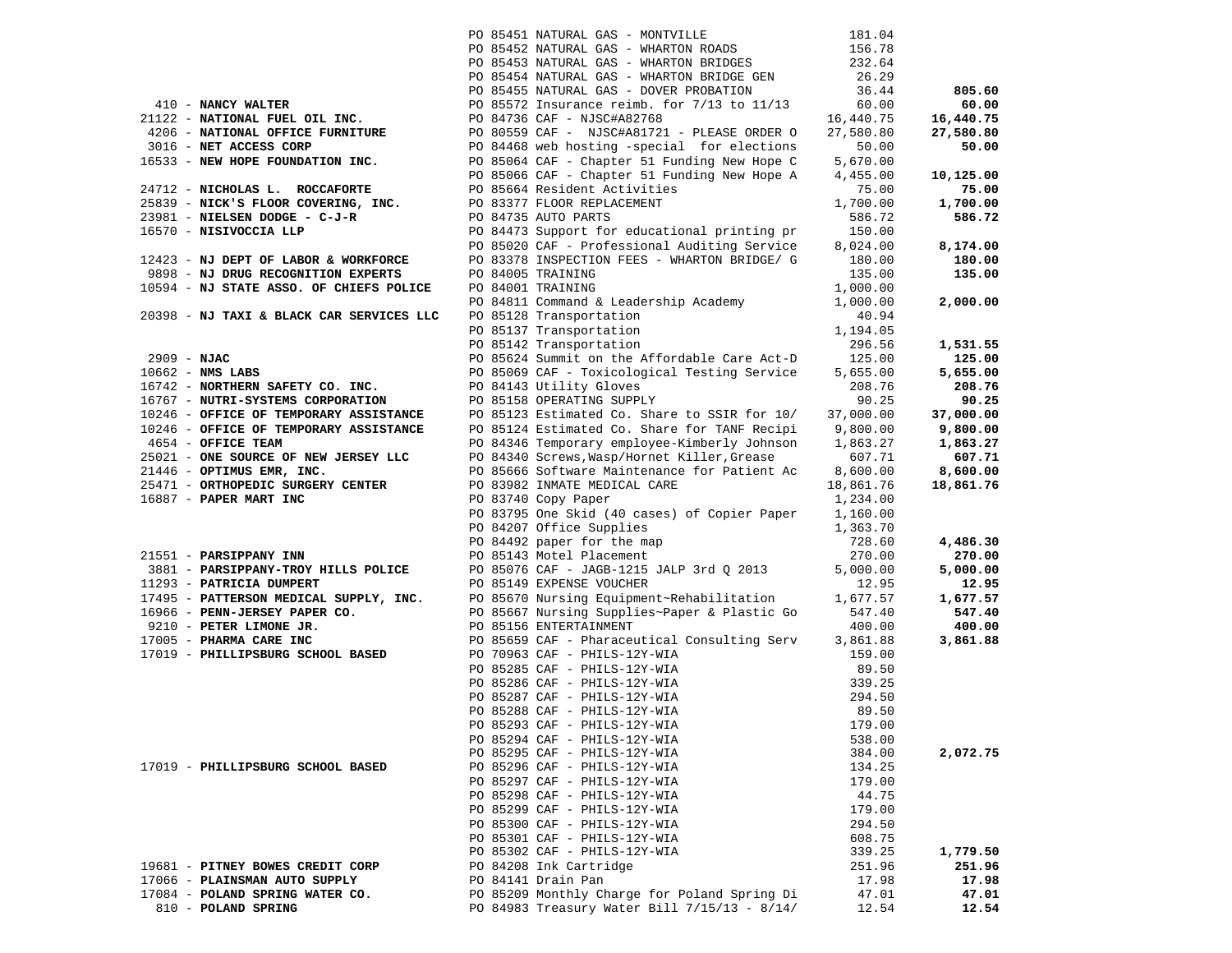| 24230 - PRIORITY DISPATCH CORP. PO 81597 Training                                                                                                                                                                                |                 |                                                                                                                                                                                                                                                                         | 320.00     | 320.00     |
|----------------------------------------------------------------------------------------------------------------------------------------------------------------------------------------------------------------------------------|-----------------|-------------------------------------------------------------------------------------------------------------------------------------------------------------------------------------------------------------------------------------------------------------------------|------------|------------|
|                                                                                                                                                                                                                                  |                 |                                                                                                                                                                                                                                                                         | 1,750.00   | 1,750.00   |
|                                                                                                                                                                                                                                  |                 |                                                                                                                                                                                                                                                                         | 629.40     | 629.40     |
|                                                                                                                                                                                                                                  |                 | 25429 - PROFESSIONAL CONSULTING, INC.<br>25429 - PROFESSIONAL CONSULTING, INC. PO 85001 CAF - Final Design & Construction o<br>2316 - PROJECT SELF SUFFICIENCY PO 85422 CAF - Subgrant Agreement #PSSS3316-                                                             | 11,844.00  | 11,844.00  |
|                                                                                                                                                                                                                                  |                 |                                                                                                                                                                                                                                                                         | 2,227.00   |            |
|                                                                                                                                                                                                                                  |                 | PO 85423 CAF - Subgrant Agreement #PSSS3316-                                                                                                                                                                                                                            | 1,983.00   |            |
|                                                                                                                                                                                                                                  |                 |                                                                                                                                                                                                                                                                         |            |            |
|                                                                                                                                                                                                                                  |                 | PO 85424 CAF - Subgrant Agreement #PSSS3316-                                                                                                                                                                                                                            | 335.00     | 4,545.00   |
| 17189 - PSE&G CO                                                                                                                                                                                                                 |                 | PO 85242 GAS - PSE & G - MOMBAG                                                                                                                                                                                                                                         | 2,709.63   |            |
|                                                                                                                                                                                                                                  |                 | PO 85248 GAS - PSE & G - MOMBAG                                                                                                                                                                                                                                         | 365.11     |            |
|                                                                                                                                                                                                                                  |                 | PO 85255 GAS - PSE & G - MOMBAG                                                                                                                                                                                                                                         | 2,790.46   | 5,865.20   |
| $21413$ - QUALITY AUTO GLASS, INC<br>19722 - B.C. SOUND                                                                                                                                                                          |                 | PO 84732 AUTO PARTS                                                                                                                                                                                                                                                     | 311.15     | 311.15     |
| 19722 - R C SOUND                                                                                                                                                                                                                |                 | PO 85625 Invoice for thePA System for the 9/                                                                                                                                                                                                                            | 1,500.00   | 1,500.00   |
| 17215 - R.S. KNAPP CO. INC.                                                                                                                                                                                                      |                 | PO 84602 PW300 Print Engine usage                                                                                                                                                                                                                                       | 261.40     | 261.40     |
| 20536 - RABBI YOSEF NEWFIELD                                                                                                                                                                                                     |                 | PO 85678 Clergy Services                                                                                                                                                                                                                                                | 350.00     | 350.00     |
| 17255 - RARITAN VALLEY COMMUNITY                                                                                                                                                                                                 |                 | PO 85861 Fall 2013 Tuition Chargebacks B. Be                                                                                                                                                                                                                            | 1,043.12   |            |
|                                                                                                                                                                                                                                  |                 | PO 85860 Fall 2013 Tuition Chargeback for C.                                                                                                                                                                                                                            | 561.68     | 1,604.80   |
|                                                                                                                                                                                                                                  |                 |                                                                                                                                                                                                                                                                         |            |            |
| 12128 - READY SUPPLY                                                                                                                                                                                                             |                 | PO 85668 Adult Briefs                                                                                                                                                                                                                                                   | 4,440.00   |            |
|                                                                                                                                                                                                                                  |                 | PO 85669 Adult Briefs<br>17269 - RECORDED BOOKS LLC<br>21348 - REEMA KAREER<br>21275 - RHM BENEFITS, INC.<br>2275 - RHM BENEFITS, INC.<br>2275 - RICCIARDI BROTHERS<br>2200 - RICCIARDI BROTHERS<br>2200 - PICCIARDI BROTHERS<br>2200 - PICCIARDI BROTHERS<br>2200 - PI | 2,960.00   | 7,400.00   |
|                                                                                                                                                                                                                                  |                 |                                                                                                                                                                                                                                                                         |            | 274.45     |
|                                                                                                                                                                                                                                  |                 |                                                                                                                                                                                                                                                                         |            | 45.83      |
|                                                                                                                                                                                                                                  |                 |                                                                                                                                                                                                                                                                         |            | 12,500.00  |
|                                                                                                                                                                                                                                  |                 |                                                                                                                                                                                                                                                                         |            | 575.16     |
|                                                                                                                                                                                                                                  |                 |                                                                                                                                                                                                                                                                         |            | 91.87      |
|                                                                                                                                                                                                                                  |                 |                                                                                                                                                                                                                                                                         |            | 115.00     |
| 25422 - RINCY M PAZBAYATTIL JOSE                                                                                                                                                                                                 |                 |                                                                                                                                                                                                                                                                         | 560.00     | 560.00     |
| 7952 - RIOS' ENGRAVING                                                                                                                                                                                                           |                 | PO 85734 Nursing Services~Per Diem                                                                                                                                                                                                                                      | 90.00      | 90.00      |
|                                                                                                                                                                                                                                  |                 | PO 85070 Signature stamps<br>PO 85689 Dental Program                                                                                                                                                                                                                    |            |            |
| 13770 - ROBERT A. CHARMOY, DMD PA                                                                                                                                                                                                |                 | PO 85689 Dental Program                                                                                                                                                                                                                                                 | 240.00     | 240.00     |
| 14739 - ROBERT FLEMING                                                                                                                                                                                                           |                 | PO 85548 Medicare B Reimbursement January, 2 1,258.80                                                                                                                                                                                                                   |            | 1,258.80   |
| 23739 - ROBERT KENNEDY<br>22834 - ROBERTA HERSH                                                                                                                                                                                  |                 | PO 85117 Special General Election - Pre-Elec                                                                                                                                                                                                                            | 355.00     | 355.00     |
|                                                                                                                                                                                                                                  |                 | PO 85118 Special General Election - Pre-Elec                                                                                                                                                                                                                            | 497.50     | 497.50     |
|                                                                                                                                                                                                                                  |                 | PO 85696 courier for the special school elec                                                                                                                                                                                                                            | 100.00     | 100.00     |
| 8642 - ROGER KOENEN<br>7805 - ROSE DUMAPIT                                                                                                                                                                                       |                 | PO 85735 Nursing Services~Per Diem                                                                                                                                                                                                                                      | 830.55     | 830.55     |
| 24397 - ROSEMARY BATANE COBCOBO                                                                                                                                                                                                  |                 | PO 85736 Nursing Services~Per Diem                                                                                                                                                                                                                                      | 1,680.00   | 1,680.00   |
| 5345 - ROUTE 23 AUTO MALL LLC                                                                                                                                                                                                    |                 |                                                                                                                                                                                                                                                                         | 1,383.52   | 1,383.52   |
| 5345 - ROUTE 23 AUTO MALL LLC                                                                                                                                                                                                    |                 | PO 83736 Nursing Services~Per Diem<br>PO 84388 AUTO PARTS<br>PO 84844 Radio/Siren repair<br>PO 85282 CAF - 9938-846<br>PO 85417 CAF - 9938-936<br>PO 85416 CAF - 3899-719<br>PO 85416 CAF - 17452-812<br>PO 85671 Machinery Repairs & Parts<br>                         | 2,766.67   | 2,766.67   |
| $17419$ - ROYAL COMMUNICATIONS INC.<br>9939 - PILETTE - ANDREW PORT OF THE SERIES OF THE SERIES OF THE SERIES OF THE SERIES OF THE SERIES OF THE SERIES OF THE SERIES OF THE SERIES OF THE SERIES OF THE SERIES OF THE SERIES OF |                 |                                                                                                                                                                                                                                                                         | 401.00     | 401.00     |
|                                                                                                                                                                                                                                  |                 |                                                                                                                                                                                                                                                                         |            |            |
| 9938 - RUTGERS CENTER FOR CONTINUING                                                                                                                                                                                             |                 |                                                                                                                                                                                                                                                                         | 2,076.00   |            |
|                                                                                                                                                                                                                                  |                 |                                                                                                                                                                                                                                                                         | 1,924.00   | 4,000.00   |
| 24895 - RUTGERS OCPE                                                                                                                                                                                                             |                 |                                                                                                                                                                                                                                                                         | 3,195.00   | 3,195.00   |
| 17452 - RUTGERS, THE STATE UNIVERSITY                                                                                                                                                                                            |                 |                                                                                                                                                                                                                                                                         | 3,995.00   | 3,995.00   |
| 16869 - RUTH PACE                                                                                                                                                                                                                |                 |                                                                                                                                                                                                                                                                         | 710.35     | 710.35     |
| 17530 - SCALES INDUSTRIAL                                                                                                                                                                                                        |                 |                                                                                                                                                                                                                                                                         | 2,701.95   | 2,701.95   |
| 17546 - SCHIFANO CONSTRUCTION CORP.                                                                                                                                                                                              |                 | PO 85498 CAF - Milling and Resurfacing of Ne 316,596.06                                                                                                                                                                                                                 |            |            |
|                                                                                                                                                                                                                                  |                 | PO 85498 CAF - Milling and Resurfacing of Ne 36,000.00                                                                                                                                                                                                                  |            |            |
|                                                                                                                                                                                                                                  |                 | PO 85499 CAF - Milling and Resurfacing Proje 318,593.08                                                                                                                                                                                                                 |            |            |
|                                                                                                                                                                                                                                  |                 | PO 85499 CAF - Milling and Resurfacing Proje 135,020.36                                                                                                                                                                                                                 |            | 806,209.50 |
| 24284 - SELECT REHABILITATION INC.                                                                                                                                                                                               |                 | PO 85673 CAF - Phsyical, Occupational and Sp                                                                                                                                                                                                                            | 149,789.23 | 149,789.23 |
| 6104 - SENIOR CITIZENS LONG HILL                                                                                                                                                                                                 |                 | PO 84500 August 13th Special Primary Electio                                                                                                                                                                                                                            | 50.00      | 50.00      |
| 15454 - SERVICE PLUS                                                                                                                                                                                                             | PO 84477 Repair |                                                                                                                                                                                                                                                                         | 165.00     | 165.00     |
|                                                                                                                                                                                                                                  |                 |                                                                                                                                                                                                                                                                         |            |            |
| 19854 - SHEAFFER SUPPLY INC.                                                                                                                                                                                                     |                 | PO 83922 Hose Clamps                                                                                                                                                                                                                                                    | 32.38      |            |
|                                                                                                                                                                                                                                  |                 | PO 84144 Hooks, Hex Bit                                                                                                                                                                                                                                                 | 71.26      | 103.64     |
| 17621 - SHEAFFER SUPPLY, INC.                                                                                                                                                                                                    |                 | PO 84730 HARDWARE                                                                                                                                                                                                                                                       | 15.60      |            |
|                                                                                                                                                                                                                                  | PO 84887 tools  |                                                                                                                                                                                                                                                                         | 86.79      | 102.39     |
| 17636 - SHERWIN-WILLIAMS                                                                                                                                                                                                         | PO 83997 PAINT  |                                                                                                                                                                                                                                                                         | 1,614.82   | 1,614.82   |
| 17726 - SHI INTERNATIONAL CORP                                                                                                                                                                                                   |                 | PO 76526 MICROSOFT EXCHANGE UPGRADE PROJECT                                                                                                                                                                                                                             | 10,917.78  |            |
|                                                                                                                                                                                                                                  |                 | PO 78144 Anti-Virus Yearly subscription Rene                                                                                                                                                                                                                            | 24,066.00  |            |
|                                                                                                                                                                                                                                  |                 | PO 81688 Yearly Maintenance Renewal                                                                                                                                                                                                                                     | 1,221.00   | 36,204.78  |
| 24344 - SKYTOP MOTEL                                                                                                                                                                                                             |                 | PO 85144 Motel Placement                                                                                                                                                                                                                                                | 150.00     | 150.00     |
| 17699 - SMITH MOTOR CO., INC.                                                                                                                                                                                                    |                 | PO 84729 AUTO PARTS                                                                                                                                                                                                                                                     | 601.90     | 601.90     |
| 8503 - SMITH TRACTOR & EQUIPMENT INC.                                                                                                                                                                                            |                 | PO 84728 TRUCK PARTS                                                                                                                                                                                                                                                    | 236.56     | 236.56     |
| 13396 - SNAKES-N-SCALES AND TURTLE                                                                                                                                                                                               |                 |                                                                                                                                                                                                                                                                         |            |            |
|                                                                                                                                                                                                                                  |                 | PO 83266 Resident Presentation                                                                                                                                                                                                                                          | 400.00     | 400.00     |
| 6981 - SODEXO INC & AFFILIATES                                                                                                                                                                                                   |                 | PO 85148 CAF - Dietary Services                                                                                                                                                                                                                                         | 201,570.51 | 201,570.51 |
| 6981 - SODEXO INC & AFFILIATES                                                                                                                                                                                                   |                 | PO 85259 Dinner for the OSTF Meeting 9/10/13                                                                                                                                                                                                                            | 130.25     | 130.25     |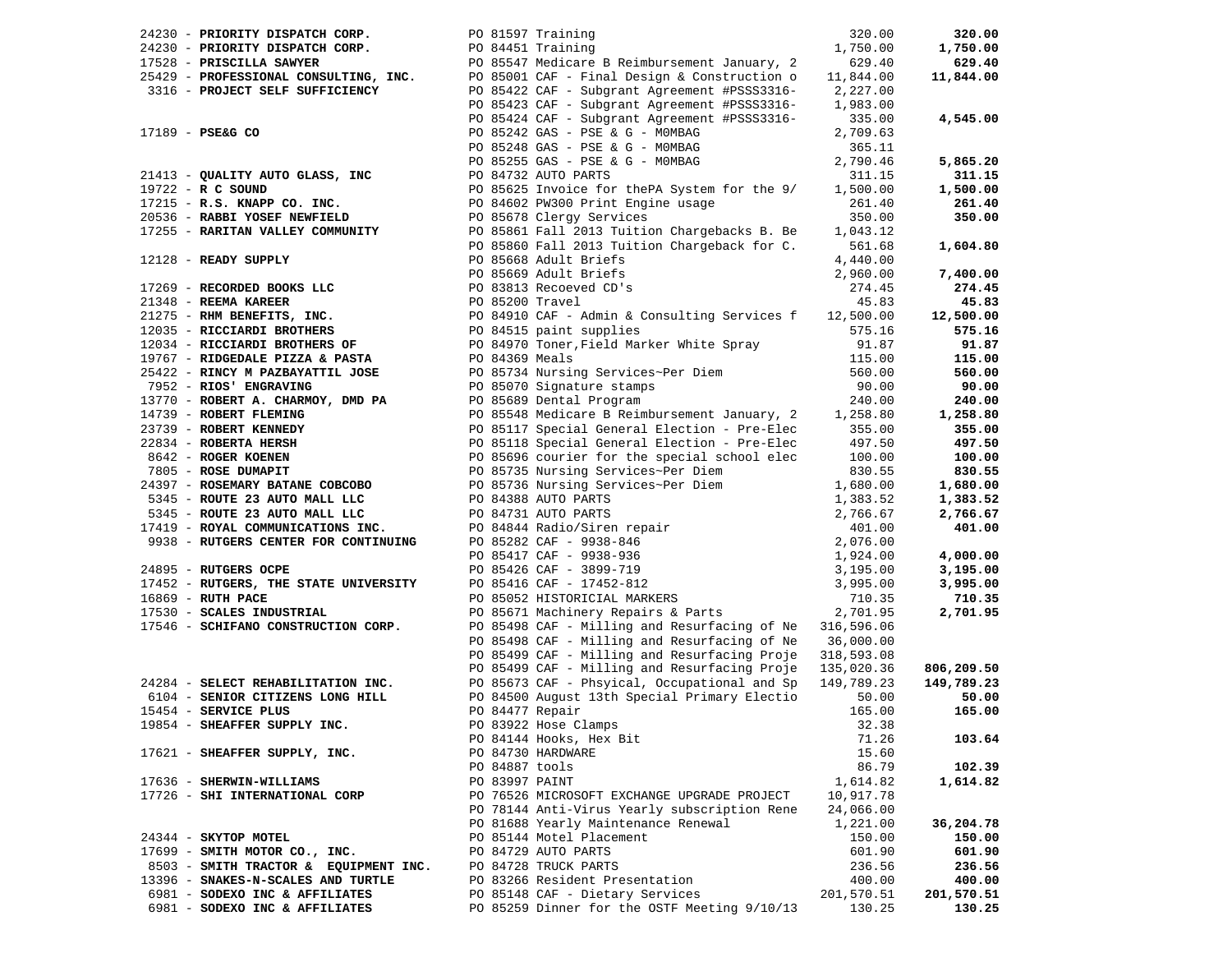| 6981 - SODEXO INC & AFFILIATES PO 85660 CAF - Dietary Services                                                                                                                                                                                                                   |  |                                                                                                                                                                                                                                                  | 257,857.94 | 257,857.94 |
|----------------------------------------------------------------------------------------------------------------------------------------------------------------------------------------------------------------------------------------------------------------------------------|--|--------------------------------------------------------------------------------------------------------------------------------------------------------------------------------------------------------------------------------------------------|------------|------------|
| 6981 - SODEXO INC & AFFILIATES<br>6981 - SODEXO INC & AFFILIATES<br>81,012.15<br>81,012.15<br>81,012.15<br>81,012.15<br>81,012.15<br>81,012.15<br>81,012.15<br>81,012.15<br>82,017.35<br>82,017.35<br>82,717.35<br>82,717.35<br>82,717.35<br>82,717.35<br>82,7                   |  |                                                                                                                                                                                                                                                  |            | 172,817.59 |
|                                                                                                                                                                                                                                                                                  |  |                                                                                                                                                                                                                                                  | 81,012.15  | 81,012.15  |
| 21769 - SOPHIE WESTFIELD                                                                                                                                                                                                                                                         |  |                                                                                                                                                                                                                                                  |            | 177.35     |
| 17755 - SOUTHEAST MORRIS COUNTY                                                                                                                                                                                                                                                  |  | PO 85443 WATER - QTR MEM<br>PO 85444 WATER - QTR MEM<br>PO 85674 Water Usage<br>PO 85674 Water Usage<br>PO 84788 Air Cards<br>PO 84788 Air Cards<br>PO 84789 OFFICE SUPPLIES<br>PO 84190 OFFICE SUPPLIES<br>PO 84348 Supplies Invoice<br>PO 8475 |            | 3,717.45   |
| 17755 - SOUTHEAST MORRIS COUNTY                                                                                                                                                                                                                                                  |  |                                                                                                                                                                                                                                                  |            | 15,189.90  |
| 17755 - SOUTHEAST MORRIS COUNTY                                                                                                                                                                                                                                                  |  |                                                                                                                                                                                                                                                  |            | 6,415.95   |
| 5031 - SPRINT NEXTEL                                                                                                                                                                                                                                                             |  |                                                                                                                                                                                                                                                  |            | 119.97     |
| 4611 - STAPLES BUSINESS ADVANTAGE                                                                                                                                                                                                                                                |  |                                                                                                                                                                                                                                                  |            | 2,198.00   |
| 4611 - STAPLES BUSINESS ADVANTAGE                                                                                                                                                                                                                                                |  |                                                                                                                                                                                                                                                  |            | 236.99     |
| 4611 - STAPLES BUSINESS ADVANTAGE                                                                                                                                                                                                                                                |  |                                                                                                                                                                                                                                                  |            | 94.59      |
| 4611 - STAPLES BUSINESS ADVANTAGE                                                                                                                                                                                                                                                |  |                                                                                                                                                                                                                                                  |            | 484.50     |
| 4611 - STAPLES BUSINESS ADVANTAGE                                                                                                                                                                                                                                                |  | PO 84799 Office Supplies - Label Maker & Ton                                                                                                                                                                                                     | 253.89     | 253.89     |
| 4611 - STAPLES BUSINESS ADVANTAGE                                                                                                                                                                                                                                                |  | PO 84971 Office Supplies                                                                                                                                                                                                                         | 109.64     | 109.64     |
| 4611 - STAPLES BUSINESS ADVANTAGE                                                                                                                                                                                                                                                |  | PO 84978 Adjuster's office supplies August 2                                                                                                                                                                                                     | 234.00     | 234.00     |
| 4611 - STAPLES BUSINESS ADVANTAGE                                                                                                                                                                                                                                                |  | PO 84992 Order for copy paper/envelopes                                                                                                                                                                                                          | 69.15      | 69.15      |
| 4611 - STAPLES BUSINESS ADVANTAGE                                                                                                                                                                                                                                                |  | PO 85005 Medical Services - Office Supplies 108.82                                                                                                                                                                                               |            | 108.82     |
| 4611 - STAPLES BUSINESS ADVANTAGE                                                                                                                                                                                                                                                |  | PO 85025 Photo Office Supplies - K.Shively (                                                                                                                                                                                                     | 845.17     | 845.17     |
| 4611 - STAPLES BUSINESS ADVANTAGE                                                                                                                                                                                                                                                |  | PO 85027 Office Supplies - K/Shively (CIS)                                                                                                                                                                                                       | 836.59     | 836.59     |
| 4611 - STAPLES BUSINESS ADVANTAGE                                                                                                                                                                                                                                                |  | PO 85030 Office Supplies - K. Shively (CIS)                                                                                                                                                                                                      | 640.20     | 640.20     |
| 4611 - STAPLES BUSINESS ADVANTAGE                                                                                                                                                                                                                                                |  | PO 85039 Supplies                                                                                                                                                                                                                                | 169.58     | 169.58     |
| 4611 - STAPLES BUSINESS ADVANTAGE                                                                                                                                                                                                                                                |  |                                                                                                                                                                                                                                                  |            | 73.10      |
| 4611 - STAPLES BUSINESS ADVANTAGE                                                                                                                                                                                                                                                |  |                                                                                                                                                                                                                                                  |            | 707.15     |
| 4611 - STAPLES BUSINESS ADVANTAGE                                                                                                                                                                                                                                                |  |                                                                                                                                                                                                                                                  |            | 1,260.06   |
| 4611 - STAPLES BUSINESS ADVANTAGE                                                                                                                                                                                                                                                |  |                                                                                                                                                                                                                                                  |            | 64.48      |
| 4611 - STAPLES BUSINESS ADVANTAGE                                                                                                                                                                                                                                                |  |                                                                                                                                                                                                                                                  |            | 39.95      |
| 4611 - STAPLES BUSINESS ADVANTAGE                                                                                                                                                                                                                                                |  |                                                                                                                                                                                                                                                  |            | 491.59     |
| 4611 - STAPLES BUSINESS ADVANTAGE                                                                                                                                                                                                                                                |  |                                                                                                                                                                                                                                                  |            | 250.23     |
| 4611 - STAPLES BUSINESS ADVANTAGE                                                                                                                                                                                                                                                |  | PO 85049 Supplies<br>PO 85049 Supplies<br>PO 85041 Supplies<br>PO 85041 Supplies<br>PO 85197 Misc.Office Supplies<br>PO 85278 office supplies<br>PO 85279 speakerphone<br>PO 85281 Office supplies<br>PO 85281 Office supplies<br>PO 85343 Offic |            | 853.69     |
| $19919$ - STAR LEDGER                                                                                                                                                                                                                                                            |  | PO 85628 Star-Leger Ad# 103632081-09192013 S 292.32                                                                                                                                                                                              |            | 292.32     |
| $17819$ - STAR LEDGER                                                                                                                                                                                                                                                            |  | PO 85676 Newspapers for Bistro<br>DO 84252 CAMPS Training                                                                                                                                                                                        | 84.18      | 84.18      |
| 25836 - STATE OF NJ CIVIL SERVICE COMMISSIO PO 84353 CAMPS Training                                                                                                                                                                                                              |  |                                                                                                                                                                                                                                                  |            | 75.00      |
| 16675 - STATE TOXICOLOGY LABORATORY<br>1140 - STEER PROGRAM                                                                                                                                                                                                                      |  | PO 84353 CAMPS Training 75.00<br>PO 84508 Toxicology Tests/Det. N. Leo 180.00                                                                                                                                                                    |            | 180.00     |
|                                                                                                                                                                                                                                                                                  |  | PO 84176 Annual License - $9/1/2013$ - $8/31/20$                                                                                                                                                                                                 | 3,500.00   | 3,500.00   |
| 1140 - <b>STEER PROGRAM</b><br>3424 - <b>STEPHEN GOLDBLATT</b><br>21595 - <b>STEPHEN NEBESNI</b><br>24120 - <b>STEVE SEIDLER</b><br>17109 - <b>STEVEN POST</b><br>24120 - <b>STEVEN POST</b><br>24120 - <b>STEVEN POST</b><br>26 24372 TIRE & AUTO CENTERS<br>22 2427 TIRE & AUT |  | PO 85593 Reimbursement of Miscellaneous Voti                                                                                                                                                                                                     | 10.09      | 10.09      |
|                                                                                                                                                                                                                                                                                  |  | PO 85081 Reimbursement -coordination trainin                                                                                                                                                                                                     | 42.00      | 42.00      |
|                                                                                                                                                                                                                                                                                  |  | PO 84327 CAF - K-9 Supervisory Trainer                                                                                                                                                                                                           | 1,920.00   | 1,920.00   |
|                                                                                                                                                                                                                                                                                  |  | PO 85034 Reimbursement - Centenary College                                                                                                                                                                                                       | 1,419.10   | 1,419.10   |
|                                                                                                                                                                                                                                                                                  |  |                                                                                                                                                                                                                                                  |            | 1,244.22   |
|                                                                                                                                                                                                                                                                                  |  |                                                                                                                                                                                                                                                  |            | 628.96     |
|                                                                                                                                                                                                                                                                                  |  |                                                                                                                                                                                                                                                  |            | 660.50     |
|                                                                                                                                                                                                                                                                                  |  |                                                                                                                                                                                                                                                  |            |            |
|                                                                                                                                                                                                                                                                                  |  |                                                                                                                                                                                                                                                  |            | 796.80     |
| 24132 - STS TIRE & AUTO CENTERS<br>24132 - STS TIRE & AUTO CENTERS<br>2628.96<br>2628.96<br>2628.96<br>2629.96<br>25400 - SUZIE COLLIN<br>25400 - SUZIE COLLIN<br>25400 - SUZIE COLLIN<br>25400 - SUZIE COLLIN<br>25400 - SUZIE COLLIN<br>25400 - SU                             |  |                                                                                                                                                                                                                                                  |            | 2,543.45   |
|                                                                                                                                                                                                                                                                                  |  |                                                                                                                                                                                                                                                  |            | 9,552.99   |
| 16110 - T. Y. LIN INTERNATIONAL PO 85109 CAF - Construction Support Services                                                                                                                                                                                                     |  |                                                                                                                                                                                                                                                  | 14,062.03  | 14,062.03  |
| 10639 - TATBIT CO                                                                                                                                                                                                                                                                |  | PO 85747 LIGHTING PROJECT<br>PO 85748 LIGHTING PROJECT                                                                                                                                                                                           | 586.44     |            |
|                                                                                                                                                                                                                                                                                  |  |                                                                                                                                                                                                                                                  | 5,331.70   | 5,918.14   |
| 17975 - TAYLOR & FRIEDBERG, LLC<br>21073 - TECHNOFORCE LLC                                                                                                                                                                                                                       |  | PO 85258 SWMPA hearing September 11, 2013                                                                                                                                                                                                        | 343.25     | 343.25     |
| 21073 - TECHNOFORCE LLC                                                                                                                                                                                                                                                          |  | PO 82271 CAF - Subgrant Agreement # Technofo                                                                                                                                                                                                     | 6,603.89   | 6,603.89   |
| 17990 - TELESEARCH INC                                                                                                                                                                                                                                                           |  | PO 84762 Temporary staffing                                                                                                                                                                                                                      | 542.10     |            |
|                                                                                                                                                                                                                                                                                  |  | PO 84760 temporary staffing                                                                                                                                                                                                                      | 677.93     |            |
|                                                                                                                                                                                                                                                                                  |  | PO 84786 Temporary staffing                                                                                                                                                                                                                      | 1,904.46   | 3,124.49   |
| 25504 - TEQUIPMENT INC.                                                                                                                                                                                                                                                          |  | PO 80724 Please Order - Smart Board/ Intergr                                                                                                                                                                                                     | 5,753.00   | 5,753.00   |
| 14476 - THE EDUCATIONAL CENTER                                                                                                                                                                                                                                                   |  | PO 85059 CAF - JJ-1301 ESCUCHA August 2013                                                                                                                                                                                                       | 26,622.00  | 26,622.00  |
| 4859 - THE INSTITUTE FOR FORENSIC                                                                                                                                                                                                                                                |  | PO 84813 Psych Eval                                                                                                                                                                                                                              | 425.00     | 425.00     |
| 16964 - THE PENNSYLVANIA STATE UNIVERSITY                                                                                                                                                                                                                                        |  | PO 83987 TRAINING                                                                                                                                                                                                                                | 300.00     | 300.00     |
| 19739 - THE RBA GROUP INC.                                                                                                                                                                                                                                                       |  | PO 85068 old Ref# CF09001500000                                                                                                                                                                                                                  | 39,680.58  |            |
|                                                                                                                                                                                                                                                                                  |  | PO 85103 CAF - Intersection Analysis & Const                                                                                                                                                                                                     | 1,393.97   | 41,074.55  |
| 12497 - THE RONED GROUP                                                                                                                                                                                                                                                          |  | PO 84586 surveying, mill & pave projects sup                                                                                                                                                                                                     | 334.00     |            |
|                                                                                                                                                                                                                                                                                  |  | PO 85000 Safety vests                                                                                                                                                                                                                            | 143.90     | 477.90     |
| 25813 - THE TARGET SHOP LLC                                                                                                                                                                                                                                                      |  | PO 83361 Paper Targets for Firing Range                                                                                                                                                                                                          | 408.30     | 408.30     |
| 6076 - THOMAS DUNGAN                                                                                                                                                                                                                                                             |  | PO 85241 2013 WORK BOOTS - MAINTENANCE                                                                                                                                                                                                           | 90.00      | 90.00      |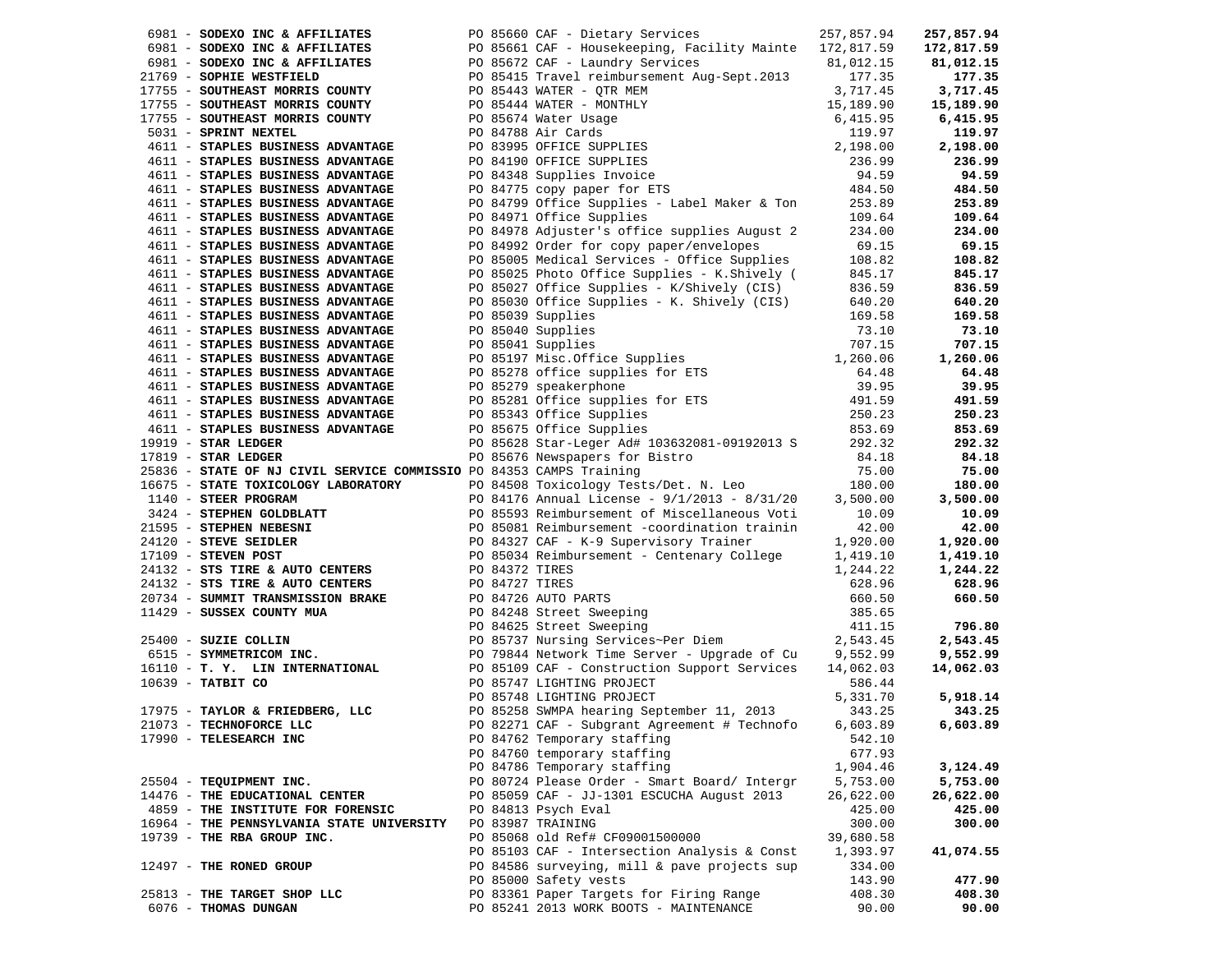|              |                                                                 |                                                                                                       |          | 1,040.06   |
|--------------|-----------------------------------------------------------------|-------------------------------------------------------------------------------------------------------|----------|------------|
|              |                                                                 |                                                                                                       |          |            |
|              |                                                                 |                                                                                                       |          |            |
|              |                                                                 |                                                                                                       |          |            |
|              |                                                                 |                                                                                                       |          |            |
|              |                                                                 |                                                                                                       |          |            |
|              |                                                                 |                                                                                                       |          |            |
|              |                                                                 |                                                                                                       |          |            |
|              |                                                                 |                                                                                                       |          |            |
|              |                                                                 |                                                                                                       |          | 15,502.38  |
|              |                                                                 |                                                                                                       |          |            |
|              |                                                                 |                                                                                                       |          |            |
|              |                                                                 |                                                                                                       |          | 12,560.24  |
|              |                                                                 |                                                                                                       |          | 450.00     |
|              |                                                                 |                                                                                                       |          | 2,259.09   |
|              |                                                                 |                                                                                                       |          | 4,060.10   |
|              |                                                                 |                                                                                                       |          | 123,523.94 |
|              |                                                                 |                                                                                                       |          | 5,321.68   |
|              |                                                                 |                                                                                                       |          | 51.87      |
|              |                                                                 |                                                                                                       |          | 2,236.00   |
|              |                                                                 |                                                                                                       |          | 8,323.11   |
|              |                                                                 |                                                                                                       |          | 900.00     |
|              |                                                                 |                                                                                                       |          |            |
|              |                                                                 |                                                                                                       | 1,000.00 | 1,500.00   |
|              |                                                                 |                                                                                                       |          | 64.96      |
|              |                                                                 |                                                                                                       |          |            |
|              |                                                                 |                                                                                                       |          | 5,388.00   |
|              |                                                                 |                                                                                                       |          |            |
|              |                                                                 |                                                                                                       |          |            |
|              |                                                                 |                                                                                                       |          | 555.16     |
|              |                                                                 |                                                                                                       |          |            |
|              |                                                                 | PO 84344 Please Order - Supplies/Det. J. Rae 330.90<br>PO 84651 group life insurance for ETS 1,735.94 |          | 539.50     |
|              | 217 - US LIFE INSURANCE COMPANY                                 |                                                                                                       |          | 1,735.94   |
|              | 9285 - U.S. SECURITY ASSOCIATES, INC. PO 85129 Security Officer |                                                                                                       | 638.75   |            |
|              |                                                                 | PO 85146 Security Officer                                                                             | 1,208.15 |            |
|              |                                                                 |                                                                                                       |          | 2,485.65   |
|              |                                                                 |                                                                                                       |          | 5,154.31   |
|              |                                                                 |                                                                                                       |          | 4,935.72   |
|              |                                                                 |                                                                                                       |          | 150.00     |
|              |                                                                 |                                                                                                       |          | 347.00     |
|              |                                                                 |                                                                                                       |          | 629.40     |
|              |                                                                 |                                                                                                       |          | 29.23      |
|              |                                                                 |                                                                                                       |          | 116.28     |
|              |                                                                 |                                                                                                       |          |            |
|              |                                                                 |                                                                                                       |          | 6,198.05   |
|              |                                                                 |                                                                                                       |          | 10,305.75  |
|              |                                                                 |                                                                                                       |          | 201.60     |
|              |                                                                 |                                                                                                       |          | 279.11     |
|              |                                                                 |                                                                                                       |          | 277.24     |
|              |                                                                 |                                                                                                       |          | 899.81     |
|              |                                                                 |                                                                                                       |          | 65.30      |
|              |                                                                 |                                                                                                       |          | 130.08     |
|              | 1286 - VERIZON                                                  | PO 85574 Phone bill for 973-889-3370                                                                  | 1,821.53 | 1,821.53   |
|              | 1286 - VERIZON                                                  | PO 85575 Phone bill for 973-889-2917                                                                  | 1,658.20 | 1,658.20   |
|              | $1286$ - VERIZON                                                | PO 85626 Phone/Fax Invoice                                                                            | 64.99    | 64.99      |
|              | 1348 - VERIZON WIRELESS                                         | PO 83017 CELL PHONES                                                                                  | 306.67   | 306.67     |
|              | 18339 - VITAL SERVICE GROUP                                     | PO 84599 Added/Omitted binder covers                                                                  | 204.00   | 204.00     |
|              | 21185 - VIVIAN BLANDURA                                         | PO 85738 Nursing Services~Per Diem                                                                    | 556.15   | 556.15     |
| $8384 - VMC$ |                                                                 | PO 84973 CAF - 2013 funding through the Olde                                                          | 6,529.00 | 6,529.00   |
|              | 6146 - W.B. MASON COMPANY INC                                   | PO 83986 OFFICE SUPPLIES                                                                              | 1,674.20 |            |
|              |                                                                 | PO 84397 OFFICE SUPPLIES - AUG 2013                                                                   | 399.49   |            |
|              |                                                                 | PO 84503 office supplies                                                                              | 276.12   |            |
|              |                                                                 | PO 84683 OFFICE SUPPLIES                                                                              | 292.04   |            |
|              |                                                                 |                                                                                                       | 1,306.62 |            |
|              |                                                                 | PO 84981 Treasury Office Supplies 8-28-2013                                                           |          |            |
|              |                                                                 | PO 84998 office supplies                                                                              | 75.88    | 4,024.35   |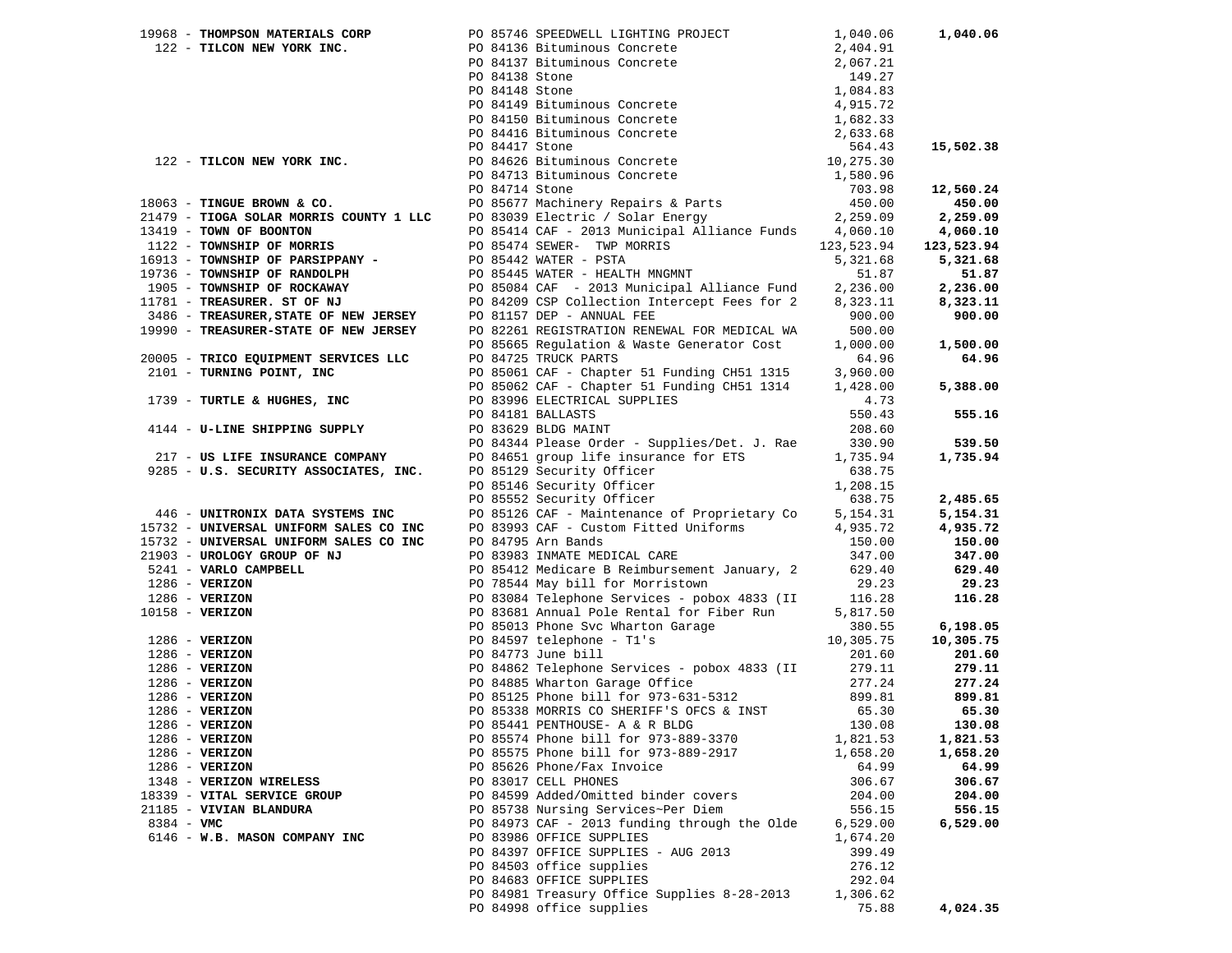|                                                      | 6681 - WALTER G LUGER & ASSOC. LLC PO 85582 St. Clare's Hospital-commitment hea         | 504.00       | 504.00   |
|------------------------------------------------------|-----------------------------------------------------------------------------------------|--------------|----------|
| 18389 - WARREN COUNTY TECHNICAL SCHOOL               |                                                                                         |              |          |
|                                                      | PO 85273 CAF - 18389-154<br>PO 85380 CAF - 18389-173 (1999) 1998 (1998)                 |              | 796.31   |
|                                                      | 1,520.24 18395 - WASHINGTON TWP MUNICIPAL PO 84140 Fuel per agreement 1,520.24          |              | 1,520.24 |
|                                                      | 18396 - WASHINGTON TWP POLICE DEPT PO 84605 Trafic Control invoice dtd Sept 04 537.60   |              | 537.60   |
| 21726 - WATER COOLING CORPORATION                    | PO 84014 PLUMBING SUPPLIES<br>115.57                                                    |              | 115.57   |
| 13392 - WEBSTER PLUMBING &                           | PO 85480 CAF - Labor Rates Plumbing 14,917.14                                           | 14,917.14    |          |
|                                                      | 10812 - WEST PAYMENT CENTER TERM PO 73435 Discount plan charges 01/05 - 02/04 144.50    |              | 144.50   |
|                                                      | 10812 - WEST PAYMENT CENTER THE RESOLUTION PO 73486 West information charges January 20 | 513.40       | 513.40   |
|                                                      | 10812 - WEST PAYMENT CENTER PO 81075 SUBSCRIPTION CHARGES                               | 381.00       | 381.00   |
|                                                      | 10812 - WEST PAYMENT CENTER PO 84614 Discount Plan/Info charges                         | 802.40       | 802.40   |
|                                                      | 24307 - WHIPPANY LODGING LLC. PO 85140 Motel Placement                                  | 350.00       | 350.00   |
|                                                      | 4677 - WHITEMARSH CORPORATION PO 84723 FUEL PUMP SUPPLIES 24                            |              |          |
|                                                      | PO 85185 FUEL PUMP SUPPLIES 985.54                                                      |              | 1,123.78 |
| 453 - WHITES HEALTHCARE                              | PO 84925 Resident Medications 1,749.84                                                  |              | 1,749.84 |
|                                                      | 10826 - WHITES HEALTHCARE PO 85037 Resident Medications-July 2013                       | 995.69       | 995.69   |
| 24857 - WILLIAM DIBARTOLO                            | PO 84842 Expense Voucher - Bill DiBartolo, P                                            | 255.00       | 255.00   |
| 18506 - WINFIELD UPHOLSTERING CO PO 85186 AUTO PARTS |                                                                                         | 489.00       | 489.00   |
| 18538 - WORK N WEAR STORE                            | PO 83630 UNIFORMS 2013                                                                  | 68.00        | 68.00    |
|                                                      | 20132 - ZEE MEDICAL INC. PO 84145 Safety Items                                          | 40.40 40.40  |          |
| TOTAL                                                |                                                                                         | 6,746,606.19 |          |
| Total to be paid from Fund 01 Current Fund           | 3,261,823.57                                                                            |              |          |
| Total to be paid from Fund 02 Grant Fund             | 1,250,617.29                                                                            |              |          |
| Total to be paid from Fund 04 County Capital         | 1,975,504.80                                                                            |              |          |
| Total to be paid from Fund 13 Dedicated Trust        | 258,660.53                                                                              |              |          |
|                                                      |                                                                                         |              |          |

 **6,746,606.19** 

**Report Printed** *2013-10-04 15:58:20* **COUNTY OF MORRIS**

## **List of Bills (Department/Account Detail) - CENTRALIZED DISBURSEMENT ACCOUNT**

| Account                                             | P0 #                           | Vendor                                                                    | Description                                          | Payment | Account Total          |  |
|-----------------------------------------------------|--------------------------------|---------------------------------------------------------------------------|------------------------------------------------------|---------|------------------------|--|
|                                                     |                                |                                                                           | <b>Current Fund</b>                                  |         |                        |  |
| <b>County Administrator</b><br>01-201-20-100100-068 | 85878 COUNTY OF MORRIS         | Postage & Metered Mail                                                    | 2ND HALF 9/13 METERED MAIL<br>TOTAL FOR ACCOUNT      | 40.58   | 40.58                  |  |
|                                                     | TOTAL for County Administrator |                                                                           |                                                      |         | ============<br>40.58  |  |
| <b>Personnel</b><br>01-201-20-105100-039            |                                | 84353 STATE OF NJ CIVIL SERVICE COMMISSIO<br>Education Schools & Training | CAMPS Training for Sheila Leary<br>TOTAL FOR ACCOUNT | 75.00   | 75.00                  |  |
| 01-201-20-105100-058                                | 85070 RIOS' ENGRAVING          | Office Supplies & Stationery                                              | signature stamp 9/16/2013<br>TOTAL FOR ACCOUNT       | 90.00   | 90.00                  |  |
| 01-201-20-105100-068                                | 85878 COUNTY OF MORRIS         | Postage & Metered Mail                                                    | 2ND HALF 9/13 METERED MAIL<br>TOTAL FOR ACCOUNT      | 58.48   | 58.48                  |  |
|                                                     | TOTAL for Personnel            |                                                                           |                                                      |         | ============<br>223.48 |  |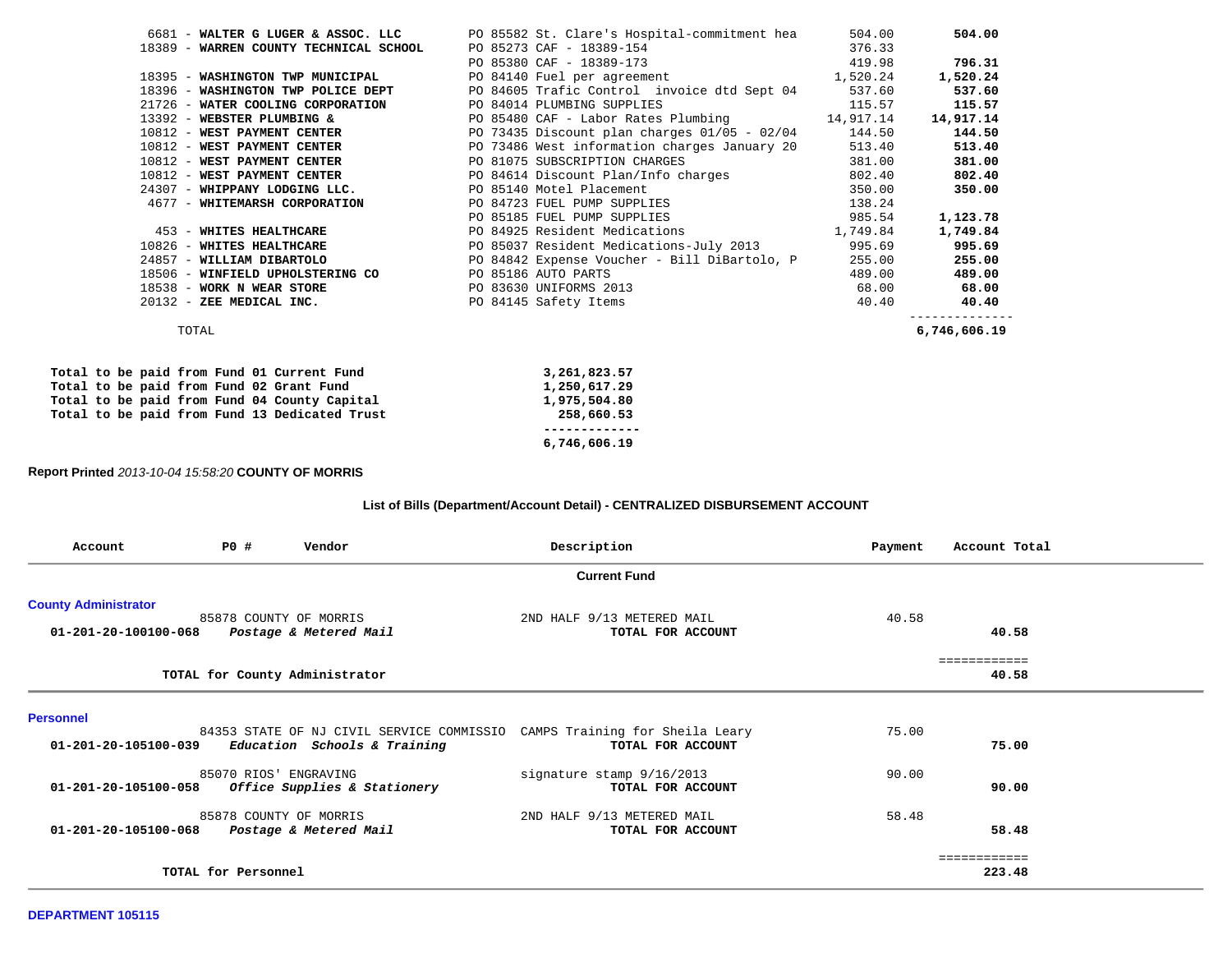| 85005 STAPLES BUSINESS ADVANTAGE<br><i>Office Supplies &amp; Stationery</i><br>01-201-20-105115-058 | Medical Services - General Office Suppli<br>TOTAL FOR ACCOUNT | 108.82   | 108.82                       |  |
|-----------------------------------------------------------------------------------------------------|---------------------------------------------------------------|----------|------------------------------|--|
| 84930 IMX MEDICAL MANANGEMENT<br>Other Outside Services<br>01-201-20-105115-084                     | Medical Evaluation (Orthopaedic), Helen<br>TOTAL FOR ACCOUNT  | 800.00   | 800.00                       |  |
| TOTAL for DEPARTMENT 105115                                                                         |                                                               |          | <b>EEEEEEEEEEE</b><br>908.82 |  |
| <b>Board of Chosen Freeholders</b>                                                                  |                                                               |          |                              |  |
| 85878 COUNTY OF MORRIS                                                                              | 2ND HALF 9/13 METERED MAIL                                    | 194.43   |                              |  |
| 85878 COUNTY OF MORRIS                                                                              | 2ND HALF 9/13 METERED MAIL                                    | 178.22   |                              |  |
| 01-201-20-110100-068<br>Postage & Metered Mail                                                      | TOTAL FOR ACCOUNT                                             |          | 372.65                       |  |
| 85690 LONGFELLOWS SANDWICH DELI                                                                     | $9/17/13$ dinner meeting                                      | 97.50    |                              |  |
| 85625 R C SOUND                                                                                     | 10,000 Watt PA System                                         | 1,500.00 |                              |  |
| 85553 LONGFELLOWS SANDWICH DELI                                                                     | Sandwich Platter                                              | 90.00    |                              |  |
| 85553 LONGFELLOWS SANDWICH DELI                                                                     | Assorted Drinks                                               | 17.50    |                              |  |
| 85553 LONGFELLOWS SANDWICH DELI                                                                     | Cookie Platter                                                | 20.00    |                              |  |
| 85099 LONGFELLOWS SANDWICH DELI                                                                     | Sandwich Platter                                              | 90.00    |                              |  |
| 85099 LONGFELLOWS SANDWICH DELI                                                                     | Assorted Drinks                                               | 17.50    |                              |  |
| 85099 LONGFELLOWS SANDWICH DELI                                                                     | Cookie Platter                                                | 20.00    |                              |  |
| Special Projects<br>01-201-20-110100-079                                                            | TOTAL FOR ACCOUNT                                             |          | 1,852.50                     |  |
|                                                                                                     |                                                               |          |                              |  |
| 85341 AMERICAN VENDING COFFEE                                                                       | 2 Boxes of Regular Coffee                                     | 80.00    |                              |  |
| 85341 AMERICAN VENDING COFFEE                                                                       | Fuel Surcharge                                                | 5.00     |                              |  |
| Other Outside Services<br>01-201-20-110100-084                                                      | TOTAL FOR ACCOUNT                                             |          | 85.00                        |  |
|                                                                                                     |                                                               |          |                              |  |
| 85038 MUNICIPAL CAPITAL CORP                                                                        | Leasing Charges for Ricoh Copier                              | 1,016.21 |                              |  |
| Office Machines - Rental<br>01-201-20-110100-164                                                    | TOTAL FOR ACCOUNT                                             |          | 1,016.21                     |  |
|                                                                                                     |                                                               |          | ============                 |  |
| TOTAL for Board of Chosen Freeholders                                                               |                                                               |          | 3,326.36                     |  |
| <b>Clerk of the Board</b>                                                                           |                                                               |          |                              |  |
| 85094 DAILY RECORD                                                                                  | CHEMICAL STORAGE BUILDING 9/13/13                             | 154.34   |                              |  |
| 85467 DAILY RECORD                                                                                  | FIRE DOOR REPLACEMENT 2013 9/20/13                            | 152.00   |                              |  |
| 85467 DAILY RECORD                                                                                  | LEGAL NOTICE ROCK SALT 2014 9/20/13                           | 85.70    |                              |  |
| 85340 DAILY RECORD                                                                                  | Steven Seidler Rescind (p/d 9/17)                             | 47.48    |                              |  |
| 85340 DAILY RECORD                                                                                  | T.Y. Lin International (p/d 9/17)                             | 52.16    |                              |  |
| 85340 DAILY RECORD                                                                                  | T.Y. Lin International (p/d 9/17)                             | 50.60    |                              |  |
| 85340 DAILY RECORD                                                                                  | Parsons Transportation (p/d 9/17)                             | 52.16    |                              |  |
| 01-201-20-110105-022<br>Advertising                                                                 | TOTAL FOR ACCOUNT                                             |          | 594.44                       |  |
|                                                                                                     |                                                               |          |                              |  |
| 84348 STAPLES BUSINESS ADVANTAGE                                                                    | Steno Books                                                   | 2.46     |                              |  |
| 84348 STAPLES BUSINESS ADVANTAGE                                                                    | Letter size writing pads                                      | 2.65     |                              |  |
| 84348 STAPLES BUSINESS ADVANTAGE                                                                    | Elite Ballpoint Pens                                          | 16.90    |                              |  |
| 84348 STAPLES BUSINESS ADVANTAGE                                                                    | 8.5x11 Paper                                                  | 32.30    |                              |  |
| 84348 STAPLES BUSINESS ADVANTAGE                                                                    | 8.5x14 Paper                                                  | 40.28    |                              |  |
| Office Supplies & Stationery<br>01-201-20-110105-058                                                | TOTAL FOR ACCOUNT                                             |          | 94.59                        |  |
|                                                                                                     |                                                               |          |                              |  |
| 85046 AMERICAN VENDING COFFEE                                                                       | Charge for repairing coffee maker                             | 95.23    |                              |  |
| 85046 AMERICAN VENDING COFFEE                                                                       |                                                               |          |                              |  |
| 01-201-20-110105-162<br>Furniture & Fixtures                                                        | SALES TAX CREDIT                                              | $-6.23$  |                              |  |
|                                                                                                     | TOTAL FOR ACCOUNT                                             |          | 89.00                        |  |
|                                                                                                     |                                                               |          |                              |  |
| TOTAL for Clerk of the Board                                                                        |                                                               |          | ============<br>778.03       |  |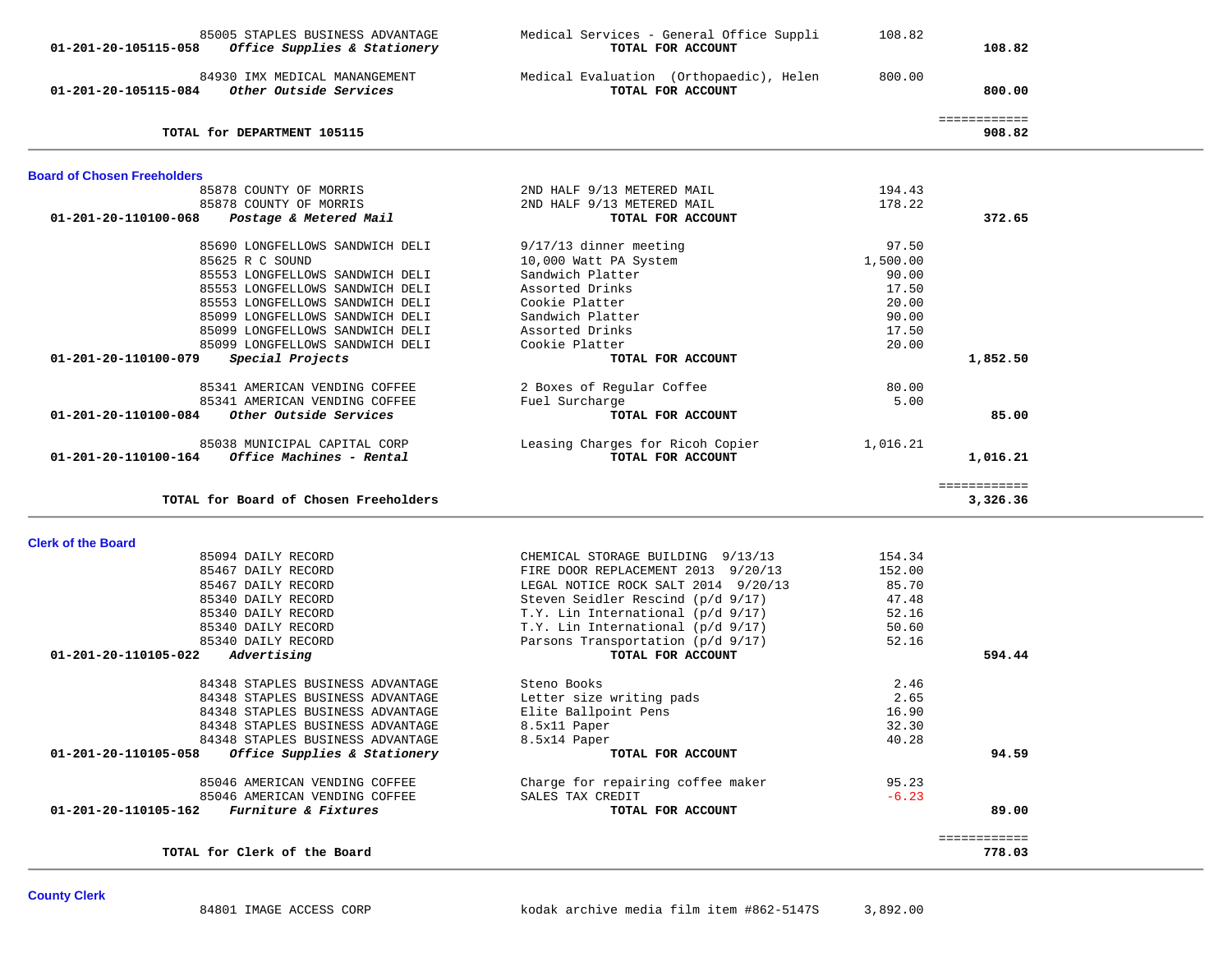| Microfilming<br>01-201-20-120100-054                                     | TOTAL FOR ACCOUNT                                             | 3,892.00                 |
|--------------------------------------------------------------------------|---------------------------------------------------------------|--------------------------|
| 85878 COUNTY OF MORRIS<br>01-201-20-120100-068<br>Postage & Metered Mail | 2ND HALF 9/13 METERED MAIL<br>TOTAL FOR ACCOUNT               | 2,104.34<br>2,104.34     |
| 84492 PAPER MART INC<br>01-201-20-120100-069<br>Printing                 | paperline multi 8 1/2x11 201b<br>TOTAL FOR ACCOUNT            | 728.60<br>728.60         |
| 84159 COANJ<br>01-201-20-120100-082<br>Travel Expense                    | annual conference registration form Sept<br>TOTAL FOR ACCOUNT | 750.00<br>750.00         |
| 84468 NET ACCESS CORP<br>01-201-20-120100-084<br>Other Outside Services  | web hosting for special www.morriselecti<br>TOTAL FOR ACCOUNT | 50.00<br>50.00           |
| TOTAL for County Clerk                                                   |                                                               | ============<br>7,524.94 |
| <b>County Board of Elections</b>                                         |                                                               |                          |
| 85628 STAR LEDGER                                                        | The Star-Ledger - Ad #103632081-09192013                      | 292.32                   |
| 85352 DAILY RECORD                                                       | Registration of Voters - Run on 9/19/13                       | 72.80                    |

| 00002 DAIDI RECURD                              |                                     |                                           | 74.00  |          |
|-------------------------------------------------|-------------------------------------|-------------------------------------------|--------|----------|
| 85352 DAILY RECORD                              |                                     | Affidavit of Publication Charge           | 35.00  |          |
| 01-201-20-121100-022<br>Advertising             |                                     | TOTAL FOR ACCOUNT                         |        | 400.12   |
|                                                 | 84500 SENIOR CITIZENS LONG HILL     | August 13, 2013 Special Primary Election  | 50.00  |          |
| 01-201-20-121100-067<br>Polling Place Rental    |                                     | TOTAL FOR ACCOUNT                         |        | 50.00    |
| 85878 COUNTY OF MORRIS                          |                                     | 2ND HALF 9/13 METERED MAIL                | 218.16 |          |
| 01-201-20-121100-068                            | Postage & Metered Mail              | TOTAL FOR ACCOUNT                         |        | 218.16   |
|                                                 | 85757 MORRIS COUNTY PARK COMMISSION | PP#20 - ELECTION WORKERS - GROSS EARNING  | 625.00 |          |
| 85116 DIANA KRUG                                |                                     | Tuesday - September 17, 2013 9:00 AM -    | 70.00  |          |
| 85116 DIANA KRUG                                |                                     | Wednesday - September 18, 2013 8:30 AM    | 35.00  |          |
| 85116 DIANA KRUG                                |                                     | Thursday, September 19, 2013 8:30 AM -4   | 75.00  |          |
| 85116 DIANA KRUG                                |                                     | Friday, September 20, 2013 $8:30$ AM - 4: | 75.00  |          |
| 85117 ROBERT KENNEDY                            |                                     | Thursday - September 12, 2013 $8:30$ AM - | 70.00  |          |
| 85117 ROBERT KENNEDY                            |                                     | Friday - September 13, 2013 8:30 AM - 4   | 75.00  |          |
| 85117 ROBERT KENNEDY                            |                                     | Monday - September 16, 2013 8:30 AM - 4   | 70.00  |          |
| 85117 ROBERT KENNEDY                            |                                     | Wednesday - September 18, 2013 8:30 AM    | 70.00  |          |
| 85117 ROBERT KENNEDY                            |                                     | Thursday - September 19, 2013 $8:30$ AM - | 70.00  |          |
| 85118 ROBERTA HERSH                             |                                     | Thursday - September 12, 2013 $8:30$ AM - | 70.00  |          |
| 85118 ROBERTA HERSH                             |                                     | Friday - September 13, 2013 $8:30$ AM - 4 | 70.00  |          |
| 85118 ROBERTA HERSH                             |                                     | Monday - September 16, 2013 $8:30$ AM - 4 | 70.00  |          |
| 85118 ROBERTA HERSH                             |                                     | Tuesday - September 17, 2013 8:30 AM -    | 65.00  |          |
| 85118 ROBERTA HERSH                             |                                     | Wednesday - September 18, 2013 8:45 AM    | 72.50  |          |
| 85118 ROBERTA HERSH                             |                                     | Thursday - September 19, 2013 8:30 AM -   | 75.00  |          |
| 85118 ROBERTA HERSH                             |                                     | Friday - September 20, 2013 8:30 AM - 4   | 75.00  |          |
| <i>Election Officer</i><br>01-201-20-121100-096 |                                     | TOTAL FOR ACCOUNT                         |        | 1,732.50 |
|                                                 |                                     |                                           |        |          |

**TOTAL for County Board of Elections 2,400.78**

**Superintendent of Elections**

| 84440 CCG MARKETING SOLUTIONS<br>Ballot Addressing<br>01-201-20-121105-026 |                             | August 13th Special Primary Election - S<br>22,780.03<br>TOTAL FOR ACCOUNT |        | 22,780.03 |  |
|----------------------------------------------------------------------------|-----------------------------|----------------------------------------------------------------------------|--------|-----------|--|
|                                                                            | 85501 DALE KRAMER           | Special General Election - Late Night Vo                                   | 82.00  |           |  |
|                                                                            | 85503 GEORGE COPPOLA        | September 24, 2013 Hanover Park Regional                                   | 65.86  |           |  |
|                                                                            | 85354 DALE KRAMER           | September 24, 2013 Hanover Park Regional                                   | 150.00 |           |  |
| 01-201-20-121105-057                                                       | National Voter Registration | TOTAL FOR ACCOUNT                                                          |        | 297.86    |  |
|                                                                            |                             |                                                                            |        |           |  |

============

85878 COUNTY OF MORRIS 2ND HALF 9/13 METERED MAIL 1,109.90

2,400.78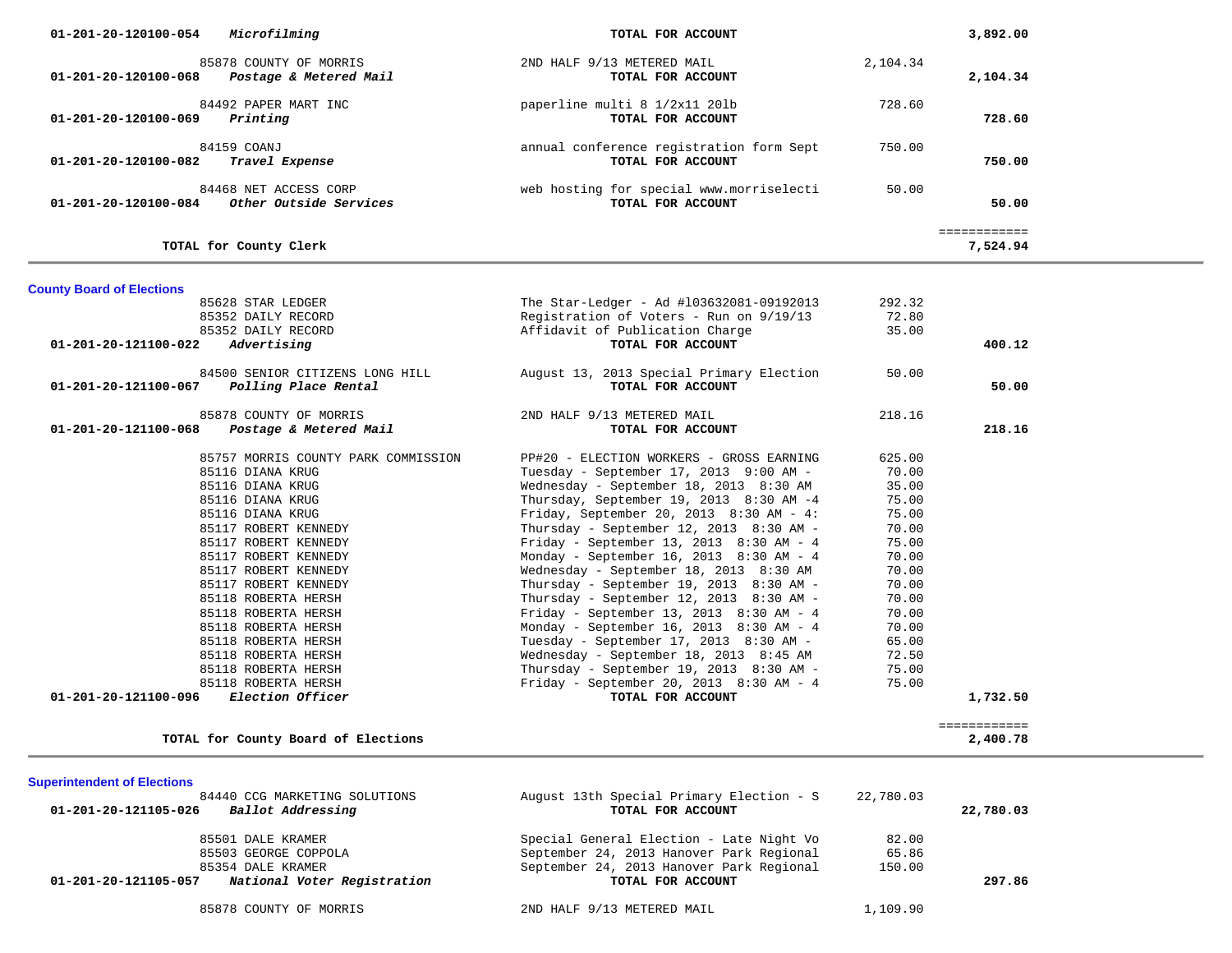| 01-201-20-121105-068<br>Postage & Metered Mail           |                               | TOTAL FOR ACCOUNT                        |           | 1,109.90     |  |
|----------------------------------------------------------|-------------------------------|------------------------------------------|-----------|--------------|--|
| 85112 DAILY RECORD                                       |                               | Hanover Park Regional HS District Specia | 50.96     |              |  |
| 85112 DAILY RECORD                                       |                               | Affidavit of Publication Charge          | 35.00     |              |  |
| 85353 DAILY RECORD                                       |                               | Check Sample Ballot. Run on 9/17/13 Acc  | 29.38     |              |  |
| 85353 DAILY RECORD                                       |                               | Affidavit of Publication Charge          | 35.00     |              |  |
| 01-201-20-121105-076<br>School Board Elections           |                               | TOTAL FOR ACCOUNT                        |           | 150.34       |  |
| 84916 ELECTION GRAPHICS, INC.                            |                               | Special Primary Election- August 13, 201 | 36,828.00 |              |  |
| 84916 ELECTION GRAPHICS, INC.                            |                               | Supervising Technician                   | 1,000.00  |              |  |
| 84916 ELECTION GRAPHICS, INC.                            |                               | Field Technicians                        | 5,600.00  |              |  |
| Other Outside Services<br>$01 - 201 - 20 - 121105 - 084$ |                               | TOTAL FOR ACCOUNT                        |           | 43,428.00    |  |
| 85209 POLAND SPRING WATER CO.                            |                               | 0427719620 8/01/13-8/31/13               | 47.01     |              |  |
| 01-201-20-121105-095                                     | Other Administrative Supplies | TOTAL FOR ACCOUNT                        |           | 47.01        |  |
| 85593 STEPHEN GOLDBLATT                                  |                               | 9/25/13 Politi Auto Parts- QD Electron/C | 5.69      |              |  |
| 85593 STEPHEN GOLDBLATT                                  |                               | 9/25/13 CY Drake Locksmiths - 2 Voting M | 4.40      |              |  |
| Electronic Voting Machine<br>01-201-20-121105-104        |                               | TOTAL FOR ACCOUNT                        |           | 10.09        |  |
|                                                          |                               |                                          |           | ============ |  |
| TOTAL for Superintendent of Elections                    |                               |                                          |           | 67,823.23    |  |
| <b>County Elections (Cty Clerk)</b>                      |                               |                                          |           |              |  |
| 84933 DAILY RECORD                                       |                               | 51311074 display ad for the mail in bal  | 2,578.94  |              |  |
| Advertising<br>01-201-20-121110-022                      |                               | TOTAL FOR ACCOUNT                        |           | 2,578.94     |  |
| 85878 COUNTY OF MORRIS                                   |                               | 2ND HALF 9/13 METERED MAIL               | 5,428.39  |              |  |
| 01-201-20-121110-068<br>Postage & Metered Mail           |                               | TOTAL FOR ACCOUNT                        |           | 5,428.39     |  |
| 85698 DARREN CALLEO                                      |                               | courier for the delivery of cartridge fo | 100.00    |              |  |
| 85697 JESSICA HERMANS                                    |                               | courier for the delivery of the cartridg | 100.00    |              |  |
| 85696 ROGER KOENEN                                       |                               | courier for the special school election  | 100.00    |              |  |
| School Board Elections<br>01-201-20-121110-076           |                               | TOTAL FOR ACCOUNT                        |           | 300.00       |  |
|                                                          |                               |                                          |           |              |  |

149,694.12

 84918 ELECTION GRAPHICS, INC. printing of the sample ballots and machi 141,386.79  **01-201-20-121110-097** *Printing - Ballots* **TOTAL FOR ACCOUNT 141,386.79**

**TOTAL for County Elections (Cty Clerk) 149,694.12**

**County Treasurer** 

| 84470 INSTITUTE FOR PROF.DEVELOPMENT                 | Registration for Seminar - Budget Update | 198.00   |          |
|------------------------------------------------------|------------------------------------------|----------|----------|
| Education Schools & Training<br>01-201-20-130100-039 | TOTAL FOR ACCOUNT                        |          | 198.00   |
| 84981 W.B. MASON COMPANY INC                         | Folder, MLA 1/3 CT, Ltr.                 | 24.57    |          |
| 84981 W.B. MASON COMPANY INC                         | DSK Calendar                             | 4.85     |          |
| 84981 W.B. MASON COMPANY INC                         | Roll, Add/Calc, 2.25W, 1C/CN             | 164.99   |          |
| 84981 W.B. MASON COMPANY INC                         | Paper, Xero/Dup, We.Ltr, 20#, 96B        | 395.85   |          |
| 84981 W.B. MASON COMPANY INC                         | Toner, HP 2400, BK-12K                   | 156.20   |          |
| 84981 W.B. MASON COMPANY INC                         | Toner, HP 4100, BK-6K                    | 149.28   |          |
| 84981 W.B. MASON COMPANY INC                         | Toner, HP 8100 MICR, BK                  | 410.88   |          |
| Office Supplies & Stationery<br>01-201-20-130100-058 | TOTAL FOR ACCOUNT                        |          | 1,306.62 |
| 85878 COUNTY OF MORRIS                               | 2ND HALF 9/13 METERED MAIL               | 191.95   |          |
| 01-201-20-130100-068<br>Postage & Metered Mail       | TOTAL FOR ACCOUNT                        |          | 191.95   |
| 84176 STEER PROGRAM                                  | Annual License for service period of 9/1 | 3,500.00 |          |
| 01-201-20-130100-078<br><i>Software Maintenance</i>  | TOTAL FOR ACCOUNT                        |          | 3,500.00 |
| 84983 POLAND SPRING                                  | Six 5-Gallon water bottles for Treasury  | 12.54    |          |

============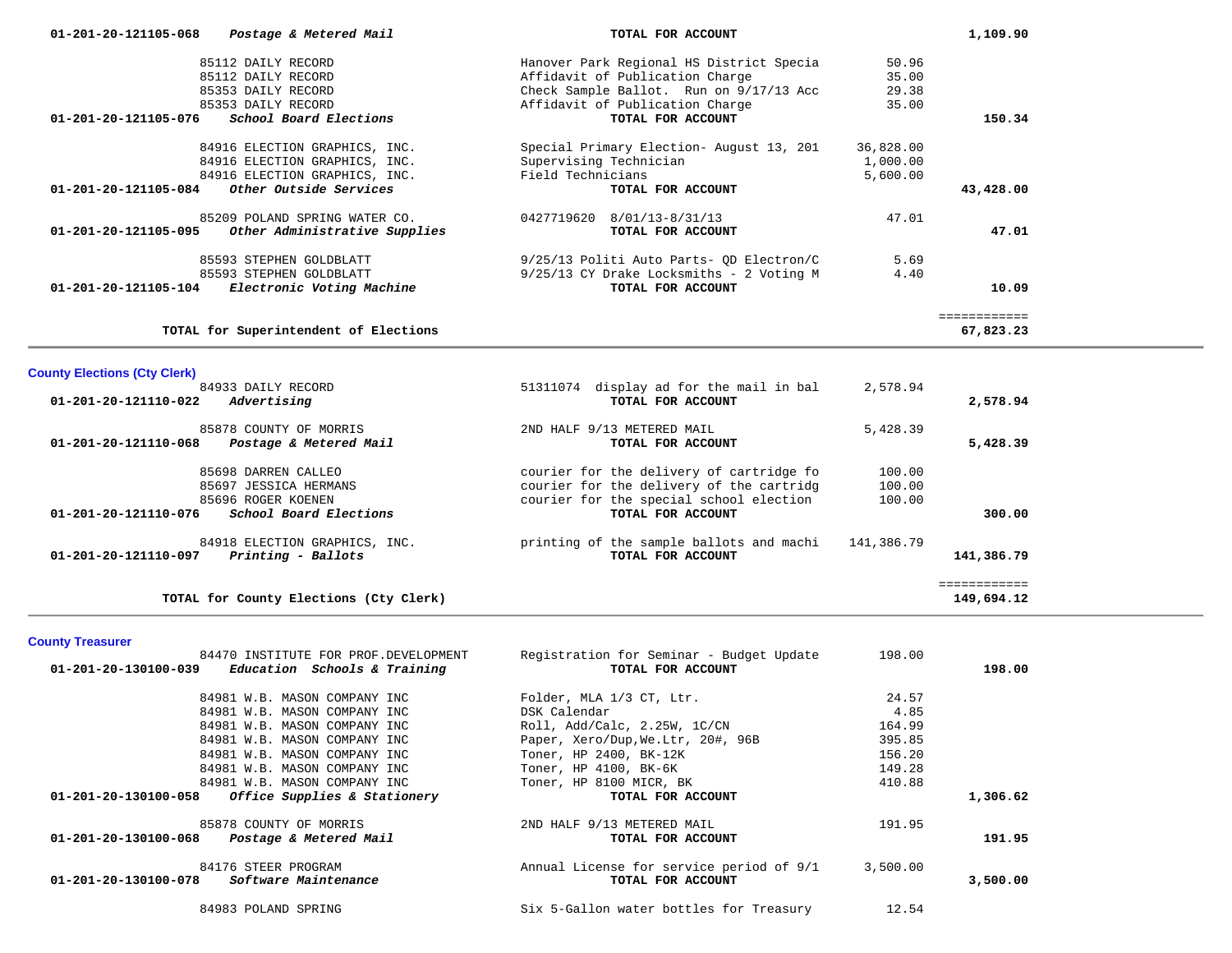| 01-201-20-130100-084<br>Other Outside Services                                                                                                                                                                                                                                                                                                    | TOTAL FOR ACCOUNT                                                                                                                                                                                      |                                                                           | 12.54                     |  |
|---------------------------------------------------------------------------------------------------------------------------------------------------------------------------------------------------------------------------------------------------------------------------------------------------------------------------------------------------|--------------------------------------------------------------------------------------------------------------------------------------------------------------------------------------------------------|---------------------------------------------------------------------------|---------------------------|--|
| TOTAL for County Treasurer                                                                                                                                                                                                                                                                                                                        |                                                                                                                                                                                                        |                                                                           | ============<br>5,209.11  |  |
| <b>Purchasing Division</b><br>85083 ATLANTIC TOMORROWS OFFICE<br>01-201-20-130105-044<br>Equipment Service Agreements                                                                                                                                                                                                                             | CLICKS USED FROM 03/30/2013 - 06/29/2013<br>TOTAL FOR ACCOUNT                                                                                                                                          | 8,201.72                                                                  | 8,201.72                  |  |
| 85878 COUNTY OF MORRIS<br>01-201-20-130105-068<br>Postage & Metered Mail                                                                                                                                                                                                                                                                          | 2ND HALF 9/13 METERED MAIL<br>TOTAL FOR ACCOUNT                                                                                                                                                        | 170.40                                                                    | 170.40                    |  |
| 85339 DEER PARK<br>Other Administrative Supplies<br>01-201-20-130105-095                                                                                                                                                                                                                                                                          | 0434495552<br>8/15/13-9/14/13<br>TOTAL FOR ACCOUNT                                                                                                                                                     | 18.93                                                                     | 18.93                     |  |
| TOTAL for Purchasing Division                                                                                                                                                                                                                                                                                                                     |                                                                                                                                                                                                        |                                                                           | ============<br>8,391.05  |  |
| <b>Office Services</b><br>85289 DEER PARK<br>85289 DEER PARK<br>85289 DEER PARK<br>Office Supplies & Stationery<br>01-201-20-130110-058                                                                                                                                                                                                           | 5 GALLON BOTTLES OF DRINKING WATER<br>SLEEVES OF 90Z PLASTIC DRINKING CUPS (50<br>HOT AND COLD WATER COOLER RENTAL<br>TOTAL FOR ACCOUNT                                                                | 14.95<br>16.45<br>0.99                                                    | 32.39<br>============     |  |
| TOTAL for Office Services                                                                                                                                                                                                                                                                                                                         |                                                                                                                                                                                                        |                                                                           | 32.39                     |  |
| <b>Medical Services</b><br>82788 ATLANTIC HEALTH SERVICES/MMH<br>01-203-20-130115-205<br>(2012) Diagnostic Tests                                                                                                                                                                                                                                  | Chest 2 Views, Umeh, Nwamaka7/17/12 (see<br>TOTAL FOR ACCOUNT                                                                                                                                          | 264.00                                                                    | 264.00                    |  |
| TOTAL for Medical Services                                                                                                                                                                                                                                                                                                                        |                                                                                                                                                                                                        |                                                                           | ============<br>264.00    |  |
| <b>Information Technology Div</b><br>85878 COUNTY OF MORRIS<br>Postage & Metered Mail<br>01-201-20-140100-068                                                                                                                                                                                                                                     | 2ND HALF 9/13 METERED MAIL<br>TOTAL FOR ACCOUNT                                                                                                                                                        | 5.72                                                                      | 5.72                      |  |
| 85110 CITYSIDE ARCHIVES, LTD<br>Records Managment Services<br>01-201-20-140100-073                                                                                                                                                                                                                                                                | Dated 8/05/2013<br>TOTAL FOR ACCOUNT                                                                                                                                                                   | 4,998.58                                                                  | 4,998.58                  |  |
| 81718 EDGEWAVE, INC.<br>81688 SHI INTERNATIONAL CORP<br>78144 SHI INTERNATIONAL CORP<br>01-201-20-140100-078<br>Software Maintenance<br>83683 ADVANCED MICRO DISTRIBUTION<br>83683 ADVANCED MICRO DISTRIBUTION<br>83683 ADVANCED MICRO DISTRIBUTION<br>83683 ADVANCED MICRO DISTRIBUTION<br>01-201-20-140100-098<br>Other Operating&Repair Supply | iPrism Support/Maintenance Renewal<br>PRTG Unlimited<br>SYMC Endpoint Protection 12.1<br>TOTAL FOR ACCOUNT<br>HP 4350 Maint Kit<br>HP 4250 Maint Kit<br>HP P3005 Rollers<br>Labor<br>TOTAL FOR ACCOUNT | 24,000.00<br>1,221.00<br>24,066.00<br>275.00<br>275.00<br>18.00<br>125.00 | 49,287.00<br>693.00       |  |
| TOTAL for Information Technology Div                                                                                                                                                                                                                                                                                                              |                                                                                                                                                                                                        |                                                                           | ============<br>54,984.30 |  |

## **County Board of Taxation**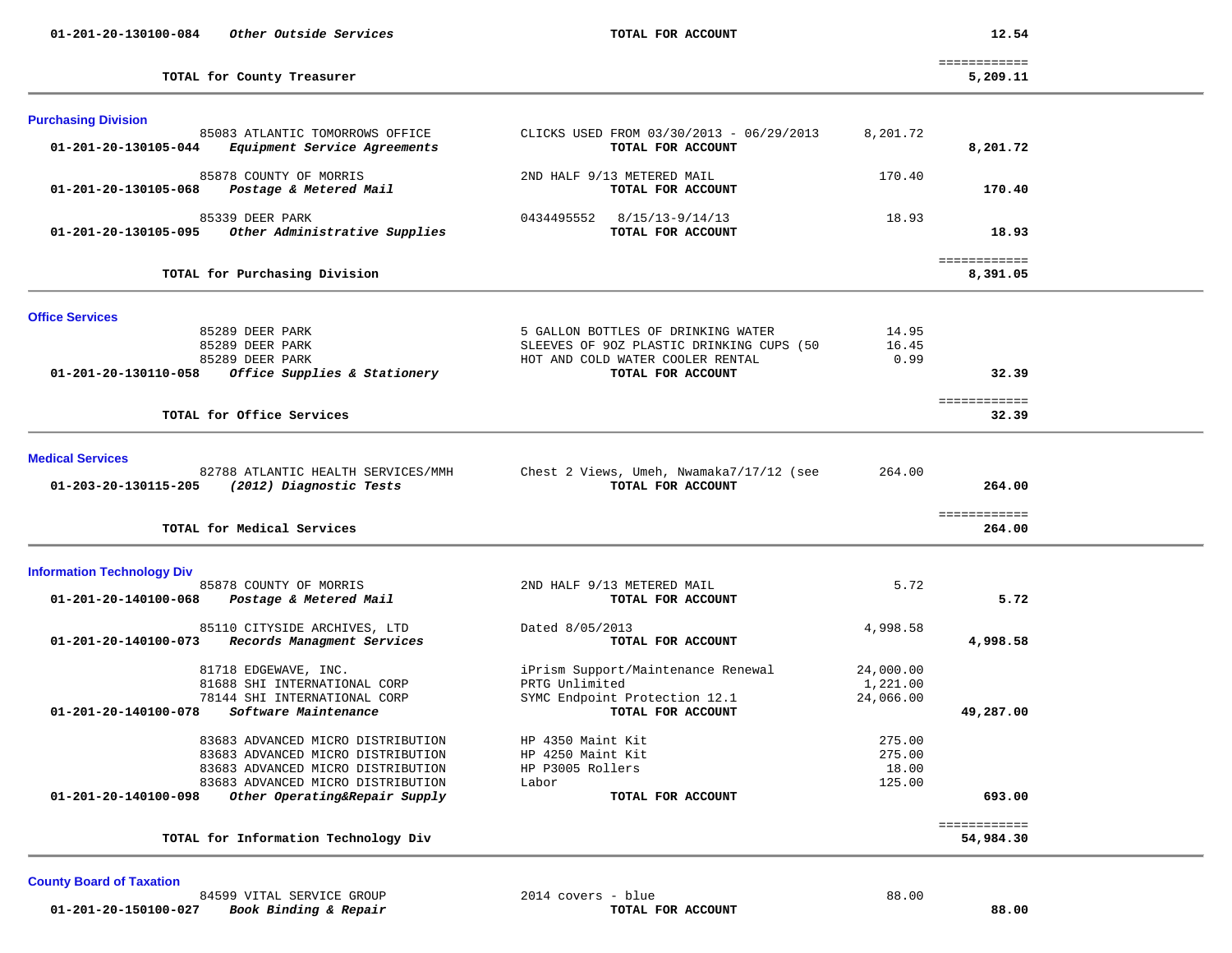| 84971 STAPLES BUSINESS ADVANTAGE                     | Binder-Black               | 107.66 |  |
|------------------------------------------------------|----------------------------|--------|--|
| 84971 STAPLES BUSINESS ADVANTAGE                     | Flat staple remover        | 1.98   |  |
| 84599 VITAL SERVICE GROUP                            | shipping                   | 28.00  |  |
| 01-201-20-150100-058<br>Office Supplies & Stationery | TOTAL FOR ACCOUNT          | 137.64 |  |
| 84599 VITAL SERVICE GROUP                            | 2013 covers-burgandy       | 88.00  |  |
| 01-201-20-150100-059<br>Other General Expenses       | TOTAL FOR ACCOUNT          | 88.00  |  |
| 85878 COUNTY OF MORRIS                               | 2ND HALF 9/13 METERED MAIL | 474.00 |  |
| 01-201-20-150100-068<br>Postage & Metered Mail       | TOTAL FOR ACCOUNT          | 474.00 |  |
|                                                      |                            |        |  |
| TOTAL for County Board of Taxation                   |                            | 787.64 |  |

# **County Counsel**

| Registration                                                                                                                                                                                                                                                                                                                                                                                                                                                                                                                                                                     | 125.00      |                             |
|----------------------------------------------------------------------------------------------------------------------------------------------------------------------------------------------------------------------------------------------------------------------------------------------------------------------------------------------------------------------------------------------------------------------------------------------------------------------------------------------------------------------------------------------------------------------------------|-------------|-----------------------------|
| TOTAL FOR ACCOUNT                                                                                                                                                                                                                                                                                                                                                                                                                                                                                                                                                                |             | 125.00                      |
| Discount plan: August 5, 2013 - Septembe                                                                                                                                                                                                                                                                                                                                                                                                                                                                                                                                         | 144.50      |                             |
| Information charges: August 2013                                                                                                                                                                                                                                                                                                                                                                                                                                                                                                                                                 | 513.40      |                             |
| 1003671819 Discount plan charges: 01/01                                                                                                                                                                                                                                                                                                                                                                                                                                                                                                                                          | 144.50      |                             |
| 1003671819 Information charges: January                                                                                                                                                                                                                                                                                                                                                                                                                                                                                                                                          | 513.40      |                             |
| TOTAL FOR ACCOUNT                                                                                                                                                                                                                                                                                                                                                                                                                                                                                                                                                                |             | 1,315.80                    |
| legal services                                                                                                                                                                                                                                                                                                                                                                                                                                                                                                                                                                   | 23, 336. 25 |                             |
| legal services                                                                                                                                                                                                                                                                                                                                                                                                                                                                                                                                                                   | 504.00      |                             |
| August, 2013                                                                                                                                                                                                                                                                                                                                                                                                                                                                                                                                                                     | 72.00       |                             |
| Merger                                                                                                                                                                                                                                                                                                                                                                                                                                                                                                                                                                           | 6,072.89    |                             |
| TOTAL FOR ACCOUNT                                                                                                                                                                                                                                                                                                                                                                                                                                                                                                                                                                |             | 29,985.14                   |
| Order for copy paper and size 10 white e<br>TOTAL FOR ACCOUNT                                                                                                                                                                                                                                                                                                                                                                                                                                                                                                                    | 69.15       | 69.15                       |
| Attendance and transcript of proceedings<br>TOTAL FOR ACCOUNT                                                                                                                                                                                                                                                                                                                                                                                                                                                                                                                    | 343.25      | 343.25                      |
| 2ND HALF 9/13 METERED MAIL<br>TOTAL FOR ACCOUNT                                                                                                                                                                                                                                                                                                                                                                                                                                                                                                                                  | 130.29      | 130.29                      |
| Discount plan: December 5, 2012 - Januar<br>TOTAL FOR ACCOUNT                                                                                                                                                                                                                                                                                                                                                                                                                                                                                                                    | 144.50      | 144.50                      |
|                                                                                                                                                                                                                                                                                                                                                                                                                                                                                                                                                                                  |             | ============<br>32, 113. 13 |
| Education Schools & Training<br>84614 WEST PAYMENT CENTER<br>84614 WEST PAYMENT CENTER<br>73435 WEST PAYMENT CENTER<br>73486 WEST PAYMENT CENTER<br>Law Books<br>85619 MCMANIMON, SCOTLAND & BAUMANN LLC<br>85582 WALTER G LUGER & ASSOC. LLC<br>84990 BEVAN, MOSCA, GIUDITTA &<br>84993 DECOTIIS, FITZPATRICK &<br>84992 STAPLES BUSINESS ADVANTAGE<br>Office Supplies & Stationery<br>85258 TAYLOR & FRIEDBERG, LLC<br>Other General Expenses<br>85878 COUNTY OF MORRIS<br>Postage & Metered Mail<br>84614 WEST PAYMENT CENTER<br>(2012) Law Books<br>TOTAL for County Counsel |             |                             |

# **County Surrogate**

| 81075 WEST PAYMENT CENTER                      | NJ ESTATE AND PROBATE LAW 2013           | 381.00   |          |
|------------------------------------------------|------------------------------------------|----------|----------|
| 01-201-20-160100-050<br>Law Books              | TOTAL FOR ACCOUNT                        |          | 381.00   |
| 85878 COUNTY OF MORRIS                         | 2ND HALF 9/13 METERED MAIL               | 302.51   |          |
| 01-201-20-160100-068<br>Postage & Metered Mail | TOTAL FOR ACCOUNT                        |          | 302.51   |
| 85043 E-PROBATE LLC                            | HOSTING MORRIS COUNTY SURROGATE'S OFFICE | 450.00   |          |
| 85043 E-PROBATE LLC                            | COMPUTER SOFTWARE MAINTENANCE ON SURROGA | 2,250.00 |          |
| 81074 E-PROBATE LLC                            | COMPUTER SOFTWARE MAINTENANCE ON SURROGA | 2,250.00 |          |
| 81074 E-PROBATE LLC                            | HOSTING MORRIS COUNTY SURROGATE'S OFFICE | 450.00   |          |
| 84471 E-PROBATE LLC                            | CRANEL SUPPORT FOR S SW SVC PARNER SPT-C | 877.50   |          |
| 01-201-20-160100-078<br>Software Maintenance   | TOTAL FOR ACCOUNT                        |          | 6,277.50 |
| 85020 NISIVOCCIA LLP                           | BALANCE DUE FOR PROFESSIONAL FEES ON ACC | 8,024.00 |          |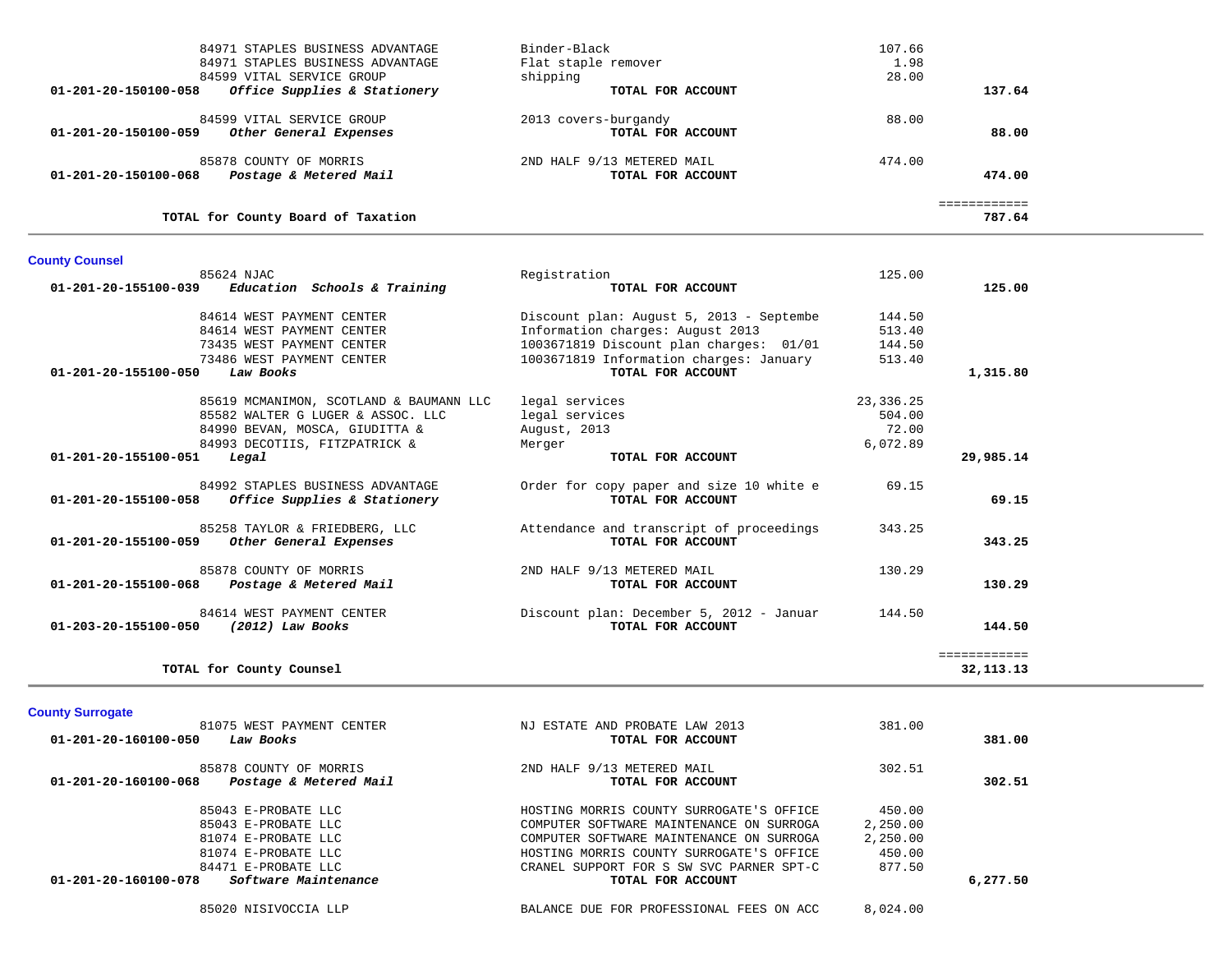**01-203-20-160100-024** *(2012) Audit* **TOTAL FOR ACCOUNT 8,024.00**

**TOTAL for County Surrogate 14,985.01**

============

14,985.01

| <b>Engineering</b>                                   |                                          |        |              |  |
|------------------------------------------------------|------------------------------------------|--------|--------------|--|
| 85000 THE RONED GROUP                                | Safety Vests# 8069-54, 8069-58           | 143.90 |              |  |
| 84586 THE RONED GROUP                                | 400 Rolotape                             | 202.00 |              |  |
| 84586 THE RONED GROUP                                | case white spray paint                   | 66.00  |              |  |
| 84586 THE RONED GROUP                                | case orange spray paint                  | 66.00  |              |  |
| 01-201-20-165100-054<br>Microfilming                 | TOTAL FOR ACCOUNT                        |        | 477.90       |  |
| 84998 W.B. MASON COMPANY INC                         | Storage Boxes                            | 67.52  |              |  |
| 84998 W.B. MASON COMPANY INC                         | Markers, Black                           | 3.58   |              |  |
| 84998 W.B. MASON COMPANY INC                         | Markers, Red                             | 4.78   |              |  |
| 01-201-20-165100-058<br>Office Supplies & Stationery | TOTAL FOR ACCOUNT                        |        | 75.88        |  |
|                                                      |                                          |        |              |  |
| 85878 COUNTY OF MORRIS                               | 2ND HALF 9/13 METERED MAIL               | 2.30   |              |  |
| 85878 COUNTY OF MORRIS                               | 2ND HALF 9/13 METERED MAIL               | 31.96  |              |  |
| 85878 COUNTY OF MORRIS                               | 2ND HALF 9/13 METERED MAIL               | 15.84  | 50.10        |  |
| Postage & Metered Mail<br>01-201-20-165100-068       | TOTAL FOR ACCOUNT                        |        |              |  |
| 84602 R.S. KNAPP CO. INC.                            | PW300 Print EngineMonthly Base Chg Nappa | 261.40 |              |  |
| Office Machines - Rental<br>01-201-20-165100-164     | TOTAL FOR ACCOUNT                        |        | 261.40       |  |
|                                                      |                                          |        |              |  |
|                                                      |                                          |        | ============ |  |
| TOTAL for Engineering                                |                                          |        | 865.28       |  |
|                                                      |                                          |        |              |  |
| <b>Heritage Commission</b>                           |                                          |        |              |  |
| 85878 COUNTY OF MORRIS                               | 2ND HALF 9/13 METERED MAIL               | 9.56   |              |  |
| 01-201-20-175100-068<br>Postage & Metered Mail       | TOTAL FOR ACCOUNT                        |        | 9.56         |  |
| 85052 RUTH PACE                                      | 2013 MARKER PAINTING/MAINTENANCE         | 710.35 |              |  |
| 84054 HOLLINGER METAL EDGE INC.                      | ARCHIVAL SUPPLIES FOR HOUSING MOSQUITO C | 578.61 |              |  |
| Special Projects<br>01-201-20-175100-079             | TOTAL FOR ACCOUNT                        |        | 1,288.96     |  |
|                                                      |                                          |        |              |  |
|                                                      |                                          |        | ============ |  |
| TOTAL for Heritage Commission                        |                                          |        | 1,298.52     |  |
|                                                      |                                          |        |              |  |
| <b>Planning Board</b>                                |                                          |        |              |  |
| 84799 STAPLES BUSINESS ADVANTAGE                     | Office Supplies - Label Maker and Printe | 253.89 |              |  |
| Office Supplies & Stationery<br>01-201-20-180100-058 | TOTAL FOR ACCOUNT                        |        | 253.89       |  |
|                                                      |                                          |        | ============ |  |
| TOTAL for Planning Board                             |                                          |        | 253.89       |  |
|                                                      |                                          |        |              |  |
| <b>PDT - General Admin</b>                           |                                          |        |              |  |
| 84842 WILLIAM DIBARTOLO                              | Membership renewal for Williams DiBartol | 255.00 |              |  |
| 01-201-20-180115-023<br>Associations and Memberships | TOTAL FOR ACCOUNT                        |        | 255.00       |  |
|                                                      |                                          |        |              |  |
| 84330 MC LEAGUE OF MUNICIPALITIES                    | Registration for Director Deena Leary to | 35.00  |              |  |
| 01-201-20-180115-039<br>Education Schools & Training | TOTAL FOR ACCOUNT                        |        | 35.00        |  |
| 85878 COUNTY OF MORRIS                               | 2ND HALF 9/13 METERED MAIL               | 157.04 |              |  |
| 01-201-20-180115-068<br>Postage & Metered Mail       | TOTAL FOR ACCOUNT                        |        | 157.04       |  |
|                                                      |                                          |        |              |  |
|                                                      |                                          |        | ============ |  |
| TOTAL for PDT - General Admin                        |                                          |        | 447.04       |  |
|                                                      |                                          |        |              |  |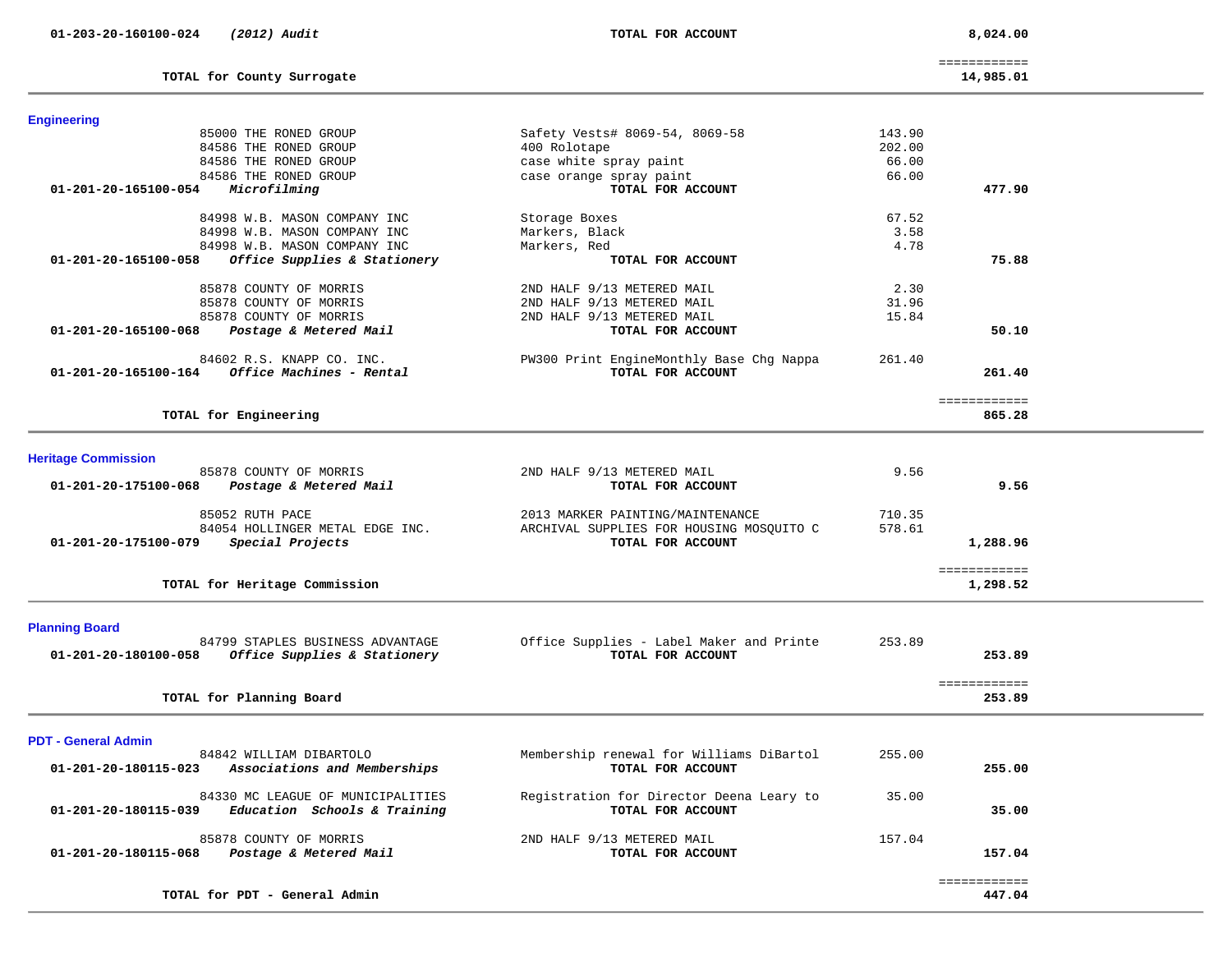84910 RHM BENEFITS, INC. August 2013 Health Benefit Consulting Fe 12,500.00 Medicare B January,2013 to June,2013

# **Employee Group Insurance**

| 84683 W.B. MASON COMPANY INC SAULDEDR, LEGAL SIZE CLEP ISPENSER<br>84683 W.B. MASON COMPANY INC STAPLE REMOVER - 3 PACK 5.10<br>84683 W.B. MASON COMPANY INC STAPLE REMOVER - 3 PACK 5.10<br>84683 W.B. MASON COMPANY INC SWILG ECC                                                                                                                                                         |                                                                                                            | 691.53       |
|---------------------------------------------------------------------------------------------------------------------------------------------------------------------------------------------------------------------------------------------------------------------------------------------------------------------------------------------------------------------------------------------|------------------------------------------------------------------------------------------------------------|--------------|
|                                                                                                                                                                                                                                                                                                                                                                                             |                                                                                                            |              |
|                                                                                                                                                                                                                                                                                                                                                                                             |                                                                                                            | 14.00        |
|                                                                                                                                                                                                                                                                                                                                                                                             |                                                                                                            |              |
|                                                                                                                                                                                                                                                                                                                                                                                             |                                                                                                            |              |
|                                                                                                                                                                                                                                                                                                                                                                                             |                                                                                                            |              |
| $\begin{array}{cccc} & 85878 \text{ COUNTY OF MORRIS} & & 2ND \text{ HALF } 9/13 \text{ METERED MAIL} & & 14.00\\ \text{TOTAL FOR ACCOUNT} & & & 14.00\\ & & 84961 \text{ EMPLOYMENT HORIZONS, INC.} & & \text{JANTOR SERVICE} & & 842.00\\ & & 84961 \text{ EMPLOYMENT HORISONS, INC.} & & \text{GROUNDSKEEPING/LANN SERVICE} & & 842.00\\ 01-201-22-201100-084 & & 000000000000000000000$ |                                                                                                            | 917.00       |
|                                                                                                                                                                                                                                                                                                                                                                                             |                                                                                                            |              |
| $01 - 201 - 22 - 201100 - 137$ Electricity                                                                                                                                                                                                                                                                                                                                                  | 85439 MORRISTOWN PARKING AUTHORITY JCP & L/ SCHUYLER ANNEX PARKING 1,361.76<br><b>Electricity</b> 1,361.76 | 1,361.76     |
|                                                                                                                                                                                                                                                                                                                                                                                             |                                                                                                            |              |
|                                                                                                                                                                                                                                                                                                                                                                                             |                                                                                                            |              |
|                                                                                                                                                                                                                                                                                                                                                                                             |                                                                                                            |              |
|                                                                                                                                                                                                                                                                                                                                                                                             |                                                                                                            | 235.78       |
|                                                                                                                                                                                                                                                                                                                                                                                             |                                                                                                            |              |
|                                                                                                                                                                                                                                                                                                                                                                                             |                                                                                                            |              |
|                                                                                                                                                                                                                                                                                                                                                                                             |                                                                                                            |              |
|                                                                                                                                                                                                                                                                                                                                                                                             |                                                                                                            |              |
|                                                                                                                                                                                                                                                                                                                                                                                             |                                                                                                            |              |
|                                                                                                                                                                                                                                                                                                                                                                                             |                                                                                                            |              |
|                                                                                                                                                                                                                                                                                                                                                                                             |                                                                                                            |              |
|                                                                                                                                                                                                                                                                                                                                                                                             |                                                                                                            |              |
|                                                                                                                                                                                                                                                                                                                                                                                             |                                                                                                            |              |
|                                                                                                                                                                                                                                                                                                                                                                                             |                                                                                                            |              |
|                                                                                                                                                                                                                                                                                                                                                                                             |                                                                                                            | 1,031.30     |
| 01-201-22-201100-137 <i>Electricity</i> FORM POR ACCODIT<br>81-201-22-201100-137 <i>Electricity</i> Sexus (1820)<br>81-22-201100-146 SS242 PERGE CODEOR<br>81-22-201100-146 SS242 PERGE CODEOR<br>81-201-22-201100-146 SS242 PERGE CODE REF # N                                                                                                                                             |                                                                                                            |              |
|                                                                                                                                                                                                                                                                                                                                                                                             |                                                                                                            |              |
|                                                                                                                                                                                                                                                                                                                                                                                             |                                                                                                            |              |
|                                                                                                                                                                                                                                                                                                                                                                                             |                                                                                                            |              |
|                                                                                                                                                                                                                                                                                                                                                                                             |                                                                                                            |              |
|                                                                                                                                                                                                                                                                                                                                                                                             |                                                                                                            |              |
|                                                                                                                                                                                                                                                                                                                                                                                             |                                                                                                            |              |
|                                                                                                                                                                                                                                                                                                                                                                                             |                                                                                                            |              |
|                                                                                                                                                                                                                                                                                                                                                                                             |                                                                                                            |              |
|                                                                                                                                                                                                                                                                                                                                                                                             |                                                                                                            |              |
|                                                                                                                                                                                                                                                                                                                                                                                             |                                                                                                            | 500.18       |
|                                                                                                                                                                                                                                                                                                                                                                                             |                                                                                                            |              |
|                                                                                                                                                                                                                                                                                                                                                                                             |                                                                                                            | ============ |
|                                                                                                                                                                                                                                                                                                                                                                                             |                                                                                                            | 4,751.55     |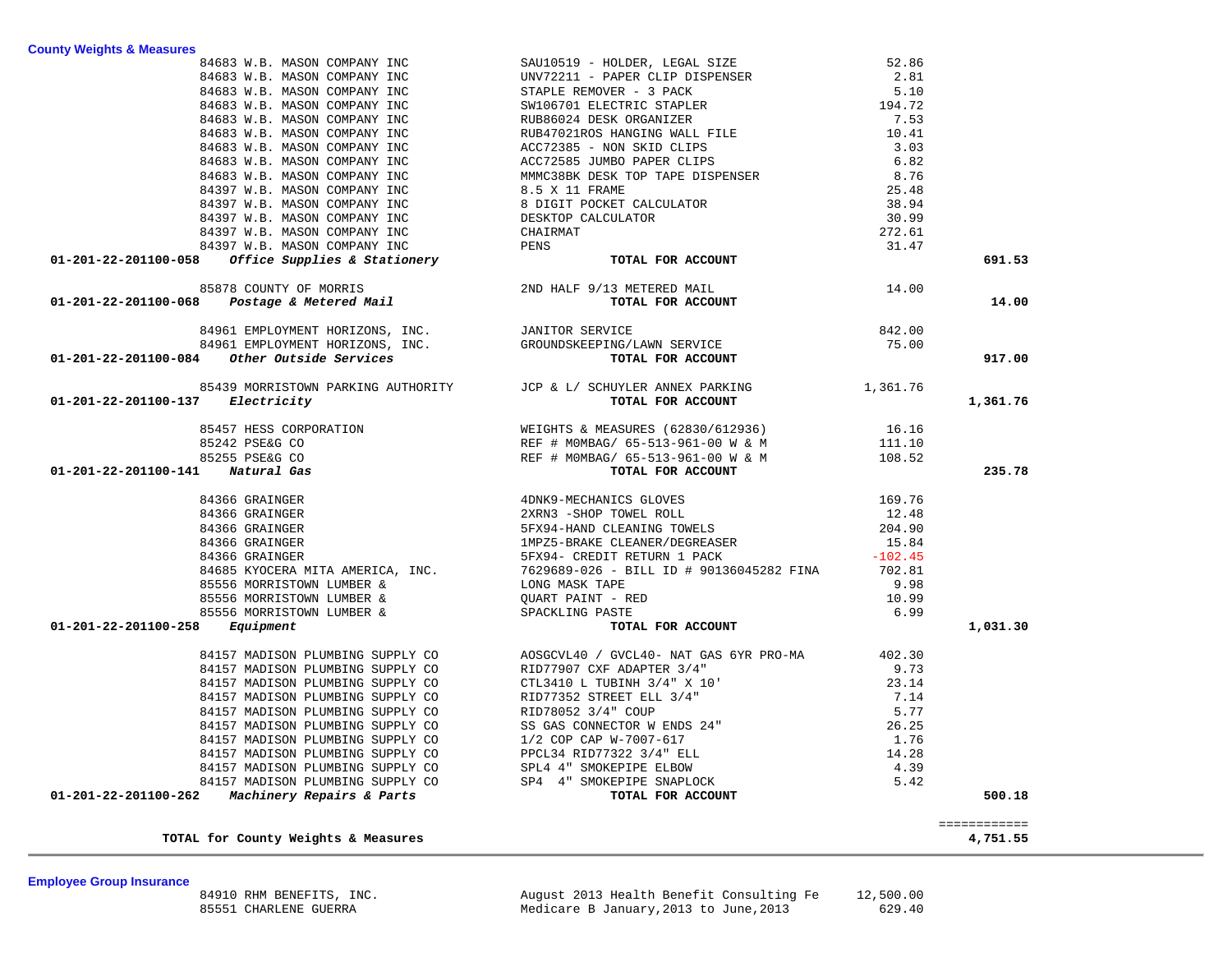| 01-201-23-220100-090                  | 85546 HORIZON BLUE CROSS BLUE SHIELD<br>85547 PRISCILLA SAWYER<br>85548 ROBERT FLEMING<br>85412 VARLO CAMPBELL<br>85871 HORIZON BLUE CROSS BLUE SHIELD<br>85874 HORIZON BLUE CROSS BLUE SHIELD<br>Employee Group Insurance Expenditures | Dental Coverage for the month of October<br>Medicare B January, 2013 to June, 2013<br>Medicare B January, 2013 to June, 2013<br>Medicare B January, 2013 to June, 2013<br>PBA'S MIN PREMIUM 7/13<br>MAIN COUNTY MIN PREMIUM 7/13<br>TOTAL FOR ACCOUNT | 41,889.70<br>629.40<br>1,258.80<br>629.40<br>25,795.81<br>95,775.20 | 179,107.71           |  |
|---------------------------------------|-----------------------------------------------------------------------------------------------------------------------------------------------------------------------------------------------------------------------------------------|-------------------------------------------------------------------------------------------------------------------------------------------------------------------------------------------------------------------------------------------------------|---------------------------------------------------------------------|----------------------|--|
|                                       |                                                                                                                                                                                                                                         |                                                                                                                                                                                                                                                       |                                                                     | ============         |  |
|                                       | TOTAL for Employee Group Insurance                                                                                                                                                                                                      |                                                                                                                                                                                                                                                       |                                                                     | 179,107.71           |  |
| <b>Office of Emergency Management</b> |                                                                                                                                                                                                                                         |                                                                                                                                                                                                                                                       |                                                                     |                      |  |
|                                       | 85878 COUNTY OF MORRIS                                                                                                                                                                                                                  | 2ND HALF 9/13 METERED MAIL                                                                                                                                                                                                                            | 0.92                                                                |                      |  |
|                                       | 85878 COUNTY OF MORRIS                                                                                                                                                                                                                  | 2ND HALF 9/13 METERED MAIL                                                                                                                                                                                                                            | 0.92                                                                |                      |  |
| 01-201-25-252100-068                  | Postage & Metered Mail                                                                                                                                                                                                                  | TOTAL FOR ACCOUNT                                                                                                                                                                                                                                     |                                                                     | 1.84                 |  |
|                                       | TOTAL for Office of Emergency Management                                                                                                                                                                                                |                                                                                                                                                                                                                                                       |                                                                     | ============<br>1.84 |  |
|                                       |                                                                                                                                                                                                                                         |                                                                                                                                                                                                                                                       |                                                                     |                      |  |
| <b>Communications Center</b>          | 84853 LIFESAVERS INC                                                                                                                                                                                                                    | CPR certificaitons                                                                                                                                                                                                                                    | 15.00                                                               |                      |  |
|                                       | 84451 PRIORITY DISPATCH CORP.                                                                                                                                                                                                           | EMD recertifications per invoice                                                                                                                                                                                                                      | 1,750.00                                                            |                      |  |
|                                       | 81597 PRIORITY DISPATCH CORP.                                                                                                                                                                                                           | Per invoice, Course registration for EMD                                                                                                                                                                                                              | 320.00                                                              |                      |  |
| 01-201-25-252105-039                  | Education Schools & Training                                                                                                                                                                                                            | TOTAL FOR ACCOUNT                                                                                                                                                                                                                                     |                                                                     | 2,085.00             |  |
|                                       | 85878 COUNTY OF MORRIS                                                                                                                                                                                                                  | 2ND HALF 9/13 METERED MAIL                                                                                                                                                                                                                            | 7.50                                                                |                      |  |
| 01-201-25-252105-068                  | Postage & Metered Mail                                                                                                                                                                                                                  | TOTAL FOR ACCOUNT                                                                                                                                                                                                                                     |                                                                     | 7.50                 |  |
|                                       | 85002 LANGUAGE LINE SERVICES                                                                                                                                                                                                            | $902 - 0110022, 8/31 (8/1-31/13)$                                                                                                                                                                                                                     | 1,207.00                                                            |                      |  |
| 01-201-25-252105-117                  | Interpretor Fees                                                                                                                                                                                                                        | TOTAL FOR ACCOUNT                                                                                                                                                                                                                                     |                                                                     | 1,207.00             |  |
|                                       | 84437 AMERICAN TOWER CORPORATION                                                                                                                                                                                                        | Tower rental for Sept 2013 Green Pond Rd                                                                                                                                                                                                              | 1,800.00                                                            |                      |  |
|                                       | 83085 MICRO STRATEGIES INC.                                                                                                                                                                                                             | Per quote, 8/1/13, One day of services f                                                                                                                                                                                                              | 1,650.00                                                            |                      |  |
|                                       | 83147 MICRO STRATEGIES INC.                                                                                                                                                                                                             | Nice voice logger services                                                                                                                                                                                                                            | 1,402.50                                                            |                      |  |
| 01-201-25-252105-131                  | County Wide Radio System                                                                                                                                                                                                                | TOTAL FOR ACCOUNT                                                                                                                                                                                                                                     |                                                                     | 4,852.50             |  |
|                                       | 85569 JERSEY CENTRAL POWER & LIGHT                                                                                                                                                                                                      | 100 082 995 745, 9/5 Flanders, NJ (7/27-8/                                                                                                                                                                                                            | 3.58                                                                |                      |  |
|                                       | 85569 JERSEY CENTRAL POWER & LIGHT                                                                                                                                                                                                      | 100 078 772 421, 9/16 Gillette(8/15-9/12                                                                                                                                                                                                              | 318.25                                                              |                      |  |
|                                       | 85557 JERSEY CENTRAL POWER & LIGHT                                                                                                                                                                                                      | 100 097 970 519, 9/20 Randolph (8/21-9/1                                                                                                                                                                                                              | 1,036.38                                                            |                      |  |
|                                       | 85557 JERSEY CENTRAL POWER & LIGHT                                                                                                                                                                                                      | 100 078 771 605, 9/20 Dover(8/20-9/17/13                                                                                                                                                                                                              | 873.70                                                              |                      |  |
|                                       | 84855 BOROUGH OF BUTLER                                                                                                                                                                                                                 | 3680-0 DENISE DRIVE CELL TOWER DTD 09/04                                                                                                                                                                                                              | 694.60                                                              |                      |  |
| 01-201-25-252105-137                  | Electricity                                                                                                                                                                                                                             | TOTAL FOR ACCOUNT                                                                                                                                                                                                                                     |                                                                     | 2,926.51             |  |
|                                       | 84854 COOPER ELECTRIC SUPPLY CO. INC.                                                                                                                                                                                                   | $1/2$ Ua/Ul L-tite $1000'$ reel                                                                                                                                                                                                                       | 11.04                                                               |                      |  |
|                                       | 84854 COOPER ELECTRIC SUPPLY CO. INC.                                                                                                                                                                                                   | $1/2$ str $1/t$ Conn                                                                                                                                                                                                                                  | 1.99                                                                |                      |  |
|                                       | 84854 COOPER ELECTRIC SUPPLY CO. INC.                                                                                                                                                                                                   | $1/2$ 90D $1/t$ Conn                                                                                                                                                                                                                                  | 2.97                                                                |                      |  |
|                                       | 84854 COOPER ELECTRIC SUPPLY CO. INC.                                                                                                                                                                                                   | $3/4x1/2$ Red wash                                                                                                                                                                                                                                    | 0.30                                                                |                      |  |
|                                       | 84854 COOPER ELECTRIC SUPPLY CO. INC.                                                                                                                                                                                                   | 12-10awg frk vnl term                                                                                                                                                                                                                                 | 9.89                                                                |                      |  |
|                                       | 84854 COOPER ELECTRIC SUPPLY CO. INC.                                                                                                                                                                                                   | GRD LKG Plug-NM L5-20P                                                                                                                                                                                                                                | 38.08                                                               |                      |  |
|                                       | 84447 LASHEN ELECTRONICS INC                                                                                                                                                                                                            | Pyropen Jr Cordless Butane min                                                                                                                                                                                                                        | 96.83                                                               |                      |  |
|                                       | 84447 LASHEN ELECTRONICS INC                                                                                                                                                                                                            | 70ml Butane refill                                                                                                                                                                                                                                    | 5.89                                                                |                      |  |
|                                       | 84447 LASHEN ELECTRONICS INC                                                                                                                                                                                                            | .032"Solder                                                                                                                                                                                                                                           | 4.49                                                                |                      |  |
|                                       | 84447 LASHEN ELECTRONICS INC                                                                                                                                                                                                            | CAT 6 550MHz                                                                                                                                                                                                                                          | 124.70                                                              |                      |  |
| 01-201-25-252105-258                  | Equipment                                                                                                                                                                                                                               | TOTAL FOR ACCOUNT                                                                                                                                                                                                                                     |                                                                     | 296.18               |  |
|                                       |                                                                                                                                                                                                                                         |                                                                                                                                                                                                                                                       |                                                                     | ============         |  |
|                                       | TOTAL for Communications Center                                                                                                                                                                                                         |                                                                                                                                                                                                                                                       |                                                                     | 11,374.69            |  |

**County Medical Examiner Office**

84836 MICHALSKI FUNERAL HOME Case 14-13-0344 8/29/13 1,150.00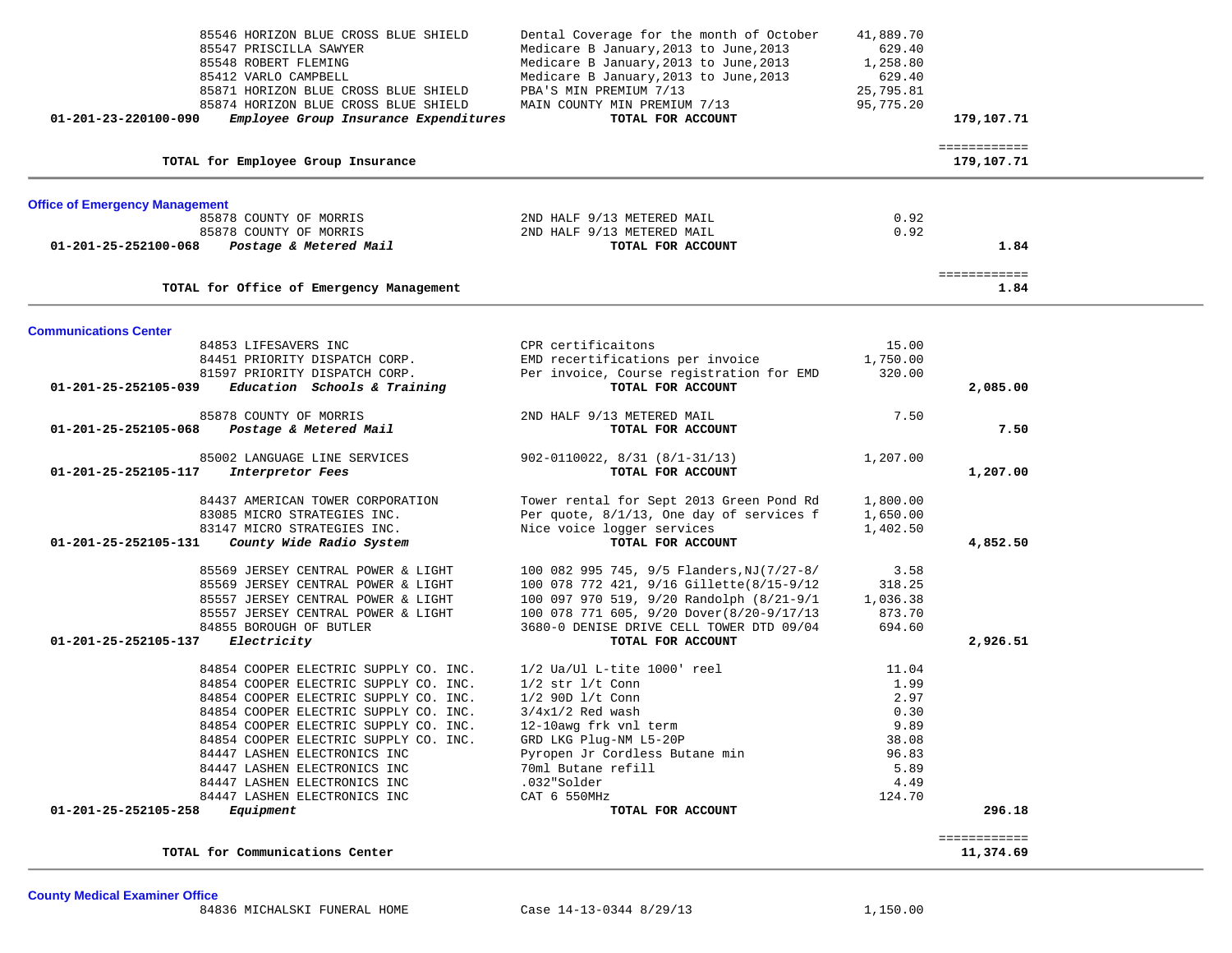| 85632 DEER PARK                                       | AC#0434597878, 9/17/13                         | 12.95     |              |
|-------------------------------------------------------|------------------------------------------------|-----------|--------------|
| Office Supplies & Stationery<br>01-201-25-254100-058  | TOTAL FOR ACCOUNT                              |           | 12.95        |
|                                                       |                                                |           |              |
| 85878 COUNTY OF MORRIS                                | 2ND HALF 9/13 METERED MAIL                     | 11.66     |              |
| 01-201-25-254100-068<br>Postage & Metered Mail        | TOTAL FOR ACCOUNT                              |           | 11.66        |
|                                                       |                                                |           |              |
| 85069 NMS LABS                                        | Morris Toxicology 8/13                         | 2,128.00  |              |
| 85069 NMS LABS                                        | Sussex Toxicology 8/13                         | 1,897.00  |              |
| 85069 NMS LABS                                        | Warren Toxicology 8/13                         | 1,630.00  |              |
| Other Outside Services<br>01-201-25-254100-084        | TOTAL FOR ACCOUNT                              |           | 5,655.00     |
|                                                       |                                                |           |              |
| 84859 GEMPLER'S                                       | 3 boxes Protective Book Covers                 | 258.00    |              |
| 84859 GEMPLER'S                                       | 3 boxes Nitrile Gloves                         | 61.80     |              |
| 84859 GEMPLER'S                                       | freight                                        | 29.95     |              |
| X-Ray & Medical Supplies<br>01-201-25-254100-203      | TOTAL FOR ACCOUNT                              |           | 349.75       |
|                                                       |                                                |           |              |
|                                                       |                                                |           | ============ |
| TOTAL for County Medical Examiner Office              |                                                |           | 7,179.36     |
|                                                       |                                                |           |              |
|                                                       |                                                |           |              |
| <b>County Sheriff's Department</b>                    |                                                |           |              |
| 85034 STEVEN POST                                     | Course - (Fire/Arson Investigation) Spri       | 1,419.10  |              |
| 01-201-25-270100-039<br>Education Schools & Training  | TOTAL FOR ACCOUNT                              |           | 1,419.10     |
|                                                       |                                                |           |              |
| 85041 STAPLES BUSINESS ADVANTAGE                      | A.Noboa - Supplies                             | 233.65    |              |
| 85041 STAPLES BUSINESS ADVANTAGE                      | A.Noboa - Supplies                             | 45.35     |              |
| 85041 STAPLES BUSINESS ADVANTAGE                      | A.Noboa - Supplies                             | 428.15    |              |
| Office Supplies & Stationery<br>01-201-25-270100-058  | TOTAL FOR ACCOUNT                              |           | 707.15       |
|                                                       |                                                |           |              |
| 84496 CENTER MASS, INC.                               | Operator SERT Pins in Antique Silver, It       | 485.00    |              |
| 84496 CENTER MASS, INC.                               | Shipping & Handling                            | 10.00     |              |
| 85039 STAPLES BUSINESS ADVANTAGE                      | A. Noboa - Office Supplies                     | 169.58    |              |
|                                                       |                                                |           |              |
| 85027 STAPLES BUSINESS ADVANTAGE                      | Supplies for CIS, Inv dtd 7/19/13, Order       | 220.69    |              |
| 85027 STAPLES BUSINESS ADVANTAGE                      | Supplies for CIS, Inv dtd 8/30/13 Order#       | 649.70    |              |
| 85027 STAPLES BUSINESS ADVANTAGE                      | CREDIT                                         | $-33.80$  |              |
| 84508 STATE TOXICOLOGY LABORATORY                     | Applicant lab testing - 7/3/13, Inv dtd        | 180.00    |              |
| Other General Expenses<br>01-201-25-270100-059        | TOTAL FOR ACCOUNT                              |           | 1,681.17     |
|                                                       |                                                |           |              |
| 85025 STAPLES BUSINESS ADVANTAGE                      | Ink & Photo Supplies, Inv dtd $8/30/13$ , O    | 228.59    |              |
| 85025 STAPLES BUSINESS ADVANTAGE                      | Epson Ink, cassettes, CD spindle, envelo       | 433.68    |              |
| 85025 STAPLES BUSINESS ADVANTAGE                      | HP-gloss paper, Inv dtd 7/4/13, Order#71       | 110.94    |              |
| 85025 STAPLES BUSINESS ADVANTAGE                      | Epson Color Ink, Inv dtd 7/2/13, Order#7       | 71.96     |              |
| 85040 STAPLES BUSINESS ADVANTAGE                      | D.Ackerman - ink                               | 73.10     |              |
| 01-201-25-270100-064<br>Photographic Suppies          | TOTAL FOR ACCOUNT                              |           | 918.27       |
|                                                       |                                                |           |              |
| 85878 COUNTY OF MORRIS                                | 2ND HALF 9/13 METERED MAIL                     | 435.53    |              |
| Postage & Metered Mail<br>01-201-25-270100-068        | TOTAL FOR ACCOUNT                              |           | 435.53       |
|                                                       |                                                |           |              |
| 84327 STEVE SEIDLER                                   | Training Dogs - $(7/30 \& 31/13)$ , $(8/1, 2,$ | 1,095.00  |              |
| 84327 STEVE SEIDLER                                   | Training Dogs - (8/13, 14, 15, 16, 19, 2       | 825.00    |              |
| Other Outside Services<br>01-201-25-270100-084        | TOTAL FOR ACCOUNT                              |           | 1,920.00     |
|                                                       |                                                |           |              |
| 85030 STAPLES BUSINESS ADVANTAGE                      | Rack Shelf 36", Inv dtd 8/14/13, Order#7       | 220.14    |              |
| 85030 STAPLES BUSINESS ADVANTAGE                      | Supplies - Order#7104268330-3 (8/13/13),       | 465.86    |              |
| 85030 STAPLES BUSINESS ADVANTAGE                      | Calendar ACDMC Deskpd, Order#7104268330-       | 51.24     |              |
| 85030 STAPLES BUSINESS ADVANTAGE                      | Calendar ACDMS Deskpd, Order#7104268330-       | 93.94     |              |
| 85030 STAPLES BUSINESS ADVANTAGE                      | CREDIT FOR INV#3206986923                      | $-127.32$ |              |
| 85030 STAPLES BUSINESS ADVANTAGE                      | CREDIT FOR INV#3206986923                      | $-63.66$  |              |
| Other Administrative Supplies<br>01-201-25-270100-095 | TOTAL FOR ACCOUNT                              |           | 640.20       |
|                                                       |                                                |           |              |
| 85024 INTEGRATED COMPUTER SOLUTIONS                   |                                                |           |              |
|                                                       | Service - HP Laserjet 3600dn/upgrade fir       | 345.00    |              |

 **01-201-25-254100-030** *Cartage* **TOTAL FOR ACCOUNT 1,150.00**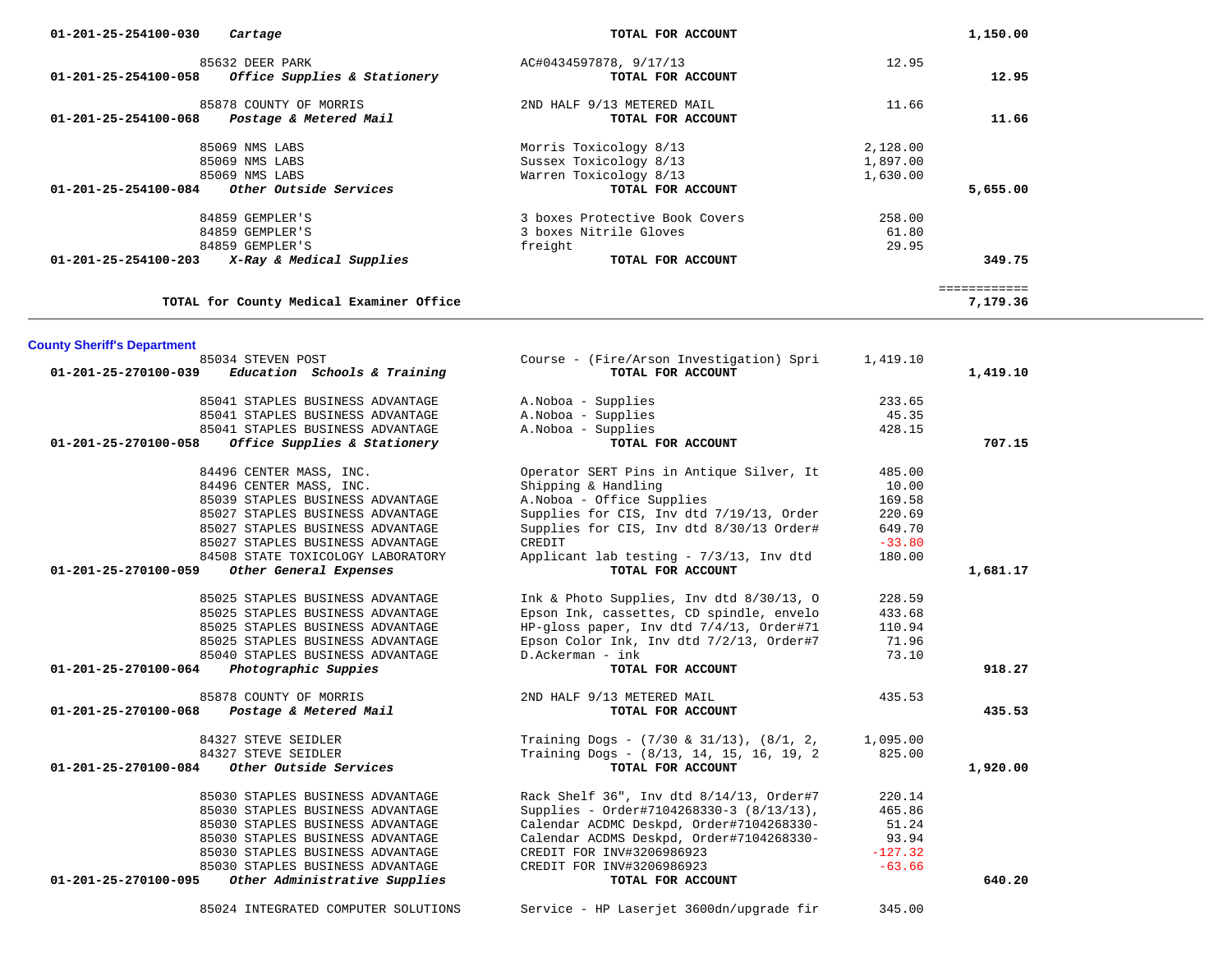TOTAL for County Sheriff's Department

 ============ 8,066.42

| <b>County Prosecutor's Office</b> |                                                  |                                                               |          |          |
|-----------------------------------|--------------------------------------------------|---------------------------------------------------------------|----------|----------|
|                                   | 84835 BETTY ANN DERCO                            | Reg.On Call Supplemental Pay-August 2013                      | 21.00    |          |
|                                   | 84835 BETTY ANN DERCO                            | Supplemental Case Pay(#1308030MRMM11) 8/                      | 50.00    |          |
|                                   | 84841 BERYL SKOG                                 | Reg. On Call Supplemental Pay-Aug. 2013.                      | 7.20     |          |
|                                   | 84841 BERYL SKOG                                 | Supplemental Case Pay                                         | 50.00    |          |
|                                   | 84841 BERYL SKOG                                 | Reg.On Call Supplemental Pay (130818MRMM                      | 7.20     |          |
|                                   | 84840 DOROTHY DIFABIO                            | Reg. On Call Supplemental Pay- August 20                      | 25.65    |          |
|                                   | 84840 DOROTHY DIFABIO                            | Supplemental Case Pay (#13080911MRSCD) 8                      | 50.00    |          |
|                                   | 84840 DOROTHY DIFABIO                            | Reg. On Call Supplemental Pay- July 2013                      | 15.75    |          |
|                                   | 84832 DIANE DINUNZIO                             | Reg.On Call Supplemental Pay-Aug.2013.                        | 22.35    |          |
|                                   | 84832 DIANE DINUNZIO                             | Reg.On Call Supplemental Pay-July 2013                        | 21.90    |          |
|                                   | 84832 DIANE DINUNZIO                             | Reg.On Call Supplemetal Pay-June 2013.                        | 10.80    |          |
|                                   | 84832 DIANE DINUNZIO                             | Reg.On Call Supplemental Pay-May 2013.                        | 15.30    |          |
|                                   | 84789 JUNE WITTY                                 | Reg.On Call Supplemental Pay- Aug. 2013                       | 15.60    |          |
|                                   | 84789 JUNE WITTY                                 | Supplemental Case Pay (13080610MRSCD) 8/                      | 50.00    |          |
| 01-201-25-275100-016              | Outside Salaries & Wages                         | TOTAL FOR ACCOUNT                                             |          | 362.75   |
|                                   |                                                  |                                                               |          |          |
|                                   | 85192 JILL BINKOSKI                              | 17 8x10 Photos for budget/facilities mee                      | 27.10    |          |
|                                   | 85191 JAN-MICHAEL MONRAD                         | Technical Equipment-Insurance Fraud Unit                      | 10.69    |          |
| 01-201-25-275100-037              | Data Processing Supplies                         | TOTAL FOR ACCOUNT                                             |          | 37.79    |
|                                   | 84243 GANN LAW BOOKS                             | Arrest Search & Seizure 2013-2014 Editio                      | 420.00   |          |
|                                   | 84243 GANN LAW BOOKS                             | Shipping                                                      | 9.00     |          |
| 01-201-25-275100-050              | Law Books                                        | TOTAL FOR ACCOUNT                                             |          | 429.00   |
|                                   |                                                  |                                                               |          |          |
|                                   | 85197 STAPLES BUSINESS ADVANTAGE                 | Cust.#NYC 1054187 (Env., rubberband & Fo                      | 176.04   |          |
|                                   | 85197 STAPLES BUSINESS ADVANTAGE                 | Cust.#NYC 1054187 (Portfolio, highlighte                      | 1,084.02 |          |
| 01-201-25-275100-058              | Office Supplies & Stationery                     | TOTAL FOR ACCOUNT                                             |          | 1,260.06 |
|                                   | 85196 FEDEX                                      | Account #1051-0576-2 - Sept.3, 2013                           | 26.73    |          |
|                                   | 85196 FEDEX                                      |                                                               | 112.95   |          |
|                                   |                                                  | Account #1051-0576-2 - (Sept.6-10)                            | 950.54   |          |
| 01-201-25-275100-068              | 85878 COUNTY OF MORRIS<br>Postage & Metered Mail | 2ND HALF 9/13 METERED MAIL<br>TOTAL FOR ACCOUNT               |          | 1,090.22 |
|                                   |                                                  |                                                               |          |          |
|                                   | 85320 M.C. PROSECUTOR'S EMERGENT                 | Reimbursement of the Confidential Fund f                      | 1,788.15 |          |
| 01-201-25-275100-079              | Special Projects                                 | TOTAL FOR ACCOUNT                                             |          | 1,788.15 |
|                                   |                                                  |                                                               |          |          |
|                                   | 85195 CHRISTOPHER MERCADANTE                     | Car Wash for Prosecutor's Loaner Car.                         | 14.98    |          |
|                                   | 85201 GREGORY ROSSI                              | Extradition: Case #12-2488 Fuel- Det. Gr                      | 60.00    |          |
|                                   | 84986 JOSEPH NAPURANO                            | RE: State v Tony Foster/Glenroy Lewis 11                      | 15.00    |          |
|                                   | 85200 REEMA KAREER                               | Travel to Hamilton- Appellate Symposium                       | 29.07    |          |
|                                   | 85200 REEMA KAREER                               | Travel to New Brunswick - State v Hester                      | 16.76    |          |
| 01-201-25-275100-082              | Travel Expense                                   | TOTAL FOR ACCOUNT                                             |          | 135.81   |
|                                   | 84803 M.C. BAR ASSOCIATION                       | MCBA New Associate/Law Clerk Luncheon-10                      | 50.00    |          |
|                                   |                                                  |                                                               |          |          |
| 01-201-25-275100-088              | 84798 M.C. BAR ASSOCIATION                       | Acting Prosecutor Fredric Knapp, First A<br>TOTAL FOR ACCOUNT | 200.00   | 250.00   |
|                                   | Meeting Exp Advisory Board Etc                   |                                                               |          |          |
|                                   | 84239 CRASH DATA GROUP                           | CDR Repowering Rig - Part #CDR-BP                             | 40.00    |          |
|                                   | 84239 CRASH DATA GROUP                           | SHIPPING                                                      | 15.00    |          |
|                                   | 84811 NJ STATE ASSO. OF CHIEFS POLICE            | Lt.Stephen Wilson- Fall 2013 Command 7 L                      | 1,000.00 |          |
|                                   | 83740 PAPER MART INC                             | 8x11 Copy Paper                                               | 1,234.00 |          |
|                                   | 84844 ROYAL COMMUNICATIONS INC.                  | Headlight/Siren Connection Repair                             | 311.00   |          |
|                                   | 84788 SPRINT NEXTEL                              | Account #296629811 (Aug. 7-9/6/13)                            | 119.97   |          |
| 01-201-25-275100-118              | Investigation Expense                            | TOTAL FOR ACCOUNT                                             |          | 2,719.97 |
|                                   |                                                  |                                                               |          |          |
|                                   | 84246 FREDRIC M. KNAPP                           | Sussex County Clerk \$40.00 for a filing                      | 40.00    |          |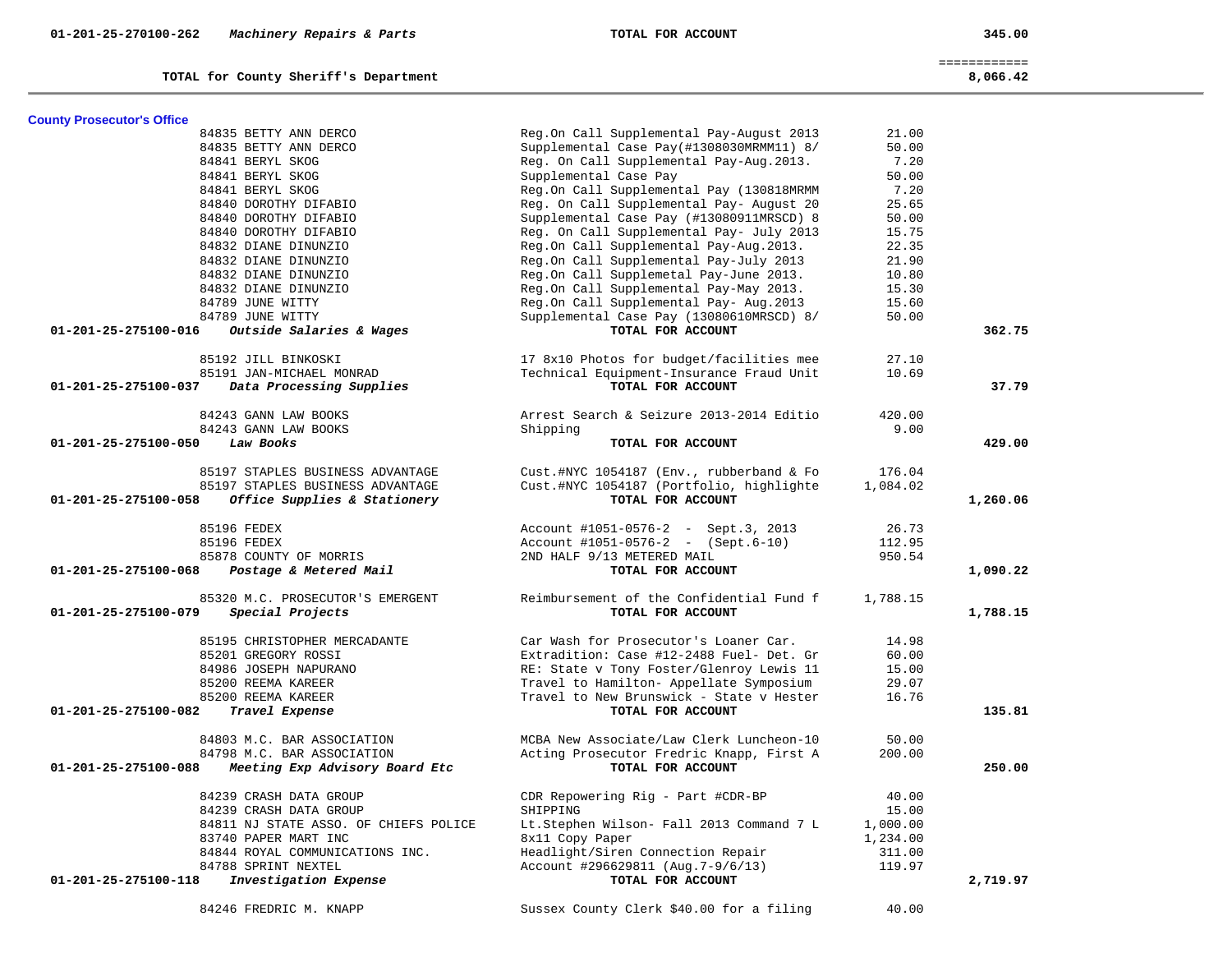| 01-201-25-275100-202 | Uniform And Accessories                                      | TOTAL FOR ACCOUNT                                 |           | 150.00                    |
|----------------------|--------------------------------------------------------------|---------------------------------------------------|-----------|---------------------------|
|                      | TOTAL for County Prosecutor's Office                         |                                                   |           | ============<br>18,594.90 |
| <b>County Jail</b>   |                                                              |                                                   |           |                           |
|                      | 83017 VERIZON WIRELESS                                       | 885699058-000016-27-13-7-26-13                    | 306.67    |                           |
| 01-201-25-280100-031 | Cellular Phones/Pagers                                       | TOTAL FOR ACCOUNT                                 |           | 306.67                    |
|                      | 83988 CMI EDUCATION INSTITUTE, INC.                          | TRAINING FOR R.EARLS ON 9.24.13                   | 258.94    |                           |
|                      | 84005 NJ DRUG RECOGNITION EXPERTS                            | TRAINING FOR M.WARD, SALVADO, & MICHELSON         | 135.00    |                           |
|                      | 84001 NJ STATE ASSO. OF CHIEFS POLICE                        | TRAINING FOR WALDRON DATED 8.12.13                | 1,000.00  |                           |
|                      | 83987 THE PENNSYLVANIA STATE UNIVERSITY                      | TRAINING FOR D.WALSH DATED 8.15.13                | 300.00    |                           |
| 01-201-25-280100-039 | Education Schools & Training                                 | TOTAL FOR ACCOUNT                                 |           | 1,693.94                  |
|                      | 84190 STAPLES BUSINESS ADVANTAGE                             | STAMP DATED 8.21.13                               | 17.55     |                           |
|                      | 84190 STAPLES BUSINESS ADVANTAGE                             | STAMP DATED 8.21.13                               | 17.55     |                           |
|                      | 84190 STAPLES BUSINESS ADVANTAGE                             | OFFICE SUPPLIES DATED 8.23.13                     | 201.89    |                           |
|                      | 83995 STAPLES BUSINESS ADVANTAGE                             | OFFICE SUPPLIES DATED 8.6.13                      | 1,847.52  |                           |
|                      | 83995 STAPLES BUSINESS ADVANTAGE                             | OFFICE SUPPLIES DATED 8.6.13                      | 197.42    |                           |
|                      | 83995 STAPLES BUSINESS ADVANTAGE                             | OFFICE SUPPLIES DATED 8.12.13                     | 153.06    |                           |
|                      | 83986 W.B. MASON COMPANY INC                                 | OFFICE SUPPLIES DATED 8.6.13                      | 1,674.20  |                           |
| 01-201-25-280100-058 | Office Supplies & Stationery                                 | TOTAL FOR ACCOUNT                                 |           | 4,109.19                  |
|                      | 84004 BROWNELLS INC                                          | FIREARM PARTS DATED 6.25.13                       | 238.83    |                           |
| 01-201-25-280100-059 | Other General Expenses                                       | TOTAL FOR ACCOUNT                                 |           | 238.83                    |
|                      | 85878 COUNTY OF MORRIS                                       | 2ND HALF 9/13 METERED MAIL                        | 114.39    |                           |
| 01-201-25-280100-068 | Postage & Metered Mail                                       | TOTAL FOR ACCOUNT                                 |           | 114.39                    |
|                      | 83989 JOHNSTON COMMUNICATIONS TELEPHONE WIRING DATED 8.15.13 |                                                   | 175.00    |                           |
| 01-201-25-280100-084 | Other Outside Services                                       | TOTAL FOR ACCOUNT                                 |           | 175.00                    |
|                      | 83979 CY DRAKE LOCKSMITHS, INC. KEYS DATED 8.19.13           |                                                   | 40.80     |                           |
|                      | 84006 CY DRAKE LOCKSMITHS, INC. KEYS DATED 8.21.13           |                                                   | 30.60     |                           |
| 01-201-25-280100-128 | Security Equipment                                           | TOTAL FOR ACCOUNT                                 |           | 71.40                     |
|                      | 84000 ARAMARK CORRECTIONAL SERVICES                          | STAFF AND INMATE MEALS DATED 8.15.13              | 15,510.53 |                           |
|                      | 84188 ARAMARK CORRECTIONAL SERVICES                          | STAFF MEALS DATED 8.22.13                         | 3,498.67  |                           |
|                      | 84188 ARAMARK CORRECTIONAL SERVICES                          | INMATE MEALS DATED 8.22.13                        | 11,929.45 |                           |
| 01-201-25-280100-185 | Food                                                         | TOTAL FOR ACCOUNT                                 |           | 30,938.65                 |
|                      | 84002 BIO-REFERENCE LABORATORIES, INC                        | INMATE LAB WORK FOR JULY 2013 DATED 8.1. 1,957.60 |           |                           |
|                      | 84003 DIVERSIFIED STORAGE                                    | MEDICAL FILE DIVIDERS DATED 7.29.13               | 2,475.00  |                           |
|                      | 83999 MOORE MEDICAL LLC                                      | MEDICAL SUPPLIES DATED 8.9.13                     | 27.46     |                           |
|                      | 84011 MORRIS COUNTY ORTHOPAEDIC                              | MEDICAL CARE FOR J.MATACHAVARRIA DATED 7          | 680.00    |                           |
|                      | 83984 MORRIS IMAGING ASSOC II PA                             | MEDICAL CARE FOR F.PEGUERO DATED 5.28.13          | 188.00    |                           |
|                      | 82261 TREASURER-STATE OF NEW JERSEY                          | REGISTRATION RENEWAL FOR MEDICAL WASTE F          | 500.00    |                           |
| 01-201-25-280100-189 | Medical                                                      | TOTAL FOR ACCOUNT                                 |           | 5,828.06                  |

| 01-201-25-275100-126 | Court Expenses-Extradition                                      | TOTAL FOR ACCOUNT                                             |          | 40.00    |  |
|----------------------|-----------------------------------------------------------------|---------------------------------------------------------------|----------|----------|--|
| 01-201-25-275100-161 | 84844 ROYAL COMMUNICATIONS INC.<br>Communications Equipment     | Radio check- Chief Pfeiffer's car<br>TOTAL FOR ACCOUNT        | 90.00    | 90.00    |  |
| 01-201-25-275100-164 | 85204 MUNICIPAL CAPITAL CORP<br>Office Machines - Rental        | Conract #10046 (8) Digital Copiers- 3rd<br>TOTAL FOR ACCOUNT  | 9,816.15 | 9,816.15 |  |
| 01-201-25-275100-189 | 84813 THE INSTITUTE FOR FORENSIC<br>Medical                     | 8/26/13 Psychological Evaluation-Detecti<br>TOTAL FOR ACCOUNT | 425.00   | 425.00   |  |
| 01-201-25-275100-202 | 84795 UNIVERSAL UNIFORM SALES CO INC<br>Uniform And Accessories | Mourning Bands<br>TOTAL FOR ACCOUNT                           | 150.00   | 150.00   |  |
|                      |                                                                 |                                                               |          |          |  |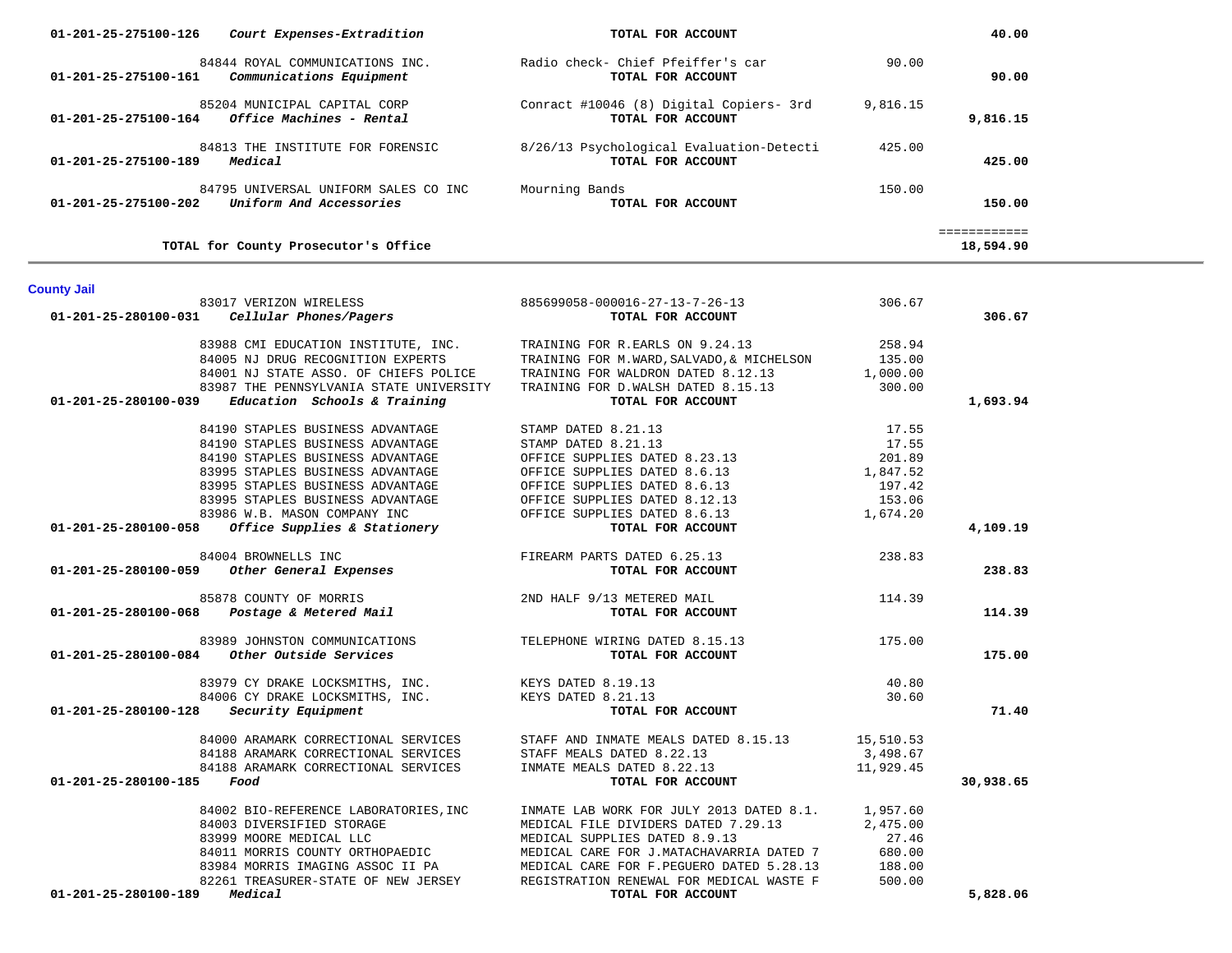| 83993 UNIVERSAL UNIFORM SALES CO INC                        | UNIFORMS FOR JANZEN DATED 7.19.13               | 104.99   |              |
|-------------------------------------------------------------|-------------------------------------------------|----------|--------------|
| 83993 UNIVERSAL UNIFORM SALES CO INC                        | BADGES DATED 7.23.13                            | 3,840.00 |              |
| 83993 UNIVERSAL UNIFORM SALES CO INC                        | UNIFORMS FOR THE CHIEF AND WARDEN DATED         | 602.93   |              |
| 83993 UNIVERSAL UNIFORM SALES CO INC                        | UNIFORMS FOR KOOGER DATED 7.19.13               | 188.80   |              |
| 83993 UNIVERSAL UNIFORM SALES CO INC                        | UNIFORMS FOR BENEVENGA DATED 7.17.13            | 100.00   |              |
| 83993 UNIVERSAL UNIFORM SALES CO INC                        | UNIFORMS FOR HORVOT DATED 7.25.13               | 99.00    |              |
| $01 - 201 - 25 - 280100 - 202$<br>Uniform And Accessories   | TOTAL FOR ACCOUNT                               |          | 4,935.72     |
| 84182 FOWLER EQUIP CO INC.                                  | ELECTRICAL SUPPLIES PLUS SHIPPING DATED         | 617.04   |              |
| 83990 MADISON PLUMBING SUPPLY CO                            | PLUMBING SUPPLIES DATED 8.13.13                 | 17.45    |              |
| 83997 SHERWIN-WILLIAMS                                      | PAINT DATED 7.31.13                             | 1,614.82 |              |
| 84181 TURTLE & HUGHES, INC                                  | BALLASTS DATED 8.14.13                          | 550.43   |              |
| 83996 TURTLE & HUGHES, INC                                  | ELECTRICAL SUPPLIES DATED 8.1.13                | 4.73     |              |
| 84014 WATER COOLING CORPORATION                             | PLUMBING SUPPLIES PLUS SHIPPING DATED 8. 115.57 |          |              |
| $01 - 201 - 25 - 280100 - 249$<br>Bldg Maintenance Supplies | TOTAL FOR ACCOUNT                               |          | 2,920.04     |
| 83998 CENTRAL POLY CORP                                     | FACILITY BAGS DATED 8.9.13                      | 1,305.00 |              |
| Janitorial Supplies<br>$01 - 201 - 25 - 280100 - 252$       | TOTAL FOR ACCOUNT                               |          | 1,305.00     |
| 83994 AIRTEQ SYSTEMS                                        | HVAC PARTS PLUS SHIPPING DATED 7.30.13          | 362.38   |              |
| Machinery Repairs & Parts<br>01-201-25-280100-262           | TOTAL FOR ACCOUNT                               |          | 362.38       |
| 83983 UROLOGY GROUP OF NJ                                   | MEDICAL CARE FOR R.LONG DATED 9.26.11           | 347.00   |              |
| 01-203-25-280100-189<br>(2012) Medical                      | TOTAL FOR ACCOUNT                               |          | 347.00       |
|                                                             |                                                 |          | ============ |
| TOTAL for County Jail                                       |                                                 |          | 53,346.27    |

## **County Youth Detention Facilit**

| 84473 NISIVOCCIA LLP                                 | Support for educational printing problem | 150.00    |          |
|------------------------------------------------------|------------------------------------------|-----------|----------|
| 83144 MCGRAW HILL COMPANIES                          | Resident TABE tests 9 & 10 Scoreze       | 286.80    |          |
| 83144 MCGRAW HILL COMPANIES                          | Shipping and Handling                    | 23.84     |          |
| Education Schools & Training<br>01-201-25-281100-039 | TOTAL FOR ACCOUNT                        |           | 460.64   |
| 85343 STAPLES BUSINESS ADVANTAGE                     | Form holder clip board                   | 235.20    |          |
| 85343 STAPLES BUSINESS ADVANTAGE                     | NSP special order return                 | $-235.20$ |          |
| Office Supplies & Stationery<br>01-201-25-281100-058 | TOTAL FOR ACCOUNT                        |           |          |
| 85878 COUNTY OF MORRIS                               | 2ND HALF 9/13 METERED MAIL               | 93.78     |          |
| Postage & Metered Mail<br>01-201-25-281100-068       | TOTAL FOR ACCOUNT                        |           | 93.78    |
| 85344 DEER PARK                                      | 0434495636 8-15-13-9-14-13               | 36.87     |          |
| 01-201-25-281100-185<br>Food                         | TOTAL FOR ACCOUNT                        |           | 36.87    |
| 83690 BOB BARKER COMPANY, INC.                       | vinyl gloves                             | 709.50    |          |
| 83690 BOB BARKER COMPANY, INC.                       | freight                                  | 100.23    |          |
| 84701 MOORE MEDICAL LLC                              | Medical Supplies for Nurses Station Cust | 303.13    |          |
| 85343 STAPLES BUSINESS ADVANTAGE                     | Clipboard, portfolios, aluminum foil     | 317.01    |          |
| 85343 STAPLES BUSINESS ADVANTAGE                     | Clipboard Return                         | $-255.42$ |          |
| 84925 WHITES HEALTHCARE                              | Resident medications                     | 1,598.94  |          |
| 84925 WHITES HEALTHCARE                              | May Credit - returned medications        | $-139.95$ |          |
| 84925 WHITES HEALTHCARE                              | June Credit - returned medications       | $-172.68$ |          |
| 84925 WHITES HEALTHCARE                              | Resident Medications                     | 981.78    |          |
| 84925 WHITES HEALTHCARE                              | Jult Credit-returned medications         | $-518.25$ |          |
| Medical<br>01-201-25-281100-189                      | TOTAL FOR ACCOUNT                        |           | 2,924.29 |
| 83690 BOB BARKER COMPANY, INC.                       | Resident - socks                         | 47.25     |          |
| 83690 BOB BARKER COMPANY, INC.                       | freight                                  | 6.42      |          |
| Uniform And Accessories<br>01-201-25-281100-202      | TOTAL FOR ACCOUNT                        |           | 53.67    |
| 84477 SERVICE PLUS                                   | dishwasher repair labor                  | 100.00    |          |
| 84477 SERVICE PLUS                                   | travel charge                            | 65.00     |          |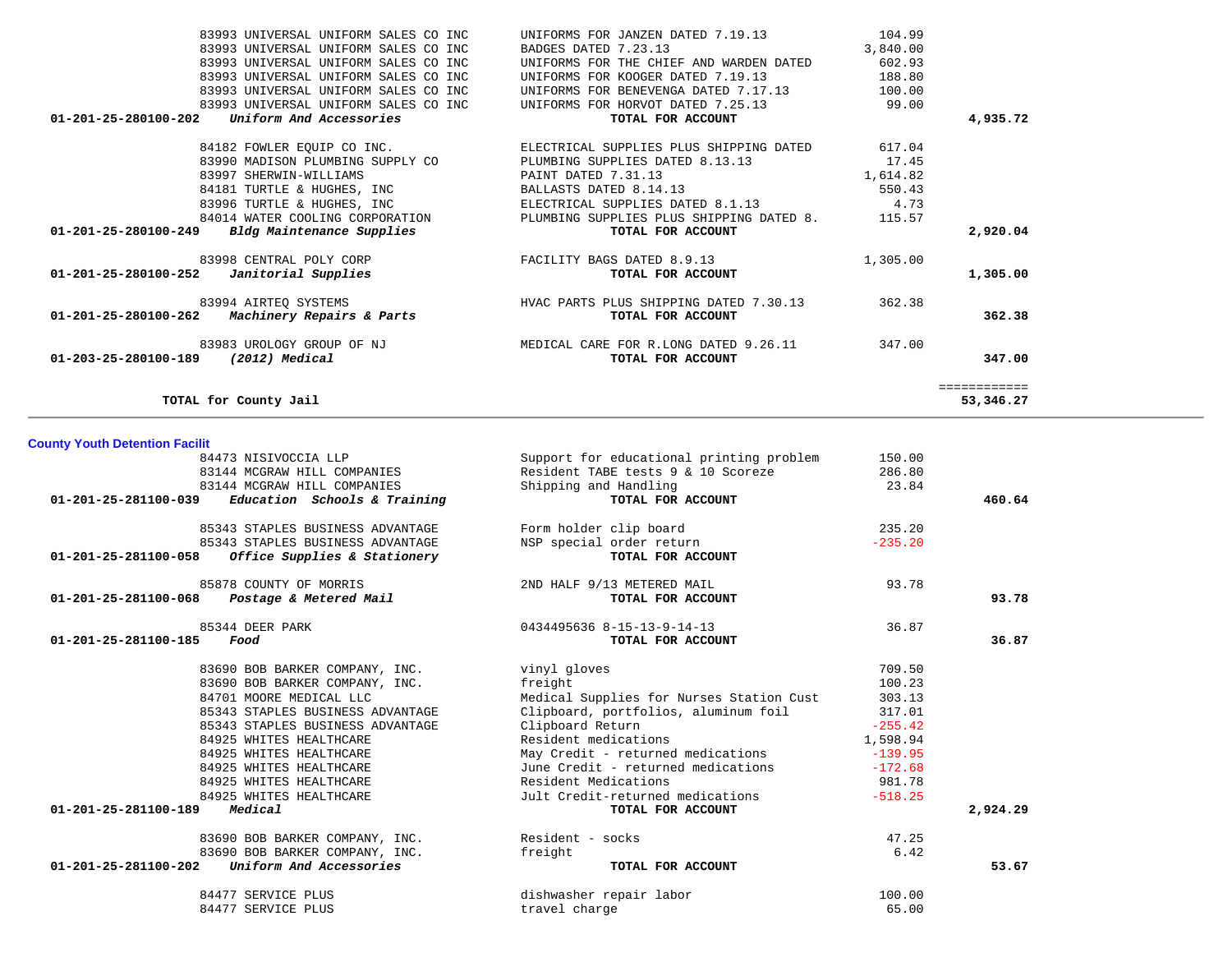| 85343 STAPLES BUSINESS ADVANTAGE                                                       | HP toner 3 pk                                            | 171.04   |                          |  |
|----------------------------------------------------------------------------------------|----------------------------------------------------------|----------|--------------------------|--|
| 85343 STAPLES BUSINESS ADVANTAGE                                                       | Shredder bags,                                           | 17.60    |                          |  |
| 01-201-25-281100-262<br>Machinery Repairs & Parts                                      | TOTAL FOR ACCOUNT                                        |          | 353.64                   |  |
| TOTAL for County Youth Detention Facilit                                               |                                                          |          | ============<br>3,922.89 |  |
| <b>Road Repairs</b>                                                                    |                                                          |          |                          |  |
| 84716 D&N ANIMAL RECOVERY                                                              | Deer Removal 8/1-8/31/2013                               | 2,519.37 |                          |  |
| 83928 D&N ANIMAL RECOVERY                                                              | Deer Removal 7/1-7/31/2013                               | 2,719.32 |                          |  |
| Contracted Services<br>01-201-26-290100-036                                            | TOTAL FOR ACCOUNT                                        |          | 5,238.69                 |  |
| 85878 COUNTY OF MORRIS                                                                 | 2ND HALF 9/13 METERED MAIL                               | 15.43    |                          |  |
| Postage & Metered Mail<br>01-201-26-290100-068                                         | TOTAL FOR ACCOUNT                                        |          | 15.43                    |  |
| 84140 WASHINGTON TWP MUNICIPAL                                                         | fuel purchased per agreement                             | 1,520.24 |                          |  |
| Gas Purchases<br>01-201-26-290100-140                                                  | TOTAL FOR ACCOUNT                                        |          | 1,520.24                 |  |
| 84418 CENTURYLINK                                                                      | 310111021 August 25, 2013                                | 165.38   |                          |  |
| 84885 VERIZON                                                                          | 973 361-2726 132 16Y<br>9/1/2013                         | 277.24   |                          |  |
| Telephone<br>01-201-26-290100-146                                                      | TOTAL FOR ACCOUNT                                        |          | 442.62                   |  |
| 84369 RIDGEDALE PIZZA & PASTA                                                          | Meals 4/5-8/3/2013                                       | 100.00   |                          |  |
| 84369 RIDGEDALE PIZZA & PASTA                                                          | 15% Gratuity                                             | 15.00    |                          |  |
| 01-201-26-290100-188<br><i><b>Meals</b></i>                                            | TOTAL FOR ACCOUNT                                        |          | 115.00                   |  |
| 84713 TILCON NEW YORK INC.                                                             | $I - 5$                                                  | 779.10   |                          |  |
| 84713 TILCON NEW YORK INC.                                                             | $I - 5$                                                  | 801.86   |                          |  |
| 84150 TILCON NEW YORK INC.                                                             | $I - 5$                                                  | 437.31   |                          |  |
| 84150 TILCON NEW YORK INC.                                                             | $I - 5$                                                  | 1,245.02 |                          |  |
| 84137 TILCON NEW YORK INC.                                                             | $I - 5$                                                  | 633.34   |                          |  |
| 84137 TILCON NEW YORK INC.                                                             | $I - 5$                                                  | 538.45   |                          |  |
| 84137 TILCON NEW YORK INC.                                                             | $I - 5$                                                  | 427.56   |                          |  |
| 84137 TILCON NEW YORK INC.                                                             | $I - 5$                                                  | 467.86   |                          |  |
| 84416 TILCON NEW YORK INC.                                                             | $I-2$ , $I-5$                                            | 877.92   |                          |  |
| 84416 TILCON NEW YORK INC.                                                             | $I - 5$                                                  | 1,383.43 |                          |  |
| 84416 TILCON NEW YORK INC.                                                             | $I - 5$                                                  | 372.33   |                          |  |
| 01-201-26-290100-222 Bituminous Concrete                                               | TOTAL FOR ACCOUNT                                        |          | 7,964.18                 |  |
| 85006 CAMPBELL FOUNDRY COMPANY<br>Catch Basin Drainage & Pipes<br>01-201-26-290100-224 | 1 1/2" ext., ring, adjustable steel<br>TOTAL FOR ACCOUNT | 1,182.00 | 1,182.00                 |  |
| 84249 HARRISON SUPPLY                                                                  | Order # 715771 catch basin blocks, mortar                | 2,557.92 |                          |  |
| 01-201-26-290100-228<br>Contracted Snow/Ice Removal                                    | TOTAL FOR ACCOUNT                                        |          | 2,557.92                 |  |
| 85015 ALLEN PAPER & SUPPLY CO                                                          | sign wrapping paper, masking tape                        | 89.29    |                          |  |
| 84621 GARDEN STATE HIGHWAY                                                             | Do Not Enter, No Parking Here, Reserved Pa               | 3,103.90 |                          |  |
| 83922 SHEAFFER SUPPLY INC.                                                             | hose clamps                                              | 32.38    |                          |  |
| 01-201-26-290100-238<br>Signage                                                        | TOTAL FOR ACCOUNT                                        |          | 3,225.57                 |  |
| 84714 TILCON NEW YORK INC.                                                             | $1 \t1/2$ stone                                          | 703.98   |                          |  |
| 84148 TILCON NEW YORK INC.                                                             | QPR winter mix                                           | 1,084.83 |                          |  |
| 84138 TILCON NEW YORK INC.                                                             | quarry process                                           | 149.27   |                          |  |
| 84417 TILCON NEW YORK INC.                                                             | quarry process                                           | 100.52   |                          |  |
| 84417 TILCON NEW YORK INC.                                                             | quarry process                                           | 463.91   |                          |  |
| 01-201-26-290100-244<br>Stone                                                          | TOTAL FOR ACCOUNT                                        |          | 2,502.51                 |  |
| 84970 RICCIARDI BROTHERS OF                                                            | toner, field marker spray                                | 91.87    |                          |  |
| 84684 GRINNELL RECYCLING INC.                                                          | Disposable Recycling 8/1-8/30/13                         | 480.23   |                          |  |
| 84684 GRINNELL RECYCLING INC.                                                          | Disposable Recycling 8/1-8/30/13                         | 344.85   |                          |  |
| 84684 GRINNELL RECYCLING INC.                                                          | Disposable Recycling 8/1-8/30/13                         | 396.15   |                          |  |
| 84684 GRINNELL RECYCLING INC.                                                          | Disposable Recycling 8/1-8/30/13                         | 414.68   |                          |  |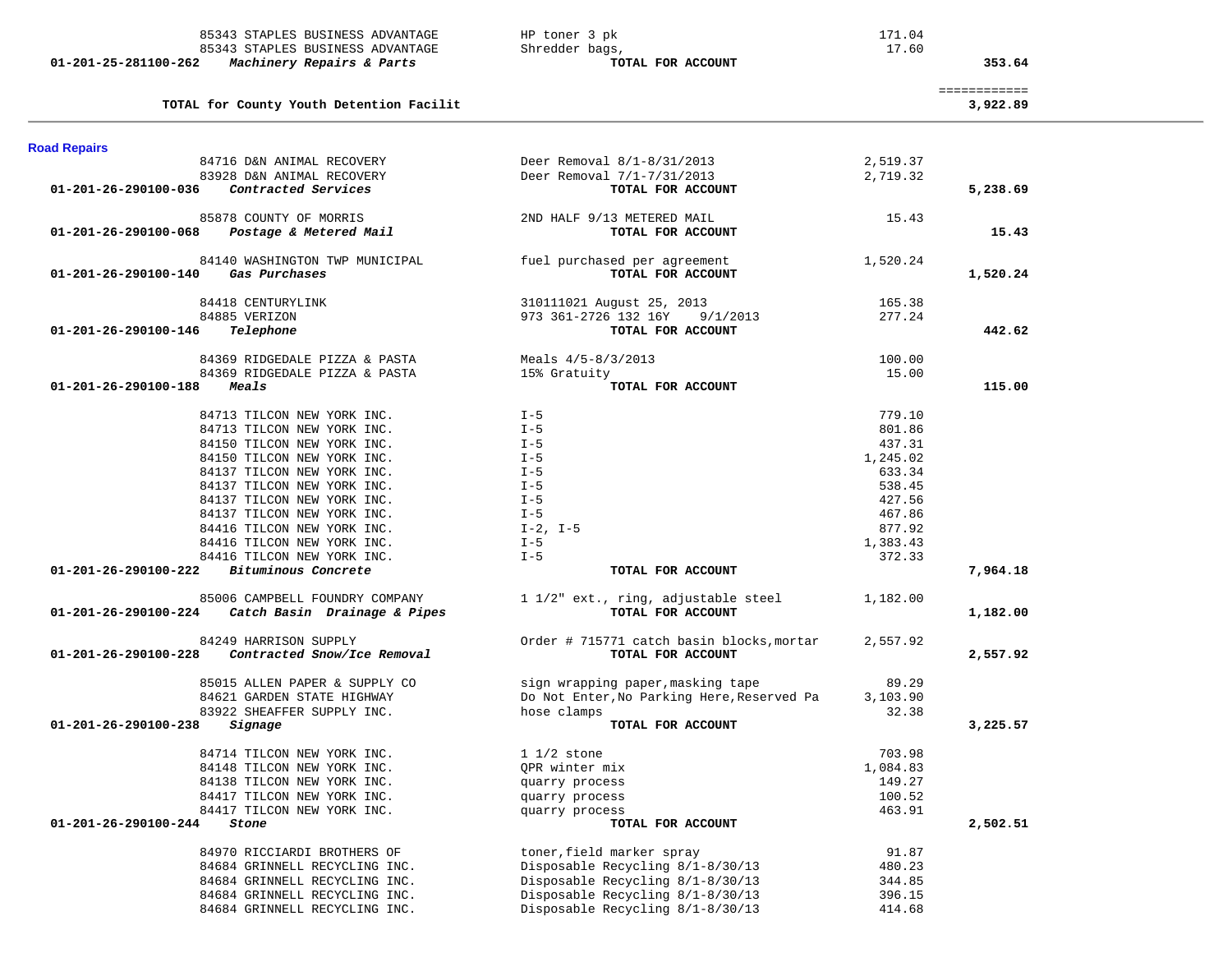| 84684 GRINNELL RECYCLING INC.                            | Disposable Recycling 8/1-8/30/13               | 425.22 |                           |  |
|----------------------------------------------------------|------------------------------------------------|--------|---------------------------|--|
| 84684 GRINNELL RECYCLING INC.                            | Disposable Recycling 8/1-8/30/13               | 475.67 |                           |  |
| 84684 GRINNELL RECYCLING INC.                            | Disposable Recycling 8/1-8/30/13               | 435.77 |                           |  |
| 84684 GRINNELL RECYCLING INC.                            | Disposable Recycling 8/1-8/30/13               | 428.93 |                           |  |
| 84684 GRINNELL RECYCLING INC.                            | Disposable Recycling 8/1-8/30/13               | 399.57 |                           |  |
| 84684 GRINNELL RECYCLING INC.                            | Disposable Recycling 8/1-8/30/13               | 351.12 |                           |  |
| 84684 GRINNELL RECYCLING INC.                            | Disposable Recycling 8/1-8/30/13               | 499.61 |                           |  |
| 84684 GRINNELL RECYCLING INC.                            | Disposable Recycling 8/1-8/30/13               | 422.66 |                           |  |
| 84684 GRINNELL RECYCLING INC.                            | Disposable Recycling 8/1-8/30/13               | 395.58 |                           |  |
| 84684 GRINNELL RECYCLING INC.                            | Disposable Recycling 8/1-8/30/13               | 336.87 |                           |  |
| 84624 MORRISTOWN LUMBER &                                | liquid nail                                    | 7.18   |                           |  |
| 84624 MORRISTOWN LUMBER &                                | contractor measuring wheel                     | 65.99  |                           |  |
| 84625 SUSSEX COUNTY MUA                                  | CTMO0001CM St Sweeping 8/29/2013               | 189.60 |                           |  |
| 84625 SUSSEX COUNTY MUA                                  |                                                | 221.55 |                           |  |
| 84248 SUSSEX COUNTY MUA                                  | CTM00001CM Street Sweeping 8/20/2013           | 180.00 |                           |  |
| 84248 SUSSEX COUNTY MUA                                  |                                                | 205.65 |                           |  |
| Construction Materials<br>01-201-26-290100-260           | TOTAL FOR ACCOUNT                              |        | 6,768.75                  |  |
|                                                          |                                                |        |                           |  |
| 84250 CABLEVISION                                        | $07876 - 512349 - 01 - 9$<br>$9/1 - 9/30/2013$ | 93.62  |                           |  |
| 84620 GALETON GLOVES                                     | panther palm gloves/safety vest                | 435.74 |                           |  |
| 01-201-26-290100-266<br>Safety Items                     | TOTAL FOR ACCOUNT                              |        | 529.36                    |  |
|                                                          |                                                |        |                           |  |
| TOTAL for Road Repairs                                   |                                                |        | ============<br>32,062.27 |  |
|                                                          |                                                |        |                           |  |
|                                                          |                                                |        |                           |  |
| <b>Bridges and Culverts</b>                              |                                                |        |                           |  |
| 84503 W.B. MASON COMPANY INC                             | Office supplies*see attached                   | 276.12 |                           |  |
| 01-201-26-292100-058<br>Office Supplies & Stationery     | TOTAL FOR ACCOUNT                              |        | 276.12                    |  |
|                                                          |                                                |        |                           |  |
| 85013 VERIZON                                            | 973 361-6688 142 79Y 9/01/13                   | 380.55 |                           |  |
| 01-201-26-292100-146<br>Telephone                        | TOTAL FOR ACCOUNT                              |        | 380.55                    |  |
|                                                          |                                                |        |                           |  |
| 83782 COUNTY CONCRETE CORP.                              | NJDOT Class B                                  | 665.00 |                           |  |
| 83782 COUNTY CONCRETE CORP.                              | Chilled Concrete                               | 10.50  |                           |  |
| 83782 COUNTY CONCRETE CORP.                              | Delivery Charge                                | 215.00 |                           |  |
| 01-201-26-292100-227<br>Concrete                         | TOTAL FOR ACCOUNT                              |        | 890.50                    |  |
|                                                          |                                                |        |                           |  |
| 84515 RICCIARDI BROTHERS                                 | BM AHG Safety White Gallon                     | 575.16 |                           |  |
| 01-201-26-292100-234<br>Paint                            | TOTAL FOR ACCOUNT                              |        | 575.16                    |  |
|                                                          | 9 Demo Sawzall Blade                           | 29.44  |                           |  |
| 84887 SHEAFFER SUPPLY, INC.                              |                                                | 51.76  |                           |  |
| 84887 SHEAFFER SUPPLY, INC.                              | 1/4x2 Hammer Screw                             |        |                           |  |
| 84887 SHEAFFER SUPPLY, INC.                              | 1/4 Drill Bit                                  | 5.59   |                           |  |
| 84504 GRAINGER<br>01-201-26-292100-246<br>Tools - Others | Padlock, combination<br>TOTAL FOR ACCOUNT      | 10.89  | 97.68                     |  |
|                                                          |                                                |        |                           |  |
| 84502 COUNTY WELDING SUPPLY CO                           | UN1072 Oxygen Compressed 2.2CWS 251cf Cy       | 21.50  |                           |  |
| 84502 COUNTY WELDING SUPPLY CO                           | UN1072 Oxygen Compressed 2.2CWS 251cf Cy       | 21.50  |                           |  |
| 83785 COUNTY WELDING SUPPLY CO                           | UN1956 Compressed Gas NOS 2.2 UN 195, CW       | 41.99  |                           |  |
| 83785 COUNTY WELDING SUPPLY CO                           | UN 1006 Argon, compressed 2.2, cws argon       | 37.99  |                           |  |
| 83785 COUNTY WELDING SUPPLY CO                           | contact tip, 030 M5 X .8mm Thread              | 8.80   |                           |  |
| 83785 COUNTY WELDING SUPPLY CO                           | Hazardous material compliance charge           | 3.00   |                           |  |
|                                                          | TOTAL FOR ACCOUNT                              |        | 134.78                    |  |
| 01-201-26-292100-248<br>Welding-Oxygen-Acetylene Etc     |                                                |        |                           |  |

**TOTAL for Bridges and Culverts 2,354.79**

**Shade Tree Commission** 

 $\overline{\phantom{a}}$ 

84144 SHEAFFER SUPPLY INC.<br> **a** Ground Maintenance Supplies **and Supplies hooks w/latch, hex bit 71.26 01-201-26-300100-251** *Ground Maintenance Supplies* **TOTAL FOR ACCOUNT 71.26**

============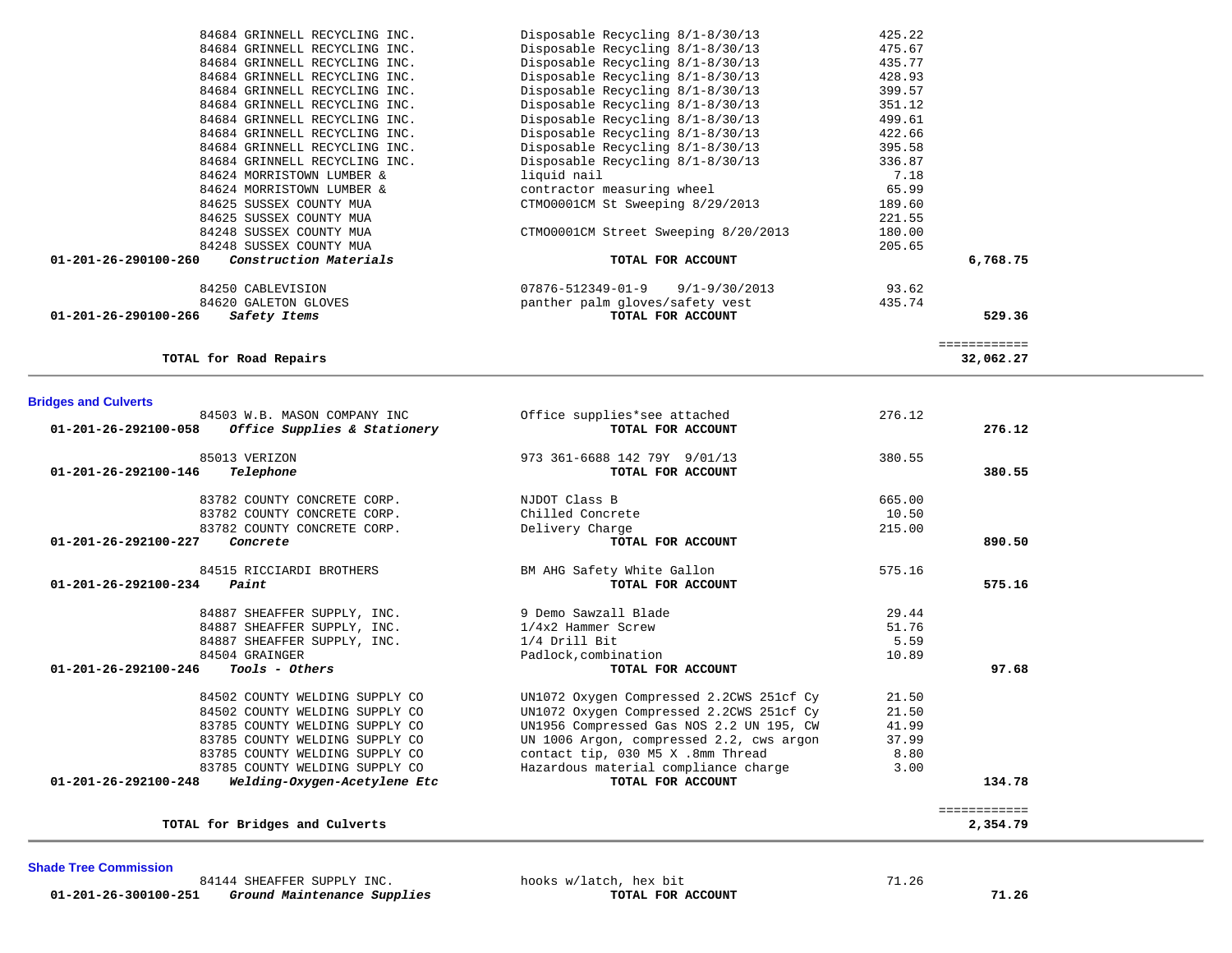| 84370 KENVIL POWER EQUIPMENT, INC.                                   | Buffer                                      | 42.50     |              |  |
|----------------------------------------------------------------------|---------------------------------------------|-----------|--------------|--|
| 84370 KENVIL POWER EQUIPMENT, INC.                                   | Top Saws                                    | 1,056.42  |              |  |
| 84340 ONE SOURCE OF NEW JERSEY LLC                                   | screws, wasp/hornet killer, grease, bushing | 607.71    |              |  |
| 84141 PLAINSMAN AUTO SUPPLY                                          | drain pan                                   | 17.98     |              |  |
| Machinery Repairs & Parts<br>01-201-26-300100-262                    | TOTAL FOR ACCOUNT                           |           | 1,724.61     |  |
| 84143 NORTHERN SAFETY CO. INC.                                       | Utility Gloves                              | 104.38    |              |  |
| 84143 NORTHERN SAFETY CO. INC.                                       | Utility Gloves                              | 104.38    |              |  |
| 84145 ZEE MEDICAL INC.                                               | 052391 antacid, bandages, tape              | 40.40     |              |  |
| 01-201-26-300100-266<br>Safety Items                                 | TOTAL FOR ACCOUNT                           |           | 249.16       |  |
|                                                                      |                                             |           | ============ |  |
| TOTAL for Shade Tree Commission                                      |                                             |           | 2,045.03     |  |
|                                                                      |                                             |           |              |  |
| <b>Buildings &amp; Grounds</b><br>85476 MORRISTOWN PARKING AUTHORITY | PARKING MAINTENANCE FEE / SEPTEMBER 2013    | 5,216.00  |              |  |
| 01-201-26-310100-062<br>Parking Lot Rental                           | TOTAL FOR ACCOUNT                           |           | 5,216.00     |  |
|                                                                      |                                             |           |              |  |
| 85477 EMPLOYMENT HORIZONS, INC.                                      | CLEANING SERVICES - AUGUST 2013/ DATED 0    | 31,010.00 |              |  |
| 85477 EMPLOYMENT HORIZONS, INC.                                      | GROUNDSKEEPING SERVICES - AUGUST 2013/ D    | 6,538.00  |              |  |
| 83378 NJ DEPT OF LABOR & WORKFORCE                                   | PVC - STATE INSPECTION FEE A - NJ015053-    | 20.00     |              |  |
| 83378 NJ DEPT OF LABOR & WORKFORCE                                   | BOILER - STATE INSPECTION FEE A - NJ0540    | 80.00     |              |  |
| 83378 NJ DEPT OF LABOR & WORKFORCE                                   | BOILER - STATE INSPECTION FEE A - NJ0106    | 80.00     |              |  |
| 81157 TREASURER, STATE OF NEW JERSEY                                 | PROGRAM INTEREST ID-G000022542              | 900.00    |              |  |
| 01-201-26-310100-084<br>Other Outside Services                       | TOTAL FOR ACCOUNT                           |           | 38,628.00    |  |
| 85239 DANIEL CANTY                                                   | 2013 WORK BOOTS - MV                        | 90.00     |              |  |
| 85237 MARTINA REYES                                                  | 2013 WORK BOOTS - NIGHT CREW                | 90.00     |              |  |
| 85238 MARTINA FIELD                                                  | 2013 WORK BOOTS - NIGHT CREW                | 69.99     |              |  |
| 85240 MICHAEL DEMATTEO                                               | 2013 WORK BOOTS - TRADES                    | 89.95     |              |  |
| 85241 THOMAS DUNGAN                                                  | 2013 WORK BOOTS - MAINTENANCE               | 90.00     |              |  |
| 83630 WORK N WEAR STORE                                              | RE: UNIFORMS - CROSBY/ 06-25-13             | 68.00     |              |  |
| Uniform & Clothing Allowance<br>01-201-26-310100-207                 | TOTAL FOR ACCOUNT                           |           | 497.94       |  |
| 83629 U-LINE SHIPPING SUPPLY                                         | WO69542/ RE: B & G/ 06-27-13                | 208.60    |              |  |
| Bldg Maintenance Supplies<br>01-201-26-310100-249                    | TOTAL FOR ACCOUNT                           |           | 208.60       |  |
| 84909 MORRISTOWN PARKING AUTHORITY                                   | Ann/Bank/Schuyler Parking Garage 1/1/201    | 1,794.65  |              |  |
| Maintenance-Parking Lot<br>01-201-26-310100-253                      | TOTAL FOR ACCOUNT                           |           | 1,794.65     |  |
| 85475 MORRISTOWN PARKING AUTHORITY                                   | INCREMENTAL BOND / SEPTEMBER 2013           | 1,713.95  |              |  |
| Incremental Bond Costs<br>01-201-26-310100-267                       | TOTAL FOR ACCOUNT                           |           | 1,713.95     |  |
|                                                                      |                                             |           | ============ |  |
| TOTAL for Buildings & Grounds                                        |                                             |           | 48,059.14    |  |

#### **Motor Services Center**

84754 ATS ENVIRONMENTAL SERVICES, LLC. VAPOR RECOVERY ADAPTER 178.72

84754 ATS ENVIRONMENTAL SERVICES, LLC. VAPOR TESTING - MONTVILLE 275.28 84754 ATS ENVIRONMENTAL SERVICES, LLC. VAPOR TESTING - COUNTY GARAGE  $1,016.13$  84754 ATS ENVIRONMENTAL SERVICES, LLC. VAPOR TESTING - WEIGHTS & MEASURES 507.02 84754 ATS ENVIRONMENTAL SERVICES, LLC. VAPOR TESTING - HILL FACILITY 1,078.97 84754 ATS ENVIRONMENTAL SERVICES, LLC. VAPOR TESTING - WHARTON GARAGE  $1,091.36$ 84516 ARSENAULT ASSOCIATES **DOSSIER SOFTWAR MAINTENANCE RENEWAL** 8,575.20 85163 BOONTON AUTO PARTS CHROMAONE CHROMAONE CHROMAONE 99.48 84751 CABLEVISION 9/8/13-10/7/13 49.95 85167 CY DRAKE LOCKSMITHS, INC. PADLOCK 36.00 85167 CY DRAKE LOCKSMITHS, INC. KEYS 13.20 84746 GRAINGER LABELED LOCKOUT,DANGER SIGN 273.88 84746 GRAINGER LABELED LOCKOUT 69.24 84746 GRAINGER 169.60 CONGER SIGN DANGER SIGN 169.60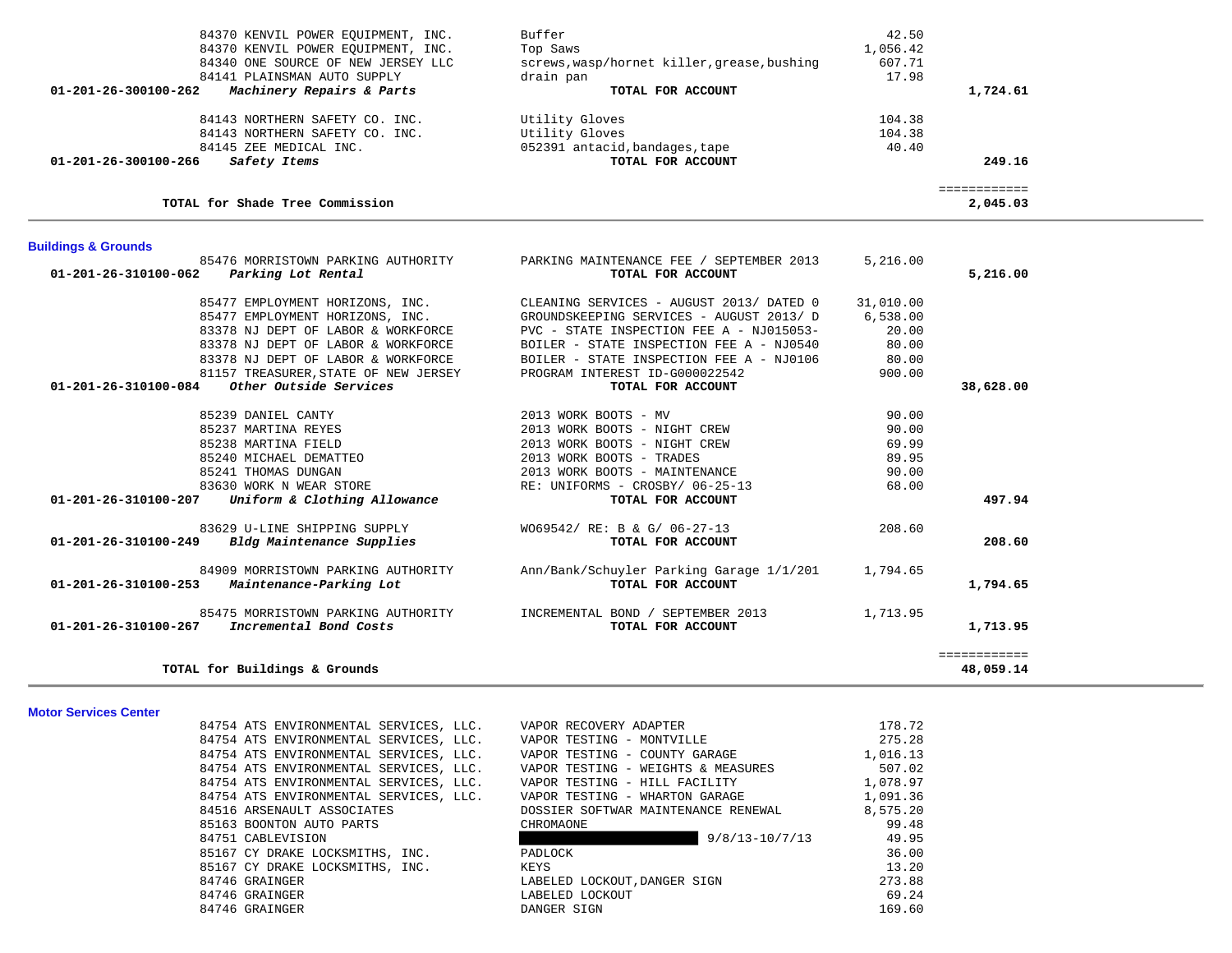| 84757 AIR BRAKE & EQUIPMENT         | FAN DRIVE                                    | 331.77    |
|-------------------------------------|----------------------------------------------|-----------|
| 84756 AMERICAN HOSE & HYDRAULICS    | HOSE                                         | 251.54    |
| 85161 AIR BRAKE & EQUIPMENT         | WIPER BLADE, GROUP 31 STUD                   | 391.38    |
| 85161 AIR BRAKE & EQUIPMENT         | TANK, BRACKET, CAP                           | 355.27    |
| 85161 AIR BRAKE & EQUIPMENT         | TRANSYND 5 GAL                               | 246.48    |
| 85161 AIR BRAKE & EQUIPMENT         | CREDIT                                       | $-60.00$  |
| 85161 AIR BRAKE & EQUIPMENT         | CREDIT                                       | $-420.00$ |
| 84752 BUNKY'S TOWING & AUTO REPAIR  | TOWING $(2-4)$                               | 375.00    |
| 84403 CLIFFSIDE BODY CORP           | FLOAT SNOWPLOW SYSTEM                        | 2,129.02  |
| 84403 CLIFFSIDE BODY CORP           | FLOAT SNOWPLOW SYSTEM                        | 2,129.02  |
| 84403 CLIFFSIDE BODY CORP           | FLOAT SNOWPLOW SYSTEM                        | 2,129.02  |
| 78726 CUMMINS POWER SYSTEMS LLC     | STARTER MOTOR                                | 155.84    |
| 78040 CUMMINS POWER SYSTEMS LLC     | BEARING                                      | 177.31    |
| 84749 DELUXE INTERNATIONAL          | POCKETMAX                                    | 1,999.00  |
| 84749 DELUXE INTERNATIONAL          | FREIGHT                                      | 18.00     |
| 84745 GUARANTEED REBUILDERS INC     | ALTERNATOR                                   | 185.00    |
| 84743 HOOVER TRUCK CENTERS INC      | LAMP ASY                                     | 83.18     |
| 84742 MID-ATLANTIC TRUCK CENTRE INC | LIGHT, SCREW                                 | 143.20    |
| 84742 MID-ATLANTIC TRUCK CENTRE INC | SCREW, ELBOW, UNION, CONNECTION, HOSE, GASKE | 331.06    |
| 84742 MID-ATLANTIC TRUCK CENTRE INC | KIT                                          | 116.18    |
| 84742 MID-ATLANTIC TRUCK CENTRE INC | DRIVE                                        | 331.77    |
| 84742 MID-ATLANTIC TRUCK CENTRE INC | GASKET, BOLT, PAN                            | 503.30    |
| 84735 NIELSEN DODGE - C-J-R         | CAP, LAMP                                    | 85.40     |
| 84735 NIELSEN DODGE - C-J-R         | BATTERY                                      | 135.20    |
| 84735 NIELSEN DODGE - C-J-R         | FILTER                                       | 40.80     |
| 84735 NIELSEN DODGE - C-J-R         | VEHICLE REPAIR (9-15)                        | 400.32    |
| 84735 NIELSEN DODGE - C-J-R         | CREDIT                                       | $-75.00$  |
|                                     |                                              |           |

|                      |                                                     | ~·             |
|----------------------|-----------------------------------------------------|----------------|
|                      | 85176 MUNICIPAL CAPITAL CORP                        | $\mathcal{C}$  |
|                      | 84730 SHEAFFER SUPPLY, INC.                         | C              |
|                      | 85185 WHITEMARSH CORPORATION                        | H(             |
|                      | 85185 WHITEMARSH CORPORATION                        | S <sub>1</sub> |
|                      | 84723 WHITEMARSH CORPORATION                        | V              |
|                      | 01-201-26-315100-098 Other Operating&Repair Supply  |                |
|                      |                                                     |                |
|                      | 84755 AMERICAN WEAR INC.                            | UI             |
|                      | 84755 AMERICAN WEAR INC.                            | UI             |
|                      | $01-201-26-315100-207$ Uniform & Clothing Allowance |                |
|                      |                                                     |                |
|                      | 84747 GOODYEAR AUTO SERVICE                         | T              |
|                      | 84747 GOODYEAR AUTO SERVICE                         | T.             |
|                      | 84376 GOODYEAR AUTO SERVICE                         | T.             |
|                      | 84376 GOODYEAR AUTO SERVICE                         | T              |
|                      | 85171 INTER CITY TIRE                               | T              |
|                      | 85171 INTER CITY TIRE                               | T.             |
|                      | 84738 MORRISTOWN TIRE CO                            | Τl             |
|                      | 84372 STS TIRE & AUTO CENTERS                       | P              |
|                      | 84372 STS TIRE & AUTO CENTERS                       | P              |
|                      | 84372 STS TIRE & AUTO CENTERS                       | 2 <sup>1</sup> |
|                      | 84727 STS TIRE & AUTO CENTERS                       | T              |
|                      | 84727 STS TIRE & AUTO CENTERS                       | $\mathbf T$    |
| 01-201-26-315100-245 | Tires                                               |                |
|                      |                                                     |                |

| $\begin{tabular}{cccccc} 84744&NDPFMAN SINCINES & NCUCSS IUC. & FULINRINR NENUCES & NCUCINS 10.20 \\ 84737&MSC INDUSTRIAL SUPLY CO. & CTR WILL & NEDP. & 60.6084737&MSC INDUSTRIAL SUPPLY CO. & CTR WILL & NSEEN E. & 60.6084737&MSC INDUSTRIAL SUPPLY CO. & NUT, LOCX MASIER, HICS, & 60.6084737&MSC INDUSTRIAL SUPPLY CO. & 1602 DODIBLE BOTTLE MEBRSENCY BYENASH STA & 139.2884$ |                                               |        | 16,044.44 |
|-------------------------------------------------------------------------------------------------------------------------------------------------------------------------------------------------------------------------------------------------------------------------------------------------------------------------------------------------------------------------------------|-----------------------------------------------|--------|-----------|
|                                                                                                                                                                                                                                                                                                                                                                                     |                                               |        |           |
|                                                                                                                                                                                                                                                                                                                                                                                     |                                               |        |           |
|                                                                                                                                                                                                                                                                                                                                                                                     |                                               |        | 458.49    |
|                                                                                                                                                                                                                                                                                                                                                                                     |                                               | 639.60 |           |
|                                                                                                                                                                                                                                                                                                                                                                                     |                                               | 454.72 |           |
|                                                                                                                                                                                                                                                                                                                                                                                     |                                               | 382.88 |           |
|                                                                                                                                                                                                                                                                                                                                                                                     |                                               | 386.00 |           |
|                                                                                                                                                                                                                                                                                                                                                                                     |                                               | 393.76 |           |
|                                                                                                                                                                                                                                                                                                                                                                                     |                                               | 463.76 |           |
|                                                                                                                                                                                                                                                                                                                                                                                     |                                               | 15.75  |           |
|                                                                                                                                                                                                                                                                                                                                                                                     |                                               | 433.20 |           |
|                                                                                                                                                                                                                                                                                                                                                                                     |                                               | 322.14 |           |
|                                                                                                                                                                                                                                                                                                                                                                                     |                                               | 488.88 |           |
|                                                                                                                                                                                                                                                                                                                                                                                     |                                               | 215.60 |           |
|                                                                                                                                                                                                                                                                                                                                                                                     |                                               | 413.36 |           |
| 01-201-26-315100-245                                                                                                                                                                                                                                                                                                                                                                | TOTAL FOR ACCOUNT                             |        | 4,609.65  |
|                                                                                                                                                                                                                                                                                                                                                                                     |                                               | 119.85 |           |
|                                                                                                                                                                                                                                                                                                                                                                                     |                                               | 81.63  |           |
|                                                                                                                                                                                                                                                                                                                                                                                     |                                               | 270.00 |           |
|                                                                                                                                                                                                                                                                                                                                                                                     |                                               |        |           |
|                                                                                                                                                                                                                                                                                                                                                                                     | TOTAL FOR ACCOUNT                             |        | 471.48    |
|                                                                                                                                                                                                                                                                                                                                                                                     |                                               |        |           |
|                                                                                                                                                                                                                                                                                                                                                                                     |                                               |        |           |
|                                                                                                                                                                                                                                                                                                                                                                                     |                                               |        |           |
|                                                                                                                                                                                                                                                                                                                                                                                     |                                               |        |           |
|                                                                                                                                                                                                                                                                                                                                                                                     |                                               |        |           |
|                                                                                                                                                                                                                                                                                                                                                                                     |                                               |        |           |
|                                                                                                                                                                                                                                                                                                                                                                                     |                                               |        |           |
|                                                                                                                                                                                                                                                                                                                                                                                     |                                               |        |           |
|                                                                                                                                                                                                                                                                                                                                                                                     |                                               |        |           |
|                                                                                                                                                                                                                                                                                                                                                                                     |                                               |        |           |
|                                                                                                                                                                                                                                                                                                                                                                                     |                                               |        |           |
|                                                                                                                                                                                                                                                                                                                                                                                     |                                               |        |           |
|                                                                                                                                                                                                                                                                                                                                                                                     |                                               |        |           |
|                                                                                                                                                                                                                                                                                                                                                                                     |                                               |        |           |
| 84749 DELUXE INTERNATIONAL                                                                                                                                                                                                                                                                                                                                                          | FREIGHT                                       | 18.00  |           |
| 84745 GUARANTEED REBUILDERS INC                                                                                                                                                                                                                                                                                                                                                     | ALTERNATOR                                    | 185.00 |           |
| 84743 HOOVER TRUCK CENTERS INC                                                                                                                                                                                                                                                                                                                                                      | LAMP ASY                                      | 83.18  |           |
| 84742 MID-ATLANTIC TRUCK CENTRE INC                                                                                                                                                                                                                                                                                                                                                 | LIGHT, SCREW                                  | 143.20 |           |
| 84742 MID-ATLANTIC TRUCK CENTRE INC                                                                                                                                                                                                                                                                                                                                                 | SCREW, ELBOW, UNION, CONNECTION, HOSE, GASKE  | 331.06 |           |
| 84742 MID-ATLANTIC TRUCK CENTRE INC                                                                                                                                                                                                                                                                                                                                                 | KIT                                           | 116.18 |           |
| 84742 MID-ATLANTIC TRUCK CENTRE INC                                                                                                                                                                                                                                                                                                                                                 | DRIVE                                         | 331.77 |           |
| 84742 MID-ATLANTIC TRUCK CENTRE INC                                                                                                                                                                                                                                                                                                                                                 | GASKET, BOLT, PAN                             | 503.30 |           |
| 84735 NIELSEN DODGE - C-J-R                                                                                                                                                                                                                                                                                                                                                         | CAP, LAMP                                     | 85.40  |           |
| 84735 NIELSEN DODGE - C-J-R                                                                                                                                                                                                                                                                                                                                                         | BATTERY                                       | 135.20 |           |
| 84735 NIELSEN DODGE - C-J-R                                                                                                                                                                                                                                                                                                                                                         | FILTER                                        | 40.80  |           |
| 84735 NIELSEN DODGE - C-J-R<br>$0.4725$ NTBI GBN DODGE $975$                                                                                                                                                                                                                                                                                                                        | VEHICLE REPAIR (9-15)<br>$\sim$ nnn $\sim$ nn | 400.32 |           |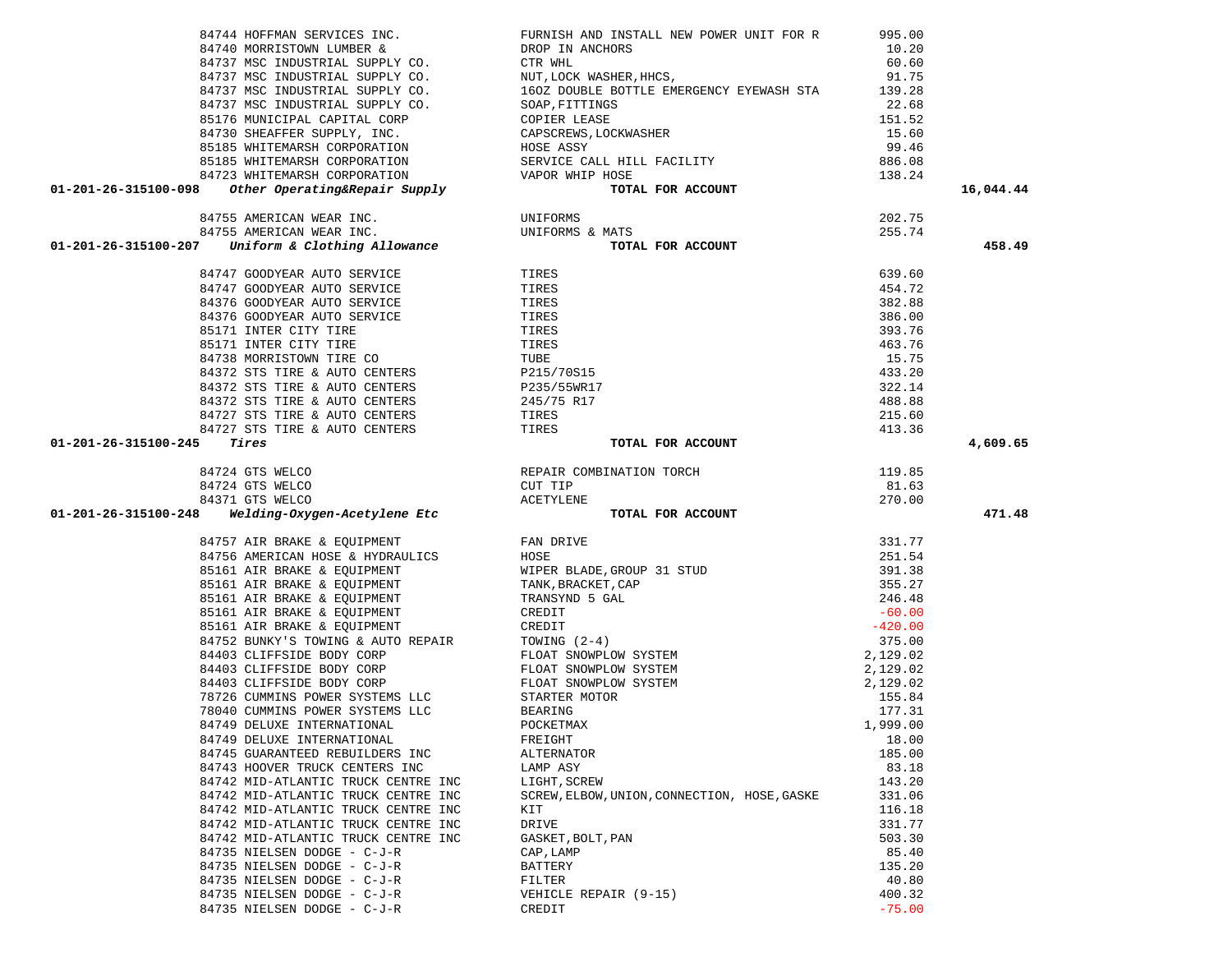|                                                                      | 84728 SMITH TRACTOR & EQUIPMENT INC. LIGHT, CABLE, SPRING, O-RING<br>84725 TRICO EQUIPMENT SERVICES LLC BOOT<br>Spare Barts for Equipment                                                                                                                                                              | 236.56           |           |
|----------------------------------------------------------------------|--------------------------------------------------------------------------------------------------------------------------------------------------------------------------------------------------------------------------------------------------------------------------------------------------------|------------------|-----------|
| 01-201-26-315100-261                                                 | TOTAL FOR ACCOUNT                                                                                                                                                                                                                                                                                      | 64.96            |           |
| Spare Parts for Equipment                                            |                                                                                                                                                                                                                                                                                                        |                  | 12,790.58 |
|                                                                      |                                                                                                                                                                                                                                                                                                        |                  |           |
|                                                                      |                                                                                                                                                                                                                                                                                                        |                  |           |
|                                                                      |                                                                                                                                                                                                                                                                                                        |                  |           |
|                                                                      |                                                                                                                                                                                                                                                                                                        |                  |           |
|                                                                      |                                                                                                                                                                                                                                                                                                        |                  |           |
|                                                                      |                                                                                                                                                                                                                                                                                                        |                  |           |
|                                                                      |                                                                                                                                                                                                                                                                                                        |                  |           |
|                                                                      |                                                                                                                                                                                                                                                                                                        |                  |           |
|                                                                      |                                                                                                                                                                                                                                                                                                        |                  |           |
|                                                                      |                                                                                                                                                                                                                                                                                                        |                  |           |
|                                                                      |                                                                                                                                                                                                                                                                                                        |                  |           |
|                                                                      |                                                                                                                                                                                                                                                                                                        |                  |           |
|                                                                      |                                                                                                                                                                                                                                                                                                        |                  |           |
|                                                                      |                                                                                                                                                                                                                                                                                                        |                  |           |
|                                                                      |                                                                                                                                                                                                                                                                                                        |                  |           |
|                                                                      |                                                                                                                                                                                                                                                                                                        |                  |           |
|                                                                      |                                                                                                                                                                                                                                                                                                        |                  |           |
|                                                                      |                                                                                                                                                                                                                                                                                                        |                  |           |
|                                                                      |                                                                                                                                                                                                                                                                                                        |                  |           |
|                                                                      |                                                                                                                                                                                                                                                                                                        |                  |           |
|                                                                      |                                                                                                                                                                                                                                                                                                        |                  |           |
|                                                                      |                                                                                                                                                                                                                                                                                                        |                  |           |
|                                                                      |                                                                                                                                                                                                                                                                                                        |                  |           |
| 85166 D&B AUTO SUPPLY                                                |                                                                                                                                                                                                                                                                                                        | $-15.99$         |           |
| 84380 FLEMINGTON BUICK CHEVROLET                                     |                                                                                                                                                                                                                                                                                                        | 207.30           |           |
| 84380 FLEMINGTON BUICK CHEVROLET                                     |                                                                                                                                                                                                                                                                                                        | 291.67           |           |
| 84380 FLEMINGTON BUICK CHEVROLET                                     | CALIPER, HOSE, CANISTER VENT SULENULD, BALL<br>CREDIT<br>CREDIT<br>CREDIT<br>CREDIT<br>CREDIT<br>CREDIT<br>CREDIT<br>CREDIT<br>CREDIT<br>CREDIT<br>CREDIT<br>CREDIT<br>CREDIT<br>F-PAD KIT<br>ERTINER<br>F-PAD KIT<br>F P-LEVER<br>SENSOR<br>SWITCH<br>BARKE KIT<br>F-ALVER<br>SRENGOR<br>SWITCH<br>BA | 114.25           |           |
| 84380 FLEMINGTON BUICK CHEVROLET                                     |                                                                                                                                                                                                                                                                                                        | 9.40             |           |
| 84380 FLEMINGTON BUICK CHEVROLET                                     |                                                                                                                                                                                                                                                                                                        | 298.20           |           |
| 84748 FLEMINGTON BUICK CHEVROLET<br>84748 FLEMINGTON BUICK CHEVROLET |                                                                                                                                                                                                                                                                                                        | 79.67<br>291.67  |           |
| 84748 FLEMINGTON BUICK CHEVROLET                                     |                                                                                                                                                                                                                                                                                                        | 48.65            |           |
| 84748 FLEMINGTON BUICK CHEVROLET                                     |                                                                                                                                                                                                                                                                                                        | 86.42            |           |
| 84748 FLEMINGTON BUICK CHEVROLET                                     |                                                                                                                                                                                                                                                                                                        | 148.99           |           |
| 84748 FLEMINGTON BUICK CHEVROLET                                     |                                                                                                                                                                                                                                                                                                        | 86.52            |           |
| 85168 FLEMINGTON BUICK CHEVROLET                                     |                                                                                                                                                                                                                                                                                                        | 234.84           |           |
|                                                                      |                                                                                                                                                                                                                                                                                                        | 53.04            |           |
|                                                                      |                                                                                                                                                                                                                                                                                                        | 68.99            |           |
|                                                                      | 95168 FLEMINGTON BUICK CHEVROLET<br>85168 FLEMINGTON BUICK CHEVROLET<br>85168 FLEMINGTON BUICK CHEVROLET<br>84732 QUALITY AUTO GLASS, INC<br>84732 QUALITY AUTO GLASS, INC<br>84732 QUALITY AUTO GLASS, INC<br>84388 ROUTE 23 AUTO MALL LL                                                             | 121.74<br>189.41 |           |
|                                                                      |                                                                                                                                                                                                                                                                                                        | 189.41           |           |
|                                                                      |                                                                                                                                                                                                                                                                                                        | 430.81           |           |
|                                                                      |                                                                                                                                                                                                                                                                                                        | 296.89           |           |
|                                                                      |                                                                                                                                                                                                                                                                                                        | 230.63           |           |
|                                                                      |                                                                                                                                                                                                                                                                                                        | 285.24           |           |
| 84388 ROUTE 23 AUTO MALL LLC                                         | BRAKE KIT                                                                                                                                                                                                                                                                                              | 62.48            |           |
| 84388 ROUTE 23 AUTO MALL LLC                                         | PIPE ASY<br><b>BRAKE KIT</b>                                                                                                                                                                                                                                                                           | 50.41            |           |
| 84388 ROUTE 23 AUTO MALL LLC<br>84388 ROUTE 23 AUTO MALL LLC         | SHOKE ABSORBER, LATCH ASY, CABLE ASY                                                                                                                                                                                                                                                                   | 53.94<br>95.32   |           |
| 84388 ROUTE 23 AUTO MALL LLC                                         | BUMPER ASY PAINTED                                                                                                                                                                                                                                                                                     | 175.00           |           |
| 84388 ROUTE 23 AUTO MALL LLC                                         | CREDIT                                                                                                                                                                                                                                                                                                 | $-250.14$        |           |
| 84388 ROUTE 23 AUTO MALL LLC                                         | CREDIT                                                                                                                                                                                                                                                                                                 | $-47.06$         |           |
| 84731 ROUTE 23 AUTO MALL LLC                                         | HOUSING                                                                                                                                                                                                                                                                                                | 242.26           |           |
| 84731 ROUTE 23 AUTO MALL LLC                                         | KIT-ELEMENT                                                                                                                                                                                                                                                                                            | 55.17            |           |
| 84731 ROUTE 23 AUTO MALL LLC                                         | CABLE ASY                                                                                                                                                                                                                                                                                              | 22.44            |           |
| 84731 ROUTE 23 AUTO MALL LLC                                         | PAD, CALIPER, RETAINER, BUSH, BOLT, KIT-STEE                                                                                                                                                                                                                                                           | 402.27           |           |
| 84731 ROUTE 23 AUTO MALL LLC                                         | BOLT                                                                                                                                                                                                                                                                                                   | 2.52             |           |
| 84731 ROUTE 23 AUTO MALL LLC                                         | <b>BATTERY</b>                                                                                                                                                                                                                                                                                         | 287.88           |           |
| 84731 ROUTE 23 AUTO MALL LLC                                         | ROTOR, KIT-BRAKE SH, SEAL, GASKET, PIN                                                                                                                                                                                                                                                                 | 357.46           |           |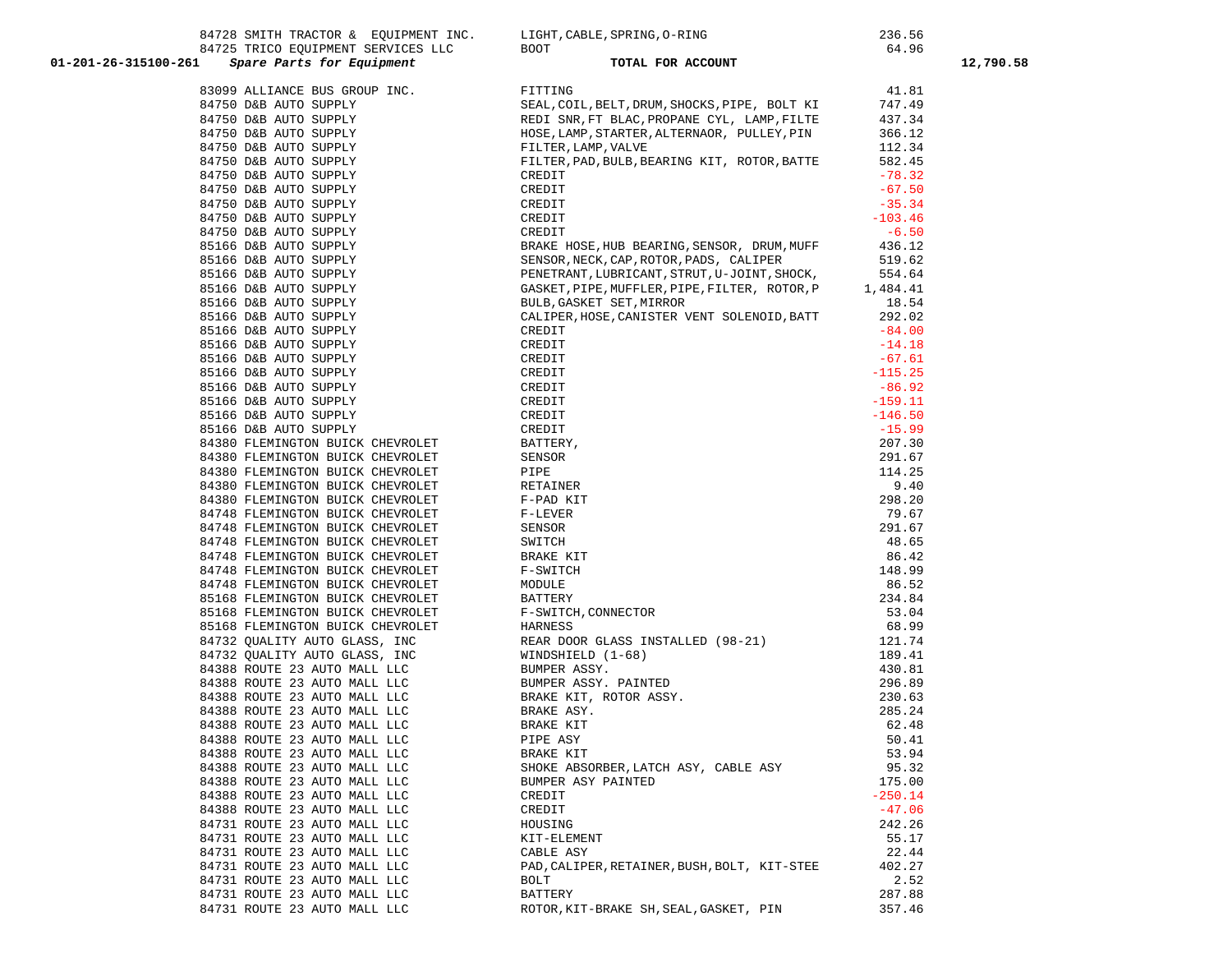|                          | 84731 ROUTE 23 AUTO MALL LLC<br>84731 ROUTE 23 AUTO MALL LLC<br>84731 ROUTE 23 AUTO MALL LLC<br>84731 ROUTE 23 AUTO MALL LLC<br>84731 ROUTE 23 AUTO MALL LLC<br>84731 ROUTE 23 AUTO MALL LLC | FILTER ASY<br>HUB ASY<br>CALIPER ASY<br>MANIFOLD, PLUG, STUD, NUT, GASKET<br>BATTERY<br>VEHICLE REPAIR (R599CG)                                     | 57.72<br>284.68<br>118.49<br>421.62<br>479.80<br>212.50 |                           |  |
|--------------------------|----------------------------------------------------------------------------------------------------------------------------------------------------------------------------------------------|-----------------------------------------------------------------------------------------------------------------------------------------------------|---------------------------------------------------------|---------------------------|--|
|                          | 84731 ROUTE 23 AUTO MALL LLC<br>84731 ROUTE 23 AUTO MALL LLC<br>84726 SUMMIT TRANSMISSION BRAKE<br>84729 SMITH MOTOR CO., INC.                                                               | CREDIT<br>CREDIT<br>VEHICLE REPAIR (5-51)<br>HOSE, TUBE                                                                                             | $-48.14$<br>$-130.00$<br>660.50<br>601.90               |                           |  |
| 01-201-26-315100-291     | 85186 WINFIELD UPHOLSTERING CO<br>84739 MORRISTOWN AUTO BODY INC<br>Vehicle Repairs                                                                                                          | SEAT REPAIR<br>TOWING $(6-39)$<br>TOTAL FOR ACCOUNT                                                                                                 | 489.00<br>194.25                                        | 13,038.82                 |  |
|                          | TOTAL for Motor Services Center                                                                                                                                                              |                                                                                                                                                     |                                                         | ============<br>47,413.46 |  |
| <b>Health Management</b> |                                                                                                                                                                                              |                                                                                                                                                     |                                                         |                           |  |
| 01-201-27-330100-210     | 85878 COUNTY OF MORRIS<br>Environmental Compliance                                                                                                                                           | 2ND HALF 9/13 METERED MAIL<br>TOTAL FOR ACCOUNT                                                                                                     | 6.31                                                    | 6.31                      |  |
|                          | TOTAL for Health Management                                                                                                                                                                  |                                                                                                                                                     |                                                         | ============<br>6.31      |  |
| <b>Human Services</b>    |                                                                                                                                                                                              |                                                                                                                                                     |                                                         |                           |  |
| 01-201-27-331100-068     | 85878 COUNTY OF MORRIS<br>Postage & Metered Mail                                                                                                                                             | 2ND HALF 9/13 METERED MAIL<br>TOTAL FOR ACCOUNT                                                                                                     | 89.86                                                   | 89.86                     |  |
| 01-201-27-331100-088     | 85080 LONGFELLOWS SANDWICH DELI<br>85080 LONGFELLOWS SANDWICH DELI<br>85080 LONGFELLOWS SANDWICH DELI<br>Meeting Exp Advisory Board Etc                                                      | Refreshments for 8 people attending the<br>Refreshments for 15 people attending the<br>Refreshments for 8 people attending the<br>TOTAL FOR ACCOUNT | 88.00<br>178.75<br>58.00                                | 324.75                    |  |
|                          |                                                                                                                                                                                              |                                                                                                                                                     |                                                         | ============              |  |
|                          | TOTAL for Human Services                                                                                                                                                                     |                                                                                                                                                     |                                                         | 414.61                    |  |
| <b>Youth Shelter</b>     | 83266 SNAKES-N-SCALES AND TURTLE                                                                                                                                                             | Great Reptile Presentation                                                                                                                          | 400.00                                                  |                           |  |
| 01-201-27-331110-039     | Education Schools & Training                                                                                                                                                                 | TOTAL FOR ACCOUNT                                                                                                                                   |                                                         | 400.00                    |  |
|                          | 82732 BOB BARKER COMPANY, INC.<br>82732 BOB BARKER COMPANY, INC.<br>84118 BOB BARKER COMPANY, INC.<br>84118 BOB BARKER COMPANY, INC.<br>84118 BOB BARKER COMPANY, INC.                       | Sweatpants; sweatshirts; underwear<br>Commissary panty, socks<br>Anklet Sock<br>white briefs small<br>Freight                                       | 1,688.58<br>43.78<br>19.10<br>16.75<br>2.69             |                           |  |
| 01-201-27-331110-059     | Other General Expenses                                                                                                                                                                       | TOTAL FOR ACCOUNT                                                                                                                                   |                                                         | 1,770.90                  |  |
| 01-201-27-331110-068     | 85878 COUNTY OF MORRIS<br>Postage and Metered Mail                                                                                                                                           | 2ND HALF 9/13 METERED MAIL<br>TOTAL FOR ACCOUNT                                                                                                     | 1.58                                                    | 1.58                      |  |
| 01-201-27-331110-185     | 85036 LOVEYS PIZZA & GRILL<br>Food                                                                                                                                                           | Resident Gold Behavior Rewards<br>TOTAL FOR ACCOUNT                                                                                                 | 171.84                                                  | 171.84                    |  |
| 01-201-27-331110-189     | 85037 WHITES HEALTHCARE<br>Medical                                                                                                                                                           | Resident Medications 7/13<br>TOTAL FOR ACCOUNT                                                                                                      | 995.69                                                  | 995.69                    |  |
| 01-201-27-331110-252     | 84116 CENTRAL POLY CORP<br>Janitorial Supplies                                                                                                                                               | Black Bag<br>TOTAL FOR ACCOUNT                                                                                                                      | 149.00                                                  | 149.00                    |  |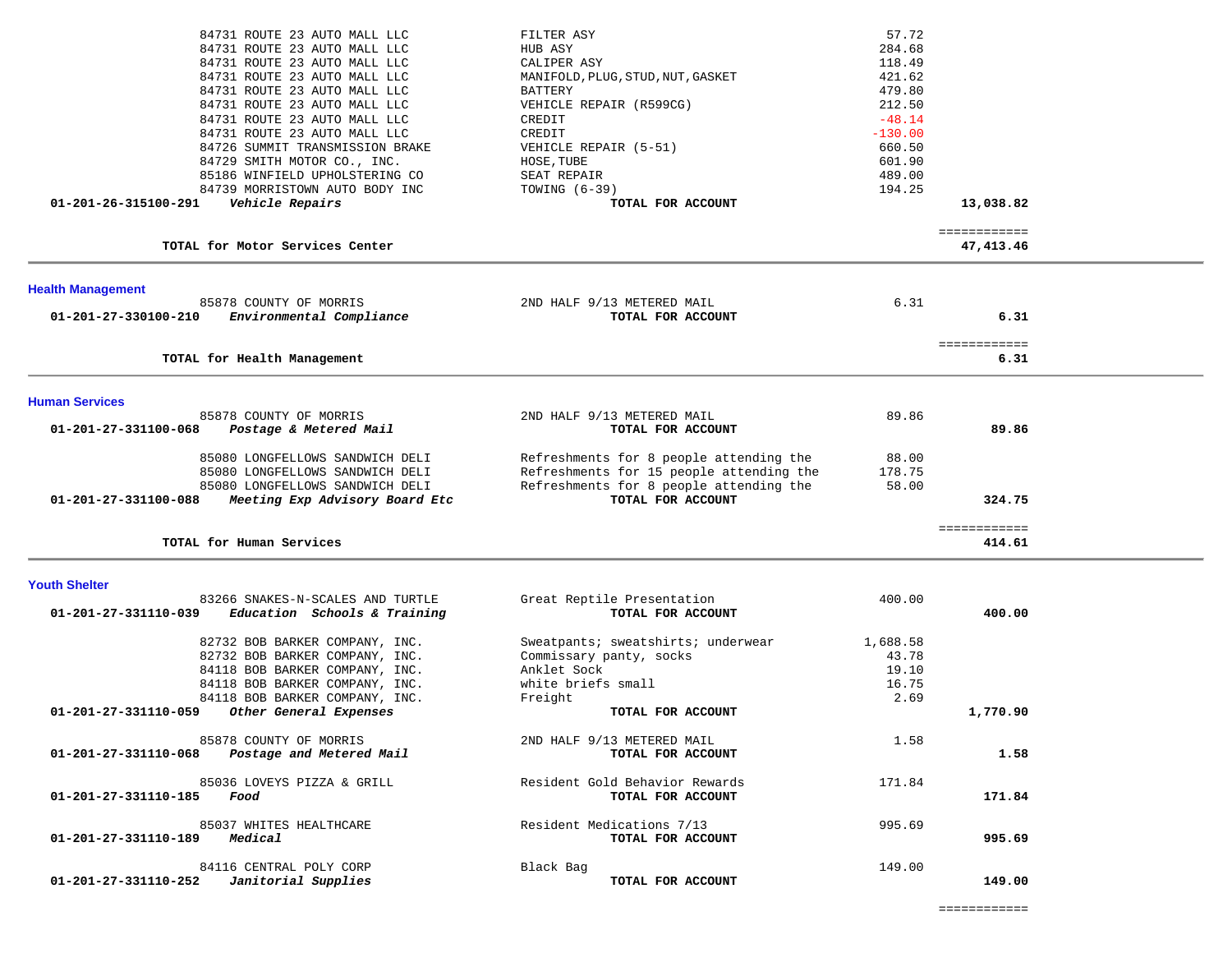| <b>Office on Aging</b>                                                       |                                                                          |           |              |
|------------------------------------------------------------------------------|--------------------------------------------------------------------------|-----------|--------------|
| 85878 COUNTY OF MORRIS                                                       | 2ND HALF 9/13 METERED MAIL                                               | 466.39    |              |
| Postage & Metered Mail<br>01-201-27-333100-068                               | TOTAL FOR ACCOUNT                                                        |           | 466.39       |
| 85157 LEANNE SCUTO                                                           |                                                                          | 17.50     |              |
| 85157 LEANNE SCUTO                                                           | Miles Reimbursement for Sept2013<br>Parking at Morristown Medical Center | 4.00      |              |
| 85149 PATRICIA DUMPERT                                                       | Morris Twship/ Budd Lake                                                 | 12.95     |              |
| 01-201-27-333100-082<br>Travel Expense                                       | TOTAL FOR ACCOUNT                                                        |           | 34.45        |
|                                                                              |                                                                          |           |              |
| 85155 MUNICIPAL CAPITAL CORP                                                 | Office Machine Rental/ contract# 10237.R                                 | 1,539.86  |              |
| 01-201-27-333100-164<br>Office Machines - Rental                             | TOTAL FOR ACCOUNT                                                        |           | 1,539.86     |
|                                                                              |                                                                          |           | ============ |
| TOTAL for Office on Aging                                                    |                                                                          |           | 2,040.70     |
| <b>Grant in Aid</b>                                                          |                                                                          |           |              |
| 85074 ALFRE INC.                                                             | Services for Morris County Women Medicat                                 | 150.00    |              |
| 85074 ALFRE INC.                                                             | Aftercare                                                                | 910.00    |              |
| 85074 ALFRE INC.                                                             | Psych evals                                                              | 300.00    |              |
| Grant in Aid GIA: ALFRE INC<br>01-201-27-342000-453                          | TOTAL FOR ACCOUNT                                                        |           | 1,360.00     |
|                                                                              |                                                                          |           |              |
| 85433 COMMUNITY HOPE INC.                                                    | For the period April-June 2013                                           | 19,668.09 |              |
| Grant in Aid GIA: COMMUNITY HOPE<br>01-201-27-342000-468                     | TOTAL FOR ACCOUNT                                                        |           | 19,668.09    |
| 85078 CFCS - HOPE HOUSE                                                      | Support Group @ \$235.50                                                 | 236.00    |              |
| 85078 CFCS - HOPE HOUSE                                                      | 37 Individual counseling Sessions @ \$58.                                | 2,178.00  |              |
| 85078 CFCS - HOPE HOUSE                                                      | 4 Living wit AIDS @ \$294.40                                             | 1,178.00  |              |
| 85078 CFCS - HOPE HOUSE                                                      | 6.5 AIDS Education sessions @ \$117.76                                   | 765.00    |              |
| 85063 CFCS - HOPE HOUSE                                                      | Substance abuse case manager                                             | 3,420.00  |              |
| 85153 CFCS - HOPE HOUSE                                                      | Fix-it 1325<br>Period $8/1/13$                                           | 818.00    |              |
| 85154 CFCS - HOPE HOUSE                                                      | CHORE 1339<br>PERIOD 8/1/                                                | 341.00    |              |
| 01-201-27-342000-480<br>Grant in Aid GIA: HOPEHOUSEOPERTNFIXIT               | TOTAL FOR ACCOUNT                                                        |           | 8,936.00     |
|                                                                              |                                                                          |           | ============ |
| TOTAL for Grant in Aid                                                       |                                                                          |           | 29,964.09    |
|                                                                              |                                                                          |           |              |
| <b>Seniors, Disabled &amp; Veterans</b><br>84972 CORNERSTONE FAMILY PROGRAMS | MVADC<br>Period 8                                                        | 16,278.97 |              |
| 01-201-27-343100-036<br>Contracted Services - Adult Day Care                 | TOTAL FOR ACCOUNT                                                        |           | 16,278.97    |
|                                                                              |                                                                          |           |              |
|                                                                              |                                                                          |           | ============ |
| TOTAL for Seniors, Disabled & Veterans                                       |                                                                          |           | 16,278.97    |
| <b>County Board of Social Service</b>                                        |                                                                          |           |              |
| 84207 PAPER MART INC                                                         | Order no. 19296/06-13-13                                                 | 631.10    |              |
| 84207 PAPER MART INC                                                         | Order no. 137346/08-16-13                                                | 732.60    |              |
| 84208 PITNEY BOWES CREDIT CORP                                               | 2178-4220-86-1 Ink Cartridge Aug 10, 2                                   | 251.96    |              |
| 01-201-27-345100-058<br>Office Supplies & Stationery                         | TOTAL FOR ACCOUNT                                                        |           | 1,615.66     |
| 85573 DEER PARK                                                              | Acct. #04344488383/08-15-13 to 09-14-13                                  | 337.85    |              |
| 84101 LANGUAGE LINE SERVICES                                                 | Over-the-phone interpretation service                                    | 32.30     |              |
| 01-201-27-345100-059<br>Other General Expenses                               | TOTAL FOR ACCOUNT                                                        |           | 370.15       |
|                                                                              |                                                                          |           |              |
| 85574 VERIZON                                                                | Acct. no. 973 889-3370 640 33Y/09-14-13                                  | 1,821.53  |              |
| 85575 VERIZON                                                                | Acct. no. 973 889-2917 642 14Y/09-14-13                                  | 1,658.20  |              |
| 85125 VERIZON                                                                | 641 87Y / 08-28-13                                                       | 899.81    |              |
| 01-201-27-345100-146<br>Telephone                                            | TOTAL FOR ACCOUNT                                                        |           | 4,379.54     |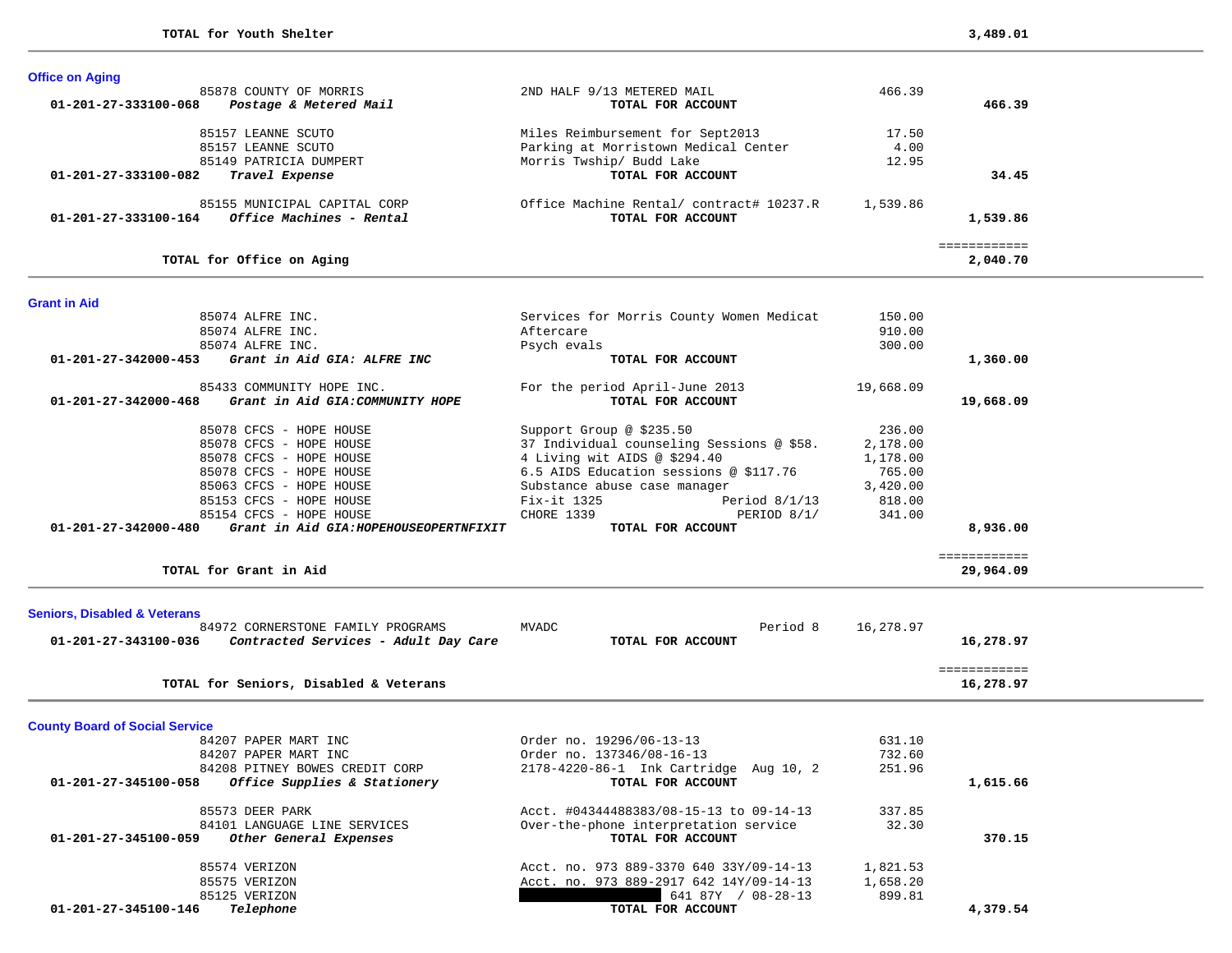| 85147 MUNICIPAL CAPITAL CORP<br>85147 MUNICIPAL CAPITAL CORP                     | (9) Digital Copiers - Payment 3/12 (Bill<br>Ricoh MPC4502A    | 3,640.16<br>1,051.16 |           |
|----------------------------------------------------------------------------------|---------------------------------------------------------------|----------------------|-----------|
| 85147 MUNICIPAL CAPITAL CORP                                                     | Ricoh MP4002SP                                                | 1,467.24             |           |
| 85147 MUNICIPAL CAPITAL CORP                                                     | Ricoh MP4002SP                                                | 1,635.40             |           |
| 80227 MUNICIPAL CAPITAL CORP<br>Office Machines - Rental<br>01-201-27-345100-164 | Replacement of Copiers - Ricoh MP 4002SP<br>TOTAL FOR ACCOUNT | 1,627.78             | 9,421.74  |
|                                                                                  |                                                               |                      |           |
| 85110 CITYSIDE ARCHIVES, LTD                                                     | Office of Temp Assistance                                     | 576.82               |           |
| Rental - Other<br>01-201-27-345100-257                                           | TOTAL FOR ACCOUNT                                             |                      | 576.82    |
| 85126 UNITRONIX DATA SYSTEMS INC                                                 | Software maintenance for the month of Se                      | 5, 154. 31           |           |
| 85552 U.S. SECURITY ASSOCIATES, INC.                                             | 573-1198-000 Payment for Security Office                      | 638.75               |           |
| 85136 JOHNSON & JOHNSON, ESQS                                                    | Legal Services rendered for the month of                      | 4,512.00             |           |
| 85136 JOHNSON & JOHNSON, ESQS                                                    | Hansen v. OTA - MAP                                           | 192.00               |           |
| 85136 JOHNSON & JOHNSON, ESQS                                                    | Sabbath v. OTA                                                | 552.00               |           |
| 85146 U.S. SECURITY ASSOCIATES, INC.                                             | 573-1198-000/Payment for Security Office                      | 682.55               |           |
| 85146 U.S. SECURITY ASSOCIATES, INC.                                             | 8/30/13-09/05/13                                              | 525.60               |           |
| 85129 U.S. SECURITY ASSOCIATES, INC.                                             | 573-1198-000 Payment for Security Office<br>TOTAL FOR ACCOUNT | 638.75               |           |
| Special Services<br>01-201-27-345100-325                                         |                                                               |                      | 12,895.96 |
| 85874 HORIZON BLUE CROSS BLUE SHIELD                                             | OTA MIN PREMIUM 7/13                                          | 6,840.82             |           |
| Hospital Insurance Premiums<br>01-201-27-345100-329                              | TOTAL FOR ACCOUNT                                             |                      | 6,840.82  |
| 85571 MAIRA ROGERS                                                               | MAP - Mileage 7/23/13 - 08/30/13                              | 169.75               |           |
| 85127 AMPAI STEBER                                                               | ADM - Mileage reimb. for February to Aug                      | 80.85                |           |
| 01-201-27-345100-332<br>Mileage                                                  | TOTAL FOR ACCOUNT                                             |                      | 250.60    |
|                                                                                  |                                                               |                      |           |
| 85572 NANCY WALTER                                                               | FSS - Insurance reimb. for July through                       | 60.00                |           |
| 85127 AMPAI STEBER                                                               | Insurance reimb. for July through Decemb                      | 72.00                |           |
| 85121 DENES HEIDINGER<br>Other Allowances                                        | SSS - Insurance reimb. for July through<br>TOTAL FOR ACCOUNT  | 90.00                | 222.00    |
| 01-201-27-345100-333                                                             |                                                               |                      |           |
|                                                                                  |                                                               |                      |           |
| 85571 MAIRA ROGERS                                                               | Books                                                         | 144.25               |           |
| 01-201-27-345100-337<br>Training Consultants                                     | TOTAL FOR ACCOUNT                                             |                      | 144.25    |
|                                                                                  |                                                               |                      |           |
| 85141 GOODALE PHARMACY & SURGICAL SUPPLY                                         |                                                               | 33.97                |           |
| 85130 GOODALE PHARMACY & SURGICAL SUPPLY<br>85139 MOLNAR PHARMACY                |                                                               | 284.49<br>15.25      |           |
| 85139 MOLNAR PHARMACY                                                            |                                                               | 81.63                |           |
| 85131 MOLNAR PHARMACY                                                            |                                                               | 1,133.65             |           |
| 85131 MOLNAR PHARMACY                                                            |                                                               | 48.09                |           |
| 85131 MOLNAR PHARMACY                                                            |                                                               | 191.04               |           |
| 85131 MOLNAR PHARMACY                                                            |                                                               | 728.48               |           |
| 85131 MOLNAR PHARMACY                                                            |                                                               | 39.94                |           |
| 85131 MOLNAR PHARMACY                                                            |                                                               | 75.33                |           |
| 85131 MOLNAR PHARMACY<br>Health Related Services<br>01-201-27-345100-338         | TOTAL FOR ACCOUNT                                             | 244.65               | 2,876.52  |
|                                                                                  |                                                               |                      |           |
| 85142 NJ TAXI & BLACK CAR SERVICES LLC                                           |                                                               | 26.42                |           |
| 85142 NJ TAXI & BLACK CAR SERVICES LLC                                           |                                                               | 45.46                |           |
| 85142 NJ TAXI & BLACK CAR SERVICES LLC                                           |                                                               | 77.59                |           |
| 85142 NJ TAXI & BLACK CAR SERVICES LLC<br>85142 NJ TAXI & BLACK CAR SERVICES LLC | 06/11/13                                                      | 49.03<br>98.06       |           |
| 85128 NJ TAXI & BLACK CAR SERVICES LLC                                           |                                                               | 40.94                |           |
| 85137 NJ TAXI & BLACK CAR SERVICES LLC                                           |                                                               | 39.51                |           |
| 85137 NJ TAXI & BLACK CAR SERVICES LLC                                           |                                                               | 124.24               |           |
| 85137 NJ TAXI & BLACK CAR SERVICES LLC                                           |                                                               | 76.40                |           |
| 85137 NJ TAXI & BLACK CAR SERVICES LLC                                           | 08/07/13                                                      | 91.15                |           |
| 85137 NJ TAXI & BLACK CAR SERVICES LLC                                           | 08/08/13                                                      | 76.40                |           |
| 85137 NJ TAXI & BLACK CAR SERVICES LLC                                           |                                                               | 103.05               |           |
| 85137 NJ TAXI & BLACK CAR SERVICES LLC<br>85137 NJ TAXI & BLACK CAR SERVICES LLC | 08/16/13                                                      | 79.97<br>183.02      |           |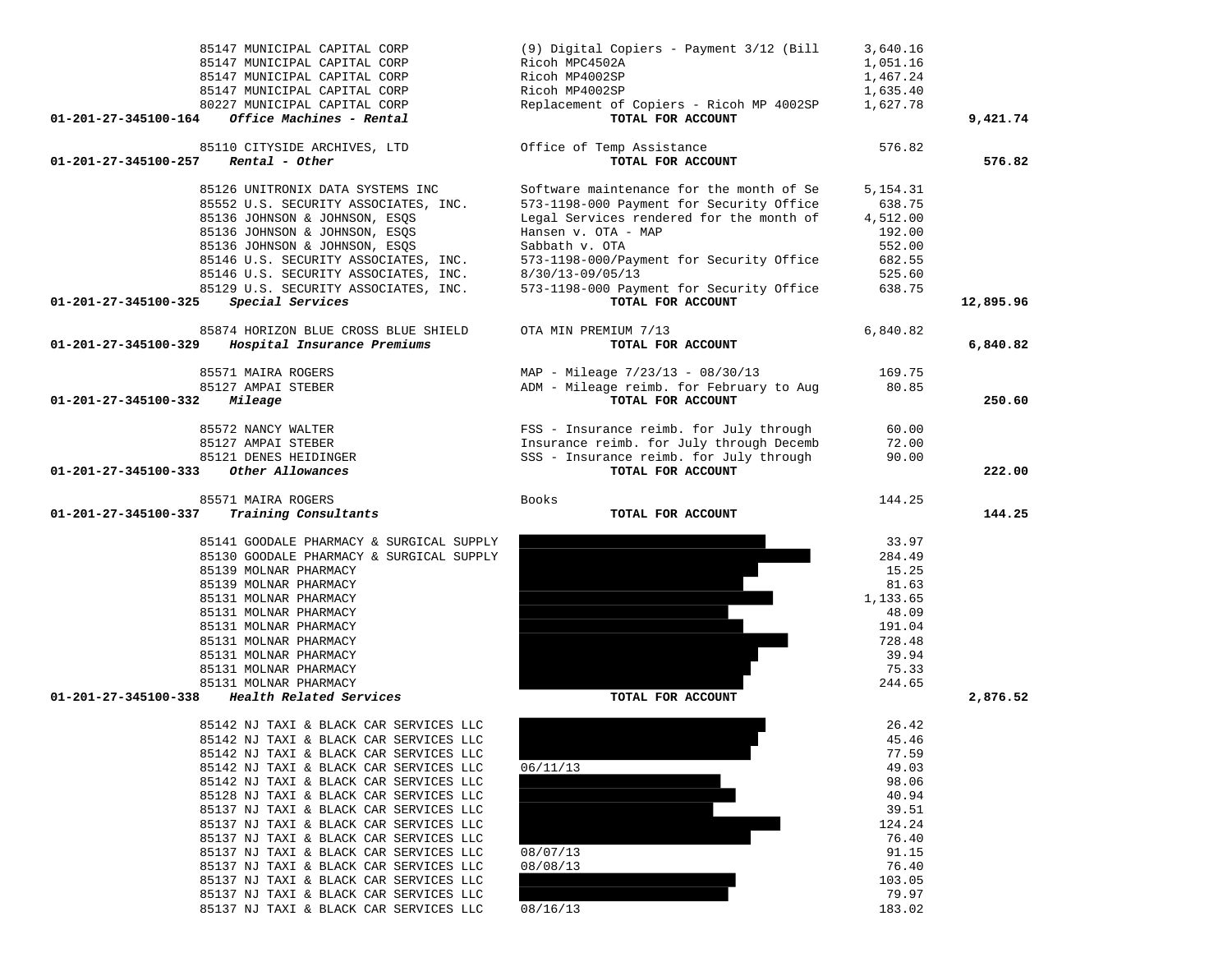| TOTAL FOR ACCOUNT                        | 350.00                        | 770.00<br>============ |
|------------------------------------------|-------------------------------|------------------------|
|                                          |                               |                        |
|                                          |                               |                        |
|                                          |                               |                        |
|                                          | 150.00                        |                        |
|                                          | 240.00                        |                        |
|                                          | 30.00                         |                        |
|                                          |                               | 8,323.11               |
| CSP Collection Intercept Fees for the 2n | 8,323.11                      |                        |
| TOTAL FOR ACCOUNT                        |                               | 95.25                  |
| 29811040 DNA testing from 06/29/13 throu | 95.25                         |                        |
| TOTAL FOR ACCOUNT                        |                               | 1,531.55               |
|                                          | 65.93                         |                        |
| 08/22/13                                 | 75.21                         |                        |
|                                          | 95.91                         |                        |
|                                          | 08/22/13<br>TOTAL FOR ACCOUNT | 183.26                 |

| 85706 ARNEL P GARCIA                                                                                     | LPN, 9/15/2013 thru 9/28/2013                                                                                                                                                                                                                   | 896.00                             |           |
|----------------------------------------------------------------------------------------------------------|-------------------------------------------------------------------------------------------------------------------------------------------------------------------------------------------------------------------------------------------------|------------------------------------|-----------|
|                                                                                                          | 85706 ARNEL P GARCIA<br>85707 BARKEL FLEMMING<br>85707 BARKEL FLEMMING<br>85708 CARRELLE L CALIXTE<br>85711 CHARLES NADARAJAH<br>85711 CHARLES NADARAJAH<br>85711 CHARLES NADARAJAH<br>85712 DANILO LAPID<br>85712 DANILO LAPID<br>85712 DANILO |                                    |           |
|                                                                                                          |                                                                                                                                                                                                                                                 |                                    |           |
|                                                                                                          |                                                                                                                                                                                                                                                 |                                    |           |
|                                                                                                          |                                                                                                                                                                                                                                                 |                                    |           |
|                                                                                                          |                                                                                                                                                                                                                                                 |                                    |           |
| 85715 DAWN JOHNSON                                                                                       | LPN, 9/15/2013 thru 9/30/2013 672.00                                                                                                                                                                                                            |                                    |           |
|                                                                                                          | 85716 EDITHA MARQUEZ <b>EXECUTE:</b> RN, 9/15/2013 thru 9/30/2013 560.00                                                                                                                                                                        |                                    |           |
|                                                                                                          | 85717 EVELYN TOLENTINO RN, 9/15/2013 thru 9/30/2013 1.137.50                                                                                                                                                                                    |                                    |           |
|                                                                                                          | 85718 GEORGINA GRAY-HORSLEY LPN, 9/15/2013 thru 9/30/2013 (896.00 85719 HARRIET VALLECER RN RN, 9/15/2013 thru 9/30/2013 (896.00 85720 ILLIENE CHARLES, RN RN, 9/15/2013 thru 9/30/2013 (896.00 85720 ILLIENE CHARLES, RN RN,                   |                                    |           |
|                                                                                                          |                                                                                                                                                                                                                                                 |                                    |           |
|                                                                                                          |                                                                                                                                                                                                                                                 |                                    |           |
| 85721 JEDDIE A GARCIA                                                                                    |                                                                                                                                                                                                                                                 |                                    |           |
| 85722 JESSY JACOB<br>85723 LOREEN RAFISURA                                                               |                                                                                                                                                                                                                                                 |                                    |           |
|                                                                                                          |                                                                                                                                                                                                                                                 |                                    |           |
| 85724 LOUISE R. MACCHIA                                                                                  |                                                                                                                                                                                                                                                 |                                    |           |
| 85725 MADUKWE IMO IBOKO, RN                                                                              | RN, 9/15/2013 thru 9/30/2013<br>LPN, 9/15/2013 thru 9/30/2013<br>RN, 9/15/2013 thru 9/30/2013<br>RN, 9/15/2013 thru 9/30/2013<br>RN, 9/15/2013 thru 9/30/2013<br>RN, 9/15/2013 thru 9/30/2013<br>RN, 9/15/2013 thru 9/30/2013<br>RN, 9/15/20    |                                    |           |
| 85726 MA. LIZA IMPERIAL                                                                                  |                                                                                                                                                                                                                                                 |                                    |           |
|                                                                                                          | 85727 MARIA CARMELITA OBLINA LPN, 9/15/2013 thru 9/30/2013 1.141.00                                                                                                                                                                             |                                    |           |
|                                                                                                          |                                                                                                                                                                                                                                                 |                                    |           |
|                                                                                                          |                                                                                                                                                                                                                                                 |                                    |           |
|                                                                                                          |                                                                                                                                                                                                                                                 |                                    |           |
| 85732 MICHELLE CAPILI                                                                                    | RN, 9/15/2013 thru 9/30/2013                                                                                                                                                                                                                    | 2, 233.70                          |           |
| 85733 MIRLENE ESTRIPLET                                                                                  | RN, 9/15/2013 thru 9/28/2013                                                                                                                                                                                                                    | 3,969.70                           |           |
| 85734 RINCY M PAZBAYATTIL JOSE RN, 9/15/2013 thru 9/28/2013                                              |                                                                                                                                                                                                                                                 |                                    |           |
| 85735 ROSE DUMAPIT                                                                                       | RN, 9/15/2013 thru 9/28/2013                                                                                                                                                                                                                    |                                    |           |
| 85737 SUZIE COLLIN                                                                                       | RN, 9/15/2013 thru 9/28/2013                                                                                                                                                                                                                    | $560.00$<br>$830.55$<br>$2,543.45$ |           |
| 85736 ROSEMARY BATANE COBCOBO<br>85738 VIVIAN BLANDURA<br>85738 VIVIAN BLANDURA<br>85738 VIVIAN BLANDURA |                                                                                                                                                                                                                                                 |                                    |           |
| 85738 VIVIAN BLANDURA                                                                                    | 3 thru 9/28/2013 1,680.00<br>3 thru 9/28/2013 556.15<br><b>TOTAL FOR ACCOUNT</b><br>RN, 9/15/2013 thru 9/28/2013                                                                                                                                |                                    |           |
| Temporary Help - Per Diem Nurses<br>01-201-27-350100-013                                                 |                                                                                                                                                                                                                                                 |                                    | 40,404.70 |
| 85640 AEOUOR HEALTHCARE SERVICES, LLC 9/1/2016 thru 9/6/2013                                             |                                                                                                                                                                                                                                                 |                                    |           |
| 85645 BARON HR HEALTHCARE LLC                                                                            |                                                                                                                                                                                                                                                 |                                    |           |
| 85645 BARON HR HEALTHCARE LLC                                                                            |                                                                                                                                                                                                                                                 |                                    |           |
| 85645 BARON HR HEALTHCARE LLC 30510, 9/1 and 9/2/2013                                                    |                                                                                                                                                                                                                                                 |                                    |           |
| Outside Salaries & Wages<br>01-201-27-350100-016                                                         | 9/1/2016 thru 9/6/2013<br>30510,6/16 thru 6/22/2013<br>30510,8/25 thru 8/31/2013<br>30510,9/1 and 9/2/2013<br><b>TOTAL FOR ACCOUNT</b> 634.40                                                                                                   |                                    | 6,492.15  |
| 85666 OPTIMUS EMR, INC.                                                                                  | $1020$ , September~2013                                                                                                                                                                                                                         | 4,300.00                           |           |
| 85666 OPTIMUS EMR, INC.                                                                                  | 1020, October~2013                                                                                                                                                                                                                              | 4,300.00                           |           |

**College** 

 **01-201-27-350100-040** *Electronic Data Processing* **TOTAL FOR ACCOUNT 8,600.00**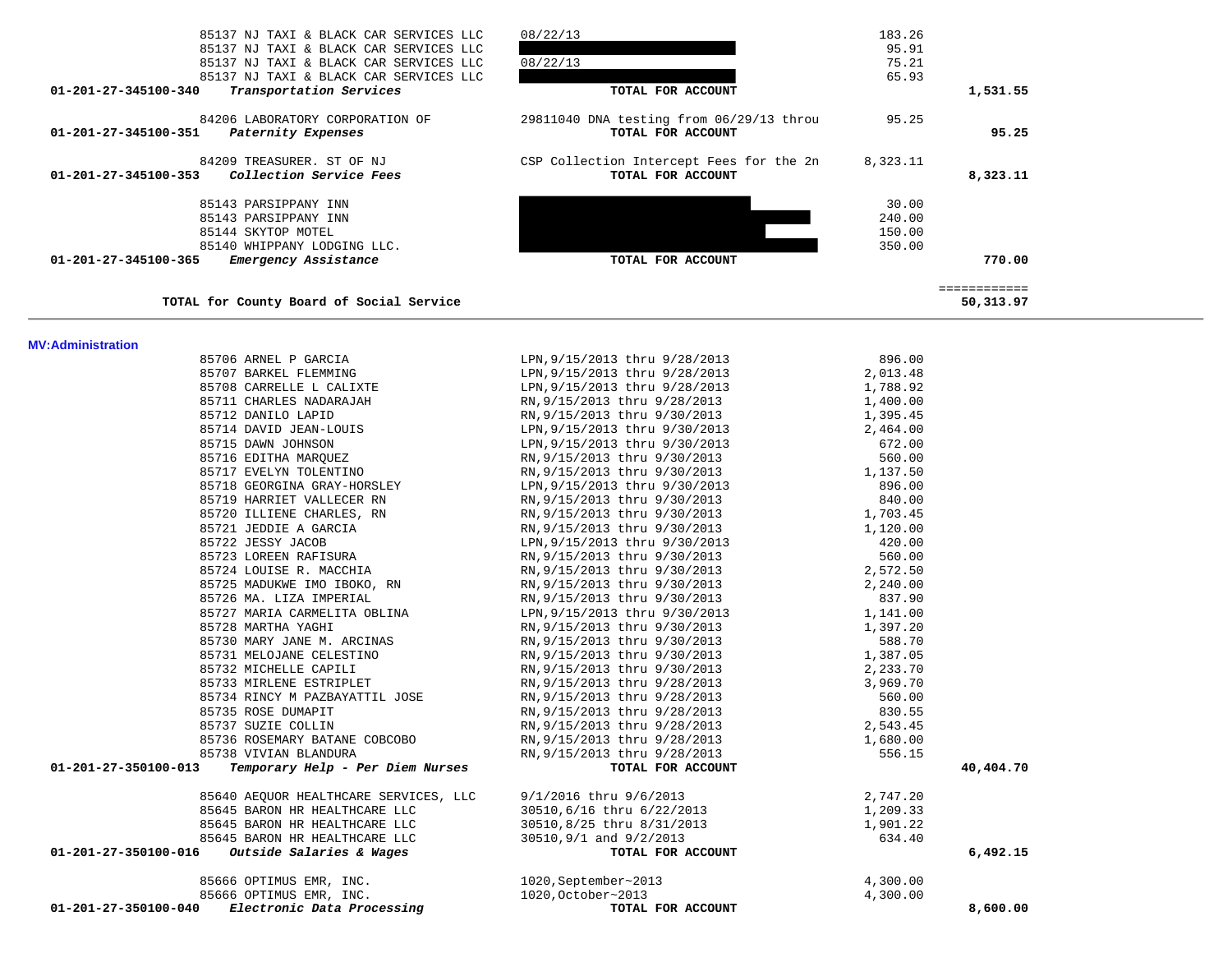| 85675 STAPLES BUSINESS ADVANTAGE                         | 1032198, September~2013                   | 1,400.26  |        |
|----------------------------------------------------------|-------------------------------------------|-----------|--------|
| 85675 STAPLES BUSINESS ADVANTAGE                         | 1032198, September~2013                   | 16.68     |        |
| 85675 STAPLES BUSINESS ADVANTAGE                         | 1032198, September~2013                   | 31.57     |        |
| 85675 STAPLES BUSINESS ADVANTAGE                         | 1032198, September~2013                   | 24.60     |        |
| 85675 STAPLES BUSINESS ADVANTAGE                         | 1032198, September~2013[Credit Memo for R | $-116.56$ |        |
| 85675 STAPLES BUSINESS ADVANTAGE                         | 1032198, September~2013[Credit Memo for R | $-322.77$ |        |
| 85675 STAPLES BUSINESS ADVANTAGE                         | 1032198, September~2013[Credit Memo for R | $-180.09$ |        |
| Office Supplies & Stationery<br>01-201-27-350100-058     | TOTAL FOR ACCOUNT                         |           | 853.69 |
| 85878 COUNTY OF MORRIS                                   | 2ND HALF 9/13 METERED MAIL                | 378.15    |        |
| Postage & Metered Mail<br>$01 - 201 - 27 - 350100 - 068$ | TOTAL FOR ACCOUNT                         |           | 378.15 |
|                                                          |                                           |           |        |
|                                                          |                                           |           |        |

============

## **TOTAL for MV:Administration 56,728.69**

# **MV:Building Services**

| 85661 SODEXO INC & AFFILIATES<br>Contracted Services<br>01-201-27-350110-036        | 100022833, August~2013<br>TOTAL FOR ACCOUNT                   | 172,817.59 | 172,817.59   |
|-------------------------------------------------------------------------------------|---------------------------------------------------------------|------------|--------------|
| 85665 TREASURER-STATE OF NEW JERSEY<br>01-201-27-350110-102<br>State Mandated Costs | 0129765, 7/29/2013<br>TOTAL FOR ACCOUNT                       | 1,000.00   | 1,000.00     |
| 85641 AES-NJ COGEN CO INC<br>01-201-27-350110-137<br>Electricity                    | Co-Generation Electric Charges for Augus<br>TOTAL FOR ACCOUNT | 3,295.93   | 3,295.93     |
| 85474 TOWNSHIP OF MORRIS<br>01-201-27-350110-144<br>Sewer                           | 1609-0/ MORRIS VIEW/ SPLIT INVOICE<br>TOTAL FOR ACCOUNT       | 110,917.30 | 110,917.30   |
| 85674 SOUTHEAST MORRIS COUNTY<br>01-201-27-350110-147<br>Water                      | 20-999918709,7/12/2013 thru 8/8/2013<br>TOTAL FOR ACCOUNT     | 6,415.95   | 6,415.95     |
| 85657 J.A. SEXAUER                                                                  | 276829,8/30/2013                                              | 896.32     |              |
| 85657 J.A. SEXAUER                                                                  | 276829, 9/12/2013                                             | 334.49     |              |
| 85657 J.A. SEXAUER                                                                  | 276829, 9/12/2013                                             | 572.86     |              |
| 85657 J.A. SEXAUER                                                                  | 276829, 9/13/2013                                             | 614.90     |              |
| 85657 J.A. SEXAUER                                                                  | 276829,8/21/2013                                              | 1,351.05   |              |
| 85657 J.A. SEXAUER                                                                  | 276829,8/23/2013                                              | 76.31      |              |
| 85657 J.A. SEXAUER                                                                  | 276829,8/21/2013                                              | 1,859.99   |              |
| 01-201-27-350110-204<br>Plant Operation                                             | TOTAL FOR ACCOUNT                                             |            | 5,705.92     |
| 85671 SCALES INDUSTRIAL                                                             | 52519224, Preventative Maintenance on 8/2                     | 2,701.95   |              |
| 85677 TINGUE BROWN & CO.                                                            | 150778,6/12/2013                                              | 450.00     |              |
| $01 - 201 - 27 - 350110 - 262$<br>Machinery Repairs & Parts                         | TOTAL FOR ACCOUNT                                             |            | 3,151.95     |
|                                                                                     |                                                               |            | ============ |
| TOTAL for MV: Building Services                                                     |                                                               |            | 303,304.64   |

# **MV:Dietary**

| 85660 SODEXO INC & AFFILIATES<br>01-201-27-350115-036<br>Contracted Services | 100005746, August~2013<br>TOTAL FOR ACCOUNT | 257,857.94 | 257,857.94 |
|------------------------------------------------------------------------------|---------------------------------------------|------------|------------|
| 85676 STAR LEDGER                                                            | 947758, w/e 8/31/2013                       | 22.30      |            |
| 85676 STAR LEDGER                                                            | 947758, w/e 9/7/2013                        | 61.88      |            |
| Coffee / Gift Shop<br>01-201-27-350115-186                                   | TOTAL FOR ACCOUNT                           |            | 84.18      |
| 85653 HOBART SERVICE                                                         | 0267749,7/24/2013                           | 2,188.75   |            |
| Machinery Repairs & Parts<br>01-201-27-350115-262                            | TOTAL FOR ACCOUNT                           |            | 2,188.75   |

56,728.69

**TOTAL for MV:Dietary 260,130.87**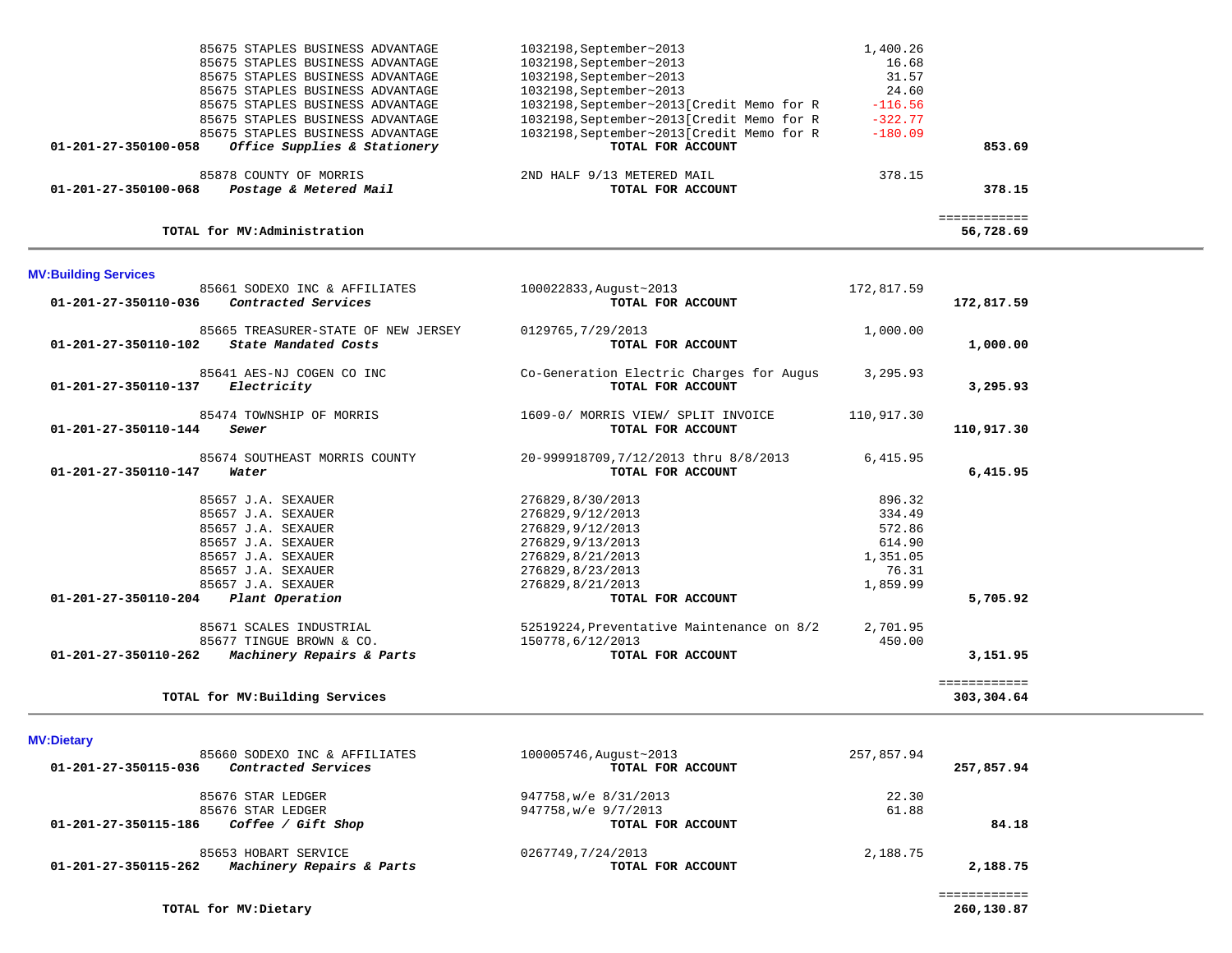| <b>MV:Laundry</b>                           |                        |                         |  |
|---------------------------------------------|------------------------|-------------------------|--|
| 85672 SODEXO INC & AFFILIATES               | 100011720, August~2013 | 81,012.15               |  |
| Contracted Services<br>01-201-27-350125-036 | TOTAL FOR ACCOUNT      | 81,012.15               |  |
| 85652 EMERALD PROFESSIONAL                  | 285632,9/20/2013       | 13,773.05               |  |
| 85668 READY SUPPLY                          | B060,7/15/2013         | 4,440.00                |  |
| 85669 READY SUPPLY                          | B060,9/16/2013         | 2,960.00                |  |
| 01-201-27-350125-182<br>Diapers             | TOTAL FOR ACCOUNT      | 21,173.05               |  |
|                                             |                        | . = = = = = = = = = = = |  |
| TOTAL for MV:Laundry                        |                        | 102,185.20              |  |

# **MV:Nursing**

| 85659 PHARMA CARE INC<br>Consultation Fee<br>01-201-27-350130-035 | MORR02, August~2013<br>TOTAL FOR ACCOUNT | 3,861.88  | 3,861.88                  |
|-------------------------------------------------------------------|------------------------------------------|-----------|---------------------------|
| 85656 JAMES H WOLF                                                | Medical Director~9/12, 9/19 & 9/23/2013  | 1,135.00  |                           |
| Contracted Services<br>01-201-27-350130-036                       | TOTAL FOR ACCOUNT                        |           | 1,135.00                  |
| 85642 AGL WELDING SUPPLY CO INC                                   | BPAP, 9/2 thru 10/2/2013                 | 250.00    |                           |
| 85642 AGL WELDING SUPPLY CO INC                                   | BPAP, 9/9 thru 10/8/2013                 | 250.00    |                           |
| 85642 AGL WELDING SUPPLY CO INC                                   | CPAP, 9/9 thru 10/9/2013                 | 200.00    |                           |
| 85649 DERMA RITE INDUSTRIES LLC                                   | MORRIV, 8/30/2013                        | 960.00    |                           |
| 84875 DIRECT SUPPLY INC                                           | 29406,8/27/2013                          | 270.66    |                           |
| 85658 JML MEDICAL INC.                                            | 5MOC02, August~2013 [non-covered MMS]    | 4,100.25  |                           |
| 85655 JML MEDICAL INC.                                            | 5MOC02, 9/4/2013                         | 3,067.70  |                           |
| 85655 JML MEDICAL INC.                                            | 5MOC02, 9/16/2013                        | 324.52    |                           |
| 85655 JML MEDICAL INC.                                            | 5MOC02, 6/11/2013                        | 1,665.21  |                           |
| 85655 JML MEDICAL INC.                                            | 5MOC02, 6/14/2013                        | 82.00     |                           |
| 85655 JML MEDICAL INC.                                            | 5MOC02, 6/28/2013                        | 328.00    |                           |
| 85655 JML MEDICAL INC.                                            | 5MOC02, 6/7/2013                         | 240.00    |                           |
| 85654 MEDLINE INDUSTRIES INC                                      | 1183053,9/19/2013                        | 1,401.00  |                           |
| 85667 PENN-JERSEY PAPER CO.                                       | 20955, 9/17/2013                         | 547.40    |                           |
| 01-201-27-350130-046<br>General Stores                            | TOTAL FOR ACCOUNT                        |           | 13,686.74                 |
| 85651 DISCOVER RX                                                 | 5338 [Scripted], August~2013             | 30,525.99 |                           |
| 01-201-27-350130-171<br>Legend Drugs (Prescription)               | TOTAL FOR ACCOUNT                        |           | 30,525.99                 |
| 85650 DISCOVER RX                                                 | 5438, January~2013                       | 4,779.76  |                           |
| 85650 DISCOVER RX                                                 | 5438, February~2013                      | 4,745.99  |                           |
| 85650 DISCOVER RX                                                 | 5438, March~2013                         | 1,961.15  |                           |
| 85650 DISCOVER RX                                                 | 5438, April~2013                         | 1,593.92  |                           |
| 85650 DISCOVER RX                                                 | 5438, May~2013                           | 2,304.35  |                           |
| 85651 DISCOVER RX                                                 | 5338 [IV Stock Supply], August~2013      | 5,831.18  |                           |
| 01-201-27-350130-172<br>Non-Legend Drugs (OTC)                    | TOTAL FOR ACCOUNT                        |           | 21,216.35                 |
| 85635 ABIGAIL HOWELL                                              | CNA Re-Certification, 9/10/2013          | 30.00     |                           |
| 85636 DORIS A LOMOTEY                                             | CNA Re-Certification, 9/10/2013          | 30.00     |                           |
| 85637 HILORRY C DIXON                                             | CNA Re-Certification, 9/13/2013          | 30.00     |                           |
| 85638 LANNA BERNARD                                               | CNA Re-Certification, 9/10/2013          | 30.00     |                           |
| Nursing<br>01-201-27-350130-191                                   | TOTAL FOR ACCOUNT                        |           | 120.00                    |
| 85662 MOBILEX USA                                                 | 281776, February~2013                    | 1,374.45  |                           |
| X-Ray & Medical Supplies<br>01-201-27-350130-203                  | TOTAL FOR ACCOUNT                        |           | 1,374.45                  |
| TOTAL for MV: Nursing                                             |                                          |           | ============<br>71,920.41 |
|                                                                   |                                          |           |                           |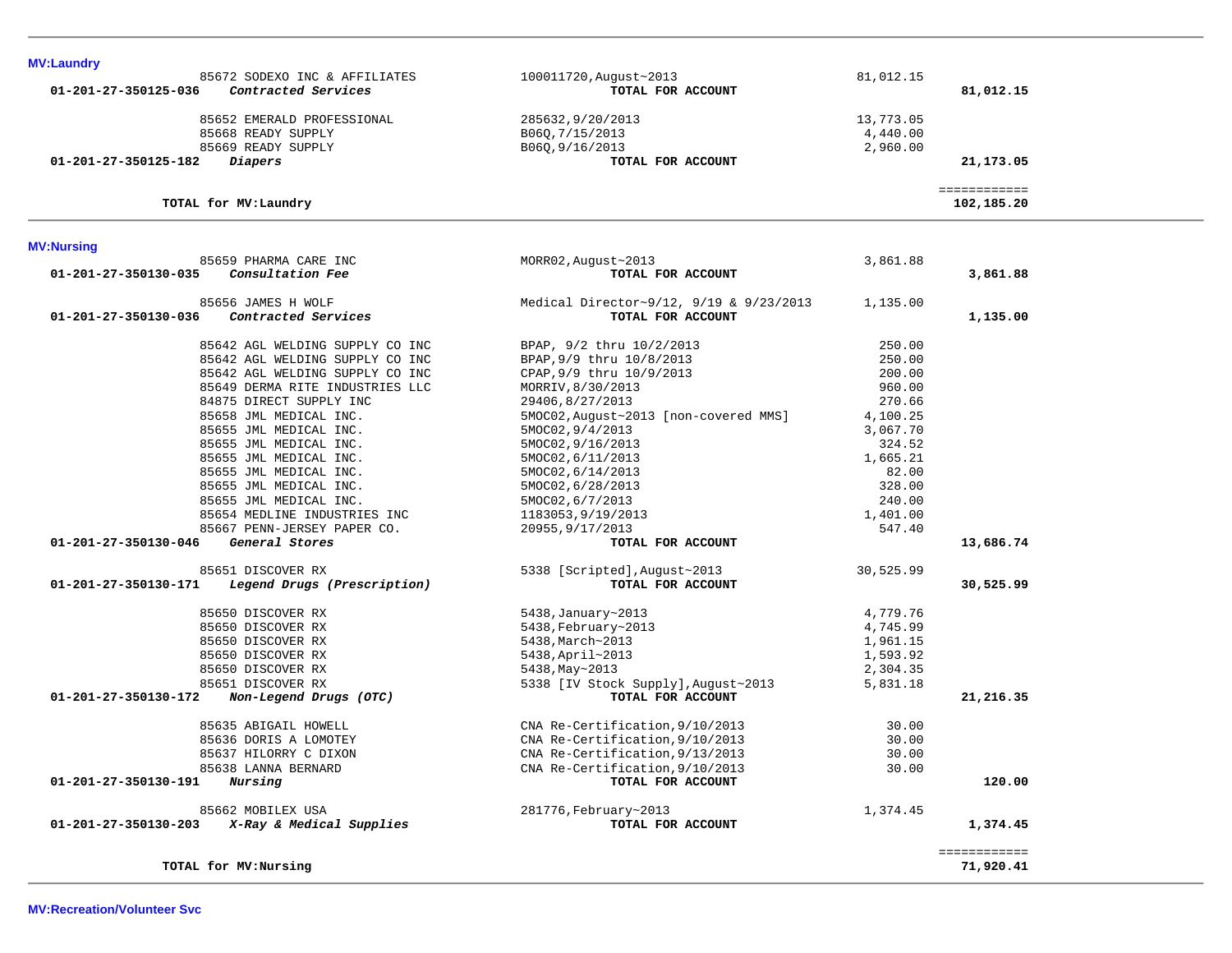| MV:Rehabilitation<br>85673 SELECT REHABILITATION INC.<br>$01 - 201 - 27 - 350140 - 036$<br>Contracted Services | 850, Physical Therapy for August~2013<br>TOTAL FOR ACCOUNT | 75,158.89 | 75,158.89                |
|----------------------------------------------------------------------------------------------------------------|------------------------------------------------------------|-----------|--------------------------|
| TOTAL for MV: Recreation/Volunteer Svc                                                                         |                                                            |           | ============<br>7,466.45 |
| 01-201-27-350135-194<br>Patient Activities                                                                     | TOTAL FOR ACCOUNT                                          |           | 1,328.00                 |
| 85678 RABBI YOSEF NEWFIELD                                                                                     | Sukkot on 9/23/2013                                        | 125.00    |                          |
| 85664 NICHOLAS L. ROCCAFORTE                                                                                   | Music Program on 2D, 9/12/2013                             | 75.00     |                          |
| 85663 MOONLIGHT DESIGNS                                                                                        | Art with Donna in the Atrium, 9/13/2013                    | 165.00    |                          |
| 85648 DENNIS GRAU                                                                                              | Music Therapy in Atrium                                    | 150.00    |                          |
| 85648 DENNIS GRAU                                                                                              | Music Therapy on 2-D                                       | 150.00    |                          |
| 85644 ARTS! BY THE PEOPLE INC.                                                                                 | Poetry Class, 9/2/2013                                     | 75.00     |                          |
| 85643 ARTISTIC AQUARIA INC                                                                                     | Maitenance of Fish Tanks for August~2013                   | 588.00    |                          |
| 01-201-27-350135-036<br>Contracted Services                                                                    | TOTAL FOR ACCOUNT                                          |           | 5,913.45                 |
| 85647 CABLEVISION OF OAKLAND                                                                                   | Cable Installation, 4/30/2013                              | 1,333.41  |                          |
| 85646 CABLEVISION                                                                                              | 07876-533982-01-2,9/15 thru 10/14/2013                     | 4,580.04  |                          |
| <i>Clergy Services</i><br>$01 - 201 - 27 - 350135 - 032$                                                       | TOTAL FOR ACCOUNT                                          |           | 225.00                   |
| 85678 RABBI YOSEF NEWFIELD                                                                                     | Sukkot on 9/23/2013                                        | 50.00     |                          |
| 85678 RABBI YOSEF NEWFIELD                                                                                     | Yom Kippur on 9/9/2013                                     | 175.00    |                          |

| 85670 PATTERSON MEDICAL SUPPLY, INC.                 | 104022452,5/30/2013                       | 26.99     |              |
|------------------------------------------------------|-------------------------------------------|-----------|--------------|
| 85670 PATTERSON MEDICAL SUPPLY, INC.                 | 104022452,6/3/2013                        | 113.10    |              |
| 85670 PATTERSON MEDICAL SUPPLY, INC.                 | 104022452,6/21/2013                       | 1,188.85  |              |
| 85670 PATTERSON MEDICAL SUPPLY, INC.                 | 104022452,6/24/2013                       | 130.35    |              |
| 85670 PATTERSON MEDICAL SUPPLY, INC.                 | 104022452,7/9/2013                        | 33.92     |              |
| 85670 PATTERSON MEDICAL SUPPLY, INC.                 | 104022452,7/24/2013                       | 130.35    |              |
| 85670 PATTERSON MEDICAL SUPPLY, INC.                 | 104022452,8/2/2013                        | 54.01     |              |
| 01-201-27-350140-046<br>General Stores               | TOTAL FOR ACCOUNT                         |           | 1,677.57     |
| 85673 SELECT REHABILITATION INC.                     | 850, Occupational Therapy for August~2013 | 55,288.74 |              |
| $01 - 201 - 27 - 350140 - 194$<br>Patient Activities | TOTAL FOR ACCOUNT                         |           | 55,288.74    |
| 85673 SELECT REHABILITATION INC.                     | 850, Speech Therapy for August~2013       | 19,341.60 |              |
| 01-201-27-350140-199<br>Rehab Therapy                | TOTAL FOR ACCOUNT                         |           | 19,341.60    |
|                                                      |                                           |           | ------------ |
| TOTAL for MV: Rehabilitation                         |                                           |           | 151,466.80   |

**Assistance Dep Child:Local Shr**

| For estimated Co. Share for TANF Recipie<br>85124 OFFICE OF TEMPORARY ASSISTANCE<br>01-201-27-354100-091<br>Assistance Dep Child: Local Shr Program E<br>TOTAL FOR ACCOUNT                                         | 9,800.00<br>9,800.00     |  |
|--------------------------------------------------------------------------------------------------------------------------------------------------------------------------------------------------------------------|--------------------------|--|
| TOTAL for Assistance Dep Child: Local Shr                                                                                                                                                                          | ============<br>9,800.00 |  |
| <b>Assistance SSI Income Recipien</b><br>For estimated County Share of Assist, to<br>85123 OFFICE OF TEMPORARY ASSISTANCE<br>01-201-27-355100-090<br>Assistance SSI Income Recipien Expenditu<br>TOTAL FOR ACCOUNT | 37,000.00<br>37,000,00   |  |
|                                                                                                                                                                                                                    | ============             |  |

37,000.00 **TOTAL for Assistance SSI Income Recipien 37,000.00**

# **County Adjuster**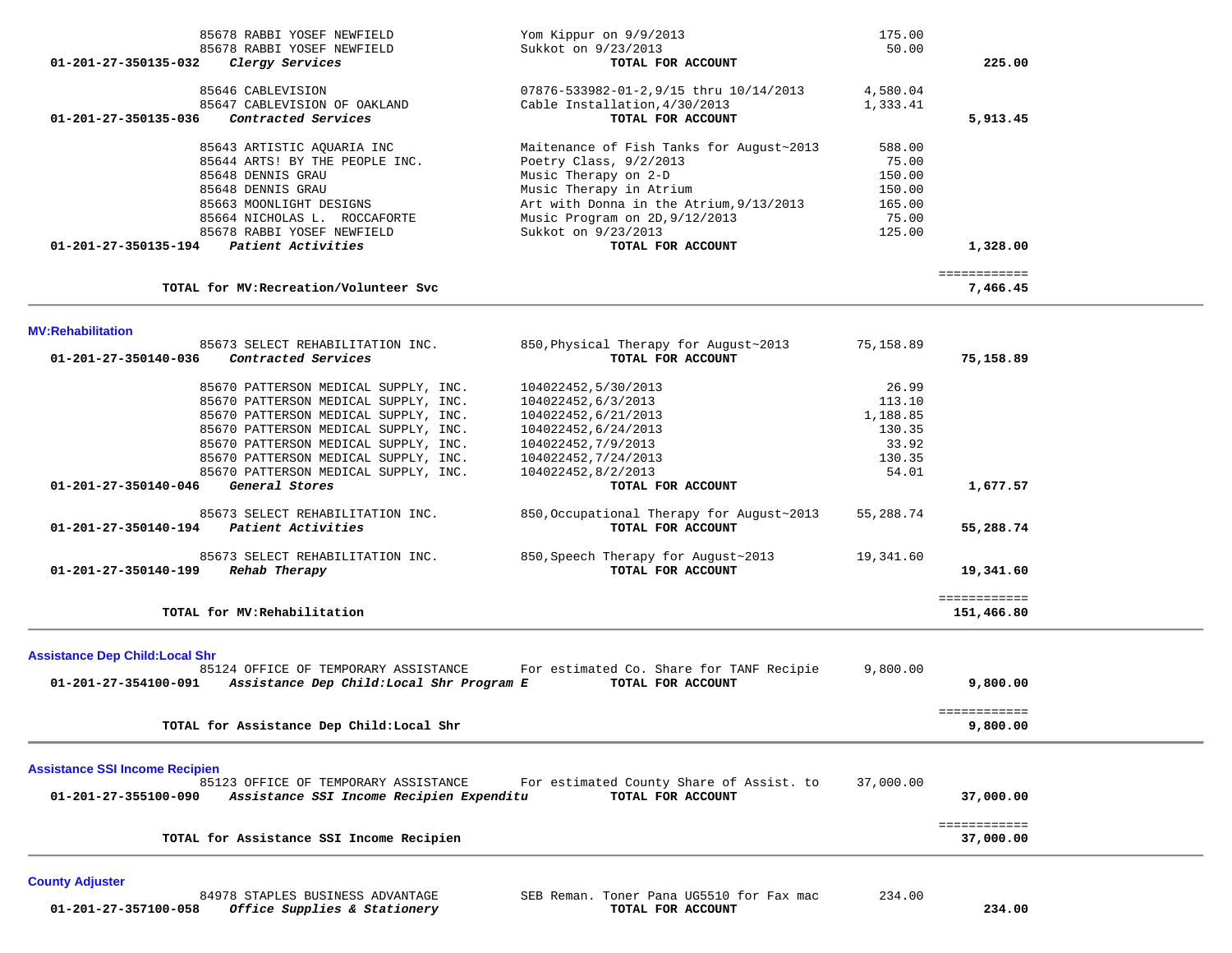| 85878 COUNTY OF MORRIS<br>Postage & Metered Mail<br>01-201-27-357100-068                         | 2ND HALF 9/13 METERED MAIL<br>TOTAL FOR ACCOUNT              | 203.00          | 203.00                     |  |
|--------------------------------------------------------------------------------------------------|--------------------------------------------------------------|-----------------|----------------------------|--|
| TOTAL for County Adjuster                                                                        |                                                              |                 | ============<br>437.00     |  |
| <b>Dental Clinic</b>                                                                             |                                                              |                 |                            |  |
| 85689 ROBERT A. CHARMOY, DMD PA<br>85689 ROBERT A. CHARMOY, DMD PA                               |                                                              | 120.00<br>60.00 |                            |  |
| 85689 ROBERT A. CHARMOY, DMD PA<br>01-201-27-365100-095 Dental Clinic Other Administrative Suppl | TOTAL FOR ACCOUNT                                            | 60.00           | 240.00                     |  |
| TOTAL for Dental Clinic                                                                          |                                                              |                 | ============<br>240.00     |  |
| <b>County Library</b>                                                                            |                                                              |                 |                            |  |
| 83795 PAPER MART INC<br>Office Supplies & Stationery<br>01-201-29-390100-058                     | Confirm e-mail from Craig: 40 ctns of 8<br>TOTAL FOR ACCOUNT | 1,160.00        | 1,160.00                   |  |
| 85878 COUNTY OF MORRIS<br>Postage & Metered Mail<br>01-201-29-390100-068                         | 2ND HALF 9/13 METERED MAIL<br>TOTAL FOR ACCOUNT              | 613.28          | 613.28                     |  |
| 83813 RECORDED BOOKS LLC<br>83813 RECORDED BOOKS LLC                                             | 91165 dated 08/01/13<br>91165 dated 08/09/13                 | 76.45<br>198.00 |                            |  |
| 01-201-29-390100-083    Video & Film Materials                                                   | TOTAL FOR ACCOUNT                                            |                 | 274.45                     |  |
| TOTAL for County Library                                                                         |                                                              |                 | ============<br>2,047.73   |  |
| <b>County Superintendent of Schoo</b>                                                            |                                                              |                 |                            |  |
| 85878 COUNTY OF MORRIS<br>Postage & Metered Mail<br>01-201-29-392100-068                         | 2ND HALF 9/13 METERED MAIL<br>TOTAL FOR ACCOUNT              | 201.62          | 201.62                     |  |
| 83976 DEER PARK<br>Furniture & Fixtures<br>01-201-29-392100-162                                  | 0434565933 7-15-13-8-14-13<br>TOTAL FOR ACCOUNT              | 8.36            | 8.36                       |  |
| TOTAL for County Superintendent of Schoo                                                         |                                                              |                 | ============<br>209.98     |  |
| <b>Contribution to County College</b><br>85773 COUNTY COLLEGE OF MORRIS                          | 1ST HALF 10/13 OPERATING BUDGET                              | 398,409.91      |                            |  |
| 01-201-29-395100-090<br>Expenditures                                                             | TOTAL FOR ACCOUNT                                            |                 | 398,409.91<br>============ |  |
| TOTAL for Contribution to County College                                                         |                                                              |                 | 398,409.91                 |  |
| <b>Rutgers Extension Service</b>                                                                 |                                                              |                 |                            |  |
| 85878 COUNTY OF MORRIS<br>Postage & Metered Mail<br>01-201-29-396100-068                         | 2ND HALF 9/13 METERED MAIL<br>TOTAL FOR ACCOUNT              | 36.52           | 36.52                      |  |
| 84718 M.C. SOIL CONSERVATION<br>Special Projects<br>01-201-29-396100-079                         | Soil services<br>TOTAL FOR ACCOUNT                           | 12,500.00       | 12,500.00                  |  |
| TOTAL for Rutgers Extension Service                                                              |                                                              |                 | ============<br>12,536.52  |  |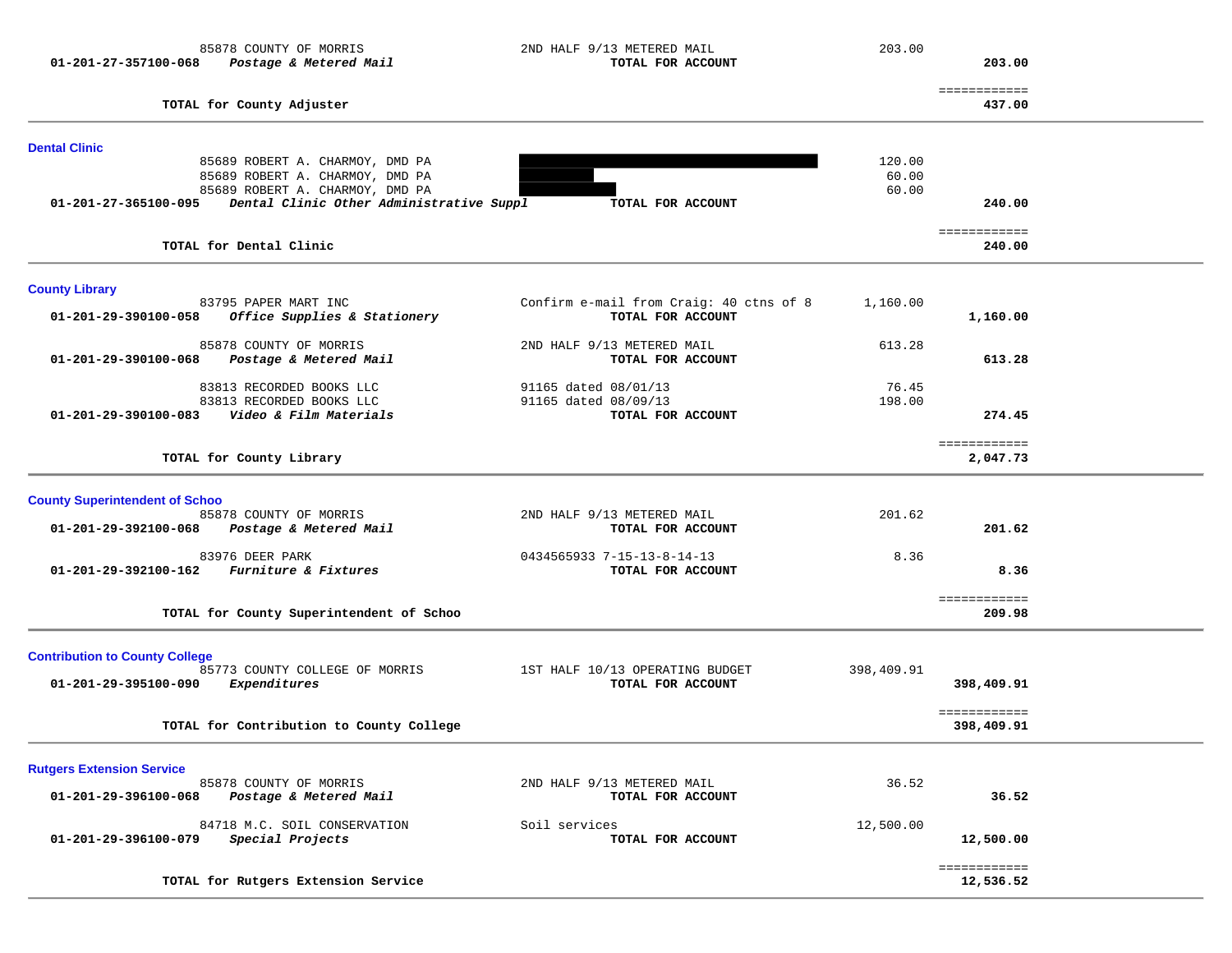| <b>Rmb Out of Cty Two Yr Coll</b> |                                         |                                                  |            |                        |  |
|-----------------------------------|-----------------------------------------|--------------------------------------------------|------------|------------------------|--|
|                                   | 85860 RARITAN VALLEY COMMUNITY          | Fall 2013 Chargeback for Chris Daquila.          | 561.68     |                        |  |
|                                   | 85861 RARITAN VALLEY COMMUNITY          | Fall 2013 Tuition Chargebacks for Benjam         | 1,043.12   |                        |  |
| 01-201-29-397100-090              | Rmb Out of Cty Two Yr Coll Expenditures | TOTAL FOR ACCOUNT                                |            | 1,604.80               |  |
|                                   |                                         |                                                  |            | ============           |  |
|                                   | TOTAL for Rmb Out of Cty Two Yr Coll    |                                                  |            | 1,604.80               |  |
|                                   |                                         |                                                  |            |                        |  |
| <b>Cont M.C. School of Tech</b>   |                                         |                                                  |            |                        |  |
|                                   | 85873 MC VOCATIONAL SCHOOL DISTRICT     | 10/13 DISTRICT TAXES TO BE RAISED                | 377,801.00 |                        |  |
| 01-201-29-400100-090              | Cont M.C. School of Tech Expenditures   | TOTAL FOR ACCOUNT                                |            | 377,801.00             |  |
|                                   |                                         |                                                  |            |                        |  |
|                                   |                                         |                                                  |            |                        |  |
|                                   |                                         |                                                  |            | ============           |  |
|                                   | TOTAL for Cont M.C. School of Tech      |                                                  |            | 377,801.00             |  |
|                                   |                                         |                                                  |            |                        |  |
| <b>Fire and Police Academy</b>    |                                         |                                                  |            |                        |  |
|                                   | 85878 COUNTY OF MORRIS                  | 2ND HALF 9/13 METERED MAIL                       | 120.22     |                        |  |
| 01-201-29-407100-068              | Postage & Metered Mail                  | TOTAL FOR ACCOUNT                                |            | 120.22                 |  |
|                                   |                                         |                                                  |            |                        |  |
| 01-201-29-407100-258              | 83361 THE TARGET SHOP LLC<br>Equipment  | Paper Targets Dated 9/19/13<br>TOTAL FOR ACCOUNT | 408.30     | 408.30                 |  |
|                                   |                                         |                                                  |            |                        |  |
|                                   | TOTAL for Fire and Police Academy       |                                                  |            | ------------<br>528.52 |  |

## **Utilities**

|                                                                          | $\begin{array}{cccc} \texttt{84736} \text{ NATIONAL FUEL OIL INC.} & \texttt{4600.0 GAL. DIESEL FUEL FOR WHARTON GARA} & \texttt{14,409.50} \\ \texttt{84736 NATIONAL FUEL OIL INC.} & \texttt{650.0 GAL. DIESEL FUEL FORED FOREM MONTVILLE} & \texttt{2,031.25} \end{array}$ |            |
|--------------------------------------------------------------------------|-------------------------------------------------------------------------------------------------------------------------------------------------------------------------------------------------------------------------------------------------------------------------------|------------|
| 01-201-31-430100-136<br><i>Diesel Fuel</i>                               | TOTAL FOR ACCOUNT                                                                                                                                                                                                                                                             | 16,440.75  |
|                                                                          | 85427 JERSEY CENTRAL POWER & LIGHT 200-000-971-008/ RUTH DAVIS DRIVE/ 06-2 381.87                                                                                                                                                                                             |            |
|                                                                          | 85427 JERSEY CENTRAL POWER & LIGHT REVERSED INVOICE CREDIT 100 09 480 872 -49.13                                                                                                                                                                                              |            |
| 85437 JERSEY CENTRAL POWER & LIGHT                                       | 200-000-971-008/ RUTH DAVIS DRIVE/ 07-1 494.21                                                                                                                                                                                                                                |            |
| 85113 JERSEY CENTRAL POWER & LIGHT                                       | $10-00-28-8978-6-4$ 9/12/2013 52.46                                                                                                                                                                                                                                           |            |
| 85345 JERSEY CENTRAL POWER & LIGHT                                       | 10-00-01-6063-0-8 9/18/2013 693.93                                                                                                                                                                                                                                            |            |
| 85346 JERSEY CENTRAL POWER & LIGHT                                       | $10-00-05-8414-2-2$ $9/18/2013$ 363.85                                                                                                                                                                                                                                        |            |
|                                                                          | 85430 JERSEY CENTRAL POWER & LIGHT 20-00-00-0528-1-7 MASTER ACCOUNT / MORRI 30,028.93<br>85431 JERSEY CENTRAL POWER & LIGHT 20 00 00 0537 8 1 - MASTER ACCT - HILL / 108,362.18                                                                                               |            |
|                                                                          |                                                                                                                                                                                                                                                                               |            |
| 85435 JERSEY CENTRAL POWER & LIGHT                                       | 20 00 00 0538 4 9 -MASTER ACCOUNT#/ REMO 3,895.19                                                                                                                                                                                                                             |            |
| 85421 JERSEY CENTRAL POWER & LIGHT                                       | 20 00 00 0537 8 1 - MASTER ACCT - HILL/ 116,580.51                                                                                                                                                                                                                            |            |
| 85421 JERSEY CENTRAL POWER & LIGHT                                       | 100 007 610 247REVERSED INVOICE CREDIT(S $-1,060.47$                                                                                                                                                                                                                          |            |
| 85425 JERSEY CENTRAL POWER & LIGHT<br>85428 JERSEY CENTRAL POWER & LIGHT | 20 00 00 0538 4 9 -MASTER ACCOUNT#/ REMO 1,885.20<br>100 079 438 253 - CAC COMPLEX/ 07-20-13 8,004.61                                                                                                                                                                         |            |
|                                                                          |                                                                                                                                                                                                                                                                               |            |
| 84968 JERSEY CENTRAL POWER & LIGHT                                       | $10-00-84-5117-1-4 \t 9/10/2013 \t 19.93$<br>$10-00-59-9968-9-0 \t 9/12/2013 \t 68.71$                                                                                                                                                                                        |            |
| 84969 JERSEY CENTRAL POWER & LIGHT                                       |                                                                                                                                                                                                                                                                               |            |
| 84966 JERSEY CENTRAL POWER & LIGHT                                       | 10-00-48-4053-0-0 9/11/2013<br>10-00-84-5137-1-0 9/10/2013<br>100 102 601 695 - COMM CENTER/ 07-19-13 19,483.67                                                                                                                                                               |            |
| 84967 JERSEY CENTRAL POWER & LIGHT<br>85429 JERSEY CENTRAL POWER & LIGHT |                                                                                                                                                                                                                                                                               |            |
|                                                                          |                                                                                                                                                                                                                                                                               |            |
| 83039 TIOGA SOLAR MORRIS COUNTY 1 LLC                                    | 136242003/RE: VOTING MACHINE 1,087.12                                                                                                                                                                                                                                         |            |
|                                                                          |                                                                                                                                                                                                                                                                               |            |
|                                                                          |                                                                                                                                                                                                                                                                               |            |
| 01-201-31-430100-137                                                     | 83039 TIOGA SOLAR MORRIS COUNTY 1 LLC $136242003$ / RE: SCHUYLER BLDG $468.79$<br>83039 TIOGA SOLAR MORRIS COUNTY 1 LLC $136242003$ / RE: SCHUYLER GRG 703.18<br>703.18 TOTAL FOR ACCOUNT                                                                                     | 291,500.02 |
|                                                                          |                                                                                                                                                                                                                                                                               |            |
|                                                                          |                                                                                                                                                                                                                                                                               |            |
|                                                                          | 85457 HESS CORPORATION 1316 - SUMMARY GROUP #/ MORRIS COUNTY (6 $\qquad$ 4,393.78                                                                                                                                                                                             |            |
| 85456 HESS CORPORATION                                                   | 1317 - SUMMARY GROUP #/ MORRIS COUNTY (6 31.73                                                                                                                                                                                                                                |            |
|                                                                          |                                                                                                                                                                                                                                                                               |            |
|                                                                          | 31.000 M.J. NATURAL GAS COMPANY<br>85450 N.J. NATURAL GAS COMPANY (22-0009-4999-6Y RE: WIARTON OFF/ 08-01-1<br>85451 N.J. NATURAL GAS COMPANY (22-0009-4999-6Y RE: MONTVILLE / 07-15-13 (145.50)                                                                              |            |
|                                                                          |                                                                                                                                                                                                                                                                               |            |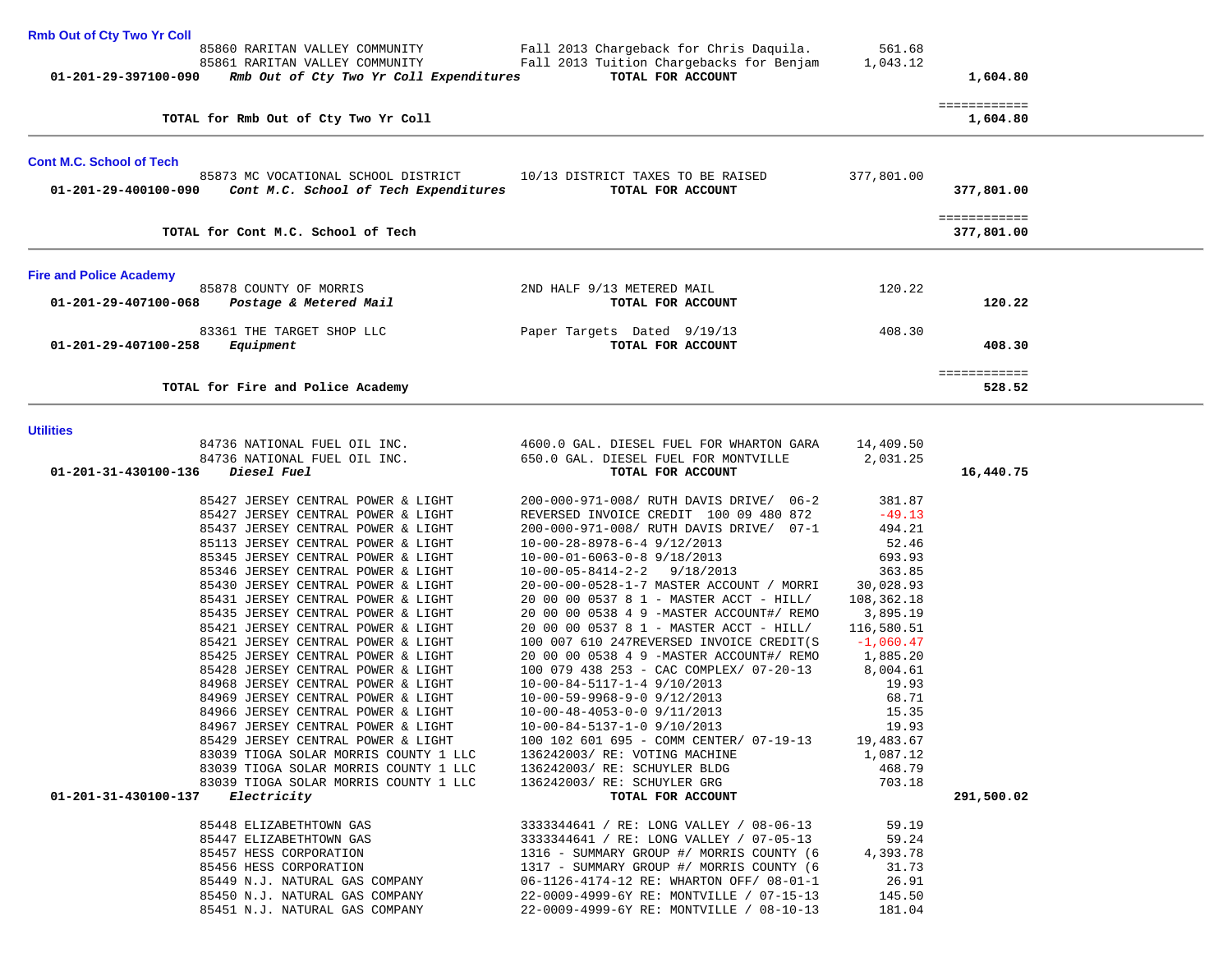| 85474 TOWNSHIP OF MORRIS<br>85474 TOWNSHIP OF MORRIS | 1609-0/ MORRIS VIEW/ SPLIT INVOICE - B &<br>2101-0/ HEALTH MANAGEMENT | 12,324.14<br>282.50 |                       |
|------------------------------------------------------|-----------------------------------------------------------------------|---------------------|-----------------------|
| 01-201-31-430100-144<br>Sewer                        | TOTAL FOR ACCOUNT                                                     |                     | 14,997.10             |
| 85626 VERIZON                                        | 973539646662155Y 9-16-13-10-15-13                                     | 64.99               |                       |
| 85338 VERIZON                                        | 973 993-1440 628 16Y<br>9/01/13                                       | 65.30               |                       |
| 84449 CENTURYLINK                                    | acct # 309973303 5/19 908-138-1000-027                                | 1,785.33            |                       |
| 81343 EXTEL COMMUNICATIONS                           | Wiring as per quote Dated 07/02/2013                                  | 1,985.00            |                       |
| 84862 VERIZON                                        | 973 838-8083 446 48Y, dtd 8/28/13 Kinnelo                             | 31.48               |                       |
| 84862 VERIZON                                        | 973 326-8955 127 49Y, dtd 8/25/13 Sheriff                             | 27.78               |                       |
| 84862 VERIZON                                        | 973 361-0398 892 16Y, dtd 9/1/13 Randolph                             | 122.02              |                       |
| 84862 VERIZON                                        | 973 455-1700 480 36Y, dtd 9/2/13 Emerg.li                             | 97.83               |                       |
| 84597 VERIZON                                        | 201 V03-7261 127 66Y 8/16, (8/16-9/15/13                              | 10,305.75           |                       |
| 83084 VERIZON                                        | 973 838-8083 446 48Y, dtd 7/28/13 Kinnelo                             | 31.94               |                       |
| 83084 VERIZON                                        | 973 326-8955 127 49Y, dtd 7/25/13 Sheriff                             | 28.18               |                       |
| 83084 VERIZON                                        | 973 539-7933 842 07Y, dtd 7/16/13, Rando                              | 28.03               |                       |
| 83084 VERIZON                                        | 973 697-0879 521 94Y, DTD 7/22/13, Jefer                              | 28.13               |                       |
| 83681 VERIZON                                        | Bill #: 201WC32920713                                                 | 5,817.50            |                       |
| 85441 VERIZON                                        | 973-455-0378 979 71Y / RE: PENTHOUSE- A                               | 65.04               |                       |
| 85441 VERIZON                                        | 973-455-0378 979 71Y / RE: PENTHOUSE- A                               | 65.04               |                       |
| 01-201-31-430100-146<br>Telephone                    | TOTAL FOR ACCOUNT                                                     |                     | 20,549.34             |
| 85440 DOVER WATER COMMISSIONERS                      | DATED 09-10-13/05-02-13                                               | 64.30               |                       |
| 85445 TOWNSHIP OF RANDOLPH                           | 9999 593/ HEALTH MNGMNT/ 08-31-13                                     | 51.87               |                       |
| 85444 SOUTHEAST MORRIS COUNTY                        | 20-999-919-699/ A & R BLDG                                            | 1,761.65            |                       |
| 85444 SOUTHEAST MORRIS COUNTY                        | 20-999-919-688/ CH                                                    | 2,059.10            |                       |
| 85444 SOUTHEAST MORRIS COUNTY                        | 20-999-756-272/ CORRECTION FACILITY                                   | 5,693.10            |                       |
| 85444 SOUTHEAST MORRIS COUNTY                        | 20-999-999-724/ ADM CTS                                               | 947.95              |                       |
| 85444 SOUTHEAST MORRIS COUNTY                        | 20-999-753-907/ SHADETREE                                             | 4,728.10            |                       |
| 85443 SOUTHEAST MORRIS COUNTY                        | 20-999-904-134/ JDC                                                   | 560.03              |                       |
| 85443 SOUTHEAST MORRIS COUNTY                        | 20-999-904-156/ R-7 LEGAL SERVICES/                                   | 93.10               |                       |
| 85443 SOUTHEAST MORRIS COUNTY                        | 20-999-690-393/ 9-11/ SEASONAL                                        | 3,064.32            |                       |
| 85442 TOWNSHIP OF PARSIPPANY -                       | 1330060-1/ 500 W HANOVER                                              | 1,160.37            |                       |
| 85442 TOWNSHIP OF PARSIPPANY -                       | 1330060-2/ 500 W HANOVER                                              | 145.00              |                       |
| 85442 TOWNSHIP OF PARSIPPANY -                       | 1330060-3/ 500 W HANOVER                                              | 770.00              |                       |
| 85442 TOWNSHIP OF PARSIPPANY -                       | 1330060-4/ 500 W HANOVER                                              | 3,246.31            |                       |
| 01-201-31-430100-147<br>Water                        | TOTAL FOR ACCOUNT                                                     |                     | 24,345.20             |
|                                                      |                                                                       |                     | ============          |
| TOTAL for Utilities                                  |                                                                       |                     | 378,827.53            |
|                                                      |                                                                       |                     |                       |
| <b>Social Security</b>                               |                                                                       |                     |                       |
| 85757 MORRIS COUNTY PARK COMMISSION                  | PP#20 - ELECTION WORKERS - EMPLOYER FICA                              | 47.81               |                       |
| Social Security Expenditures<br>01-201-36-472100-090 | TOTAL FOR ACCOUNT                                                     |                     | 47.81                 |
| TOTAL for Social Security                            |                                                                       |                     | ============<br>47.81 |
|                                                      |                                                                       |                     |                       |
|                                                      |                                                                       |                     |                       |
|                                                      |                                                                       |                     |                       |
|                                                      |                                                                       |                     |                       |

 85452 N.J. NATURAL GAS COMPANY 06-1126-4370-18 RE: WHARTON ROADS/ 08-01 156.78 85453 N.J. NATURAL GAS COMPANY 06-1126-4355-14 RE: WHARTON BRIDGES / 08 232.64 85454 N.J. NATURAL GAS COMPANY 22-0009-8231-77 RE: WHARTON BRIDGE GEN/ 26.29 85455 N.J. NATURAL GAS COMPANY 12-1157-4515-09 RE: DOVER PROBATION/ 08- 36.44 85242 PSE&G CO **REF # MOMBAG/ COUNTY OF MORRIS** - MUNICIP 2,598.53 85248 PSE&G CO REF # M0MBAG/ 69-811-138-05/ COMM CENTER 365.11 85255 PSE&G CO **REF # MOMBAG/ COUNTY OF MORRIS** - MUNICIP 2,681.94  **01-201-31-430100-141** *Natural Gas* **TOTAL FOR ACCOUNT 10,995.12**

> 85473 HANOVER SEWERAGE AUTHORITY 99817102 / BLOCK 1701 - LOT# 8 133.67 85473 HANOVER SEWERAGE AUTHORITY 99817091/ BLOCK 1701 - LOT# 8 56.28 85473 HANOVER SEWERAGE AUTHORITY 99817168/ BLOCK 1701 - LOT# 8 1,227.44 85473 HANOVER SEWERAGE AUTHORITY 99671781/ BLOCK 1701 - LOT# 7 67.18 85473 HANOVER SEWERAGE AUTHORITY 99732446/ BLOCK 1901 - LOT# 8 905.89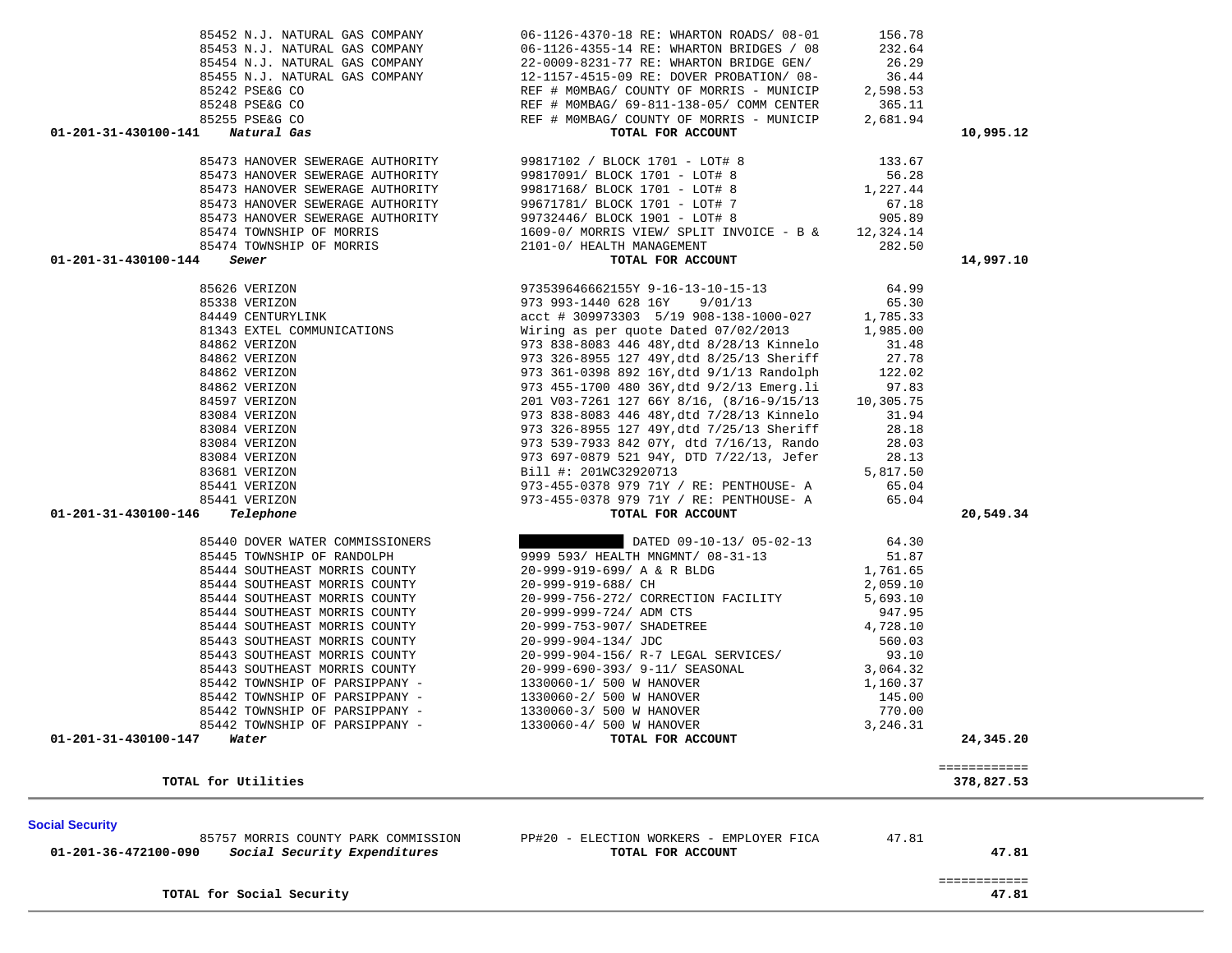| <b>Nutrition</b>                                         |                                           |            |                            |
|----------------------------------------------------------|-------------------------------------------|------------|----------------------------|
| 85156 PETER LIMONE JR.                                   | Entertainment for Buttler Site. August 29 | 100.00     |                            |
| 85156 PETER LIMONE JR.                                   | Entertainment for Rockaway Site. August 1 | 100.00     |                            |
| 85156 PETER LIMONE JR.                                   | Entertainment for Roxbury Site. August 23 | 100.00     |                            |
| 85156 PETER LIMONE JR.                                   | Entertainment for Jefferson Site.July18,  | 100.00     |                            |
| $01 - 201 - 41 - 716100 - 059$<br>Other General Expenses | TOTAL FOR ACCOUNT                         |            | 400.00                     |
| 85158 NUTRI-SYSTEMS CORPORATION                          | Pen Type Digital Thermometers             | 84.00      |                            |
| 85158 NUTRI-SYSTEMS CORPORATION                          | Shipping                                  | 6.25       |                            |
| 01-201-41-716100-098<br>Other Operating&Repair Supply    | TOTAL FOR ACCOUNT                         |            | 90.25                      |
| 84426 CENTURYLINK                                        | Monthly Service Charge. August 19,2013    | 42.27      |                            |
| $01 - 201 - 41 - 716100 - 146$<br>Telephone              | TOTAL FOR ACCOUNT                         |            | 42.27                      |
| 85148 SODEXO INC & AFFILIATES                            | Daily meals. Services for 8/3/2013-8/30/  | 163,078.00 |                            |
| 85148 SODEXO INC & AFFILIATES                            | Weekend Meals                             | 8,144.00   |                            |
| 85148 SODEXO INC & AFFILIATES                            | Frozen Meals                              | 5,890.00   |                            |
| 85148 SODEXO INC & AFFILIATES                            | Boxed Meals                               | 22,510.25  |                            |
| 85148 SODEXO INC & AFFILIATES                            | Kosher Meals                              | 110.84     |                            |
| 85148 SODEXO INC & AFFILIATES                            | Coffee                                    | 1,026.09   |                            |
| 85148 SODEXO INC & AFFILIATES                            | Other                                     | 811.33     |                            |
| 01-201-41-716100-185<br>Food                             | TOTAL FOR ACCOUNT                         |            | 201,570.51                 |
| TOTAL for Nutrition                                      |                                           |            | ============<br>202,103.03 |
| <b>Area Plan Grant</b>                                   |                                           |            |                            |
| 85151 CFCS - HOPE HOUSE                                  | Chore 13-14-051<br>Period 8               | 2,198.00   |                            |
| 85152 CFCS - HOPE HOUSE                                  | SHTP 13-14-051 FIX-IT<br>Period           | 4,751.00   |                            |
| 84973 VMC                                                | Access Services 13-14-026<br>Period 8/1   | 6,529.00   |                            |
| Expenditures<br>01-201-41-716110-090                     | TOTAL FOR ACCOUNT                         |            | 13,478.00                  |
|                                                          |                                           |            | ============               |
| TOTAL for Area Plan Grant                                |                                           |            | 13,478.00                  |
| <b>ALPN</b>                                              |                                           |            |                            |
| 85150 CFCS - HOPE HOUSE                                  | PG 1303 Chore<br>Peri                     | 409.00     |                            |
| $01 - 201 - 41 - 759000 - 063$<br>ALPN Peer Grouping     | TOTAL FOR ACCOUNT                         |            | 409.00                     |
|                                                          |                                           |            |                            |
| TOTAL for ALPN                                           |                                           |            | ============<br>409.00     |
|                                                          | <b>Grant Fund</b>                         |            |                            |
|                                                          |                                           |            |                            |
| <b>TANF</b>                                              |                                           |            |                            |
| 78640 DEER PARK                                          |                                           | 4.76       |                            |
| 82194 ERGOSPACE DESIGN INC                               |                                           | 27.50      |                            |

| TOTAL for TANF                           |                   |          | 5,778.63 |
|------------------------------------------|-------------------|----------|----------|
| 02-213-41-741015-392<br>TANF State Share | TOTAL FOR ACCOUNT |          | 5,778.63 |
| 84773 VERIZON                            |                   | 10.08    |          |
| 84651 US LIFE INSURANCE COMPANY          |                   | 935.40   |          |
| 82271 TECHNOFORCE LLC                    |                   | 623.26   |          |
| 85271 MANPOWER                           | May 2013 Class    | 2,077.11 |          |
| 85272 MANPOWER                           | June 2013 Class   | 2,077.11 |          |
| 78544 VERIZON                            |                   | 2.34     |          |
| 84521 ELECTRONIC OFFICE SYSTEMS          |                   | 21.07    |          |
| 82194 ERGOSPACE DESIGN INC.              |                   | 27.50    |          |
| 78640 DEER PARK                          |                   | 4.76     |          |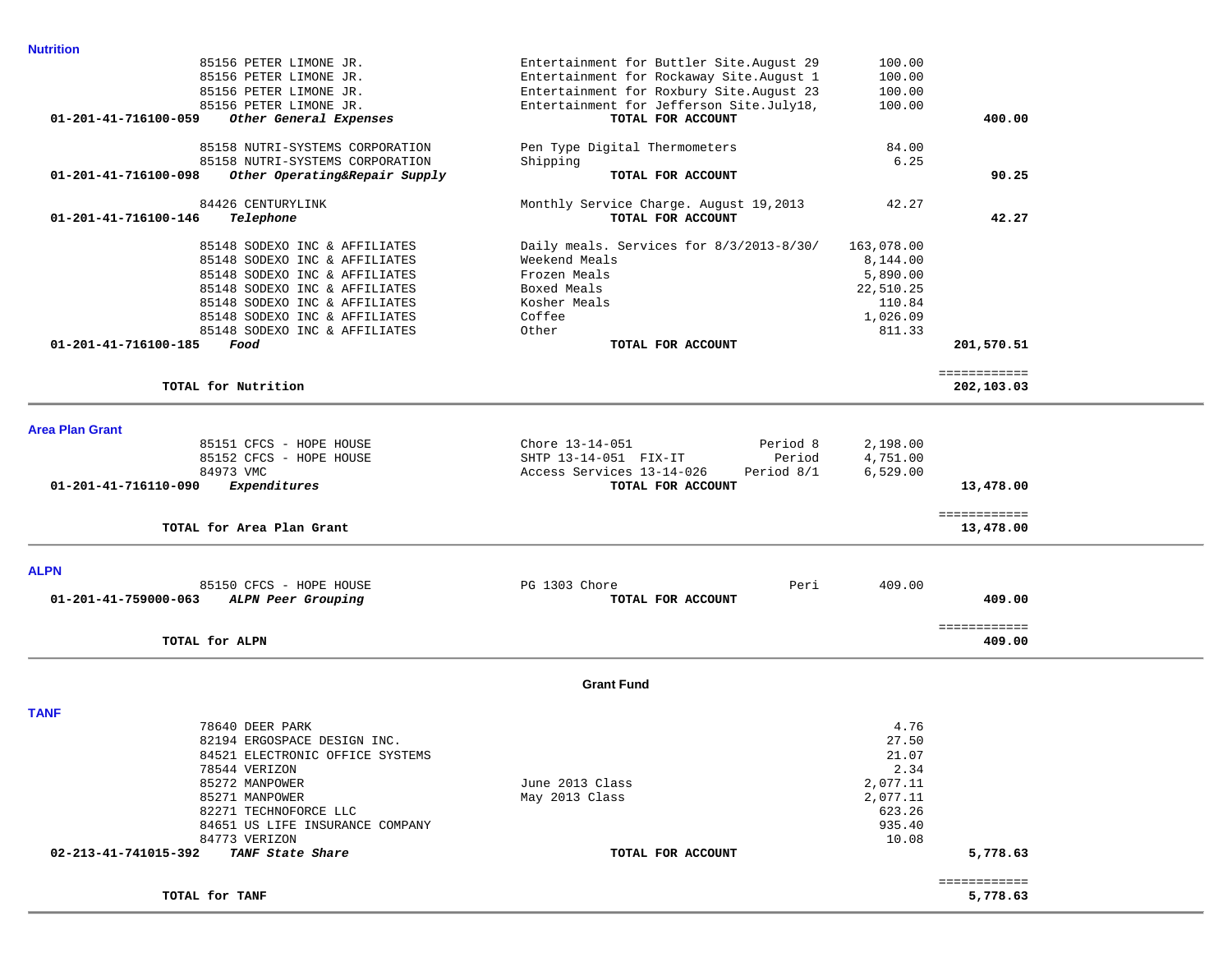| <b>General Assistance</b> |                                  |                                           |          |                          |  |
|---------------------------|----------------------------------|-------------------------------------------|----------|--------------------------|--|
|                           | 78640 DEER PARK                  |                                           | 3.57     |                          |  |
|                           | 85418 MEDICAL & DENTAL INSTITUTE | 3,200.00                                  |          |                          |  |
|                           | 82194 ERGOSPACE DESIGN INC.      |                                           | 16.50    |                          |  |
|                           | 84521 ELECTRONIC OFFICE SYSTEMS  |                                           | 12.64    |                          |  |
|                           | 78544 VERIZON                    |                                           | 1.75     |                          |  |
|                           | 85272 MANPOWER                   |                                           | 1,699.45 |                          |  |
|                           | 85271 MANPOWER                   |                                           | 1,699.45 |                          |  |
|                           | 82271 TECHNOFORCE LLC            |                                           | 506.16   |                          |  |
|                           | 84773 VERIZON                    |                                           | 8.06     |                          |  |
| 02-213-41-741020-392      | General Assistance State Share   | TOTAL FOR ACCOUNT                         |          | 7,147.58                 |  |
|                           |                                  |                                           |          |                          |  |
|                           | TOTAL for General Assistance     |                                           |          | ============<br>7,147.58 |  |
|                           |                                  |                                           |          |                          |  |
| <b>DEPARTMENT 741415</b>  |                                  |                                           |          |                          |  |
|                           | 85415 SOPHIE WESTFIELD           | Travel from Aug. 26, 2013 to Sept. 18, 20 | 177.35   |                          |  |
|                           | 84517 CENTURYLINK                |                                           | 11.82    |                          |  |
|                           | 85281 STAPLES BUSINESS ADVANTAGE |                                           | 24.58    |                          |  |
|                           | 85279 STAPLES BUSINESS ADVANTAGE |                                           | 2.00     |                          |  |
|                           | 85278 STAPLES BUSINESS ADVANTAGE |                                           | 3.22     |                          |  |
|                           | 84762 TELESEARCH INC             | Jason Duccini; W/E 9/1/13                 | 298.15   |                          |  |
|                           | 84760 TELESEARCH INC             | Elizabeth Hazelton; W/E 9/1/2013          | 677.93   |                          |  |
|                           | 84786 TELESEARCH INC             |                                           | 34.32    |                          |  |
|                           | 84786 TELESEARCH INC             |                                           | 34.39    |                          |  |
|                           | 84786 TELESEARCH INC             | Jason Duccini; W/E 8/25/13                | 291.72   |                          |  |
|                           | 82768 HEWLETT-PACKARD COMPANY    |                                           | 20.76    |                          |  |
|                           | 84511 MANPOWER                   | Bobbi White; W/E 8/25/13                  | 465.78   |                          |  |
|                           | 84511 MANPOWER                   | Juliann Zakaluk; W/E 8/25/13              | 1,010.10 |                          |  |
|                           | 84775 STAPLES BUSINESS ADVANTAGE |                                           | 24.23    |                          |  |
|                           | 84651 US LIFE INSURANCE COMPANY  |                                           | 202.52   |                          |  |
| 02-213-41-741415-392      | $WFNJ-TANF$ $(7/1/13-6/30/14)$   | TOTAL FOR ACCOUNT                         |          | 3,278.87                 |  |
|                           |                                  |                                           |          |                          |  |
|                           | TOTAL for DEPARTMENT 741415      |                                           |          | ============<br>3,278.87 |  |
|                           |                                  |                                           |          |                          |  |
| <b>DEPARTMENT 741420</b>  | 84517 CENTURYLINK                |                                           | 9.46     |                          |  |
|                           | 85281 STAPLES BUSINESS ADVANTAGE |                                           | 19.66    |                          |  |
|                           | 85279 STAPLES BUSINESS ADVANTAGE |                                           | 1.60     |                          |  |
|                           | 85278 STAPLES BUSINESS ADVANTAGE |                                           | 2.58     |                          |  |
|                           | 84762 TELESEARCH INC             |                                           | 243.95   |                          |  |
|                           | 84786 TELESEARCH INC             |                                           | 27.45    |                          |  |
|                           | 84786 TELESEARCH INC             |                                           | 27.51    |                          |  |
|                           | 84786 TELESEARCH INC             |                                           | 238.68   |                          |  |
|                           | 83386 MANPOWER                   | Max Portero; W/E 8/11/13                  | 842.40   |                          |  |
|                           |                                  |                                           |          |                          |  |

| $\mathbf{v}$           |  |          |
|------------------------|--|----------|
| 85381 AVTECH INSTITUTE |  | .482.67  |
| 85388 AVTECH INSTITUTE |  | 766.66   |
| 85390 AVTECH INSTITUTE |  | 2,008.88 |

 **02-213-41-741420-392** *WFNJ-General Assistance(7/1/13-6/30/14)* **TOTAL FOR ACCOUNT 2,510.27**

============

84775 STAPLES BUSINESS ADVANTAGE

84651 US LIFE INSURANCE COMPANY

TOTAL for DEPARTMENT 741420

 82768 HEWLETT-PACKARD COMPANY 16.61 84511 MANPOWER **Barry Laird, W/E 8/25/13** 1,012.90

19.38

48.09

2,510.27

**WIA: Adult**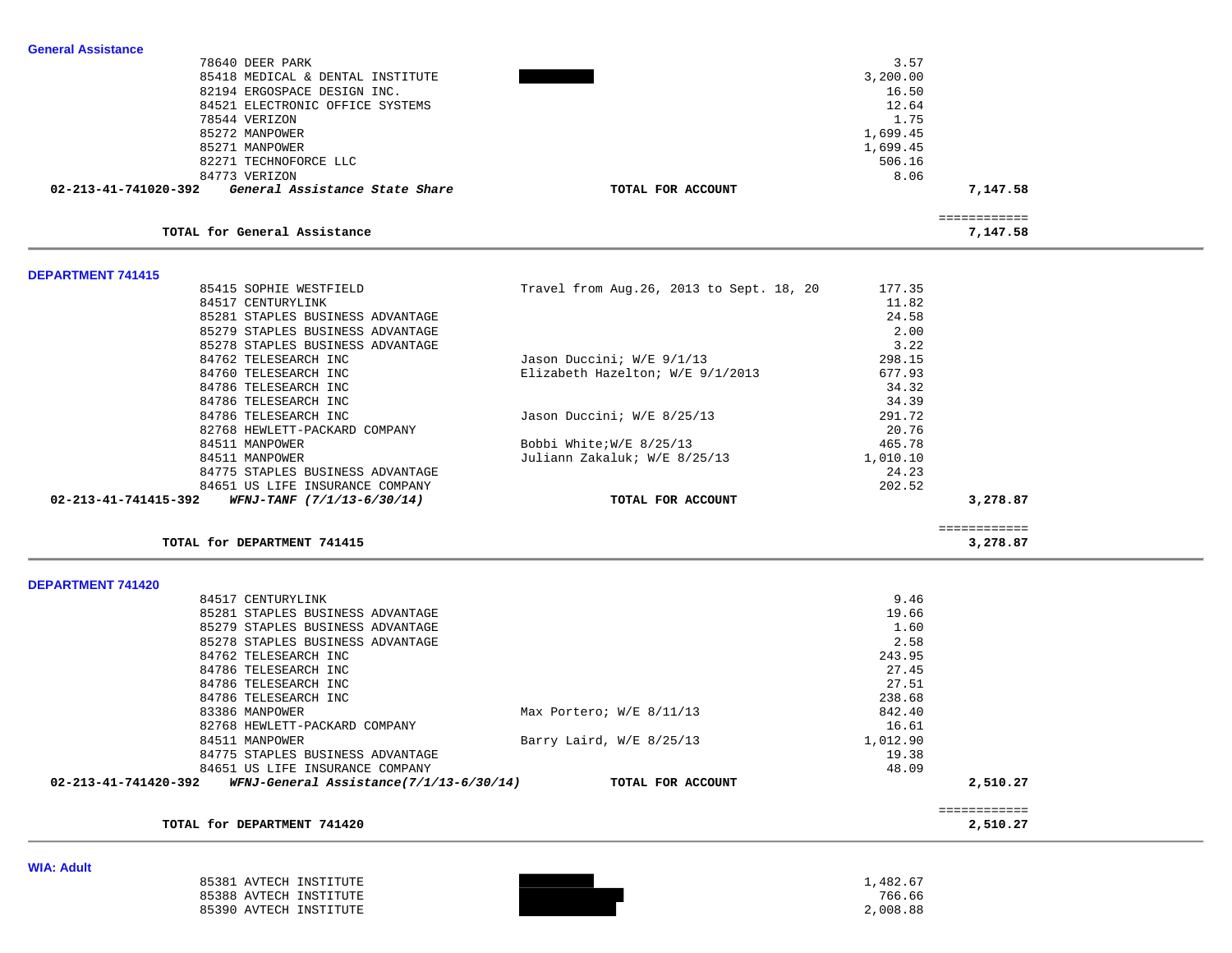| 78640 DEER PARK                                  | 10.70             |              |
|--------------------------------------------------|-------------------|--------------|
| 85409 INFORMATION & TECHNOLOGY                   | 1,200.00          |              |
| 85408 INFORMATION & TECHNOLOGY                   | 1,200.00          |              |
| 85395 INFORMATION & TECHNOLOGY                   | 1,140.00          |              |
| 85396 INFORMATION & TECHNOLOGY                   | 1,200.00          |              |
| 85397 INFORMATION & TECHNOLOGY                   | 1,170.00          |              |
| 85398 INFORMATION & TECHNOLOGY                   | 1,200.00          |              |
| 85399 INFORMATION & TECHNOLOGY                   | 827.00            |              |
| 85400 INFORMATION & TECHNOLOGY                   | 1,200.00          |              |
| 85401 INFORMATION & TECHNOLOGY                   | 1,200.00          |              |
| 85403 INFORMATION & TECHNOLOGY                   | 1,200.00          |              |
| 85406 INFORMATION & TECHNOLOGY                   | 1,110.00          |              |
| 85392 INFORMATION & TECHNOLOGY                   | 1,170.00          |              |
| 85275 AVTECH INSTITUTE                           | 1,184.00          |              |
| 84521 ELECTRONIC OFFICE SYSTEMS                  | 44.24             |              |
| 78544 VERIZON                                    | 5.26              |              |
| 82271 TECHNOFORCE LLC                            | 919.02            |              |
| 84773 VERIZON                                    | 44.35             |              |
| 02-213-41-742005-391<br>WIA: Adult Federal Share | TOTAL FOR ACCOUNT | 20,282.78    |
|                                                  |                   | ============ |
| TOTAL for WIA: Adult                             |                   | 20,282.78    |

**WIA: Disclocated Worker** 

|                                                               |                                  |                      | ------------ |
|---------------------------------------------------------------|----------------------------------|----------------------|--------------|
| 02-213-41-742010-391<br>WIA: Disclocated Worker Federal Share | TOTAL FOR ACCOUNT                |                      | 25,733.79    |
| 85273 WARREN COUNTY TECHNICAL SCHOOL                          |                                  | 376.33               |              |
| 84773 VERIZON                                                 | 908859322014327Y 6-4-13-7-3-13   | 104.84               |              |
| 82271 TECHNOFORCE LLC                                         | Monitoring visit(s)and reports   | 3,044.90             |              |
| 85270 MILLENNIUM SOLUTION FOCUS                               |                                  | 800.00               |              |
| 78544 VERIZON                                                 | 973644953617055Y 5-13-13-6-12-13 | 15.50                |              |
| 85274 FAIRLEIGH DICKINSON UNIVERSITY                          |                                  | 853.60               |              |
| 84521 ELECTRONIC OFFICE SYSTEMS                               | Cost per copy billed quarterly.  | 105.34               |              |
| 85283 CUTTING EDGE ACADEMY                                    |                                  | 33.37                |              |
| 85268 BERGEN COUNTY TECHNICAL                                 |                                  | 1,598.86             |              |
| 85284 AVTECH INSTITUTE                                        |                                  | 1,621.34             |              |
| 85276 AVTECH INSTITUTE                                        |                                  | 533.34               |              |
| 85380 WARREN COUNTY TECHNICAL SCHOOL                          |                                  | 419.98               |              |
| 85391 JERSEY TRACTOR-TRAILER                                  |                                  | 800.00               |              |
| 85394 INFORMATION & TECHNOLOGY                                |                                  | 1,170.00             |              |
| 85393 INFORMATION & TECHNOLOGY                                |                                  | 1,170.00             |              |
| 85405 INFORMATION & TECHNOLOGY                                |                                  | 1,050.00             |              |
| 85404 INFORMATION & TECHNOLOGY                                |                                  | 1,200.00             |              |
| 85402 INFORMATION & TECHNOLOGY                                |                                  | 1,200.00             |              |
| 85407 INFORMATION & TECHNOLOGY                                |                                  | 1,380.00             |              |
| 78640 DEER PARK                                               | 0434508545 4-15-13-5-14-13       | 31.50                |              |
| 85389 AVTECH INSTITUTE                                        |                                  | 2,328.88             |              |
| 85387 AVTECH INSTITUTE                                        |                                  | 1,344.00             |              |
| 85386 AVTECH INSTITUTE                                        |                                  | 424.00               |              |
| 85384 AVTECH INSTITUTE                                        |                                  | 1,290.67             |              |
| 85382 AVTECH INSTITUTE<br>85383 AVTECH INSTITUTE              |                                  | 1,130.67<br>1,706.67 |              |

**TOTAL for WIA: Disclocated Worker 25,733.79**

**WIA: Youth**  78640 DEER PARK 8.92 85422 PROJECT SELF SUFFICIENCY<br>85422 PROJECT SELF SUFFICIENCY<br>85422 PROJECT SELF SUFFICIENCY<br>85422 PROJECT SELF SUFFICIENCY 85422 PROJECT SELF SUFFICIENCY 702.00 85422 PROJECT SELF SUFFICIENCY **702.00 702.00** 168.00 85422 PROJECT SELF SUFFICIENCY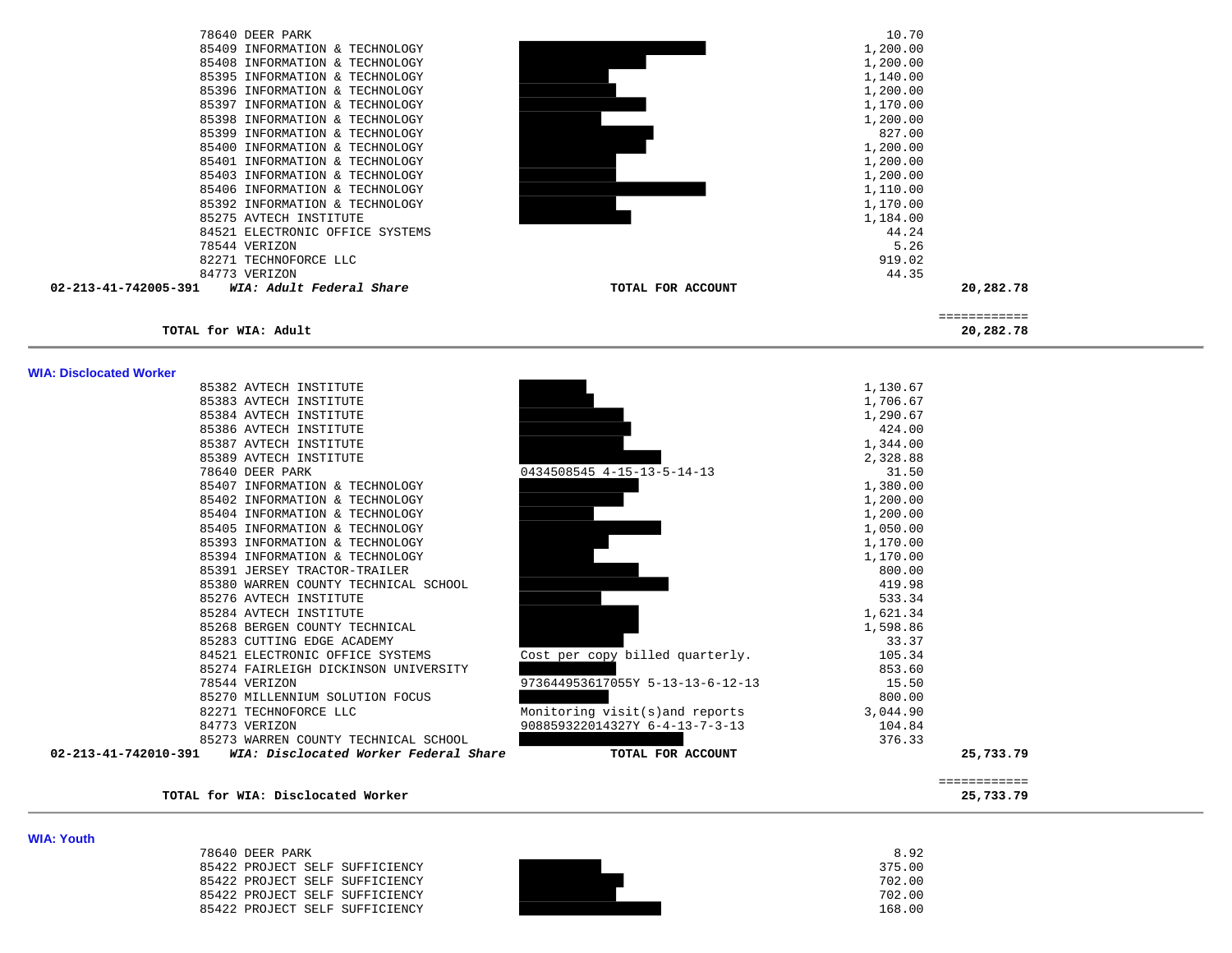| 84517 CENTURYLINK<br>82194 ERGOSPACE DESIGN INC.<br>85281 STAPLES BUSINESS ADVANTAGE<br>85279 STAPLES BUSINESS ADVANTAGE<br>85278 STAPLES BUSINESS ADVANTAGE<br>84786 TELESEARCH INC<br>84786 TELESEARCH INC<br>82768 HEWLETT-PACKARD COMPANY<br>85269 JERSEY TRACTOR-TRAILER                  |                                          | 52.02<br>57.75<br>108.15<br>8.79<br>14.19<br>150.99<br>151.31<br>91.36<br>3,200.00 |                          |  |
|------------------------------------------------------------------------------------------------------------------------------------------------------------------------------------------------------------------------------------------------------------------------------------------------|------------------------------------------|------------------------------------------------------------------------------------|--------------------------|--|
| <b>DEPARTMENT 742505</b><br>85379 ACE HEALTHCARE TRAINING                                                                                                                                                                                                                                      |                                          | 1,500.00                                                                           |                          |  |
| TOTAL for DEPARTMENT 742135                                                                                                                                                                                                                                                                    |                                          |                                                                                    | ============<br>9,908.49 |  |
| 85416 RUTGERS, THE STATE UNIVERSITY<br>85426 RUTGERS OCPE<br>82271 TECHNOFORCE LLC<br>02-213-41-742135-391<br>WIA/Ntnl Emrgncy Grant (10/1/10-9/30/13)                                                                                                                                         | TOTAL FOR ACCOUNT                        | 3,995.00<br>3,195.00<br>188.49                                                     | 9,908.49                 |  |
| <b>DEPARTMENT 742135</b><br>85385 AVTECH INSTITUTE                                                                                                                                                                                                                                             |                                          | 2,530.00                                                                           |                          |  |
| TOTAL for DEPARTMENT 742035                                                                                                                                                                                                                                                                    |                                          |                                                                                    | ============<br>80.60    |  |
| <b>DEPARTMENT 742035</b><br>84651 US LIFE INSURANCE COMPANY<br>02-213-41-742035-391 WIA/National Emergency Grant                                                                                                                                                                               | TOTAL FOR ACCOUNT                        | 80.60                                                                              | 80.60                    |  |
| TOTAL for WIA: Youth                                                                                                                                                                                                                                                                           |                                          |                                                                                    | ============<br>9,794.27 |  |
| 84773 VERIZON<br>02-213-41-742020-391<br>WIA: Youth Federal Share                                                                                                                                                                                                                              | TOTAL FOR ACCOUNT                        | 34.27                                                                              | 9,794.27                 |  |
| 85300 PHILLIPSBURG SCHOOL BASED<br>85301 PHILLIPSBURG SCHOOL BASED<br>85302 PHILLIPSBURG SCHOOL BASED<br>70963 PHILLIPSBURG SCHOOL BASED<br>82271 TECHNOFORCE LLC                                                                                                                              |                                          | 294.50<br>608.75<br>339.25<br>159.00<br>1,322.06                                   |                          |  |
| 85296 PHILLIPSBURG SCHOOL BASED<br>85297 PHILLIPSBURG SCHOOL BASED<br>85298 PHILLIPSBURG SCHOOL BASED<br>85299 PHILLIPSBURG SCHOOL BASED                                                                                                                                                       |                                          | 134.25<br>179.00<br>44.75<br>179.00                                                |                          |  |
| 85285 PHILLIPSBURG SCHOOL BASED<br>85286 PHILLIPSBURG SCHOOL BASED<br>85287 PHILLIPSBURG SCHOOL BASED<br>85288 PHILLIPSBURG SCHOOL BASED<br>85293 PHILLIPSBURG SCHOOL BASED<br>85294 PHILLIPSBURG SCHOOL BASED<br>85295 PHILLIPSBURG SCHOOL BASED                                              |                                          | 89.50<br>339.25<br>294.50<br>89.50<br>179.00<br>538.00<br>384.00                   |                          |  |
| 85423 PROJECT SELF SUFFICIENCY<br>85423 PROJECT SELF SUFFICIENCY<br>85423 PROJECT SELF SUFFICIENCY<br>85423 PROJECT SELF SUFFICIENCY<br>85423 PROJECT SELF SUFFICIENCY<br>85424 PROJECT SELF SUFFICIENCY<br>85424 PROJECT SELF SUFFICIENCY<br>84521 ELECTRONIC OFFICE SYSTEMS<br>78544 VERIZON | Alexandra Sollitto; transportation reimb | 168.00<br>168.00<br>525.00<br>561.00<br>561.00<br>60.00<br>275.00<br>27.39<br>4.38 |                          |  |
| 85422 PROJECT SELF SUFFICIENCY                                                                                                                                                                                                                                                                 |                                          | 280.00                                                                             |                          |  |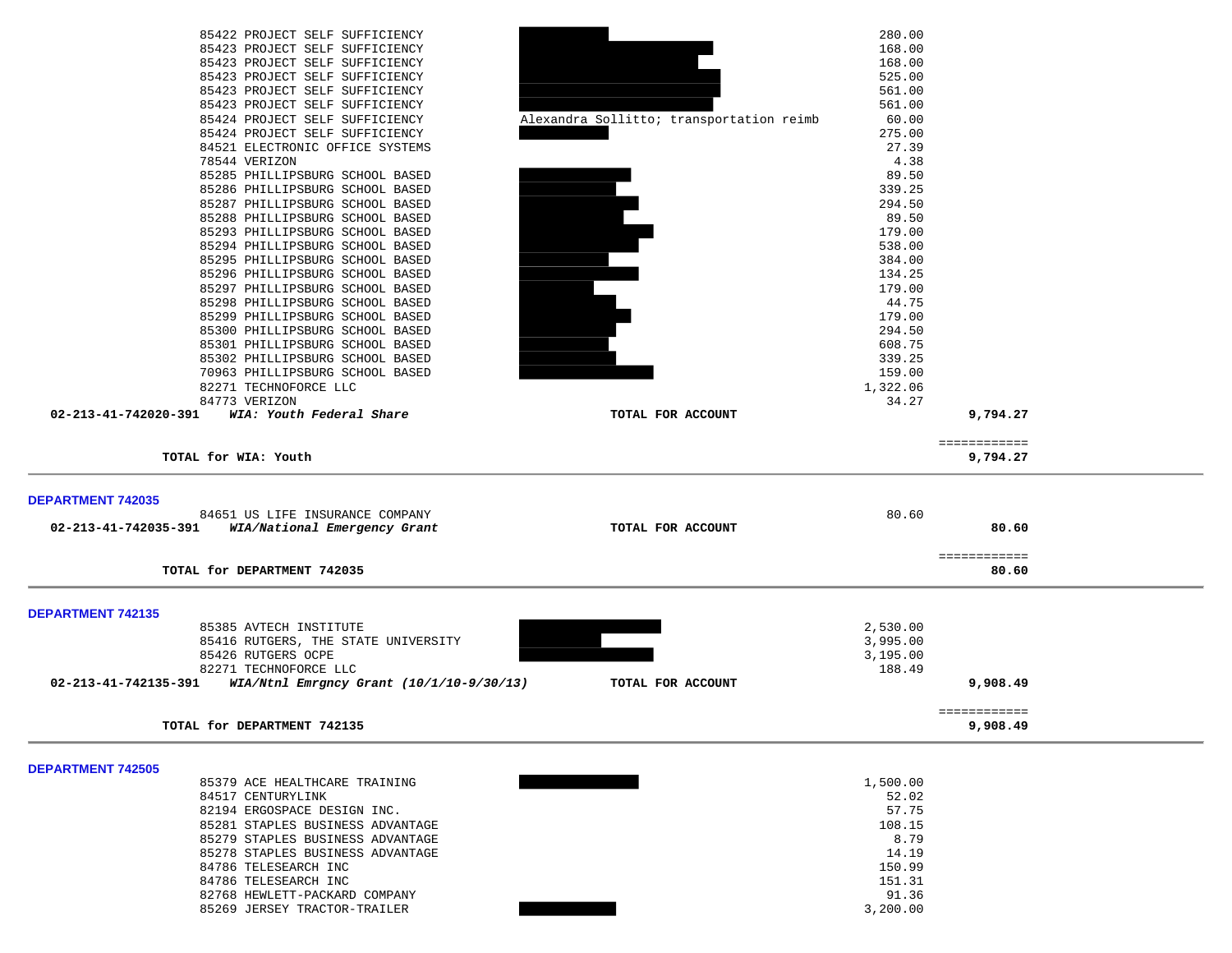84775 STAPLES BUSINESS ADVANTAGE 106.59 84651 US LIFE INSURANCE COMPANY  **02-213-41-742505-391** *WIA Adult (7/1/13-6/30/15)* **TOTAL FOR ACCOUNT 5,606.94**

165.79

**TOTAL for DEPARTMENT 742505 5,606.94**

============

| <b>DEPARTMENT 742510</b>                                                |                                          |                  |              |
|-------------------------------------------------------------------------|------------------------------------------|------------------|--------------|
| 85377 JOAN STREHL                                                       | July 10, 2013 through Aug. 30, 2013.     | 142.73           |              |
| 85417 RUTGERS CENTER FOR CONTINUING<br>84517 CENTURYLINK                | 973-383-8033; Account # 310372742        | 1,924.00         |              |
| 82194 ERGOSPACE DESIGN INC.                                             | 192 Blk Stool per Spec. attached         | 122.95<br>137.50 |              |
| 85281 STAPLES BUSINESS ADVANTAGE                                        | Various office supplies.                 | 255.63           |              |
| 85279 STAPLES BUSINESS ADVANTAGE                                        | corded speakerphone for ETS              | 20.77            |              |
| 85278 STAPLES BUSINESS ADVANTAGE                                        | HP Ink, corded speakerphone              | 33.53            |              |
| 84786 TELESEARCH INC                                                    | Linda Bogner; W/E 9/1/13                 | 356.88           |              |
| 84786 TELESEARCH INC                                                    | Lilly Hymowitz; W/E 9/1/13               | 357.62           |              |
| 82768 HEWLETT-PACKARD COMPANY                                           | HP Laser jet pro; Printer quote          | 215.93           |              |
| 85282 RUTGERS CENTER FOR CONTINUING                                     |                                          | 2,076.00         |              |
| 84775 STAPLES BUSINESS ADVANTAGE                                        | 15 cases of copy paper.                  | 251.93           |              |
| 84651 US LIFE INSURANCE COMPANY                                         | G026433 Life insurance premium.          | 287.46           |              |
| 85877 COUNTY OF MORRIS                                                  | 2ND HALF 9/13 METERED MAIL               | 233.40           |              |
| 02-213-41-742510-391<br>WIA Dislocated Worker $(7/1/13-6/30/15)$        | TOTAL FOR ACCOUNT                        |                  | 6,416.33     |
|                                                                         |                                          |                  | ============ |
| TOTAL for DEPARTMENT 742510                                             |                                          |                  | 6,416.33     |
|                                                                         |                                          |                  |              |
| <b>DEPARTMENT 742520</b>                                                |                                          |                  |              |
| 84517 CENTURYLINK                                                       |                                          | 40.19            |              |
| 82194 ERGOSPACE DESIGN INC.                                             |                                          | 35.75            |              |
| 85281 STAPLES BUSINESS ADVANTAGE                                        |                                          | 83.57<br>6.79    |              |
| 85279 STAPLES BUSINESS ADVANTAGE<br>85278 STAPLES BUSINESS ADVANTAGE    |                                          | 10.96            |              |
| 84786 TELESEARCH INC                                                    |                                          | 116.67           |              |
| 84786 TELESEARCH INC                                                    |                                          | 116.92           |              |
| 82768 HEWLETT-PACKARD COMPANY                                           |                                          | 70.59            |              |
| 84775 STAPLES BUSINESS ADVANTAGE                                        |                                          | 82.37            |              |
| 84651 US LIFE INSURANCE COMPANY                                         |                                          | 16.08            |              |
| WIA Youth (7/1/13-6/30/15)<br>02-213-41-742520-391                      | TOTAL FOR ACCOUNT                        |                  | 579.89       |
|                                                                         |                                          |                  | ============ |
| TOTAL for DEPARTMENT 742520                                             |                                          |                  | 579.89       |
|                                                                         |                                          |                  |              |
| <b>DEPARTMENT 752320</b><br>85053 CHILDREN ON THE GREEN                 | 316 work/training hours                  | 4,083.00         |              |
| 85059 THE EDUCATIONAL CENTER                                            | TEC provided 27 students with 48 compreh | 26,622.00        |              |
| 85054 MORRISTOWN NEIGHBORHOOD HOUSE                                     | 234 youth                                | 3,755.70         |              |
| 85057 MORRISTOWN NEIGHBORHOOD HOUSE                                     | 5 youth                                  | 2,625.00         |              |
| 85058 MORRISTOWN NEIGHBORHOOD HOUSE                                     | 5 Youth                                  | 2,625.00         |              |
|                                                                         | 27 youth                                 | 29,128.00        |              |
| 85056 MORRISTOWN NEIGHBORHOOD HOUSE                                     |                                          |                  |              |
| 85055 MORRISTOWN NEIGHBORHOOD HOUSE                                     | 428 Youth                                | 6,869.40         |              |
| $02 - 213 - 41 - 752320 - 392$<br>SCP-Program Services(1/1/13-12/31/13) | TOTAL FOR ACCOUNT                        |                  | 75,708.10    |
|                                                                         |                                          |                  | ============ |

#### **DEPARTMENT 753010**

 **02-213-41-753010-392** *Mental Health Planning* **TOTAL FOR ACCOUNT 517.50**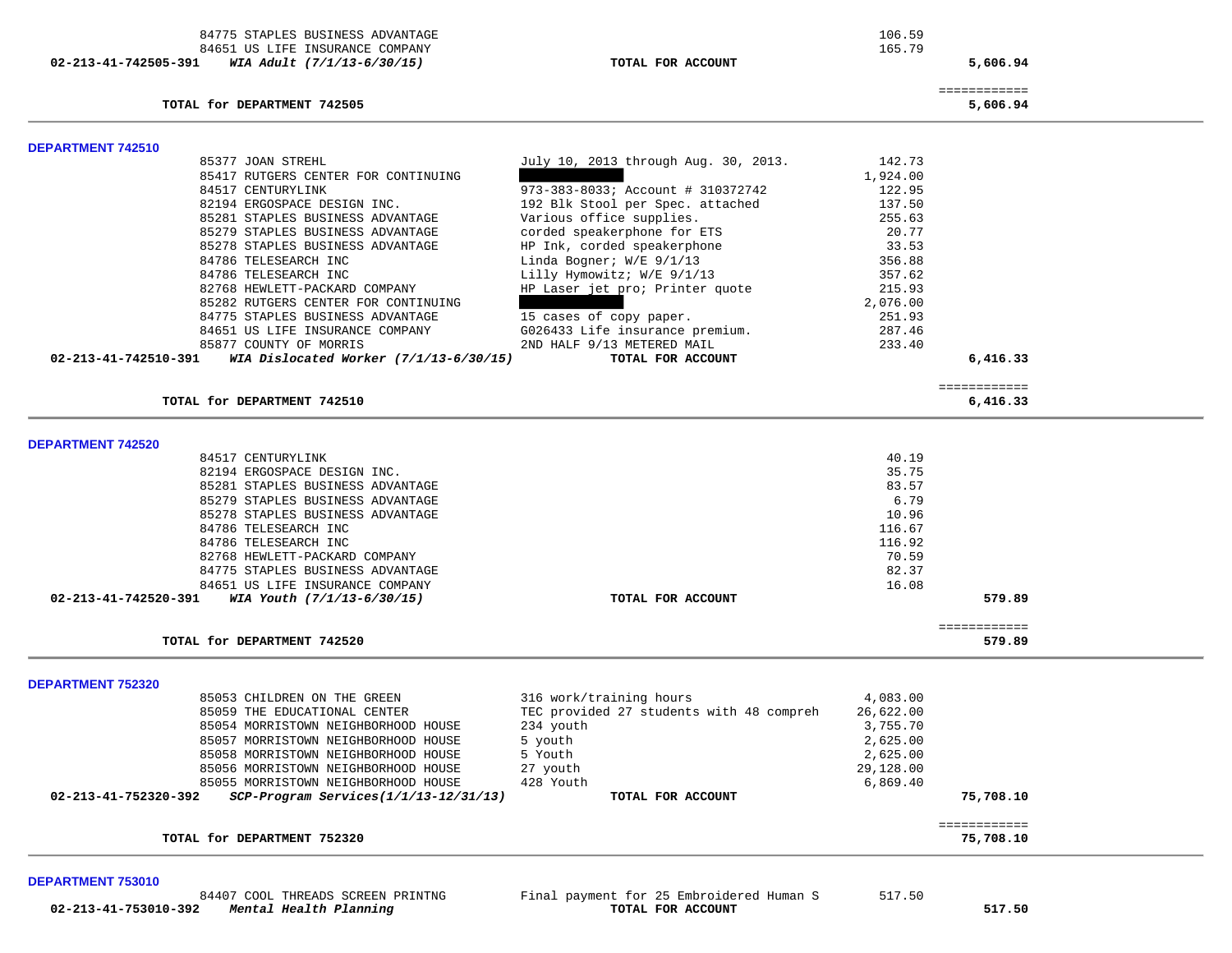|                                                                                                                                                                                                                                                                                                                                                                                                                                                                                                                       |                                                                                                                                                                                                                                                                                                                                                                                                                                                                                                                                                                                                                               |                                                                                                                                                                                           | ============                         |  |
|-----------------------------------------------------------------------------------------------------------------------------------------------------------------------------------------------------------------------------------------------------------------------------------------------------------------------------------------------------------------------------------------------------------------------------------------------------------------------------------------------------------------------|-------------------------------------------------------------------------------------------------------------------------------------------------------------------------------------------------------------------------------------------------------------------------------------------------------------------------------------------------------------------------------------------------------------------------------------------------------------------------------------------------------------------------------------------------------------------------------------------------------------------------------|-------------------------------------------------------------------------------------------------------------------------------------------------------------------------------------------|--------------------------------------|--|
| TOTAL for DEPARTMENT 753010                                                                                                                                                                                                                                                                                                                                                                                                                                                                                           |                                                                                                                                                                                                                                                                                                                                                                                                                                                                                                                                                                                                                               |                                                                                                                                                                                           | 517.50                               |  |
| <b>Juvenile Accountability</b><br>85076 PARSIPPANY-TROY HILLS POLICE<br>Juvenile Accountability(1/1/13-12/31/13)<br>02-213-41-756305-391                                                                                                                                                                                                                                                                                                                                                                              | 13 youth for 4 weeks of JALP summer camp<br>TOTAL FOR ACCOUNT                                                                                                                                                                                                                                                                                                                                                                                                                                                                                                                                                                 | 5,000.00                                                                                                                                                                                  | 5,000.00                             |  |
| TOTAL for Juvenile Accountability                                                                                                                                                                                                                                                                                                                                                                                                                                                                                     |                                                                                                                                                                                                                                                                                                                                                                                                                                                                                                                                                                                                                               |                                                                                                                                                                                           | ============<br>5,000.00             |  |
| <b>Chapter 51</b>                                                                                                                                                                                                                                                                                                                                                                                                                                                                                                     |                                                                                                                                                                                                                                                                                                                                                                                                                                                                                                                                                                                                                               |                                                                                                                                                                                           |                                      |  |
| 85071 ALFRE INC.<br>85071 ALFRE INC.<br>85072 CURA INC.<br>85072 CURA INC.<br>85060 CFCS - HOPE HOUSE<br>85060 CFCS - HOPE HOUSE<br>85060 CFCS - HOPE HOUSE<br>85079 DAYTOP VILLAGE OF NJ, INC.<br>85079 DAYTOP VILLAGE OF NJ, INC.<br>85073 FREEDOM HOUSE INC.<br>85073 FREEDOM HOUSE INC.<br>85065 MORRISTOWN MEMORIAL HOSPITAL<br>85066 NEW HOPE FOUNDATION INC.<br>85064 NEW HOPE FOUNDATION INC.<br>85062 TURNING POINT, INC<br>85061 TURNING POINT, INC<br>02-213-41-757305-392<br>Chapter 51 (1/1/13-12/31/13) | HALFWAY HOUSE SERVICES FOR 2 MORRIS COUN<br>HALFWAY HOUSE SERVICES FOR 3 MORRIS COUN<br>REIMBURSEMENT FOT 28 DAYS ADULT RESIDENT<br>REIMBURSEMENT FOR 28 ADULT RESIDENTIAL S<br>Adolescent services grant July Individua<br>Urine Screens<br>Evaluation<br>Total bed days for clients in July 2013<br>Total Bed days for clients in the month<br>Halfway house services for the month of<br>Halfway House services for the month of<br>Services for July<br>Client Bed Days for 2 clients in July 20<br>Bed Days for 2 clients in July 2013<br>Bed days for Detox in July 2013<br>Bed days for 3 clients<br>TOTAL FOR ACCOUNT | 5,580.00<br>5,310.00<br>2,520.00<br>8,730.00<br>720.00<br>225.00<br>200.00<br>6,598.00<br>5,562.00<br>12,652.00<br>17,592.00<br>13,461.00<br>4,455.00<br>5,670.00<br>1,428.00<br>3,960.00 | 94,663.00                            |  |
| TOTAL for Chapter 51                                                                                                                                                                                                                                                                                                                                                                                                                                                                                                  |                                                                                                                                                                                                                                                                                                                                                                                                                                                                                                                                                                                                                               |                                                                                                                                                                                           | ============<br>94,663.00            |  |
| DEPARTMENT 758310<br>85077 DOVER/VG MUNICIPAL ALLIANCE<br>85081 STEPHEN NEBESNI<br>85414 TOWN OF BOONTON<br>85084 TOWNSHIP OF ROCKAWAY<br>02-213-41-758310-392<br>Municipal Alliance (1/1/13-12/31/13)<br>TOTAL for DEPARTMENT 758310                                                                                                                                                                                                                                                                                 | 2013 Dover/Victory Gardens Municipal All<br>9/11/13 Toastmaster Dues<br>2013 Boonton Municipal Alliance Q2 Expen<br>2013 Rockaway Township Municipal Allianc<br>TOTAL FOR ACCOUNT                                                                                                                                                                                                                                                                                                                                                                                                                                             | 3, 353.42<br>42.00<br>4,060.10<br>2,236.00                                                                                                                                                | 9,691.52<br>============<br>9,691.52 |  |
|                                                                                                                                                                                                                                                                                                                                                                                                                                                                                                                       |                                                                                                                                                                                                                                                                                                                                                                                                                                                                                                                                                                                                                               |                                                                                                                                                                                           |                                      |  |
| <b>NYS&amp;W Bicycle/Pedestrian Path</b><br>85068 THE RBA GROUP INC.<br>02-213-41-790015-391<br>Federal Share                                                                                                                                                                                                                                                                                                                                                                                                         | CAF#4593 Professional services rendered<br>TOTAL FOR ACCOUNT                                                                                                                                                                                                                                                                                                                                                                                                                                                                                                                                                                  | 39,680.58                                                                                                                                                                                 | 39,680.58                            |  |
| TOTAL for NYS&W Bicycle/Pedestrian Path                                                                                                                                                                                                                                                                                                                                                                                                                                                                               |                                                                                                                                                                                                                                                                                                                                                                                                                                                                                                                                                                                                                               |                                                                                                                                                                                           | ============<br>39,680.58            |  |
| <b>Body Armor Replacement-Prosec.</b><br>82826 LANIGAN ASSOCIATES INC<br>02-213-41-801205-392<br>Body Armor-Prosecutor(11/20/12-11/19/17)                                                                                                                                                                                                                                                                                                                                                                             | Armor Express Halo IIIA with ARA-Shock P<br>TOTAL FOR ACCOUNT                                                                                                                                                                                                                                                                                                                                                                                                                                                                                                                                                                 | 3,434.20                                                                                                                                                                                  | 3,434.20                             |  |
| TOTAL for Body Armor Replacement-Prosec.                                                                                                                                                                                                                                                                                                                                                                                                                                                                              |                                                                                                                                                                                                                                                                                                                                                                                                                                                                                                                                                                                                                               |                                                                                                                                                                                           | ============<br>3,434.20             |  |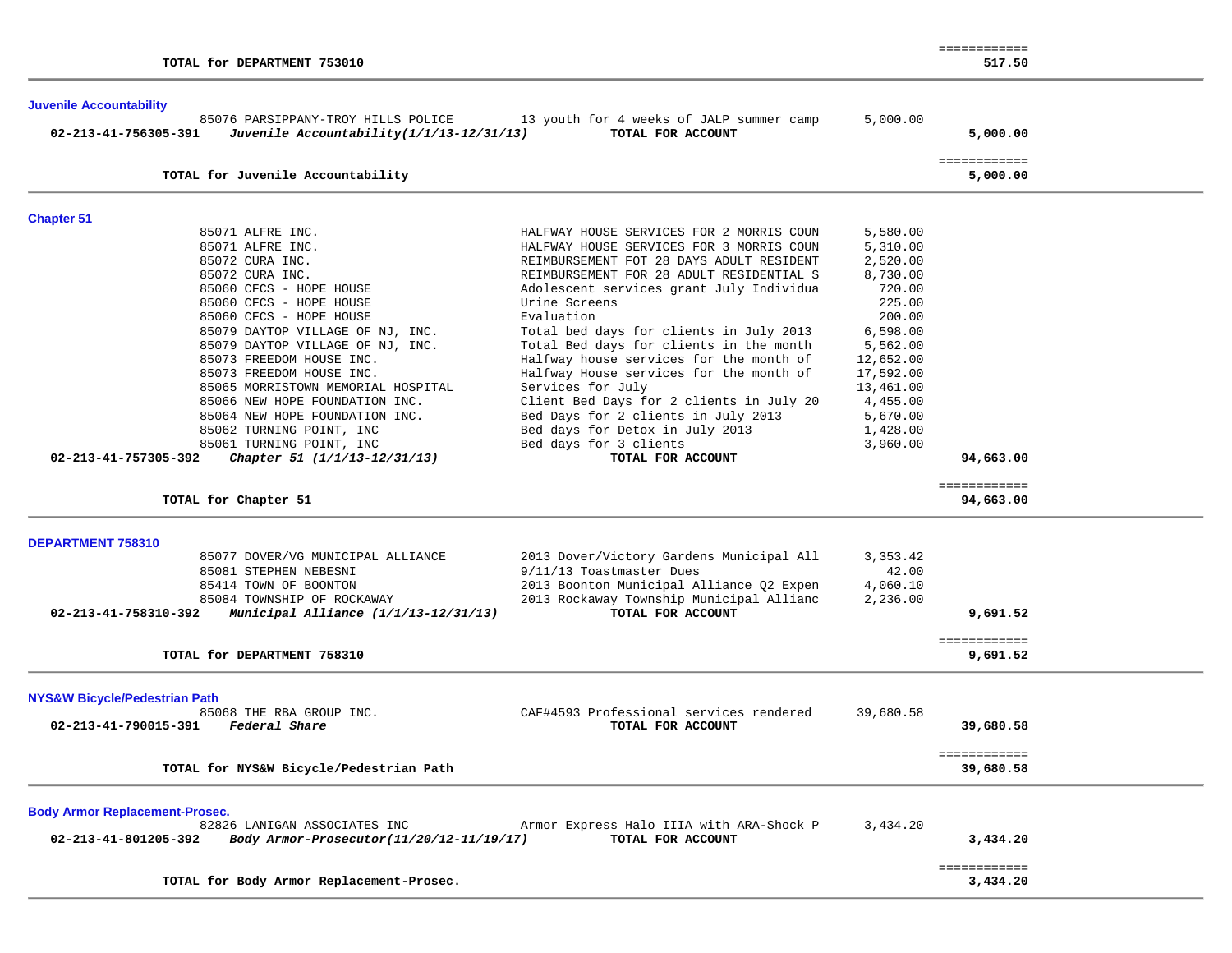| <b>FY08 SCAAP</b>                        |                                          |                                           |                          |                            |  |
|------------------------------------------|------------------------------------------|-------------------------------------------|--------------------------|----------------------------|--|
|                                          | 83981 MORRIS COUNTY ORTHOPAEDIC          | MEDICAL CARE FOR J.MATACHAVARRIA DATED 7  | 320.00                   |                            |  |
|                                          | 83981 MORRIS COUNTY ORTHOPAEDIC          | MEDICAL CARE FOR J.MATACHAVARRIA DATED 7  | 6,543.00                 |                            |  |
|                                          | 83982 ORTHOPEDIC SURGERY CENTER          | MEDICAL CARE FOR J.MATACHAVARRIA DATED 7  | 18,861.76                |                            |  |
| 02-213-41-806815-391                     | FY08 SCAAP Federal Share                 | TOTAL FOR ACCOUNT                         |                          | 25,724.76                  |  |
|                                          |                                          |                                           |                          | ============               |  |
|                                          | TOTAL for FY08 SCAAP                     |                                           |                          | 25,724.76                  |  |
|                                          |                                          |                                           |                          |                            |  |
| <b>DEPARTMENT 864295</b>                 | 85499 SCHIFANO CONSTRUCTION CORP.        |                                           |                          |                            |  |
|                                          | 85498 SCHIFANO CONSTRUCTION CORP.        |                                           | 135,020.36<br>316,596.06 |                            |  |
| 02-213-41-864295-391                     | 2012 ATP - County Aid                    | TOTAL FOR ACCOUNT                         |                          | 451,616.42                 |  |
|                                          |                                          |                                           |                          |                            |  |
|                                          | TOTAL for DEPARTMENT 864295              |                                           |                          | ============<br>451,616.42 |  |
|                                          |                                          |                                           |                          |                            |  |
| <b>DEPARTMENT 864395</b>                 |                                          |                                           |                          |                            |  |
|                                          | 85754 AJM CONTRACTORS INC                |                                           | 445,224.77               |                            |  |
| 02-213-41-864395-391                     | 2013 ATP - County Aid                    | TOTAL FOR ACCOUNT                         |                          | 445,224.77                 |  |
|                                          | TOTAL for DEPARTMENT 864395              |                                           |                          | ============<br>445,224.77 |  |
|                                          |                                          |                                           |                          |                            |  |
| <b>DEPARTMENT 864405</b>                 |                                          |                                           |                          |                            |  |
|                                          | 85623 CENTRAL JERSEY TITLE CO INC        | 1174 Sussex Tpk & 5 Brookside Rd., Randol | 537.00                   |                            |  |
|                                          | 85623 CENTRAL JERSEY TITLE CO INC        | 1204 Sussex TPK                           | 55.00                    |                            |  |
|                                          | 85047 CENTRAL JERSEY TITLE CO INC        | 690 Millbrook Ave.                        | 909.00                   |                            |  |
|                                          | 85047 CENTRAL JERSEY TITLE CO INC        | 1200 Sussex Tpk                           | 737.00                   |                            |  |
| 02-213-41-864405-391                     | CR 617/STP-0350(106)ROW(6/27/12-6/27/14) | TOTAL FOR ACCOUNT                         |                          | 2,238.00                   |  |
|                                          | TOTAL for DEPARTMENT 864405              |                                           |                          | ============<br>2,238.00   |  |
|                                          |                                          |                                           |                          |                            |  |
|                                          |                                          | <b>County Capital</b>                     |                          |                            |  |
| <b>Improvement Historic Speedwell</b>    |                                          |                                           |                          |                            |  |
|                                          | 85747 TATBIT CO                          | LIGHTING PROJECT                          | 586.44                   |                            |  |
|                                          | 85746 THOMPSON MATERIALS CORP            | SPEEDWELL LIGHTING PROJECT                | 1,040.06                 |                            |  |
|                                          | 85748 TATBIT CO                          | LIGHTING PROJECT                          | 5,331.70                 |                            |  |
| 04-216-55-951129-951                     | Building & Improvements                  | TOTAL FOR ACCOUNT                         |                          | 6,958.20                   |  |
|                                          |                                          |                                           |                          | ============               |  |
|                                          | TOTAL for Improvement Historic Speedwell |                                           |                          | 6,958.20                   |  |
| <b>Design &amp; Constr. of Emerg Fac</b> |                                          |                                           |                          |                            |  |
|                                          | 85001 PROFESSIONAL CONSULTING, INC.      | Engineering Services for Design of Fire   | 11,844.00                |                            |  |
| 04-216-55-953030-909                     | Miscellaneous - Other                    | TOTAL FOR ACCOUNT                         |                          | 11,844.00                  |  |
|                                          | TOTAL for Design & Constr. of Emerg Fac  |                                           |                          | ============<br>11,844.00  |  |
|                                          |                                          |                                           |                          |                            |  |
| Replace HVAC equip var facil             |                                          |                                           |                          |                            |  |
|                                          | 82704 CARRIER ENTERPRISES                | W069518/ RE: PSTA/ 06-26-13               | 361.37                   |                            |  |
| 04-216-55-953162-951                     | Building & Improvements                  | TOTAL FOR ACCOUNT                         |                          | 361.37                     |  |

============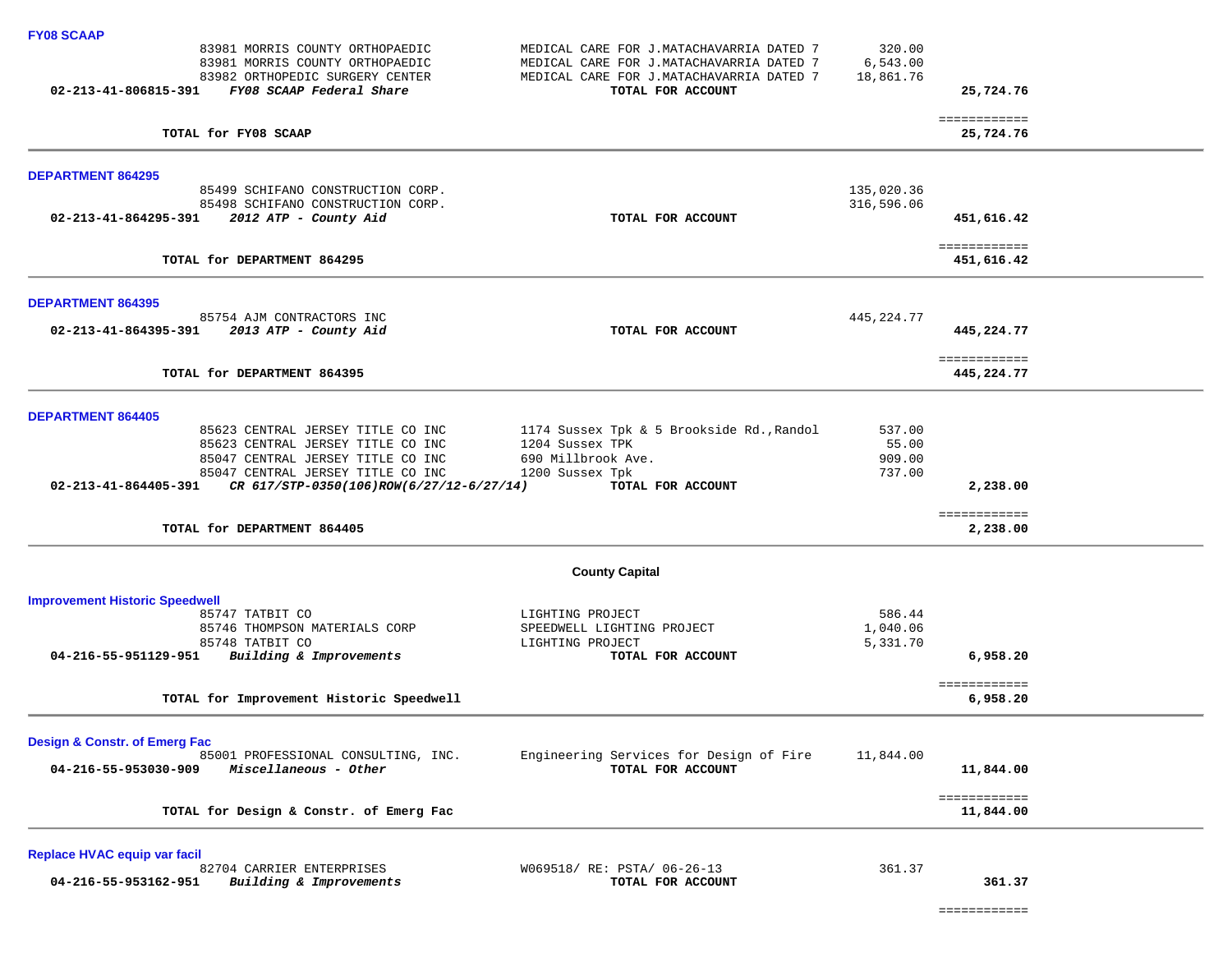| <b>Road Design/Construction</b>                                   |                                                                         |                        |                           |  |
|-------------------------------------------------------------------|-------------------------------------------------------------------------|------------------------|---------------------------|--|
| 85104 KEEGAN TECHNOLOGY &                                         | 2013 Various Paving ProjectsBituminous C                                | 3,965.00               |                           |  |
| 85103 THE RBA GROUP INC.                                          | Prof. Svcs. for Route 202 & Changebridge                                | 1,393.97               |                           |  |
| 04-216-55-953165-909<br>Miscellaneous - Other                     | TOTAL FOR ACCOUNT                                                       |                        | 5,358.97                  |  |
|                                                                   |                                                                         |                        |                           |  |
| 85630 CONCRETE CONSTRUCTION CORP.                                 |                                                                         | 24,492.89              |                           |  |
| 85498 SCHIFANO CONSTRUCTION CORP.                                 | Milling & Resurfacing of Newark Pompton                                 | 36,000.00              |                           |  |
| 04-216-55-953165-951<br>Building & Improvements                   | TOTAL FOR ACCOUNT                                                       |                        | 60,492.89                 |  |
|                                                                   |                                                                         |                        | ============              |  |
| TOTAL for Road Design/Construction                                |                                                                         |                        | 65,851.86                 |  |
| <b>Acq CommonAreaFurnitre varBldg</b>                             |                                                                         |                        |                           |  |
| 80559 NATIONAL OFFICE FURNITURE                                   | ITEM CODE - N85LD                                                       | 13,790.40              |                           |  |
| 80559 NATIONAL OFFICE FURNITURE                                   | ITEM CODE - N85LD                                                       | 9,689.60               |                           |  |
| Furniture<br>04-216-55-953185-953                                 | TOTAL FOR ACCOUNT                                                       |                        | 23,480.00                 |  |
|                                                                   |                                                                         |                        |                           |  |
| TOTAL for Acq CommonAreaFurnitre varBldg                          |                                                                         |                        | ============<br>23,480.00 |  |
|                                                                   |                                                                         |                        |                           |  |
| <b>DEPARTMENT 953202</b>                                          |                                                                         |                        |                           |  |
| 85048 DIFRANCESCO, BATEMAN, COLEY, YOSPIN LE Carpenter-Polyone    |                                                                         | 144.00                 |                           |  |
| Road Resurfacing/Construction/Imprvments<br>04-216-55-953202-909  | TOTAL FOR ACCOUNT                                                       |                        | 144.00                    |  |
|                                                                   | Asphalt Roller Rental 7/29-8/25/2013                                    |                        |                           |  |
| 84134 HARTER EQUIPMENT, INC.<br>85499 SCHIFANO CONSTRUCTION CORP. | Milling & Resurfacing of Ridgedale Avenu                                | 3,500.00<br>318,593.08 |                           |  |
|                                                                   |                                                                         |                        |                           |  |
| 84626 TILCON NEW YORK INC.                                        | $I - 5$                                                                 | 2,747.36               |                           |  |
| 84626 TILCON NEW YORK INC.                                        | $I - 5$                                                                 | 7,527.94               |                           |  |
| 84149 TILCON NEW YORK INC.<br>84149 TILCON NEW YORK INC.          | $I - 5$<br>$I - 5$                                                      | 2,434.14               |                           |  |
| 84136 TILCON NEW YORK INC.                                        | $I - 5$                                                                 | 2,481.58               |                           |  |
| 84605 WASHINGTON TWP POLICE DEPT                                  | 8/26/2013 Traffic Control for the Bartle                                | 2,404.91<br>537.60     |                           |  |
|                                                                   |                                                                         |                        |                           |  |
| 84419 DOSCH-KING EMULSIONS INC<br>85754 AJM CONTRACTORS INC       | RC 70 bulk rate Ticket 1628<br>Milling and Resurfacing of Boulevard-Tow | 891.25                 |                           |  |
| 04-216-55-953202-951<br>Road Resurfacing/Construction/Imprvments  | TOTAL FOR ACCOUNT                                                       | 26,392.50              | 367,510.36                |  |
|                                                                   |                                                                         |                        |                           |  |
|                                                                   |                                                                         |                        | ============              |  |
| TOTAL for DEPARTMENT 953202                                       |                                                                         |                        | 367,654.36                |  |
|                                                                   |                                                                         |                        |                           |  |
| <b>DEPARTMENT 953205</b><br>85872 I-DEAL LLC                      | PROFESSIONAL FEES 2013 BONDS & NOTES                                    | 48.90                  |                           |  |
| Replace Heating/Ventilating/AC-Var Facil<br>04-216-55-953205-909  | TOTAL FOR ACCOUNT                                                       |                        | 48.90                     |  |
|                                                                   |                                                                         |                        |                           |  |
| TOTAL for DEPARTMENT 953205                                       |                                                                         |                        | ============<br>48.90     |  |
|                                                                   |                                                                         |                        |                           |  |
| <b>DEPARTMENT 953259</b>                                          |                                                                         |                        |                           |  |
| 85480 WEBSTER PLUMBING &                                          | RE: CAC BLDG/ UNANTICIPATED SEWER REPAIR                                | 9,728.65               |                           |  |
| 85480 WEBSTER PLUMBING &                                          | RE: CAC BLDG/ REPLACE EXISTING SINKS & F                                | 1,820.00               |                           |  |
| 85480 WEBSTER PLUMBING &                                          | RE: CAC BLDG/ REPLACE EXISTING SINKS & F                                | 491.49                 |                           |  |
| 85480 WEBSTER PLUMBING &                                          | RE: CAC BLDG/ REPLACE EXISTING SINKS & F                                | 2,877.00               |                           |  |
| RenovCentrlAveComplx-StClare/NonprofMall<br>04-216-55-953259-951  | TOTAL FOR ACCOUNT                                                       |                        | 14,917.14                 |  |
|                                                                   |                                                                         |                        | ============              |  |
| TOTAL for DEPARTMENT 953259                                       |                                                                         |                        | 14,917.14                 |  |
|                                                                   |                                                                         |                        |                           |  |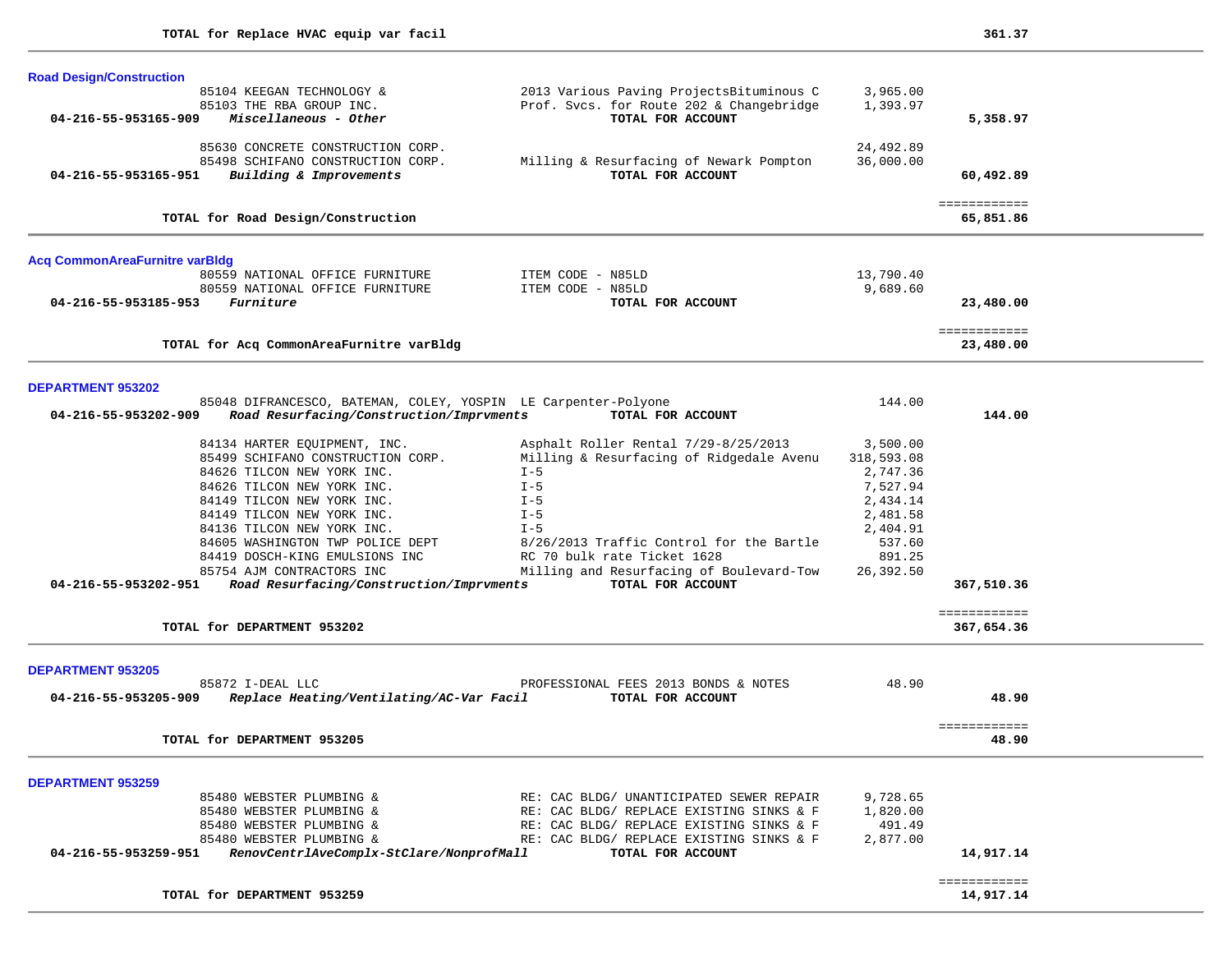| <b>DEPARTMENT 953264</b>                                                                                                                     |                                                                                                                                                          |                                       |                           |  |
|----------------------------------------------------------------------------------------------------------------------------------------------|----------------------------------------------------------------------------------------------------------------------------------------------------------|---------------------------------------|---------------------------|--|
| 85106 KELLER & KIRKPATRICK<br>04-216-55-953264-909<br>Design/Constr CentralAveFields-CentralPk                                               | Central Park-Phase IIProf. Svcs. from 7/<br>TOTAL FOR ACCOUNT                                                                                            | 2,298.00                              | 2,298.00                  |  |
| TOTAL for DEPARTMENT 953264                                                                                                                  |                                                                                                                                                          |                                       | ============<br>2,298.00  |  |
| <b>DEPARTMENT 953269</b>                                                                                                                     |                                                                                                                                                          |                                       |                           |  |
| 85107 KELLER & KIRKPATRICK<br>04-216-55-953269-909<br>Bridge Design/Constr - var locations                                                   | Construction Inspection - Clerk of Works<br>TOTAL FOR ACCOUNT                                                                                            | 15,470.00                             | 15,470.00                 |  |
| TOTAL for DEPARTMENT 953269                                                                                                                  |                                                                                                                                                          |                                       | ============<br>15,470.00 |  |
| <b>DEPARTMENT 953275</b>                                                                                                                     |                                                                                                                                                          |                                       |                           |  |
| 82704 CARRIER ENTERPRISES<br>04-216-55-953275-951<br>HVAC Equip Var Bldgs - Bldgs & Grounds                                                  | W069518/ RE: PSTA/ 06-26-13<br>TOTAL FOR ACCOUNT                                                                                                         | 192.03                                | 192.03                    |  |
| TOTAL for DEPARTMENT 953275                                                                                                                  |                                                                                                                                                          |                                       | ============<br>192.03    |  |
| <b>DEPARTMENT 953294</b>                                                                                                                     |                                                                                                                                                          |                                       |                           |  |
| 80559 NATIONAL OFFICE FURNITURE<br>81160 COMPLETE SECURITY SYSTEMS, INC.<br>04-216-55-953294-951<br>Replace Lighting/Ceilings/etc-Bldg&Grnds | ELOQUENCE, LOUNGE BENCH<br>RE: PSTA- ACCESS CONTROL SYSTEM ADDITION<br>TOTAL FOR ACCOUNT                                                                 | 4,100.80<br>2,325.00                  | 6,425.80                  |  |
| TOTAL for DEPARTMENT 953294                                                                                                                  |                                                                                                                                                          |                                       | ============<br>6,425.80  |  |
| DEPARTMENT 953314                                                                                                                            |                                                                                                                                                          |                                       |                           |  |
| 83377 NICK'S FLOOR COVERING, INC.<br>04-216-55-953314-951<br>Repair/Rplcment/Upgrd VarEquip-BldgGrnds                                        | RE: SCHUYLER - REMOVE CARPET/ PREPARE FL<br>TOTAL FOR ACCOUNT                                                                                            | 1,700.00                              | 1,700.00                  |  |
| TOTAL for DEPARTMENT 953314                                                                                                                  |                                                                                                                                                          |                                       | ============<br>1,700.00  |  |
| <b>Brdg Design &amp; Constr Var Local</b>                                                                                                    |                                                                                                                                                          |                                       |                           |  |
| 85109 T. Y. LIN INTERNATIONAL<br>04-216-55-953862-909 Miscellaneous - Other                                                                  | Construction support for Middle Valley R<br>TOTAL FOR ACCOUNT                                                                                            | 14,062.03                             | 14,062.03                 |  |
| TOTAL for Brdg Design & Constr Var Local                                                                                                     |                                                                                                                                                          |                                       | ============<br>14,062.03 |  |
| <b>Cty Bridge Design &amp; Constructi</b>                                                                                                    |                                                                                                                                                          |                                       |                           |  |
| 85108 CHERRY WEBER & ASSOC. PC<br>04-216-55-953975-909<br>Miscellaneous - Other                                                              | Clerk of the Works for Construction Insp<br>TOTAL FOR ACCOUNT                                                                                            | 18,629.50                             | 18,629.50                 |  |
| TOTAL for Cty Bridge Design & Constructi                                                                                                     |                                                                                                                                                          |                                       | ============<br>18,629.50 |  |
| <b>DEPARTMENT 954200</b>                                                                                                                     |                                                                                                                                                          |                                       |                           |  |
| 84344 U-LINE SHIPPING SUPPLY<br>84344 U-LINE SHIPPING SUPPLY<br>84344 U-LINE SHIPPING SUPPLY<br>80724 TEQUIPMENT INC.                        | White Butcher Paper Roll, Model#S-11459,<br>Horizontal Paper Cutter, Model#H-3832, 1<br>SHIPPING AND HANDLING<br>Item#SB660i5/64" 600 Series SMART Board | 140.00<br>130.00<br>60.90<br>3,403.00 |                           |  |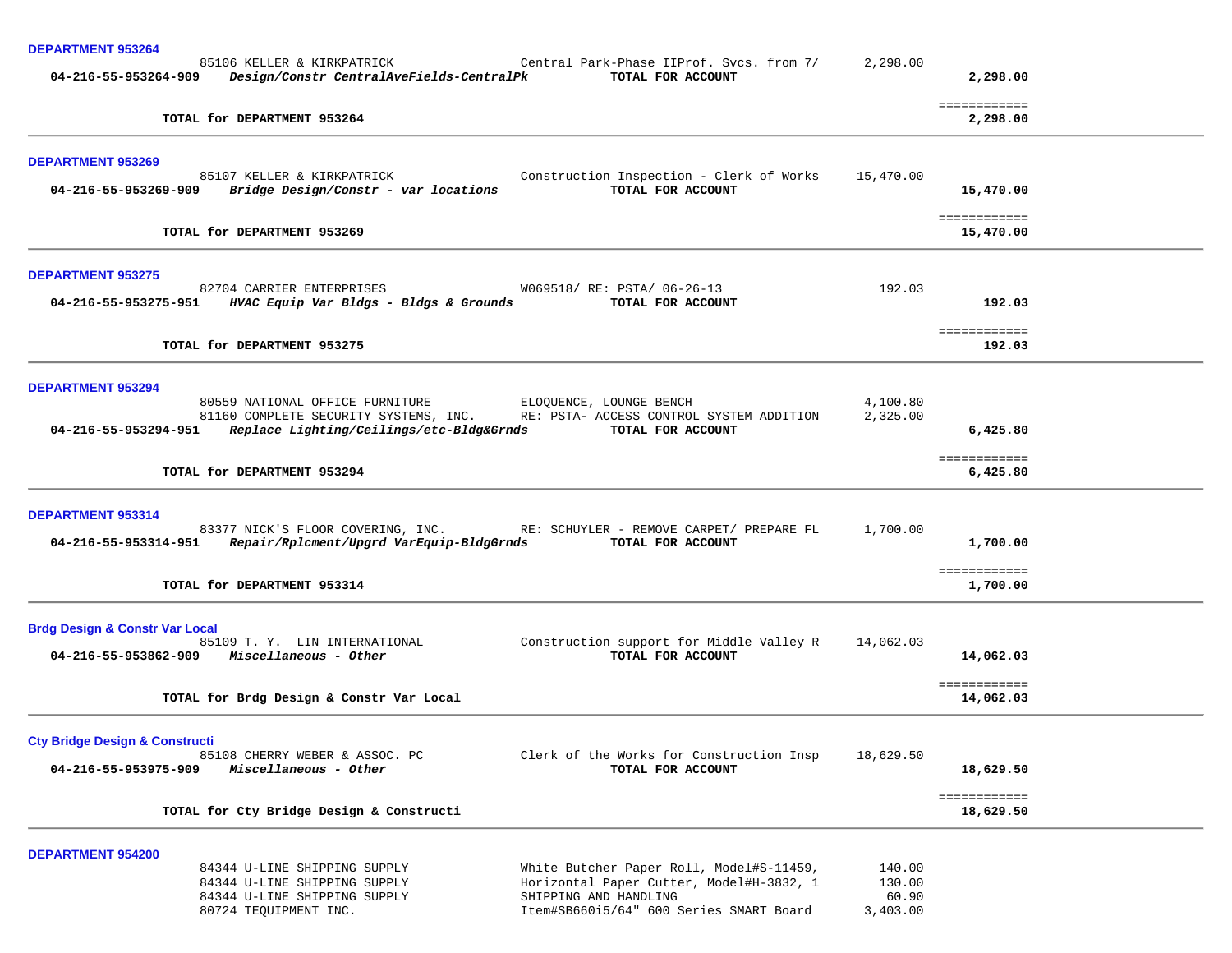|                                                  |                                                                                                                  |                                                                                                                                 |                                   | ============               |  |
|--------------------------------------------------|------------------------------------------------------------------------------------------------------------------|---------------------------------------------------------------------------------------------------------------------------------|-----------------------------------|----------------------------|--|
| <b>DEPARTMENT 969315</b><br>04-216-55-969315-951 | 85691 COUNTY COLLEGE OF MORRIS<br>HVAC Improvements - CCM                                                        | DeSesa Engineering<br>TOTAL FOR ACCOUNT                                                                                         | 124,791.46                        | 124,791.46                 |  |
|                                                  | TOTAL for DEPARTMENT 969295                                                                                      |                                                                                                                                 |                                   | ============<br>816,378.99 |  |
| 04-216-55-969295-951                             | 85691 COUNTY COLLEGE OF MORRIS<br>Various Imprvmnts to Grnds & Bldgs-CCM                                         | Tilcon New York, Inc.<br>TOTAL FOR ACCOUNT                                                                                      | 111,988.77                        | 805,657.76                 |  |
|                                                  | 85691 COUNTY COLLEGE OF MORRIS                                                                                   | DeSesa Engineering                                                                                                              | 693,668.99                        |                            |  |
| 04-216-55-969295-909                             | 85872 I-DEAL LLC<br>85872 I-DEAL LLC<br>Various Imprvmnts to Grnds & Bldgs-CCM                                   | PROFESSIONAL FEES 2013 BONDS & NOTES<br>PROFESSIONAL FEES 2013 BONDS & NOTES<br>TOTAL FOR ACCOUNT                               | 843.13<br>428.10                  | 10,721.23                  |  |
| <b>DEPARTMENT 969295</b>                         | 85691 COUNTY COLLEGE OF MORRIS                                                                                   | EI Associates                                                                                                                   | 9,450.00                          |                            |  |
|                                                  | TOTAL for DEPARTMENT 969261                                                                                      |                                                                                                                                 |                                   | ============<br>449,006.71 |  |
| 04-216-55-969261-951                             | 85691 COUNTY COLLEGE OF MORRIS<br>Renov & Improvmnt to Academic Blgs at CCM                                      | Tilcon New York, Inc<br>TOTAL FOR ACCOUNT                                                                                       | 446, 454. 21                      | 446,454.21                 |  |
| DEPARTMENT 969261<br>04-216-55-969261-909        | 85691 COUNTY COLLEGE OF MORRIS<br>Renov & Improvmnt to Academic Blgs at CCM                                      | RBA Group<br>TOTAL FOR ACCOUNT                                                                                                  | 2,552.50                          | 2,552.50                   |  |
|                                                  | TOTAL for DEPARTMENT 968288                                                                                      |                                                                                                                                 |                                   | ============<br>179.87     |  |
| <b>DEPARTMENT 968288</b><br>04-216-55-968288-909 | 85872 I-DEAL LLC<br>Var Capital Projects-MC School of Tech                                                       | PROFESSIONAL FEES 2013 BONDS & NOTES<br>TOTAL FOR ACCOUNT                                                                       | 179.87                            | 179.87                     |  |
|                                                  | TOTAL for DEPARTMENT 962267                                                                                      |                                                                                                                                 |                                   | 29,170.68                  |  |
|                                                  |                                                                                                                  |                                                                                                                                 |                                   | ============               |  |
| 04-216-55-962267-955                             | 79844 SYMMETRICOM INC.<br>79844 SYMMETRICOM INC.<br>76526 SHI INTERNATIONAL CORP<br>Computer Equip Purchase - IT | S300 Enterpirse Class GPS Network Time S<br>3Yr Extended Warranty<br>Proofpoint Spam Filter Upgrade<br>TOTAL FOR ACCOUNT        | 7,895.00<br>1,657.99<br>10,917.78 | 29,170.68                  |  |
|                                                  | 80415 GRAYBAR ELECTRIC COMPANY<br>80416 HEWLETT-PACKARD COMPANY<br>80416 HEWLETT-PACKARD COMPANY                 | Assorted Ethernet Cables and Panels<br>HP Elitebook 8570P<br>HP 3Y One time Primary Battery Repl                                | 3,474.84<br>1,627.43<br>71.20     |                            |  |
| <b>DEPARTMENT 962267</b>                         | 81686 DELL MARKETING L.P.                                                                                        | MS Project Pro 2013 License                                                                                                     | 3,526.44                          |                            |  |
|                                                  | TOTAL for DEPARTMENT 954200                                                                                      |                                                                                                                                 |                                   | ============<br>6,083.90   |  |
| 04-216-55-954200-956                             | Acq Shelve/Ladder/Fridge/Freezer-Sheriff                                                                         | TOTAL FOR ACCOUNT                                                                                                               |                                   | 6,083.90                   |  |
|                                                  | 80724 TEQUIPMENT INC.<br>80724 TEQUIPMENT INC.<br>80724 TEQUIPMENT INC.                                          | Item#CBLKITi/Connection Kit for Integrat<br>Item#FS-UX/SMART Mobile Height Adjustabl<br>Item#INST-TEQ-FSUX/HAWM/Installation of | 50.00<br>1,275.00<br>750.00       |                            |  |
|                                                  | 80724 TEQUIPMENT INC.                                                                                            | Item#SBA-L/Projection Audio System for S                                                                                        | 275.00                            |                            |  |

124,791.46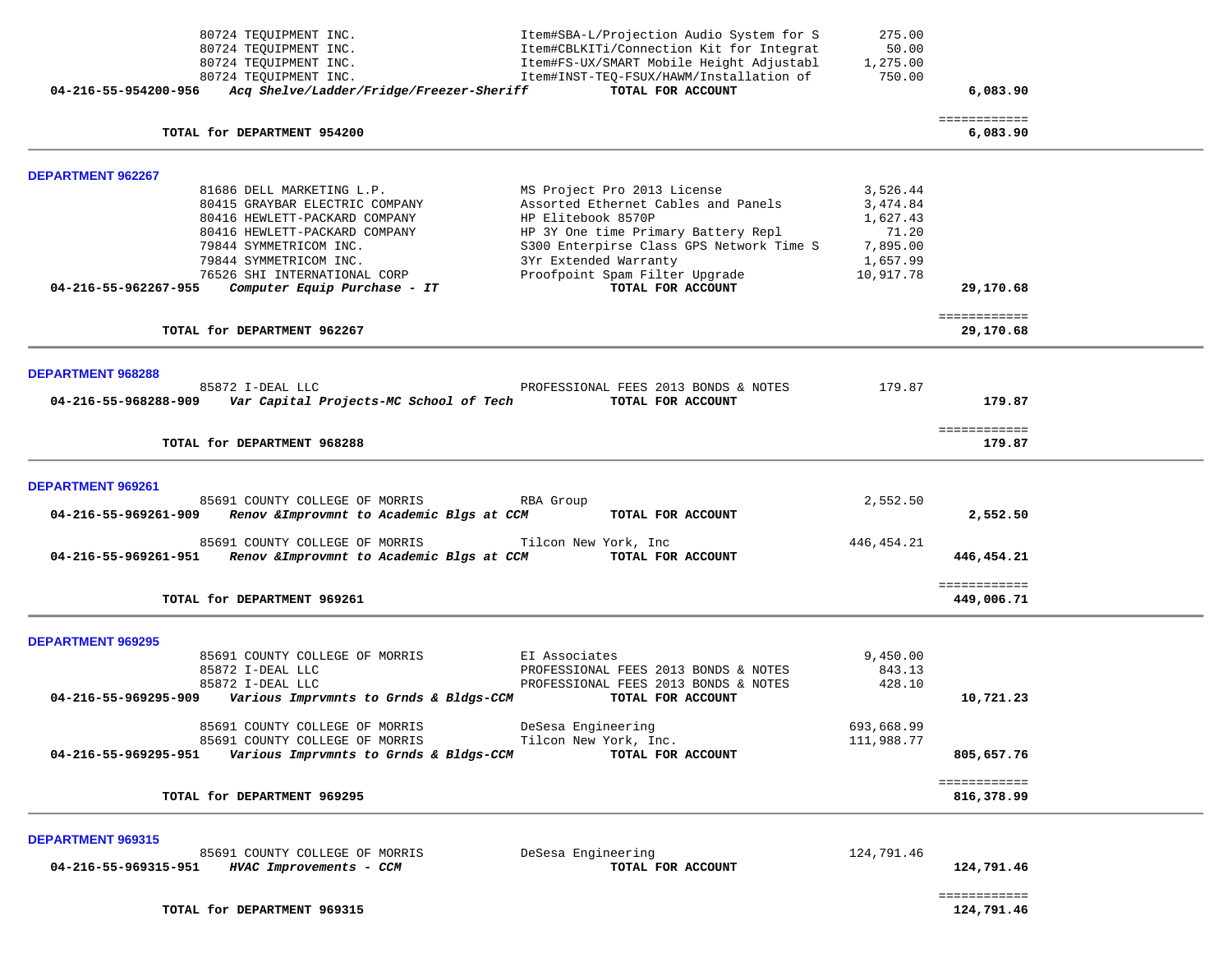### **Dedicated Trust**

| <b>Motor Vehicle Fines</b>                                                                              |                                                                                                           |                       |                            |  |
|---------------------------------------------------------------------------------------------------------|-----------------------------------------------------------------------------------------------------------|-----------------------|----------------------------|--|
| 85585 COUNTY OF MORRIS<br>84999 CHERRY WEBER & ASSOC. PC<br>13-290-56-575701-888<br>Motor Vehicle Fines | TRANSFER FUNDS FOR DEDICATED MOTOR VEHIC<br>Prof. Svcs. for the Morristown & Erie Ra<br>TOTAL FOR ACCOUNT | 85,055.00<br>7,094.00 | 92,149.00                  |  |
| TOTAL for Motor Vehicle Fines                                                                           |                                                                                                           |                       | ============<br>92,149.00  |  |
| <b>Weights &amp; Measures</b>                                                                           |                                                                                                           |                       |                            |  |
| 85584 COUNTY OF MORRIS<br>13-290-56-575801-888<br>Weights & Measures                                    | TRANSFER FUNDS FOR DEDICATED WEIGHTS & M<br>TOTAL FOR ACCOUNT                                             | 142,593.74            | 142,593.74                 |  |
| TOTAL for Weights & Measures                                                                            |                                                                                                           |                       | ============<br>142,593.74 |  |
| <b>Tax Board</b>                                                                                        |                                                                                                           |                       |                            |  |
| 82518 THE GRAND HOTEL<br>82518 THE GRAND HOTEL                                                          | Patricia Marsh check in 8/24/13 check ou<br>Kim Roggenkamp check in 8/25/13 check ou                      | 1,074.00<br>895.00    |                            |  |
| 82518 THE GRAND HOTEL                                                                                   | Ralph T. Meloro, IV check in 8/25/13 chec                                                                 | 895.00                |                            |  |
| 82518 THE GRAND HOTEL                                                                                   | Bernard Tyson check in 8/26/13 check out                                                                  | 537.00                |                            |  |
| 82518 THE GRAND HOTEL                                                                                   | Matthew Petracca check in 8/25/13 check                                                                   | 537.00                |                            |  |
| 84346 OFFICE TEAM<br>84346 OFFICE TEAM                                                                  | professional services w/e 8/2/13                                                                          | 651.24<br>560.79      |                            |  |
| 84346 OFFICE TEAM                                                                                       | professional services w/e 8/9/13<br>professional services w/e 8/16/13                                     | 651.24                |                            |  |
| 13-290-56-577101-888<br>Tax Board                                                                       | TOTAL FOR ACCOUNT                                                                                         |                       | 5,801.27                   |  |
| TOTAL for Tax Board                                                                                     |                                                                                                           |                       | ============<br>5,801.27   |  |
| <b>DEPARTMENT 578001</b>                                                                                |                                                                                                           |                       |                            |  |
| 85583 COUNTY OF MORRIS<br>Accumulated Absences<br>13-290-56-578001-888                                  | RMB CURRENT FUND FOR COMPENSATED ABSENCE<br>TOTAL FOR ACCOUNT                                             | 13,287.81             | 13,287.81                  |  |
| TOTAL for DEPARTMENT 578001                                                                             |                                                                                                           |                       | ============<br>13,287.81  |  |
| <b>County Surrogate - \$2.00 Fund</b>                                                                   |                                                                                                           |                       |                            |  |
| 83370 E-PROBATE LLC<br>13-290-56-578701-888<br>County Surrogate - \$2.00 Fund                           | COMPLETING TASKS 4-8 OF THE ATTACHED CON<br>TOTAL FOR ACCOUNT                                             | 1,841.00              | 1,841.00                   |  |
| TOTAL for County Surrogate - \$2.00 Fund                                                                |                                                                                                           |                       | ============<br>1,841.00   |  |
| <b>Environ Quality &amp; Enforcement</b>                                                                |                                                                                                           |                       |                            |  |
| 85629 LUM, DRASCO & POSITAN LLC<br>13-290-56-578901-888<br>Environ Quality & Enforcement                | Legal Services for Period Ending 8/31/13<br>TOTAL FOR ACCOUNT                                             | 2,800.86              | 2,800.86                   |  |
|                                                                                                         |                                                                                                           |                       | ============               |  |

**Dedicated Open Space Taxes**

|  | 85067 FAMOUS PASOUALES OF NY  |  |
|--|-------------------------------|--|
|  | 85259 SODEXO INC & AFFILIATES |  |

 85067 FAMOUS PASQUALES OF NY Dinner and refreshments for the Agricult 56.60 85259 SODEXO INC & AFFILIATES Food provided for the Open Space Trust F 130.25